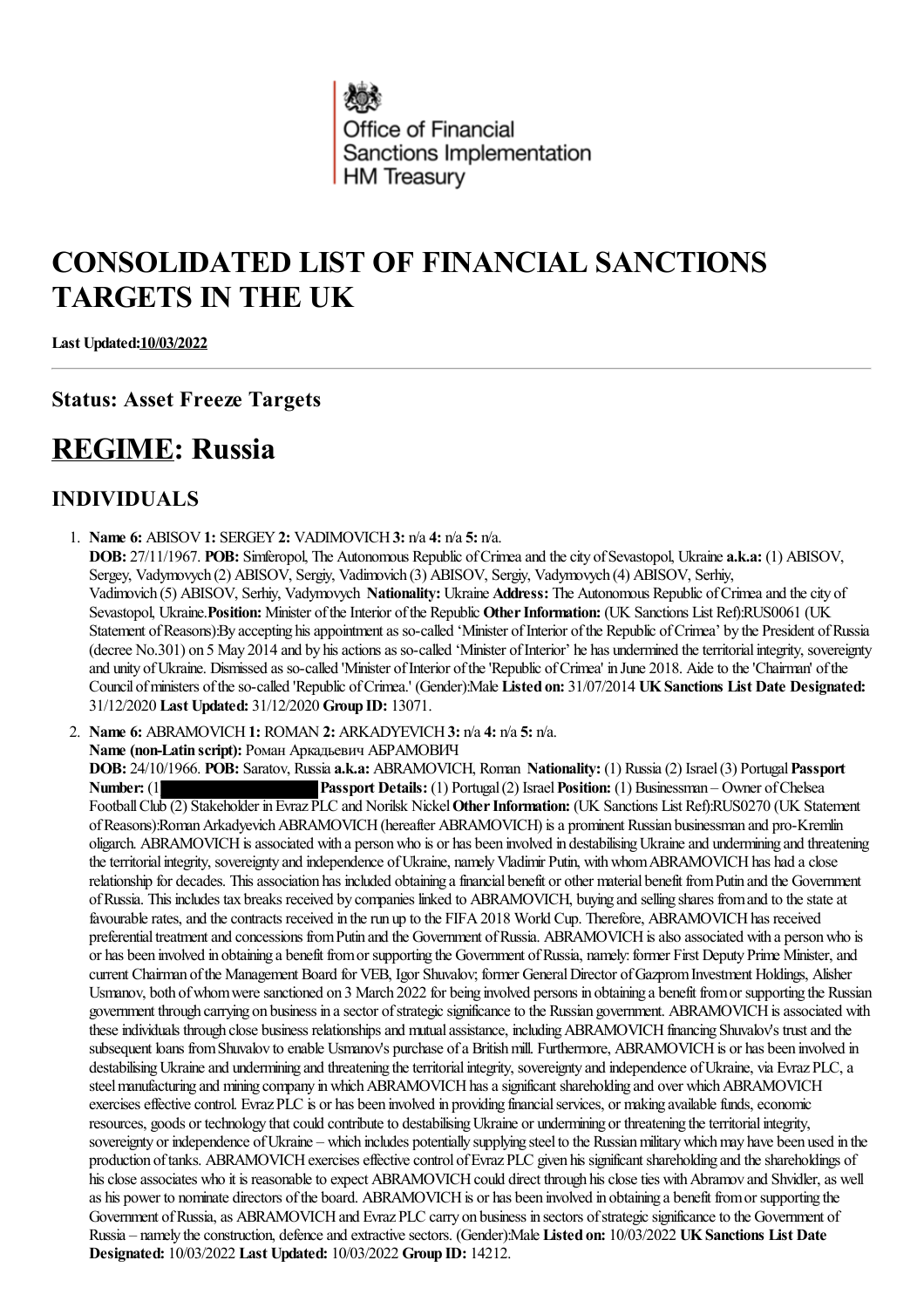### 3. **Name 6:** AIRAPETYAN **1:** LARISA**2:** LEONIDOVNA**3:** n/a **4:** n/a **5:** n/a.

**DOB:** 21/02/1970. **a.k.a:** (1) AIRAPETYAN, Larysa(2) AYRAPETYAN, Larisa(3) AYRAPETYAN, Larisa,

Leonidovna(4) AYRAPETYAN, Larysa(5) HAYRAPETYAN, Larisa(6) HAYRAPETYAN, Larisa,

Leonidovna **Address:** Ukraine.**OtherInformation:** (UK Sanctions List Ref):RUS0062 Relatives/businessassociates or partners/links to listed individuals: Husband – Geran Hayrapetyan aka Ayrapetyan (UK Statement of Reasons):Former so-called "Health Minister" of the so called 'Luhansk People's Republic'. Stood as a candidate in the so called 'elections' of 2 November 2014 to the post of the 'Head' of the so called 'Luhansk People's Republic'. These 'elections' are in breach of Ukrainian law and therefore illegal. In taking on and acting in this capacity, and in participating formally as a candidate in the illegal 'elections', she has therefore actively supported actions and policies which undermine the territorial integrity, sovereignty and independence of Ukraine, and to further destabilised Ukraine. Remains active in supporting separatistactions or policies. (Gender):Female **Listed on:** 02/12/2014 **UKSanctions List Date Designated:** 31/12/2020 **Last Updated:** 31/12/2020 **Group ID:** 13172.

### 4. **Name 6:** AKIMOV**1:** OLEG**2:** KONSTANTINOVICH**3:** n/a **4:** n/a **5:** n/a.

**DOB:** 15/09/1981. **POB:** Luhansk, Ukraine **a.k.a:** AKIMOV, Oleh **Nationality:** Ukraine **OtherInformation:** (UK Sanctions List Ref):RUS0063 (UK Statement ofReasons):Deputy ofthe Luhansk Economic Unition in the'NationalCouncil' ofthe'Luhansk People's Republic.' Stood as a candidate in the so-called 'elections' of 2 November 2014 to the post of so-called 'Head' of the 'Luhansk People's Republic.' These 'elections' were in breach of Ukrainian law and therefore illegal. Since 2014 he is the 'Head' of the so-called 'Federation of Trade Unions' and a member oftheso-called 'People's Council' ofthe'Luhansk People's Republic.' In taking on and acting in thiscapacity, and in participating formally as a candidate in the illegal 'elections' he has therefore actively supported actions and policies which undermine the territorial integrity, sovereignty and independence of Ukraine, and further destabilised Ukraine. Supports actively actions or policies undermining the territorial integrity, sovereignty and independence of Ukraine. (Gender):Male Listed on: 02/12/2014 UK Sanctions List **Date Designated:** 31/12/2020 **Last Updated:** 31/12/2020 **Group ID:** 13171.

5. **Name 6:** AKSYONOV**1:** SERGEY**2:** VALERYEVICH**3:** n/a **4:** n/a **5:** n/a.

**Name (non-Latin script):** Петр Зима

**DOB:** 26/11/1972. **POB:** Beltsy (Balti), Moldovian SSR(nowRepublic ofMoldovia) **a.k.a:** (1) AKSENOV, Sergei,

Valerievich (2) AKSENOV, Sergey, Valeryevich (3) AKSENOV, Serhiy, Valeriyovych (4) AKSYONOV, Sergei,

Valerievich (5) AKSYONOV, Serhiy, Valeriyovych **Nationality:** Ukraine **Address:** The Autonomous Republic ofCrimeaand thecity of Sevastopol, Ukraine. Other Information: (UK Sanctions List Ref):RUS0064 (UK Statement of Reasons):Aksyonov was elected "Prime Minister of Crimea" in the Crimean Verkhovna Rada on 27 February 2014 in the presence of pro-Russian gunmen. His "election" was decreed unconstitutional by Oleksandr Turchynov on 1 March. He actively lobbied for the "referendum" of Russian Federation" of 16 March 2014, and was one of the co-signatories of the "treaty on Crimean's accession to the Russian Federation" of 18 March 2014. On 9 April 2014, he was appointed acting "Head" of the "Head" of the so-called "Republic of Crimea" by President Putin. On 9 October 2014, he was formally "elected" "Head" of the so-called "Republic of Crimea." Aksyonov subsequently decreed that the offices of "Head" and "Prime Minister" be combined. Member of the Russia State Council. Since January 2017, member of the High Council of United Russia Party. For his involvement in the annexation process, he has been arwarded with Russian State Order "For Merit to the Fatherland" - first degree. (Gender):Male **Listed on:** 18/03/2014 **UKSanctions List Date Designated:** 31/12/2020 **Last Updated:** 14/02/2022 **Group ID:** 12922.

6. **Name 6:** ALTABAEVA**1:** YEKATERINA**2:** BORISOVNA**3:** n/a **4:** n/a **5:** n/a.

**Name (non-Latin script):** Екатерина Борисовна АЛТАБАЕВА

**DOB:** 27/05/1956. **POB:** Uglich, Russia(USSR) **a.k.a:** (1) ALTABAEVA, Ekaterina(2) ALTABAEVA,

Kateryna(3) ALYABAYEVA, Ekaterina(4) ALYABAYEVA, Kateryna(5) ALYABAYEVA, Yekaterina, Borisovna **Nationality:** Russia **Position:** Member ofthe FederationCouncil**OtherInformation:** (UK Sanctions List Ref):RUS0217 (UK Statement of Reasons):Member of the Federation Council of the Russian Federation from the illegally annexed City of Sevastopol, undermining Ukrainian sovereignty over the City. Formerly Chair of the "Legislative Assembly" of Sevastopol, she participated in the illegal Russian-backed local elections in Sevastopol. In this roleshe publicly avowed Russian sovereignty over Crimeaand Sevastopol. (Gender):Female **Listed on:** 28/01/2020 **UKSanctions List Date Designated:** 31/12/2020 **Last Updated:** 31/12/2020 **Group ID:** 13808.

7. **Name 6:** ANTONOV**1:** ANATOLY**2:** IVANOVICH**3:** n/a **4:** n/a **5:** n/a.

**DOB:** 15/05/1955. **POB:** Omsk, Russia **Nationality:** Russia **Position:** Former DeputyMinister ofDefence ofthe Russian Federation Other Information: (UK Sanctions List Ref):RUS0065 (UK Statement of Reasons):Former Deputy Minister of Defence, and in that capacity, involved in supporting the deployment of Russian troops in Ukraine. According to the present Russian Ministry of Defence structure, in that capacity, he participates in shaping and implementing the policy of the Russian Government. These policies threaten the territorial integrity, sovereignty and independence of Ukraine. As of 28 December 2016, Former Deputy Minister of Foreign Affairs. Holds a position ofAmbassador in the diplomaticcorps ofthe Russian Federation. (Gender):Male **Listed on:** 16/02/2015 **UKSanctions List Date Designated:** 31/12/2020 **Last Updated:** 31/12/2020 **Group ID:** 13213.

8. **Name 6:** ANTYUFEYEV**1:** VLADIMIR**2:** n/a **3:** n/a **4:** n/a **5:** n/a.

**DOB:** 19/02/1951. **POB:** Novosibirsk, Russia **a.k.a:** (1) ALEXANDROV, Vladimir, Gheorghievici(2) ANTIUFEEV, Vladimir (3) ANTIUFEEV, Vladimir, Iurievici(4) ANTIUFEEV, Vladimir, Lurievici(5) ANTYUFEYEV, Vladimir, Lurievici(6) SHEVTSOV, Vadim, Gheorghievici(7) SHEVTSOV, Vladimir **Nationality:** Russia **Address:** Transnistria.**Position:** Deputy Director General ofthe State-owned enterprise'United Engine Corporation' **OtherInformation:** (UK Sanctions List Ref):RUS0066 (UK Statement of Reasons):Former 'Ministry of State Security' in the separatist region of Transnistria. Since 9 July 2014, he has been the Former first vice-prime minister of Donetsk People's Republic, responsible for security and law enforcement. In his capacity, he is responsible for the separatist 'governmental' activities of the so called 'government of the Donetsk People's Republic'. Board member of the State-owned enterprise 'United Engine Corporation', board member of the State owned JSC Research and Production Enterprise 'Temp' named after F. Korotkov. Remainsactivein supporting separatistactionsand policies. (Gender):Male **Listed on:** 25/07/2014 **UK**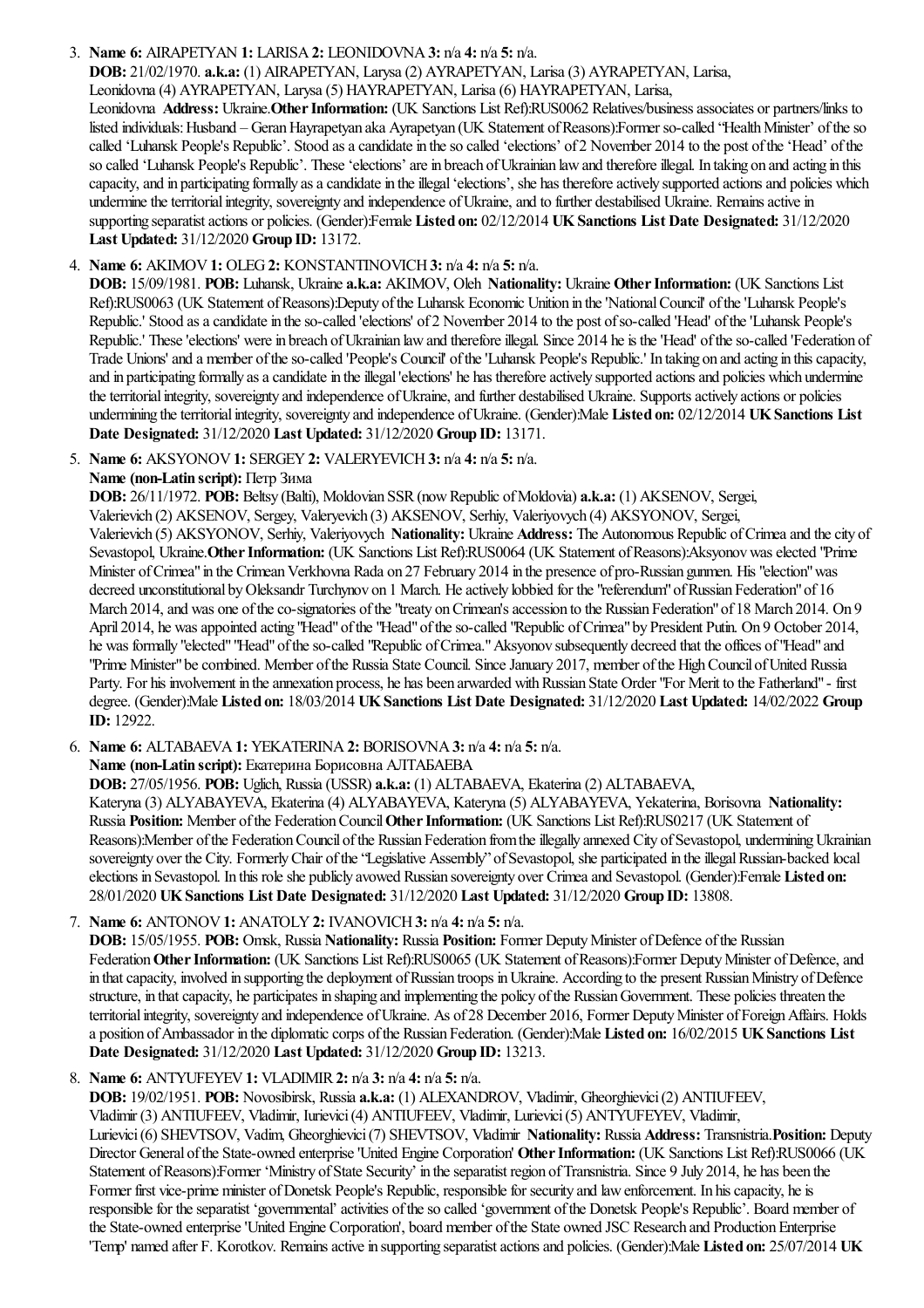### **Sanctions List Date Designated:** 31/12/2020 **Last Updated:** 14/02/2022 **Group ID:** 13067.

### 9. **Name 6:** BABAKOV**1:** ALEXANDER**2:** MIKHAILOVICH**3:** n/a **4:** n/a **5:** n/a.

**DOB:** 08/02/1963. **POB:** Chisinau, Moldovan SSR(nowRepublic ofMoldova) **Address:** Russia.**Position:** Former Member ofthe State Duma ofthe Russian Federation**OtherInformation:** (UK Sanctions List Ref):RUS0067 CurrentlyDeputyChairman ofthe Commiitte on Foreign Affairs (UK Statement of Reasons):Former member of the State Duma. Chair of the State Duma Commission on Legislative Provisions for Development of the Military-Industrial Complex of the Russian Federation. He is a prominent member of 'United Russia' and a businessman with major investments in Ukraine and in Crimea. On the 20 March 2014 he voted in favour of the draft Federal Constitutional Law 'on the acceptance into the Russian Federation of the Republic of Crimea and the formation within the Russian Federation of new federal subjects — the Republic of Crimea and the city of federal status of Sevastopol'. Currently member of the FederationCouncil ofthe Russian Federation. DeputyChairman ofthe Committee on ForeignAffairs. (Gender):Male **Listed on:** 12/09/2014 **UKSanctions List Date Designated:** 31/12/2020 **Last Updated:** 31/12/2020 **Group ID:** 13124.

10. **Name 6:** BAKHAREV**1:** KONSTANTIN **2:** MIKHAILOVICH**3:** n/a **4:** n/a **5:** n/a.

### **Name (non-Latin script):** КОНСТАНТИНБАХАРЕВ

**DOB:** 20/10/1972. **POB:** Simferopol, The Autonomous Republic of Crimea and the city of Sevastopol, Ukraine **Nationality:** Ukraine Address: The Autonomous Republic of Crimea and the city of Sevastopol, Ukraine. Other Information: (UK Sanctions List Ref):RUS0068 (UK Statement of Reasons):Member of the State Duma, elected from the illegally annexed Autonomous Republic of Crimea. Member of the Duma Committee on Control and Regulation. In March 2014 was appointed Deputy Chairperson of the State Council of the so-called "Republic of Crimea", and in August 2014 as First Deputy Chairperson of that body. He has admitted to personal involvement in the events of 2014 that led to the illegal annexation of Crimea and Sevastopol which he publicly supported, including an interview published on gazetakrimea.ru website on 22 March 2016 and c-pravda.ru website on 23 August 2016. He was awarded with the order"to loyalty to duty" by the"authorities" of"Republic ofCrimea". (Gender):Male **Listed on:** 09/11/2016 **UKSanctions List Date Designated:** 31/12/2020 **Last Updated:** 31/12/2020 **Group ID:** 13391.

# 11. **Name 6:** BAKHIN **1:** ARKADY**2:** VIKTOROVICH**3:** n/a **4:** n/a **5:** n/a.

**DOB:** 08/05/1956. **POB:** Kaunas, Lithuania **OtherInformation:** (UK Sanctions List Ref):RUS0069 (UK Statement ofReasons):Former First Deputy Minister of Defence (until 17 November 2015), and was, in that capacity, involved in supporting the deployment of Russian troops in Ukraine. According to the present Russian Ministry of Defence structure, in that capacity, he participates in shaping and implementing the policy of the Russian Government. These policies threaten the territorial integrity, sovereignty and independence of Ukraine. Currently employed byRosatom. (Gender):Male **Listed on:** 16/02/2015 **UKSanctions List Date Designated:** 31/12/2020 **Last Updated:** 31/12/2020 **Group ID:** 13214.

### 12. **Name 6:** BALBEK **1:** RUSLAN **2:** ISMAILOVICH**3:** n/a **4:** n/a **5:** n/a.

**DOB:** 28/08/1977. **POB:** Bekabad, Uzbekistan SSR(nowUzbekistan) **Nationality:** (1) Russia. (2)

Uzbekistan Address: Russia. Position: Member of the State Duma, elected from the illegally annexed Autonomous Republic of Crimea. Other Information: (UK Sanctions List Ref):RUS0070 (UK Statement of Reasons):Member of the State Duma, elected from the illegally annexed Autonomous Republic ofCrimea. DeputyChairperson ofthe Duma Committee on ethnicaffairs. In 2014 Balbek was appointed as a Deputy Chairperson of the Council of Ministers of the so-called "Republic of Crimea" and worked in this capacity for the intergration oftheillegally annexed Crimean peninsulainto the Russian Federation for which he has been awarded with a medal"For the Defence of Crimea". He has supported the annexation of Crimea in public statements, including on his profile on the United Russia (Crimean branch) websiteand a pressarticle published onNTVwebsite on 3 July 2016. (Gender):Male **Listed on:** 09/11/2016 **UKSanctions List Date Designated:** 31/12/2020 **Last Updated:** 31/12/2020 **Group ID:** 13390.

13. **Name 6:** BASHIROV**1:** MARAT **2:** FAATOVICH**3:** n/a **4:** n/a **5:** n/a.

**DOB:** 20/01/1964. **POB:** Izhevsk, Russia **Nationality:** Russia **Position:** Former so-called "Prime Minister ofthe Council ofMinisters of the Lugansk People's Republic. **OtherInformation:** (UK Sanctions List Ref):RUS0071 (UK Statement ofReasons):Former so called "Prime Minister of the Council of Ministers of the People's Republic of Luhansk, confirmed on 8 July 2014. Responsible for the separatist "governmental" activities of the so called "government of the People's Republic of Luhansk." Continues actviites of supporting LNR separatistsrtuctures. (Gender):Male **Listed on:** 12/07/2014 **UKSanctions List Date Designated:** 31/12/2020 **Last Updated:** 31/12/2020 **Group ID:** 13013.

14. **Name 6:** BASOVA**1:** LIDIA**2:** ALEKSANDROVNA**3:** n/a **4:** n/a **5:** n/a.

**Name (non-Latin script):** Басова, Лидия Александровна

**DOB:** --/--/1975. Nationality: Russia Position: Vice-Chair Sevastopol City Electoral Commission Other Information: (UK Sanctions List Ref):RUS0220 (UK Statement ofReasons):In taking on and carrying out therole ofVice-Chair ofthe SevastopolCityElectoral Commission, organising localelections under Russian lawand in violation ofthe Constitution and lawofUkraine, Basova undermined Ukrainian sovereignty and territorial integrity, helping facilitate the integration of Sevastopol into Russia. (Gender):Female Listed on: 28/01/2020 **UKSanctions List Date Designated:** 31/12/2020 **Last Updated:** 31/12/2020 **Group ID:** 13806.

# 15. **Name 6:** BASURIN **1:** EDUARD**2:** ALEKSANDROVICH**3:** n/a **4:** n/a **5:** n/a.

**DOB:** 27/06/1966. **POB:** Donetsk **a.k.a:** BASURIN, Eduard, Oleksandrovych **Address:** Ukraine.**OtherInformation:** (UK Sanctions List Ref):RUS0072 (UK Statement of Reasons):Spokesperson and Deputy Head of the 'People's Militia' of the so-called 'Donetsk People's Republic'. In taking on and acting in this capacity, he has therefore actively supported actions and policies which undermine the territorialintegrity, sovereignty and independence ofUkraine,and further destabilised Ukraine. (Gender):Male **Listed on:** 16/02/2015 **UK Sanctions List Date Designated:** 31/12/2020 **Last Updated:** 31/12/2020 **Group ID:** 13203.

#### 16. **Name 6:** BELAVENTSEV**1:** OLEG**2:** YEVGENYVICH**3:** n/a **4:** n/a **5:** n/a. DOB: 15/09/1949. POB: Moscow, Russia Nationality: Russia Address: Russia.Position: Former Plenipotentiary Representative of the President ofRussian Federation into the NorthCaucasus FederalDistrict**OtherInformation:** (UK Sanctions List Ref):RUS0073 (UK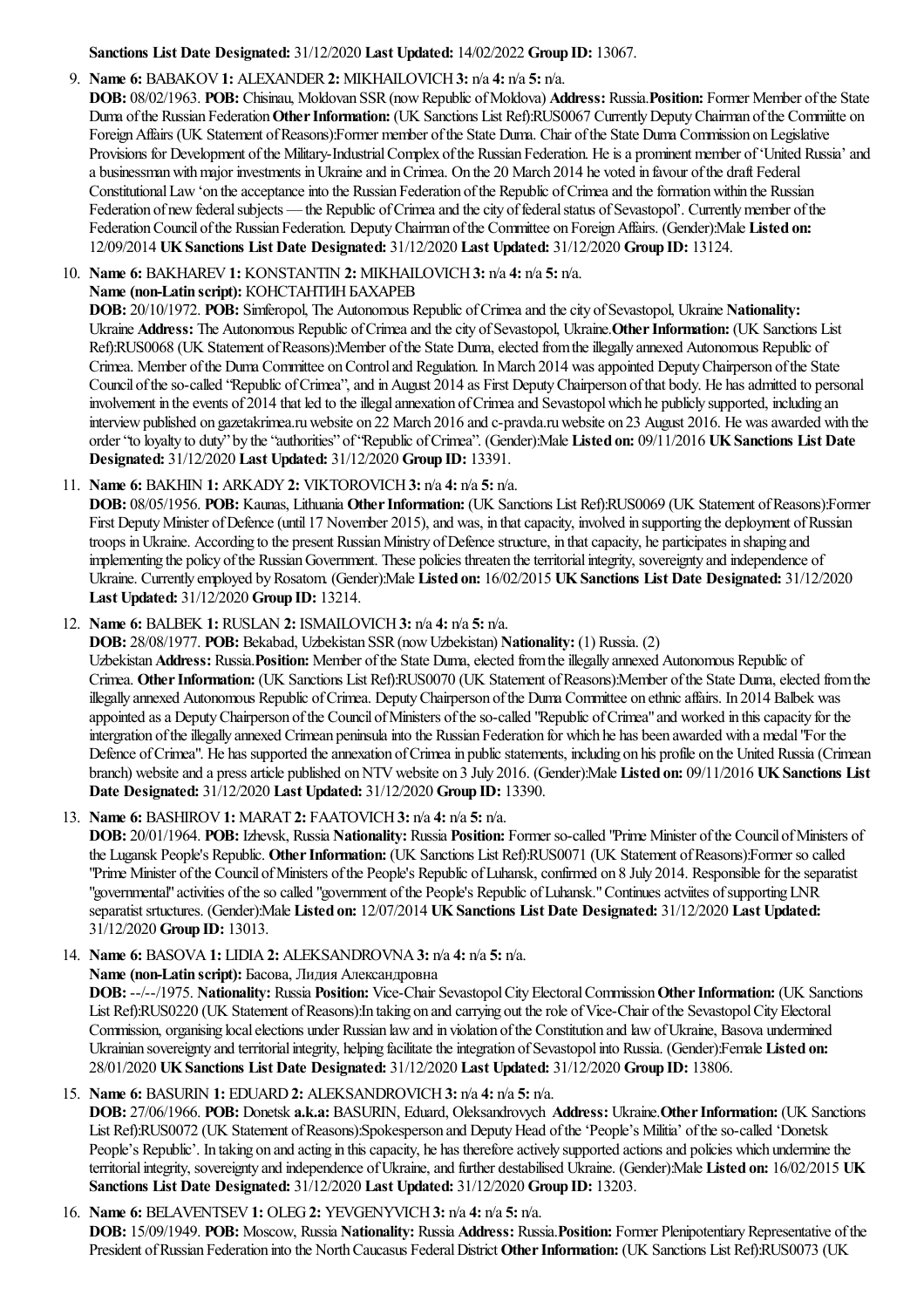Statement of Reasons):Former Plenipotentiary Representative of the President of the Russian Federation into the so called "Crimean Federal District". Former non-permanent member of the Russian Security Council. Responsible for the implementation of the constitutional prerogatives of the Russian Head of State on the territory of the annexed Autonomous Republic of Crimea. Currently Plenipotentiary Representative of the President of the Russian Federation into the North Caucasus Federal District (until June 2018). Remains active in supporting separatistactions or policies. (Gender):Male **Listed on:** 29/04/2014 **UKSanctions List Date Designated:** 31/12/2020 **Last Updated:** 14/02/2022 **Group ID:** 12951.

# 17. **Name 6:** BELIK **1:** DMITRY**2:** ANATOLIEVICH**3:** n/a **4:** n/a **5:** n/a.

**DOB:** 17/10/1969. **POB:** Kular Ust-YanskyDistrict, Yakut Autonomous SSR(nowRussian Federation) **Address:** The Autonomous Republic of Crimea and the city of Sevastopol, Ukraine. **Position:** (1) Member of the State Duma, elected from the illegally annexed city of Sevastopol (2) Member of the Duma Committee on Control and Regulation Other Information: (UK Sanctions List Ref):RUS0074 (UK Statement of Reasons):Member of the State Duma, elected from the illegally annexed city of Sevastopol. Member of the Duma Committee on Control and Regulation. As a member of the Sevastopol municipal administration in February-March 2014 he supported the activities of the so-called 'People's Mayor' Alexei Chaliy. He has publicly admitted his involvement in the events of 2014 that led to the illegal annexation ofCrimeaand Sevastopol, which he publicly defended, including on his personalwebsiteand in an interviewpublished on 21 February 2016 on nation-new.ru website. For his involvement in the annexation process he has been awarded with Russian State order 'For Merit to the Fatherland' - second degree. (Gender):Male **Listed on:** 09/11/2016 **UKSanctions List Date Designated:** 31/12/2020 **Last Updated:** 31/12/2020 **Group ID:** 13392.

# 18. **Name 6:** BEREZA**1:** OLEG**2:** VLADIMIROVICH**3:** n/a **4:** n/a **5:** n/a.

**DOB:** 28/02/1977. **Nationality:** Ukraine **Position:** Former InternalAffairs Minister ofDonetsk People's Republic **OtherInformation:** (UK Sanctions List Ref):RUS0075 (UK Statement ofReasons):Former so-called "Internalaffairs minister"ofthe"Donetsk People's Republic". Associated with Vladimir Antyufeyev, who was responsible for the separatist "government" activities of the so called "Government of the Donetsk People's Republic". He has therefore supported actions and policies which undermine the territorial integrity, sovereignty and independence ofUkraine. (Gender):Male **Listed on:** 12/09/2014 **UKSanctions List Date Designated:** 31/12/2020 **Last Updated:** 31/12/2020 **Group ID:** 13096.

19. **Name 6:** BEREZIN **1:** FEDOR**2:** DMITRIEVICH**3:** n/a **4:** n/a **5:** n/a.

**DOB:** 07/02/1960. **POB:** Donetsk, Ukraine **a.k.a:** BEREZIN, Fedir, Dmytrovych **Nationality:** (1) Russia. (2) Ukraine **Address:** The Autonomous Republic ofCrimeaand thecity ofSevastopol, Ukraine.**OtherInformation:** (UK Sanctions List Ref):RUS0076 (UK Statement of Reasons):Former so-called 'deputy defence minister' of the so-called 'Donetsk People's Republic'. He is associated with Igor Strelkov/Girkin, who is responsible for actions which undermine or threaten the territorial integrity, sovereignty and independence of Ukraine. In taking on and acting in this capacity Berezin has therefore supported actions and policies which undermine the territorial integrity, sovereignty and independence of Ukraine. Remains active in supporting separatist actions and policies. Current Chairman of the Board ofDNRWriters' Union. (Gender):Male **Listed on:** 25/07/2014 **UKSanctions List Date Designated:** 31/12/2020 **Last Updated:** 31/12/2020 **Group ID:** 13064.

# 20. **Name 6:** BEREZOVSKIY**1:** DENIS **2:** VALENTINOVICH**3:** n/a **4:** n/a **5:** n/a.

**Title:** Rear Admiral**DOB:** 15/07/1974. **POB:** Kharkiv, Ukrainian SSRnowUkraine **a.k.a:** (1) BEREZOCSKIY, Denis, Valentinovich (2) BEREZOCSKIY, Denys, Valentynovych (3) BEREZOVSKIY, Denys, Valentynovych (4) BEREZOVSKY, Denis, Valentinovich (5) BEREZOVSKY, Denys, Valentynovych **Nationality:** (1) Ukraine(2) Russia **Address:** Crimea.**Position:** (1) Former Commander of the Ukrainian Navy (2) Deputy Commander of the Black Sea Fleet of the Russian Federation Other Information: (UK Sanctions List Ref):RUS0077 (UK Statement of Reasons):Berezovskiy was appointed commander of the Ukrainian Navy on 1 March 2014 and swore an oath to the Crimean armed forces, thereby breaking his oath to the Ukrainian Navy. He was then appointed Deputy Commander of the Black Sea Fleet of the Russian Federation until 2015. Currently Deputy Commander of the Pacific Fleet of the Russian Federation and Vice Admiral. (Gender):Male **Listed on:** 18/03/2014 **UKSanctions List Date Designated:** 31/12/2020 **Last Updated:** 19/01/2021 **Group ID:** 12925.

21. **Name 6:** BESEDA**1:** SERGEI **2:** ORESTOVOCH**3:** n/a **4:** n/a **5:** n/a.

**DOB:** 17/05/1954. Nationality: Russia Address: Russia. Position: Commander of the Fifth Service of the FSB, Federal Security Service ofthe Russian Federation**OtherInformation:** (UK Sanctions List Ref):RUS0078 (UK Statement ofReasons):Commander ofthe Fifth Service of the FSB, Federal Security Service of the Russian Federation. As a senior FSB officer, he heads a service responsible which oversees intelligence operationsand internationalactivity (Gender):Male **Listed on:** 25/07/2014 **UKSanctions List Date Designated:** 31/12/2020 **Last Updated:** 14/02/2022 **Group ID:** 13040.

22. **Name 6:** BESEDINA**1:** OLGA**2:** IGOREVA**3:** n/a **4:** n/a **5:** n/a.

**DOB:** 10/12/1976. **POB:** Luhansk **a.k.a:** BESEDINA, Olha, Ihorivna **Nationality:** Ukraine **Address:** Lugansk.**Position:** (1) Former so-called 'Minister of Economic Development and Trade' of the so-called 'Luhansk People's Republic' (2) Former head of the foreign economy department at the Office of the head of the 'Luhansk Administration' Other Information: (UK Sanctions List Ref):RUS0079 (UK Statement ofReasons):Former so called 'Minister ofEconomic Developmentand Trade' oftheso called 'Luhansk People's Republic'. In taking on and acting in this capacity, she has therefore actively supported actions and policies which undermine the territorial integrity, sovereignty and independence of Ukraine and further destabilised Ukraine. Former head of the foreign economy department at the Office ofthe head ofthe'Luhansk Administration'. (Gender):Female **Listed on:** 16/02/2015 **UKSanctions List Date Designated:** 31/12/2020 **Last Updated:** 14/02/2022 **Group ID:** 13211.

23. **Name 6:** BEZLER**1:** IGOR**2:** NIKOLAEVICH**3:** n/a **4:** n/a **5:** n/a.

**DOB:** 30/12/1965. **POB:** Simferopol, The Autonomous Republic of Crimea and the city of Sevastopol, Ukraine **a.k.a:** (1) BEREGOVOY, Igor, Nikolaevich (2) BEZLER, Ihor, Mykolayovych **Nationality:** Russia Other Information: (UK Sanctions List Ref):RUS0080 (UK Statement of Reasons):One of the former leaders of self-proclaimed militia of Horlivka. He took control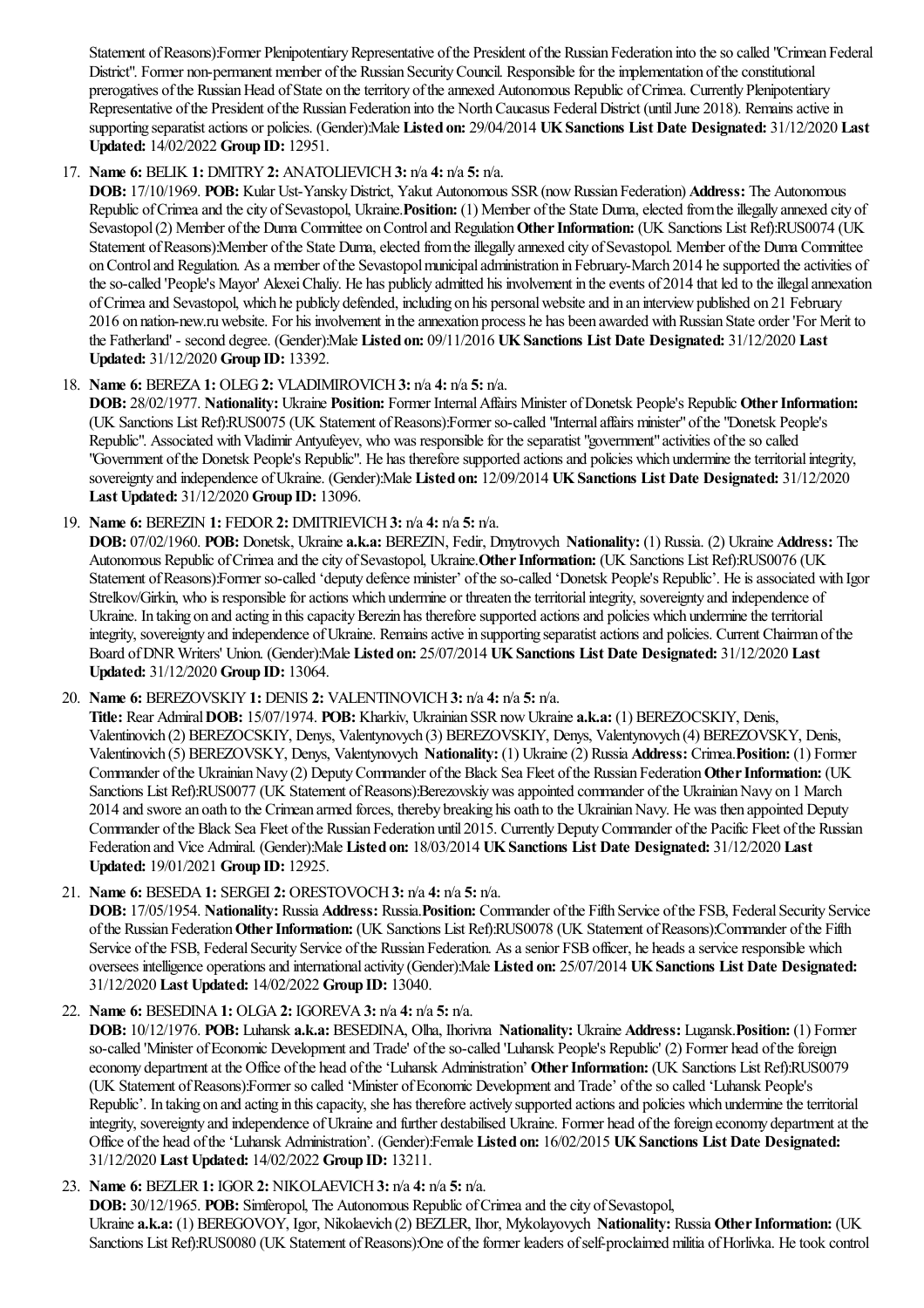of the Security Service of Ukraine's Office in Donetsk region building and afterwards seized the Ministry of Internal Affairs' district station in the town of Horlivka. He has links to Igor Strelkov/Girkin under whose command he was involved in the murder of Peoples' Deputy of the Horlivka's MunicipalCouncilVolodymyr Rybak. Remainsactivein supporting separatistactions or policies. (Gender):Male **Listed on:** 12/05/2014 **UKSanctions List Date Designated:** 31/12/2020 **Last Updated:** 14/02/2022 **Group ID:** 12971.

24. **Name 6:** BEZRUCHENKO **1:** NATALIA**2:** IVANOVNA**3:** n/a **4:** n/a **5:** n/a.

**DOB:** 22/08/1979. **POB:** Simferopol. The Autonomous Republic of Crimea and the city of Sevastopol. Ukraine **a.k.a:** (1) BEZRUCHENCO, Natalia, Ivanova(2) BEZRUCHENCO, Nataliia(3) BEZRUCHENCO, Nataliya(4) BEZRUCHENKO, Natalia, Ivanova(5) BEZRUCHENKO, Nataliia(6) BEZRUCHENKO, Nataliya **Position:** Secretary of the Election Commission of the Crimea Electoral Commission Other Information: (UK Sanctions List Ref):RUS0081 Ukraine imposed sanctions on 15/05/2017 (UK Statement of Reasons):Secretary of the Crimea Electoral Commission. In this capacity she participated in the organisation ofthe Russian presidentialelections of 18 March 2018 in theillegally annexed Crimeaand Sevastopol,and thereby actively supported and implemented policies that undermine the territorial integrity, sovereignty and independence of Ukraine. (Gender):Female **Listed on:** 14/05/2018 **UKSanctions List Date Designated:** 31/12/2020 **Last Updated:** 31/12/2020 **Group ID:** 13667.

25. **Name 6:** BIDEVKA**1:** VLADIMIR**2:** ANATOLIEVITCH**3:** n/a **4:** n/a **5:** n/a. **DOB:** 07/03/1981. **POB:** (1) Makeevka(2) Donestsk oblast **Nationality:** Ukraine **Position:** Chairperson oftheso-called Donetsk People's Council Other Information: (UK Sanctions List Ref):RUS0082 (UK Statement of Reasons):Chairperson' of the so-called 'People's Council' oftheso-called 'Donetsk People's Republic'. In taking on and acting in thiscapacity, heactively supported and implemented actions and policies which undermine the territorial integrity, sovereignty and independence of Ukraine, and further destabilised Ukraine. (Gender):Male **Listed on:** 10/12/2018 **UKSanctions List Date Designated:** 31/12/2020 **Last Updated:** 14/02/2022 **Group ID:** 13724.

26. **Name 6:** BORODAI **1:** ALEKSANDR**2:** YUREVICH**3:** n/a **4:** n/a **5:** n/a. **DOB:** 25/07/1972. **a.k.a:** BORODAY, Aleksandr, Yurevich **OtherInformation:** (UK Sanctions List Ref):RUS0083 **Listed on:** 12/07/2014 **UKSanctions List Date Designated:** 31/12/2020 **Last Updated:** 31/12/2020 **Group ID:** 13009.

27. **Name 6:** BORTNIKOV**1:** ALEKSANDR**2:** VASILIEVICH**3:** n/a **4:** n/a **5:** n/a. **DOB:** 15/11/1951. **POB:** Perm, Russia **Nationality:** Russia **Address:** Russia.**Position:** Permanent Memberand Secretary ofthe SecurityCouncil ofthe Russian Federation**OtherInformation:** (UK Sanctions List Ref):RUS0084 Director ofthe FSBfrom12/05/2008 (UK Statement ofReasons):Permanentmember ofthe SecurityCouncil ofthe Russian Federation; Director ofthe FederalSecurity Service (FSB). Asa member ofthe SecurityCouncil, which providesadvice on and coordinates nationalsecurity affairs, he was involved in shaping the policy ofthe RussianGovernment threatening theterritorialintegrity, sovereignty and independence ofUkraine. (Gender):Male **Listed on:** 25/07/2014 **UKSanctions List Date Designated:** 31/12/2020 **Last Updated:** 31/12/2020 **Group ID:** 13037.

28. **Name 6:** BORTNIKOV**1:** DENIS **2:** ALEXANDROVICH**3:** n/a **4:** n/a **5:** n/a.

**Name (non-Latin script):** Денис Александрович БОРТНИКОВ

**DOB:** 19/11/1974. **POB:** Leningrad region, Russia **Nationality:** Russia **Position:** Deputy Presidentand Chairman ofthe Management Board, VTB Bank Other Information: (UK Sanctions List Ref):RUS0243 (UK Statement of Reasons):Denis Alexandrovich Bortnikov (hereafter referred to as Bortnikov) is Deputy President and Chairman of the Management Board at VTB Bank, and has close family ties to the Kremlin. VTB Bank is a government of Russia-affiliated entity, as it is owned or controlled directly or indirectly by the Government of Russia and has obtained a financial benefit or other material benefit from the Government of Russia. Therefore, as a result of his position as Deputy President and Chairman of the Management Board at VTB Bank, Bortnikov is working as a director or equivalent at a Government ofRussia-affiliated entity,and is therefore obtaining a benefit fromor supporting the Government ofRussia. (Gender):Male **Listed on:** 24/02/2022 **UKSanctions List Date Designated:** 24/02/2022 **Last Updated:** 24/02/2022 **Group ID:** 14190.

29. **Name 6:** BUGROV**1:** OLEG**2:** EVGENEVICH**3:** n/a **4:** n/a **5:** n/a.

**DOB:** (1) --/--/1973. (2) 29/08/1969. **POB:** Sverdlovsk, Luhansk **a.k.a:** BUHROV, Oleh, Yevhenovych **Nationality:** Ukraine **Address:** St. Petersburg, Russia.**OtherInformation:** (UK Sanctions List Ref):RUS0085 (UK Statement ofReasons):Former 'Defence Minister' of the so called Luhansk People's Republic. In taking on and acting in this capacity, he has therefore actively supported actions and policies which undermine the territorial integrity, sovereignty and independence of Ukraine, and to further destabilise Ukraine. (Gender):Male **Listed on:** 02/12/2014 **UKSanctions List Date Designated:** 31/12/2020 **Last Updated:** 15/02/2022 **Group ID:** 13177.

30. **Name 6:** BURDYKO **1:** ANDREI **2:** n/a **3:** n/a **4:** n/a **5:** n/a.

**Name (non-Latin script):** Андрей Бурдыко

**Title:** Major General**DOB:** 09/06/1973. **POB:** Pleshchenitsy, Minsk Region, Belarus **a.k.a:** BURDYKA, Andrej (non-Latin script:Андрэй Бурдыка) **Nationality:** Belarus **Address:** Ministry ofDefence ofthe Republic ofBelarus, 1 Kommunisticheskaya St., Minsk, Belarus, 220034. **Position:** (1) Deputy Minister of Defence for Logistics (2) Chief of Logistics **Other Information:** (UK Sanctions List Ref):RUS0257 (UK Statement of Reasons):As Deputy Minister of Defence for Logistics and Chief of Logistics of the Belarusian Armed Forces, Major General Andrei Burdyko is an active and senior military leader in Belarus and, as part of the top-level chain of command, is responsible for directing the actions of the Belarusian armed forces, which have supported and enabled Russia's invasion of Ukraine. The Belarusian armed forces have conducted joint military exercises with Russian armed forces, and also consented to the deployment of Russian troops along the border of Belarus with Ukraine, which has directly contributed to Russia's ability to both threaten and attack Ukraine, including from positions in Belarus. Burdyko therefore is or has been involved in destabilising Ukraine and undermining or threatening the territorial integrity, sovereignty and independence of Ukraine. (Gender):Male **Listed on:** 01/03/2022 **UK Sanctions List Date Designated:** 01/03/2022 **Last Updated:** 01/03/2022 **Group ID:** 14203.

31. **Name 6:** CHALIY**1:** ALEKSEI **2:** MIKHAILOVICH**3:** n/a **4:** n/a **5:** n/a. **DOB:** 13/06/1961. **POB:** (1) Moscow(2) Sevastopol, (1) Russia(2) Ukraine **a.k.a:** (1) CHALIY, Oleksiy,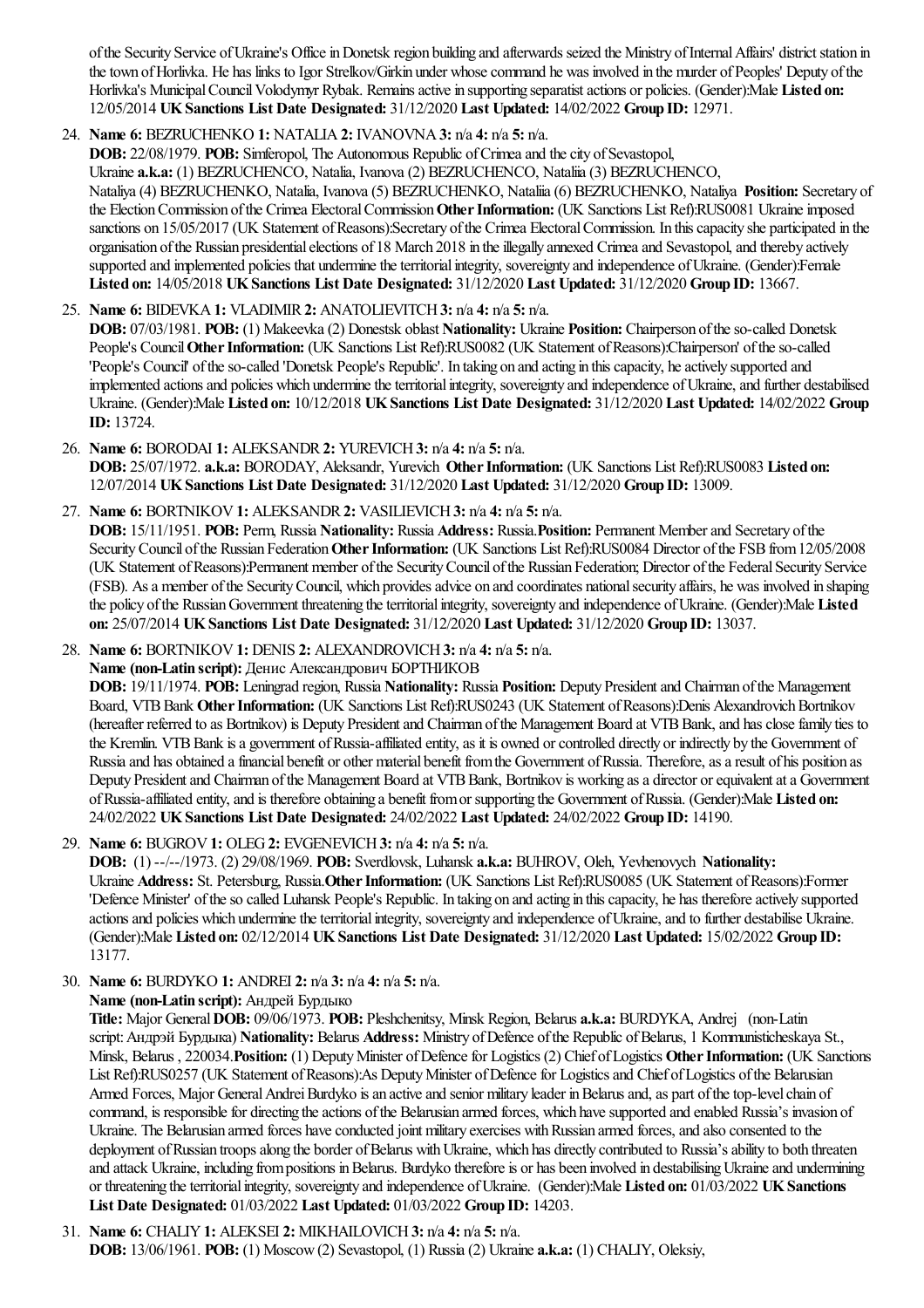# Mykhaylovych (2) CHALYY, Aleksei, Mikhailovich (3) CHALYY, Oleksiy, Mykhaylovych **Nationality:**

Russia **Address:** Russia.**Position:** (1) Acting "Governor"ofSevastopol. (1 to 14 April 2014) (2) Chair ofthe Legislative Assembly of Sevastopol (3) Elected "People's Mayor of Sevastopol" on 23 February 2014 (4) Acting "Governor" of Sevastopol. (1 to 14 April 2014).. Chair ofthe Legislative Assembly ofSevastopol**OtherInformation:** (UK Sanctions List Ref):RUS0087 DeputyChairperson ofthe Duma Committee on ethnic affairs. (UK Statement of Reasons):Chaliy became "People's Mayor of Sevastopol" by popular acclamation 23 February 2014 and accepted this "vote". He actively campaigned for Sevastopol to become a separate entity of the Russian Federation following a referendum on 16 March 2014. He was one of the co-signatories of the "treaty on Crimea's accession to the Russian Federation" of 18 March 2014. He was acting "Governor" of Sevastopol from 1 to 14 April 2014 and is a former "elected" Chairman of the "Legislative Assembly" of the City of Sevastopol (until September 2019). Remains active in supporting separatist actions or policies. For his involvement in the annexation process he has been awarded with the Russian State order 'For Merit to the Fatherland'' – first degree. (Gender):Male **Listed on:** 18/03/2014 **UKSanctions List Date Designated:** 31/12/2020 **Last Updated:** 14/02/2022 **Group ID:** 12926.

### 32. **Name 6:** CHEMEZOV**1:** SERGEY**2:** VIKTOROVICH**3:** n/a **4:** n/a **5:** n/a.

**DOB:** 20/08/1952. **POB:** Irkutsk Oblast, Russia **Nationality:** Russia **Position:** Chair ofthe Rostecconglomerate **OtherInformation:** (UK Sanctions List Ref):RUS0088 (UK Statement ofReasons):SergeyChemezov is one ofPresident Putin's known closeassociates, both were KGB officers posted in Dresden and he is a member of the Supreme Council of 'United Russia'. He is benefiting from his links with the Russian President by being promoted to senior positions in State-controlled firms. He chairs the Rostec conglomerate, the leading Russian state-controlled defence and industrial manufacturing corporation. Further to a decision of the Russian government, Technopromexport, a subsidiary of Rostec, is planning to build energy plants in Crimea thereby supporting its integration into the Russian Federation. Furthermore, Rosobornexport a subsidiary of Rostec, has supported the integration of Crimean defence companies into Russia's defenceindustry, thereby consolidating theillegalannexation ofCrimeainto the Russian Federation. (Gender):Male **Listed on:** 12/09/2014 **UKSanctions List Date Designated:** 31/12/2020 **Last Updated:** 31/12/2020 **Group ID:** 13115.

### 33. **Name 6:** CHEREZOV**1:** ANDREY**2:** VLADIMIROVICH**3:** n/a **4:** n/a **5:** n/a.

**DOB:** 12/10/1967. **POB:** Salair, Kemerovskaya Oblast **a.k.a:** TSCHERESOW, Andrey, Vladimirovich **Nationality:** Russia **Address:** Russia.**Position:** Vice-Minister for Energy ofthe Russian Federation**OtherInformation:** (UK Sanctions List Ref):RUS0089 (UK Statement ofReasons):Shares responsibility for the decision to transfer gas turbines that had been delivered by Siemens Gas Turbine Technologies OOO to OAO VO Technopromexport to be installed in Crimea. This decision contributes to establishing an independent power supply for Crimea and Sevastopol as a means of supporting their separation from Ukraine, and undermines theterritorialintegrity, sovereignty,and independence ofUkraine. (Gender):Male **Listed on:** 04/08/2017 **UKSanctions List Date Designated:** 31/12/2020 **Last Updated:** 31/12/2020 **Group ID:** 13521.

34. **Name 6:** DANILENKO **1:** SERGEI **2:** ANDREEVICH**3:** n/a **4:** n/a **5:** n/a.

**Name (non-Latin script):** Даниленко Сергей Андреевич

**DOB:** 14/03/1960. **POB:** Krasnodar, Russia(USSR) **a.k.a:** DANILENKO, Sergey, Andreevich **Nationality:** Russia **Position:** Head of the Sevastopol City Election Commission Other Information: (UK Sanctions List Ref):RUS0219 (UK Statement of Reasons):In taking the role of head of the Sevastopol City Electoral Commission Danilenko organised elections in Sevastopol under Russian law, thereby violating the Constitution and laws of Ukraine and undermining Ukrainian sovereignty and territorial integrity, helping facilitate the integration ofSevastopolinto Russia. (Gender):Male **Listed on:** 28/01/2020 **UKSanctions List Date Designated:** 31/12/2020 **Last Updated:** 31/12/2020 **Group ID:** 13805.

35. **Name 6:** DEGTYAREV**1:** MIKHAIL **2:** VLADIMIROVICH**3:** n/a **4:** n/a **5:** n/a.

**DOB:** 10/07/1981. **POB:** Kuibyshev (Samara) **a.k.a:** DEGTYARYOV, Mikhail, Vladimirovich **Nationality:** Russia **Address:** The Autonomous Republic ofCrimeaand thecity ofSevastopol, Ukraine.**Position:** (1) Member ofthe Russian State Duma(2) Chairman ofthe Russian State Duma Committee on PhysicalEducation, Sportand YouthAffairs **OtherInformation:** (UK Sanctions List Ref):RUS0090 (UK Statement ofReasons):Member ofthe State Duma. Asa member ofthe Duma, On 23.5.2014 heannounced theinauguration ofthe 'defacto embassy' ofthe unrecognized, socalled, 'Donetsk People's Republic' inMoscow, hecontributes to undermine or threaten the territorial integrity, sovereignty and independence of Ukraine. Currently Chairman of the Russian State Duma Committee on Physical Education, Sportand YouthAffairs. (Gender):Male **Listed on:** 25/07/2014 **UKSanctions List Date Designated:** 31/12/2020 **Last Updated:** 31/12/2020 **Group ID:** 13041.

36. **Name 6:** DERIPASKA**1:** OLEG**2:** VLADIMIROVICH**3:** n/a **4:** n/a **5:** n/a. **Name (non-Latin script):** Олег Владимирович ДЕРИПАСКА **Title:** Mr **DOB:** 02/01/1968. **POB:** Dzerzhinsk, Russia **a.k.a:** DERIPASKA, Oleg **Nationality:** Russia **Position:** Shareholderat EN+ GROUP Other Information: (UK Sanctions List Ref):RUS0269 (UK Statement of Reasons):Oleg Vladimirovich DERIPASKA, hereafter DERIPASKA, is a prominent Russian businessman and pro-Kremlin oligarch. DERIPASKA is closely associated with the Government of Russia and Vladimir Putin. Therefore, DERIPASKA is associated with persons who are involved in destabilising and threatening the territorial integrity, sovereignty and independence of Ukraine. DERIPASKA is or has been involved in obtaining benefit from or supporting the Government ofRussia, by carrying on business in,and owning orcontrolling and working asa director orequivalent in businesses in the Russian extractives and energy sectors, sectors of strategic significance to the Government of Russia. (Gender):Male **Listed on:** 10/03/2022 **UKSanctions List Date Designated:** 10/03/2022 **Last Updated:** 10/03/2022 **Group ID:** 14214.

# 37. **Name 6:** DEYNEGO **1:** VLADYSLAV**2:** NYKOLAYEVYCH**3:** n/a **4:** n/a **5:** n/a. **DOB:** 12/03/1964. **POB:** (1) Romny, Sumy oblast (2) (possibly) Gornyatskiy village, Perevalsk district, Luhansk oblast, (1) Ukrainian SSR(nowUkraine) (2) Ukrainian SSR(nowUkraine) **a.k.a:** DEYNEGO, Vladislav, Nikolayevich **Nationality:** Ukraine **Address:** Lugansk Heroes Square ofthe Great Patriotic War, 9 Cabinet 212.**Position:** So-called 'Minister ofForeignAffairs' of the so-called 'Luhansk People's Republic' Other Information: (UK Sanctions List Ref):RUS0091 (UK Statement of Reasons):Former Deputy Head of the 'People's Council' of the so-called 'Luhansk People's Republic'. In taking on and acting in this capacity, he has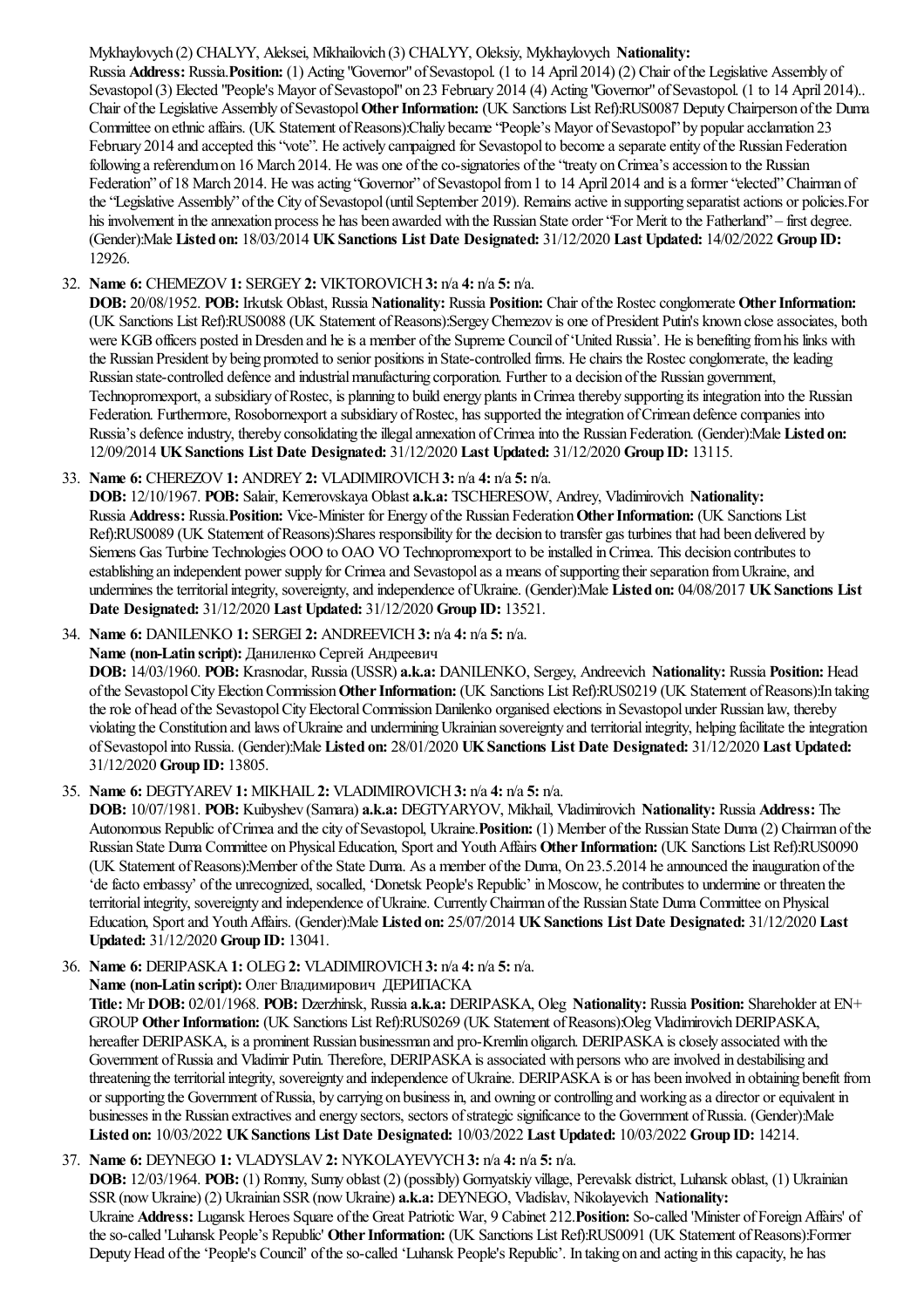therefore actively supported actions and policies which undermine the territorial integrity, sovereignty and independence of Ukraine, and further destabilised Ukraine. Currently so-called 'Minister of Foreign Affairs' of the so-called 'Luhansk People's Republic'. (Phone number):505663783. 509435542. 642585793 (Gender):Male **Listed on:** 02/12/2014 **UKSanctions List Date Designated:** 31/12/2020 **Last Updated:** 14/02/2022 **Group ID:** 13182.

38. **Name 6:** DMITRIEV**1:** KIRILL **2:** ALEXANDROVICH**3:** n/a **4:** n/a **5:** n/a.

**Name (non-Latin script):** Кирилл Александрович Дмитриев

**DOB:** 12/04/1975. **POB:** Kyiv, Ukraine **a.k.a:** DMITRIEV, Kirill **Nationality:** Russia **Address:** Moscow, Russia.**Position:** CEO RussianDirect Investment Fund **OtherInformation:** (UK Sanctions List Ref):RUS0264 (UK Statement ofReasons):KirillDMITRIEV (hereafter DMITRIEV) is the ChiefExecutive Officer ofthe RussianDirect Investment Fund (RDIF), which is Russia's sovereignwealth fund. As Chief Executive Officer of RDIF, DMITRIEV is working as a director or equivalent of a Government of Russia-affiliated entity, and for a person which is carrying on business in a sector of strategic significance to the Government of Russia; and for a person which is carrying on business of economic significance to the Government of Russia, and is therefore obtaining a benefit from or supporting the Government ofRussia. (Gender):Male **Listed on:** 01/03/2022 **UKSanctions List Date Designated:** 01/03/2022 **Last Updated:** 01/03/2022 **Group ID:** 14208.

39. **Name 6:** DVORNIKOV**1:** ALEKSANDR**2:** VLADIMIROVICH**3:** n/a **4:** n/a **5:** n/a.

**Name (non-Latin script):** Дворников, Александр Владимирович

**Title:** ColonelGeneral**DOB:** 22/08/1961. **POB:** Ussuriysk, PrimorskiyKrai, Russia **Nationality:** Russia **Position:** Commander ofthe Southern Military District of the Russian Armed Forces Other Information: (UK Sanctions List Ref):RUS0209 (UK Statement of Reasons): Head of the southern military district of the Russian Armed Forces, Colonel General and commanding officer of military forces in the region. He was responsible for air support actions of the Russian Federation against Ukraine on 25 November 2018 and thus actively contributed to the consolidation of the illegal annexation of the Crimean peninsula into the Russian Federation, which in turn further undermines theterritorialintegrity ofUkraine.' (Gender):Male **Listed on:** 15/03/2019 **UKSanctions List Date Designated:** 31/12/2020 **Last Updated:** 31/12/2020 **Group ID:** 13785.

40. **Name 6:** DZHABAROV**1:** VLADIMIR**2:** MICHAILOVICH**3:** n/a **4:** n/a **5:** n/a.

**DOB:** 29/09/1952. **POB:** Samarkand, Uzbekistan Nationality: Russia Position: First Deputy Chairman of the International Affairs Committee ofthe FederationCouncil ofthe Russian Federation. **OtherInformation:** (UK Sanctions List Ref):RUS0092 (UK Statement of Reasons):First Deputy-Chairman of the International Affairs Committee of the Federation Council of the Russian Federation. On 1 March 2014 Dzhabarov, on behalf of the International Affairs Committee of the Federation Council, publicly supported in the Federation Councilthe deployment ofRussian forces inUkraine. (Gender):Male **Listed on:** 18/03/2014 **UKSanctions List Date Designated:** 31/12/2020 **Last Updated:** 14/02/2022 **Group ID:** 12913.

41. **Name 6:** FILIPPOVA**1:** EKATERINA**2:** VLADIMIROVNA**3:** n/a **4:** n/a **5:** n/a.

**DOB:** 20/11/1988. **POB:** Krasnoarmeysk (nowPokrovsk), Donetskaya oblast, Ukrainian SSR(nowUkraine) **a.k.a:** FILIPPOVA, Kateryna, Volodymyrivna **Nationality:** Russia **Address:** UlSobinova, the house. 160, Donetsk, Ukraine.**Position:** Former so called 'Minister of Justice' of the 'Donetsk People's Republic'. Other Information: (UK Sanctions List Ref):RUS0093 (UK Statement of Reasons):Former So called 'Minister ofJustice' oftheso called 'Donetsk People's Republic'. In taking on and acting in thiscapacity, she has therefore actively supported actions and policies which undermine the territorial integrity, sovereignty and independence of Ukraine and to further destabilise Ukraine. Deputy Head of office of the Commissioner for Human Rights of the so-called of the 'Donetsk People's Republic.' (Gender):Female **Listed on:** 16/02/2015 **UKSanctions List Date Designated:** 31/12/2020 **Last Updated:** 31/12/2020 **Group ID:** 13207.

42. **Name 6:** FRADKOV**1:** MIKHAIL **2:** EFIMOVICH**3:** n/a **4:** n/a **5:** n/a.

**DOB:** 01/09/1950. **POB:** Kurumoch, Kuibyshev region, Russia **Nationality:** Russia **Position:** (1) Permanent Member ofthe Security Council of the Russian Federation (2) Director of the Foreign Intelligence Service of the Russian Federation Other Information: (UK Sanctions List Ref):RUS0094 (UK Statement of Reasons):Former permanent member of the Security Council of the Russian Federation. Former Director of the Foreign Intelligence Service of the Russian Federation. As a member of the Security Council, which provides advice on and coordinates nationalsecurity affairs, he was involved in shaping the policy ofthe RussianGovernment threatening theterritorial intergity, sovereignty and independence of Ukraine. As of 4 January 2017, Director of the Russian Institute for Strategic Studies. He is also Chairperson of the Board of Directors of "Almaz-Antey" (also sanctioned). Remains active in supporting separatist actions and policies. (Gender):Male **Listed on:** 25/07/2014 **UKSanctions List Date Designated:** 31/12/2020 **Last Updated:** 31/12/2020 **Group ID:** 13035.

43. **Name 6:** FRADKOV**1:** PETR**2:** MIKHAILOVICH**3:** n/a **4:** n/a **5:** n/a.

**Name (non-Latin script):** Петр Михаилович Фрадков

**DOB:** 02/07/1978. **POB:** Moscow, Russia **a.k.a:** FRADKOV, Pyotr, Mikhailovich **Nationality:** Russia **Position:** Chairman/CEO of Promsvyazbank Other Information: (UK Sanctions List Ref):RUS0244 (UK Statement of Reasons):Petr Fradkov is the Chairman and/or CEO ofPromsvyazbank. Promsvyazbank isa Russian state owned bank and its main task is to servicethe Russian defencesectorand to finance defence industry enterprises. Promsvyazbank is therefore a Government of Russia-affiliated entity and/or carrying on business in a sector of strategic significance to the Government of Russia. Through his role as Chairman and/or of Promsvyazbank, Fradkov is or has been involved in obtaining a benefit from or supporting the Government of Russia. In addition/in the alternative, Fradkov, as Chairman and/or CEO of Promsvyazbank is involved, through his role at Promsvyazbank and the role the bank plays in financing Russian defence industries, in the provision of financial services, and/or making available of funds and economic resources, goods or technology that could contribute to destabilising Ukraine or undermining or threatening the territorial integrity, sovereignty or independence of Ukraine. (Gender):Male **Listed on:** 24/02/2022 **UKSanctions List Date Designated:** 24/02/2022 **Last Updated:** 24/02/2022 **Group ID:** 14191.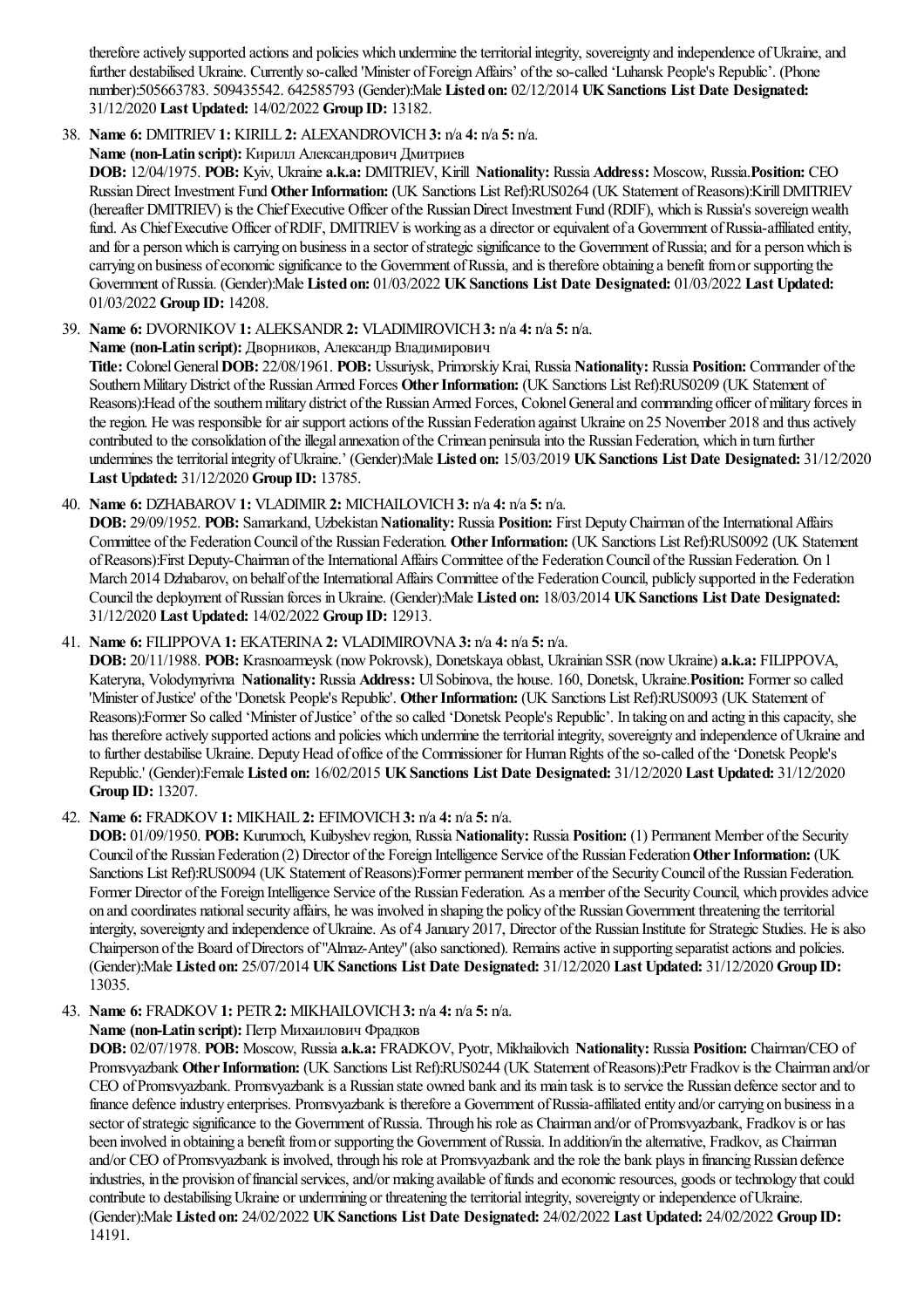### 44. **Name 6:** GALKIN **1:** ALEKSANDR**2:** VIKTOROVICH**3:** n/a **4:** n/a **5:** n/a.

**DOB:** 22/03/1958. **POB:** Ordzhonikidze(Vladikavkaz), NorthOssetianASSR, USSR(nowRussian Federation) **Nationality:** Russia **Address:** Russia.**Position:** Aideto the Defence Minister **OtherInformation:** (UK Sanctions List Ref):RUS0095 (UK Statement of Reasons):Former Commander of Russia's Southern Military District (SMD), forces of which are in Crimea, the Black Sea Fleet comes under Galkin's command; much of the force movement into Crimea has come through the Southern Military District. SMD forces are deployed in Crimea. He is responsible for part of the Russian military presence in Crimea which is undermining the sovereignty of Ukraine and assisted the Crimean authorities in preventing public demonstrations against moves towards a referendum and incorporation into Russia. Additionally the Black Sea Fleet falls within the District's control. Currently employed by the Central apparatus of the Russian Ministry of Defence. Aide to the Minister of Defence since 19 January 2017. (Gender):Male Listed on: 18/03/2014 UK Sanctions List Date **Designated:** 31/12/2020 **Last Updated:** 31/12/2020 **Group ID:** 12932.

### 45. **Name 6:** GANOV**1:** ALEXANDER**2:** NIKOLAEVICH**3:** n/a **4:** n/a **5:** n/a.

**DOB:** 24/10/1974. **POB:** Voroezh, Russia(USSR) **Nationality:** Russia **Position:** General director oftheJSC TC Grand Service Express Other Information: (UK Sanctions List Ref):RUS0226 (UK Statement of Reasons):General director of the JSC TC Grand Service Express, which operates a railway service between Russia and the illegally annexed Crimean peninsula. Therefore, he supports the consolidation oftheillegally annexed Crimean peninsulainto the Russian Federationwhich in turn further undermines theterritorialintegrity, sovereignty and independence ofUkraine. (Gender):Male **Listed on:** 02/10/2020 **UKSanctions List Date Designated:** 31/12/2020 **Last Updated:** 31/12/2020 **Group ID:** 13926.

46. **Name 6:** GEORGIEVA**1:** ELENA**2:** ALEXANDROVNA**3:** n/a **4:** n/a **5:** n/a.

### **Name (non-Latin script):** Елена Алехандровна Георгиева

**DOB:** 15/02/1977. **POB:** Moscow, Russia **Nationality:** Russia **Address:** Moscow, Russia.**Position:** Chairwoman ofthe Novikombank Board Other Information: (UK Sanctions List Ref):RUS0249 (UK Statement of Reasons):Elena Alexandrovna Georgieva is the Chair of the Board of Novikombank. Novikombank is a subsidiary of Rostec (Russian Technologies State Corporation), a major Russian state owned defence conglomerate. Novikombank plays a significant role in the implementation of Russian government programmes aimed at the development of high technology industries in Russia by providing financing to key military and civilian projects. Georgieva is involved in obtaining a benefit from or supporting the Government of Russia by working as a director or equivalent of a company which carries on business in sectors of strategic significance to the Government of Russia, in particular the defence sector. (Gender):Female Listed on: 24/02/2022 **UKSanctions List Date Designated:** 24/02/2022 **Last Updated:** 24/02/2022 **Group ID:** 14194.

# 47. **Name 6:** GERASIMOV**1:** VALERY**2:** VASILEVICH**3:** n/a **4:** n/a **5:** n/a.

**DOB:** 08/09/1955. **POB:** Kazan, Russia **Nationality:** Russia **Position:** (1) General of the Army (2) Chief of the General Staff of the Armed Forces of the Russian Federation.(3) First Deputy Minister of Defence of the Russian Federation Other Information: (UK Sanctions List Ref):RUS0096 (UK Statement of Reasons):Chief of the General Staff of the Armed Forces of the Russian Federation. First Deputy minister of Defence of the Russian Federation. General of the Army. Responsible for the massive deployment of Russian troops along the border withUkraineand lack of de-escalation ofthesituation. (Gender):Male **Listed on:** 29/04/2014 **UKSanctions List Date Designated:** 31/12/2020 **Last Updated:** 31/12/2020 **Group ID:** 12958.

48. **Name 6:** GIRKIN **1:** IGOR**2:** VSEVOLODOVICH**3:** n/a **4:** n/a **5:** n/a.

**DOB:** 17/12/1970. **POB:** Moscow, Russia **a.k.a:** (1) SHOOTER(2) STRELKOV, Igor (3) STRIELKOV, Ihor **Nationality:** Russia **OtherInformation:** (UK Sanctions List Ref):RUS0097 (UK Statement ofReasons):Identified as staff ofthe Main Intelligence Director of the General Staff of the Armed Forces of the Russian Federation (GRU). He was involved in incidents in Sloviansk. Head of 'Novorussia' public movement. Former 'Ministry of Defence' of the so-called 'Donetsk People's Republic'. Organised on 4 November 2016,a RussianMarch inMoscowfor Russian nationalists who support theseparatists inUkraine. Remainsactivein supporting separatist activity inEasternUkraine. One ofthe organisers ofthe'RussianMarch' inNovember 2016. (Gender):Male **Listed on:** 29/04/2014 **UK Sanctions List Date Designated:** 31/12/2020 **Last Updated:** 31/12/2020 **Group ID:** 12964.

49. **Name 6:** GLAZYEV**1:** SERGEY**2:** YURIEVICH**3:** n/a **4:** n/a **5:** n/a.

**DOB:** 01/01/1961. **POB:** Zaprozhye, Ukrainian SSR(nowUkraine) **Nationality:** Ukraine **Address:** The Autonomous Republic of Crimea and the city of Sevastopol, Ukraine. **Position:** Adviser to the President of the Russian Federation Other Information: (UK Sanctions List Ref):RUS0098 (UK Statement of Reasons):Former Adviser to the President of the Russian Federation. Publicly called for the annexation of Crimea. Since October 2019 Minister for Integration and Macroeconomics in the Eurasian Economic Commission. (Gender):Male **Listed on:** 21/03/2014 **UKSanctions List Date Designated:** 31/12/2020 **Last Updated:** 31/12/2020 **Group ID:** 12936.

50. **Name 6:** GOTSANYUK **1:** YURIY**2:** n/a **3:** n/a **4:** n/a **5:** n/a.

**Name (non-Latin script):** Юрий Михайлович ГОЦАНЮК

**DOB:** 18/07/1966. **POB:** Novaya Derevnya, Pervomaiskiiraion, Russia(USSR) **a.k.a:** (1) GOTSANYUK, Jury (2) GOTSANYUK, Yuriy, Mikhailovich Nationality: Russia Position: Chair, Council of Ministers, Crimea (Prime Minister) Other Information: (UK Sanctions List Ref):RUS0216 (UK Statement of Reasons):Appointed so-called "Prime Minister" of illegally-annexed Crimea in September 2019 and in this role undermined Ukrainian sovereignty over Crimea. In his previous roleas so-called DeputyChair ofthe Council of Ministers of Crimea, his responsibility for implementing Russian federal programmes helped facilitate the integration of Crimea into Russia. In 2015 he was given an award for protecting the"Republic ofCrimea". (Gender):Male **Listed on:** 28/01/2020 **UKSanctions List Date Designated:** 31/12/2020 **Last Updated:** 31/12/2020 **Group ID:** 13809.

# 51. **Name 6:** GRABCHAK **1:** EVGENIY**2:** PETROVICH**3:** n/a **4:** n/a **5:** n/a.

**DOB:** 18/07/1981. **POB:** Ust-Labinsk, Krasnodar Region, Russia **Nationality:** Russia **Address:** The Autonomous Republic ofCrimea and the city of Sevastopol, Ukraine. **Position:** Vice-Minister for Energy of the Russian Federation Other Information: (UK Sanctions List Ref):RUS0099 (UK Statement of Reasons):Former Head of Department in the Energy Ministry of the Russian Federation and responsible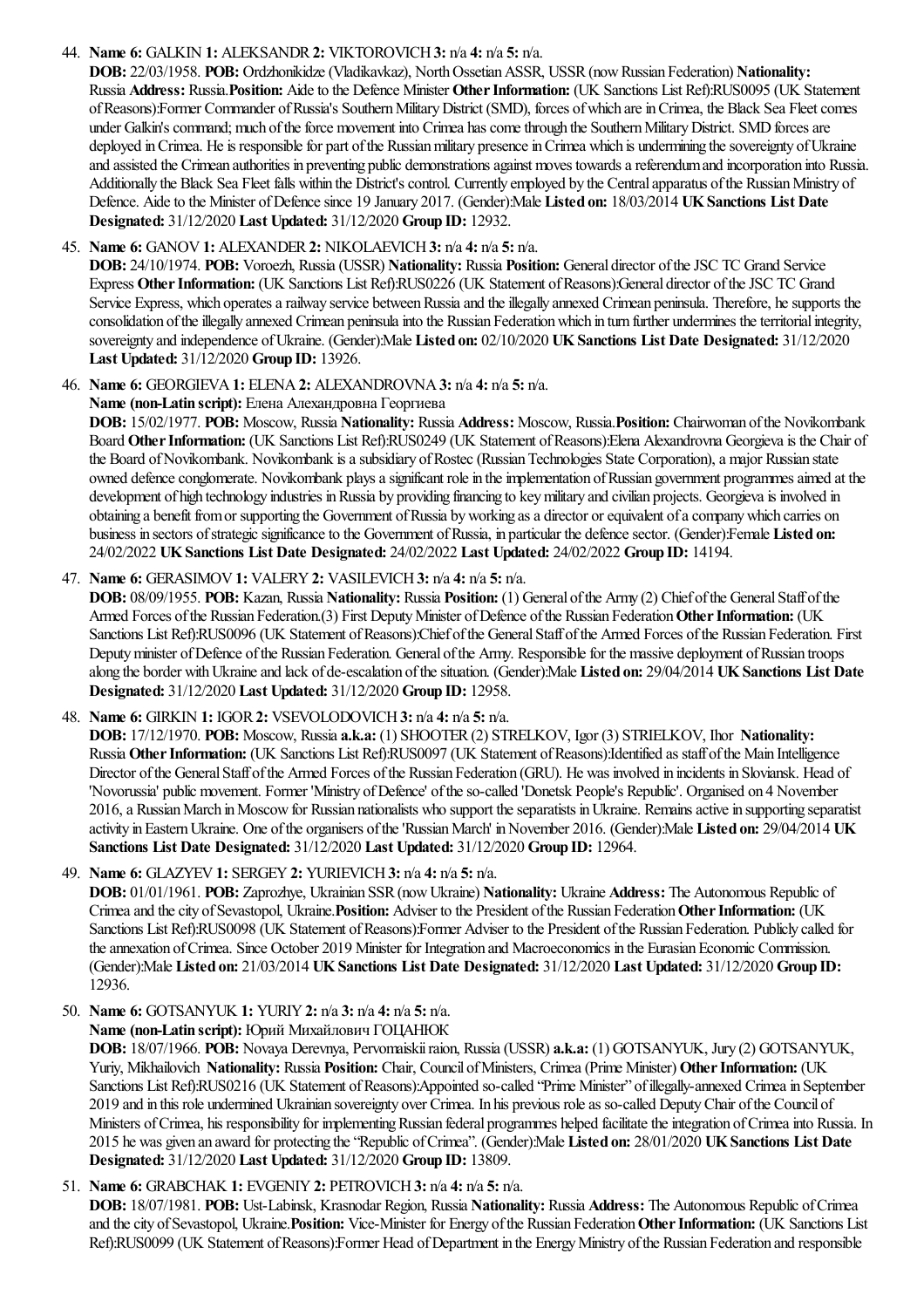within the Ministry of Energy of the Russian Federation for the development of electro-energetic projects in Crimea. These projects contribute to establishing an independent power supply for Crimea and Sevastopol as a means of supporting their separation from Ukraine, and undermine the territorial integrity, sovereignty and independence of Ukraine. Vice-Minister for Energy of the Russian Federation. (Gender):Male **Listed on:** 04/08/2017 **UKSanctions List Date Designated:** 31/12/2020 **Last Updated:** 31/12/2020 **Group ID:** 13522.

# 52. **Name 6:** GROMOV**1:** ALEXEY**2:** ALEXEYEVICH**3:** n/a **4:** n/a **5:** n/a.

**DOB:** 31/05/1960. **POB:** Zagorsk (Sergiev Posad), Russia **Nationality:** Russia **Address:** Russia.**Position:** First DeputyChief ofStaff of the Presidential Administration of the Russian Federation Other Information: (UK Sanctions List Ref):RUS0100 (UK Statement of Reasons):As first Deputy Chief of Staff of the Presidential Administration, he is responsible for instructing Russian media outlets to take a line favourable with the separatists in Ukraine and the annexation of Crimea, therefore supporting the destabilisation of Eastern Ukraine and theannexation ofCrimea. (Gender):Male **Listed on:** 31/07/2014 **UKSanctions List Date Designated:** 31/12/2020 **Last Updated:** 31/12/2020 **Group ID:** 13068.

# 53. **Name 6:** GRYZLOV**1:** BORIS **2:** YYACHESLAVOVICH**3:** n/a **4:** n/a **5:** n/a.

**DOB:** 15/12/1950. **POB:** Kuibyshev (Samara) **Nationality:** Russia **Position:** (1) Permanent Member of the Security Council of the Russian Federation (2) Chairman ofthe Russian State Dumacommittee on PhysicalEducation, Sportand YouthAffairs **Other** Information: (UK Sanctions List Ref):RUS0101 (UK Statement of Reasons):Former Permanent member of the Security Council of the Russian Federation. As a member of the Security Council, which provides advice on and coordinates national security affairs, he was involved in shaping the policy of the Russian Government in threatening the territorial integrity, sovereignty and independence of Ukraine. He remains chairman of the Supreme Council of the United Russia party. Chairperson of the Board of Directors of the State-owned enterprise TacticalMissiles Corporation JSC. (Gender):Male **Listed on:** 25/07/2014 **UKSanctions List Date Designated:** 31/12/2020 **Last Updated:** 31/12/2020 **Group ID:** 13039.

# 54. **Name 6:** GUBAREV**1:** PAVEL **2:** YURIEVICH**3:** n/a **4:** n/a **5:** n/a.

**DOB:** (1) 05/07/1983. (2) 10/03/1983. **POB:** (1) Lugansk Oblast (2) Severodonetsk (3) Sievierodonetsk **Nationality:** Ukraine **Address:** The Autonomous Republic of Crimea and the city of Sevastopol, Ukraine. Other Information: (UK Sanctions List Ref):RUS0102 (UK Statement of Reasons):One of the self-described leaders of the so-called 'people' Republic of Donetsk'. He requested Russian intervention in eastern Ukraine, including through the deployment of Russian peacekeeping forces. He is associated with Igor Strelkov/Girkin, who is responsible for actions which undermine or threaten the territorial integrity, sovereignty and independence of Ukraine. Gubarev is responsible for recruiting people for armed forces of separatists. Responsible for taking over of the regional government building inDonetsk with pro-Russian forcesand proclaimed himselfthe'people's governor'. Despite being arrested for threatening the territorial integrity of Ukraine, and subsequently released, he has continued to play a prominent role in separatist activities, thus undermining theterritorialintegrity, sovereignty and independence ofUkraine. (Gender):Male **Listed on:** 25/07/2014 **UKSanctions List Date Designated:** 31/12/2020 **Last Updated:** 14/02/2022 **Group ID:** 13044.

# 55. **Name 6:** GUBAREVA**1:** EKATERINA**2:** YURIEVNA**3:** n/a **4:** n/a **5:** n/a.

**DOB:** (1) 10/03/1983. (2) 05/07/1983. **POB:** Kakhovka, KhersonOblast **a.k.a:** HUBARIEVA, Kateryna, Yuriyivna **Nationality:** Ukraine **Address:** The Autonomous Republic of Crimea and the city of Sevastopol, Ukraine. Other Information: (UK Sanctions List Ref):RUS0103 (UK Statement of Reasons):In her capacity of former so-called 'Minister of Foreign Affairs' she was responsible for defending the so-called 'Donetsk Pople's Republic' thus undermining the territorial integrity, sovereignty and independence of Ukraine. In taking on and acting in this capacity she has therefore supported actions and policies which undermin the territorial integrity, sovereignty and independence of Ukraine. Remains active in supporting separatist actions or policies. Former member of the so-called 'People's Council' of the'Donetsk People's Republic' (untilNovember 2018). (Gender):Female **Listed on:** 25/07/2014 **UKSanctions List Date Designated:** 31/12/2020 **Last Updated:** 31/12/2020 **Group ID:** 13063.

# 56. **Name 6:** GULEVICH**1:** VICTOR**2:** VLADIMIROVICH**3:** n/a **4:** n/a **5:** n/a.

# **Name (non-Latin script):** Виктор Владимирович ГУЛЕВИЧ

**Title:** Major General**DOB:** 14/05/1969. **POB:** Bolshaya Pader, Slutsk district, Minsk region, Belarus **a.k.a:** (1) GULEVICH, Victor, Vladimirovich (non-Latin script:Віктар Уладзіміравіч ГУЛЕВІЧ) (2) HULEVICH, Viktar (non-Latin script:Viktar HULIEVIČ) (3) HULIEVIC, Viktar, Uladzimiravic(non-Latin script:Viktar Uladzimiravič HULIEVIČ) **Nationality:** Belarus **Address:** Ministry ofDefence ofthe Republic ofBelarus, 1 Kommunisticheskaya St., Minsk, Belarus, 220034.**Position:** (1) Chief ofthe GeneralStaff ofthe Armed Forces ofBelarus (2) First DeputyMinister ofDefence **OtherInformation:** (UK Sanctions List Ref):RUS0258 (UK Statement of Reasons):As Chief of the General Staff of the Armed Forces and First Deputy Minister of Defence, Major General Victor Gulevich is an active, visible and senior military leader in Belarus and, as part of the top-level chain of command, is responsible for directing the actions of the Belarusian armed forces, which have supported and enabled the Russian invasion of Ukraine. The Belarusian armed forces have conducted joint military exercises with Russian armed forces, and also consented to the deployment of Russian troops along the border of Belarus with Ukraine, which has directly contributed to Russia's ability to both threaten and attack Ukraine, including from positions in Belarus. Gulevich therefore is or has been involved in destabilising Ukraine and undermining or threatening theterritorialintegrity, sovereignty and independence ofUkraine. (Gender):Male **Listed on:** 01/03/2022 **UKSanctions List Date Designated:** 01/03/2022 **Last Updated:** 01/03/2022 **Group ID:** 14204.

# 57. **Name 6:** GUZEYEVA**1:** INNA**2:** NIKOLAYEVNA**3:** n/a **4:** n/a **5:** n/a.

**DOB:** 20/05/1971. **POB:** The Autonomous Republic ofCrimeaand thecity ofSevastopol, Ukraine **a.k.a:** (1) GUZEEVA, Inna, Nikolayevna(2) HUZIEIEVA, Inna, Mykolayivna **Nationality:** Ukraine **Position:** DeputyChair ofthe Crimea Electoral Commission Other Information: (UK Sanctions List Ref):RUS0104 Ukraine imposed sanctions on 15/05/2017 (UK Statement of Reasons):DeputyChair ofthe Crimea ElectoralCommission. In thiscapacity she participated in the organisation ofthe Russian presidential elections of 18 March 2018 in the illegally annexed Crimea and Sevastopol, and thereby actively supported and implemented policies that underminetheterritorialintegrity, sovereignty and independence ofUkraine. (Gender):Female **Listed on:** 14/05/2018 **UKSanctions List**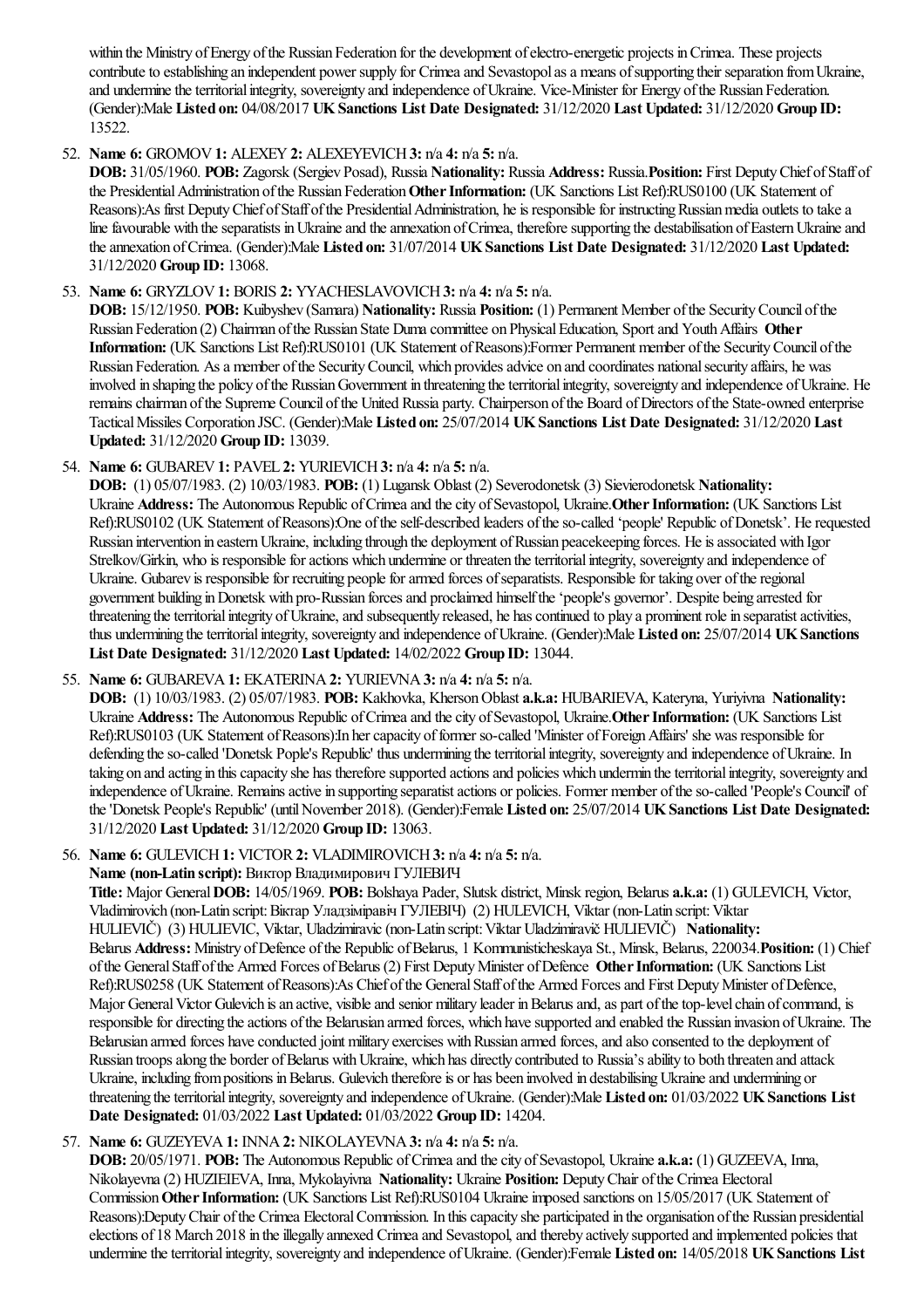**Date Designated:** 31/12/2020 **Last Updated:** 31/12/2020 **Group ID:** 13666.

# 58. **Name 6:** IGNATOV**1:** SERGEY**2:** YUREVICH**3:** n/a **4:** n/a **5:** n/a.

**DOB:** 07/01/1967. **POB:** Michurinsk, Tambov oblast, Russia **a.k.a:** (1) KUZOVLEV(2) KUZOVLIOV(3) TAMBOV **Nationality:** Russia **Address:** Russia.**Position:** (1) Former so-called 'Commander inChief ofthe People's Militia ofthe Luhansk People's Republic' (2) Former Commander of 8th Army of the Russian Armed Force Other Information: (UK Sanctions List Ref):RUS0105 (UK Statement of Reasons):Former so-called Commander in Chief of the People's Militia of the 'Lugansk People's Republic'. In taking on and acting in this capacity, he has therefore actively supported actions and policies which undermine the territorial integrity, sovereignty and independence of Ukraine, and further destabilised Ukraine. Former Commander of 8th Army of the Russian Armed Force. Chief of Staff and First Deputy Commander ofthe Russian SouthernMilitaryDistrict. (Gender):Male **Listed on:** 16/02/2015 **UKSanctions List Date Designated:** 31/12/2020 **Last Updated:** 31/12/2020 **Group ID:** 13206.

# 59. **Name 6:** ISMAILOV**1:** ZAUR**2:** RAUFOVICH**3:** n/a **4:** n/a **5:** n/a.

**DOB:** (1) 25/07/1978. (2) 23/03/1975. **POB:** KrasnyLuch, Voroshilovgrad Luhansk region, Ukrainian SSR(now Ukraine) **a.k.a:** (1) ISMAILOV, Zaur, Raufovych (2) ISMAYILOV, Zaur, Raufovich (3) ISMAYILOV, Zaur, Raufovych **Nationality:** Ukraine **Address:** Ukraine. **Position:** (1) Former 'General Prosecutor' of the so called 'Luhansk People's Republic (until October 2017) (2) Currently acting so-called 'Minister of Justice' of the so-called 'Luhansk People's Republic' Other Information: (UK Sanctions List Ref):RUS0106 Former so-called 'Minister of Internal Affairs of the Luhansk People's Republic'. (UK Statement of Reasons):Former so called 'General Prosecutor' of the so called 'Luhansk People's Republic' (until October 2017). Currently acting so-called 'Minister of Justice' oftheso-called 'Luhansk People's Republic'. In taking on and acting in thiscapacity, he has thereforeactively supported actions and policies which undermine the territorial integrity, sovereignty and independence of Ukraine and to further destabilise Ukraine. (Gender):Male **Listed on:** 16/02/2015 **UKSanctions List Date Designated:** 31/12/2020 **Last Updated:** 14/02/2022 **Group ID:** 13212.

# 60. **Name 6:** IVAKIN **1:** YURIY**2:** VOLODYMYROVYCH**3:** n/a **4:** n/a **5:** n/a.

**DOB:** 13/08/1954. **POB:** (1) Perevalsk, Luhansk Oblast (2) Skvortsovo Village, SimferopolRegion, The Autonomous Republic of Crimeaand thecity ofSevastopol, (1) Ukrainian SSR(nowUkraine) (2) Ukraine **Nationality:** Ukraine **Position:** Former First Minister of the Ministry ofForeignAffairs ofthe Lugansk People's Republic(LNR) **OtherInformation:** (UK Sanctions List Ref):RUS0107 (UK Statement of Reasons):Former "Minister of Internal Affairs of the Lugansk People's Republic", as such responsible for the separatist "governmental"activities ofthe"government ofthe Lugansk People's Republic. (Gender):Male **Listed on:** 12/07/2014 **UKSanctions List Date Designated:** 31/12/2020 **Last Updated:** 14/02/2022 **Group ID:** 13016.

61. **Name 6:** JAROSH**1:** PETR**2:** GRIGORIEVICH**3:** n/a **4:** n/a **5:** n/a.

**DOB:** 30/01/1971. **a.k.a:** (1) IAROSH, Petr, Griogorievich (2) IAROSH, Petr, Hryyhorovych (3) IAROSH, Petro, Grigorievich (4) IAROSH, Petro, Hryyhorovych (5) JAROSH, Petr, Hryyhorovych (6) JAROSH, Petro, Grigorievich (7) JAROSH, Petro, Hryyhorovych (8) YAROSH, Petr, Griogorievich (9) YAROSH, Petr, Hryyhorovych (10) YAROSH, Petro, Grigorievich (11) YAROSH, Petro, Hryyhorovych **Nationality:** Ukraine **Address:** The Autonomous Republic ofCrimeaand thecity of Sevastopol, Ukraine.**OtherInformation:** (UK Sanctions List Ref):RUS0108 (UK Statement ofReasons):Former head ofthe Federal Migration Service office for Crimea. Responsible for the systematic and expedited issuance of Russian passports for the residents of Crimea **Listed on:** 12/05/2014 **UKSanctions List Date Designated:** 31/12/2020 **Last Updated:** 18/02/2022 **Group ID:** 12968.

# 62. **Name 6:** KADYROV**1:** RAMZAN **2:** AKHMADOVITCH**3:** n/a **4:** n/a **5:** n/a.

**DOB:** 05/10/1976. **POB:** Tsentaroy, Chechnya, Russia Other Information: (UK Sanctions List Ref):RUS0109 (UK Statement of Reasons):President of the Republic of Chechnya. Kadyrov made statements in support of the illegal annexation of Crimea and in support of the armed insurgency in Ukraine. He stated inter alia on 14 June 2014 that he 'will do anything to help revive Crimea' by the Acting Head of the Autonomous Republic of Crimea for the support he provided to the unlawful annexation of Crimea. In addition, on 1 June 2014 he expressed his readiness to send 74,000 volunteers to Ukraineifrequested to so. (Gender):Male **Listed on:** 25/07/2014 **UKSanctions List Date Designated:** 31/12/2020 **Last Updated:** 31/12/2020 **Group ID:** 13042.

# 63. **Name 6:** KAKIDZYANOV**1:** IGOR**2:** EVGENEVICH**3:** n/a **4:** n/a **5:** n/a.

**DOB:** (1) 25/07/1980. (2) --/--/1980. **POB:** Makivka(Donetsk Oblast) **a.k.a:** (1) KAKIDZIANOV, Ihor, Yevhenovych (2) KHAKIMZIANOV, Ihor, Yevhenovych (3) KHAKIMZYANOV, Igor, Evegenevich **Nationality:** Ukraine **Address:** Russia.**OtherInformation:** (UK Sanctions List Ref):RUS0110 (UK Statement ofReasons):One oftheformer leaders ofarmed forces oftheself-proclaimed "Donetsk People's Repulic". Theaimoftheforces is to "protect the people ofDonetsk People's Republic" according to Pushylin, one of the leaders of the "Donetsk People's Republic. Remains active in supporting separatist actions or policies. (Gender):Male **Listed on:** 12/05/2014 **UKSanctions List Date Designated:** 31/12/2020 **Last Updated:** 31/12/2020 **Group ID:** 12972.

# 64. **Name 6:** KALASHNIKOV**1:** LEONID**2:** IVANOVICH**3:** n/a **4:** n/a **5:** n/a.

**DOB:** 06/08/1960. **POB:** StepnoyDvorets, Russia **Nationality:** Russia **Position:** First DeputyChairman ofthe Committee on Foreign Affairs ofthe State Durma **OtherInformation:** (UK Sanctions List Ref):RUS0111 (UK Statement ofReasons):Former First deputy Chairman ofthe Committee on ForeignAffairs ofthe State Duma. On 20 March 2014 he voted in favour ofthe draft FederalConstitutional Law'on the acceptance into the Russian Federation of the Republic of Crimea and the formation within the Russian Federation of new federal subjects - the republic of Crimea and the City of Federal Status Sevastopol. Currently Chairman of the Russian State Duma Committeefor CIS Affairs, Eurasian Intergration and Relations withCompatrios. (Gender):Male **Listed on:** 12/09/2014 **UKSanctions List Date Designated:** 31/12/2020 **Last Updated:** 31/12/2020 **Group ID:** 13107.

65. **Name 6:** KALYUSSKY**1:** ALEXANDR**2:** ALEKSANDROVICH**3:** n/a **4:** n/a **5:** n/a. **DOB:** 09/10/1975. **a.k.a:** (1) KALYUSSKY, Alexander, Alexandrovich (2) KALYUSSKY, Alexandr, Arkadievich **Nationality:** Ukraine **Position:** Former so called "defacto Deputy Prime Minister for SocialAffairs ofthe Donetsk People's Republic". **Other**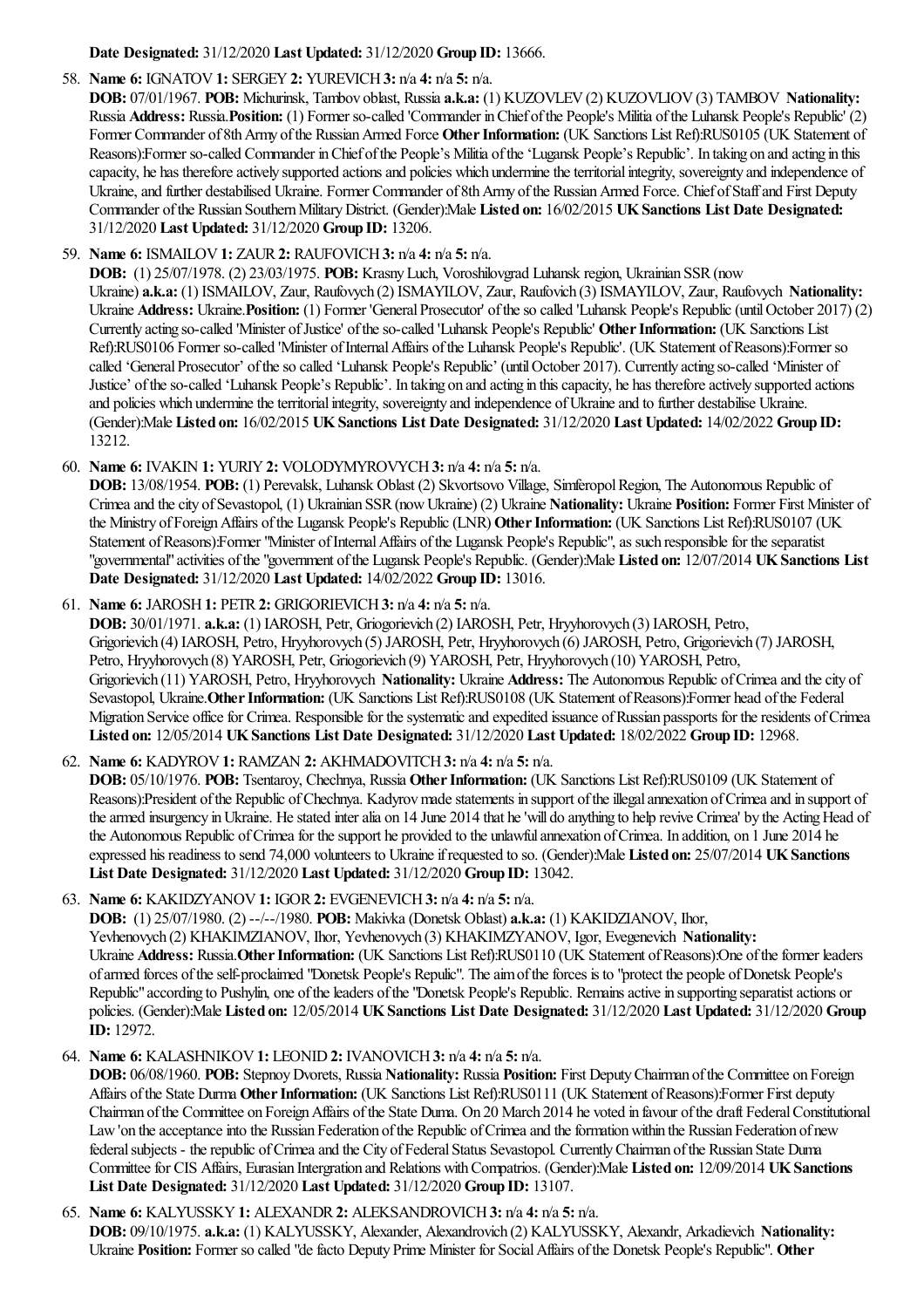**Information:** (UK Sanctions List Ref):RUS0112 Former so-called 'defacto Deputy Prime Minister for SocialAffairs ofthe Donetsk People's Republic'. (UK Statement of Reasons):Former so called "de facto Deputy Prime Minister for Social Affairs of DPR". Responsible for theseparatist"governmental"activities ofthe"government ofthe Donetsk People's Republic". (Gender):Male **Listed on:** 12/07/2014 **UKSanctions List Date Designated:** 31/12/2020 **Last Updated:** 14/02/2022 **Group ID:** 13011.

66. **Name 6:** KAPRANOVA**1:** ANASTASIYA**2:** NIKOLAYEVNA**3:** n/a **4:** n/a **5:** n/a.

**DOB:** (1) --/--/1964. (2) 21/04/1964. **a.k.a:** (1) CAPRANOVA, Anastasiya(2) CAPRANOVA, Anastasiya,

Nikolayevna(3) KAPRANOVA, Anastasiya(4) KAPRANOVA, Anastasiya, Mykolayivna(5) KAPRANOWA,

Anastasiya(6) KAPRANOWA, Anastasiya, Nikolayevna **Nationality:** Ukraine **Address:** The Autonomous Republic ofCrimeaand the city of Sevastopol, Ukraine. **Position:** Secretary of the Sevastopol City Election Commission Other Information: (UK Sanctions List Ref):RUS0113 (UK Statement of Reasons):Former Secretary of the Sevastopol Electoral Commission (until May 2019). In this capacity she participated in the organisation of the Russian presidential elections of 18 March 2018 in the illegally annexed Crimea and Sevastopol, and thereby actively supported and implemented policies that undermine the territorial integrity, sovereignty and independence of Ukraine. (Gender):Female **Listed on:** 14/05/2018 **UKSanctions List Date Designated:** 31/12/2020 **Last Updated:** 31/12/2020 **Group ID:** 13670.

# 67. **Name 6:** KARAMAN **1:** ALEKSANDR**2:** AKIMOVICH**3:** n/a **4:** n/a **5:** n/a.

**DOB:** 26/07/1956. **POB:** Slobozia district, Moldova **a.k.a:** (1) CARAMAN, Aleksandr, Akimovich (2) CARAMAN, Alexandru (3) KARAMAN, Alexandru **Nationality:** Ukraine **Position:** Former so called 'Deputy Prime Minster of'Donetsk People's Republic' Other Information: (UK Sanctions List Ref):RUS0114 (UK Statement of Reasons):Aleksandr Akimovich KARAMAN is the former so-called 'Deputy Prime Minister for Social Issues' of the 'Donetsk People's Republic'. Associated with Vladimir Antyufeyev, who was responsible for the separatist 'governmental' activities of the so-called 'Government of the Donetsk People's Republic'. He has therefore supported actions and policies which undermine the territorial integrity, sovereignty and independence of Ukraine. Protégé of Russia's Deputy Prime Minister Dmitry Rogozin. Former Head of the Administration of the Council of Ministers of the 'Donetsk People's Republic'. Until March 2017, so-called 'Plenipotentiary representative of the President' of the so-called 'Pridnestrovian Moldavian Republic' to the Russian Federation. Remainsactivein supporting separatistactions or policies. (Gender):Male **Listed on:** 12/09/2014 **UK Sanctions List Date Designated:** 31/12/2020 **Last Updated:** 31/12/2020 **Group ID:** 13098.

### 68. **Name 6:** KARTAPOLOV**1:** ANDREI **2:** VALERYEVICH**3:** n/a **4:** n/a **5:** n/a.

**DOB:** 09/11/1963. **POB:** Former GermanDemocratic Republic **Address:** Russia.**OtherInformation:** (UK Sanctions List Ref):RUS0115 (UK Statement of Reasons):Former Commander of the Western Military District Headquarters until June 2014 and Former Commander of the Western Military District from June 2014 to July 2018. Former Director of the Main Operations Department and deputy chief of the General Staff of the Armed Forces of the Russian Federation. Actively involved in shaping and implementing the military campaign of the Russian Forces in Ukraine. According to the stated activities of the general staff, by exercising operational control over the armed forces, he is actively involved in shaping and implementing the Russian government policy threatening the territorial integrity, sovereignty and independence ofUkraine. (Gender):Male **Listed on:** 16/02/2015 **UKSanctions List Date Designated:** 31/12/2020 **Last Updated:** 01/07/2021 **Group ID:** 13215.

69. **Name 6:** KARYAKIN **1:** ALEKSEY**2:** VYACHESLAVOVICH**3:** n/a **4:** n/a **5:** n/a.

**DOB:** (1) 07/04/1979. (2) 07/04/1980. **OtherInformation:** (UK Sanctions List Ref):RUS0116 (UK Statement ofReasons):Until 25 March 2016 so called "Supreme Council Chair of the People's Republic of Luhansk". Responsible for the separatist "governmental" activities of the "Supreme Council", responsible for asking the Russian Federation to recognise the independence of the "Lugansk People's Republic". Signatory of the Memorandum of Understanding on the "Novorossiya union". Remains active in supporting separatist actions or policies. Former member oftheso-called 'People's Council ofthe Luhansk People's Republic.' CurrentlyChairman oftheso-called 'Public Chamber ofthe Luhansk People's Republic.' **Listed on:** 12/07/2014 **UKSanctions List Date Designated:** 31/12/2020 **Last Updated:** 31/12/2020 **Group ID:** 13015.

70. **Name 6:** KAUROV**1:** VALERY**2:** VLADIMIROVICH**3:** n/a **4:** n/a **5:** n/a.

**DOB:** 02/04/1956. **POB:** Odessa **Nationality:** Ukraine **Position:** Self described "President"ofthe"Republic ofNovorossiya". **Other Information:** (UK Sanctions List Ref):RUS0117 (UK Statement of Reasons):The self-described 'president' of the 'Republic of Novorossiay' who has called on Russia to deploy troops to Ukraine. In taking on and acting in this capacity he has therefore supported actions and policies which undermine the territorial integrity, sovereignty and independence of Ukraine. Remains active in supporting separatistactionsand policies. (Gender):Male **Listed on:** 25/07/2014 **UKSanctions List Date Designated:** 31/12/2020 **Last Updated:** 31/12/2020 **Group ID:** 13065.

71. **Name 6:** KHALIKOV**1:** RAVIL **2:** ZAKARIEVICH**3:** n/a **4:** n/a **5:** n/a.

**DOB:** 23/02/1969. **POB:** Belozernoe village, Romodanovskiy rayon, Russia **a.k.a:** KHALIKOV, Ravil, Zakariyovych **Nationality:** Ukraine **Address:** Russia. Position: Aide' to the Head of the Moscow Branch of the Investigative Committee of Russian Federation (GSU) SK) **Other Information:** (UK Sanctions List Ref):RUS0118 (UK Statement of Reasons):Former so-called 'First Deputy Prime Minister' and previous 'Prosecutor-General' of the 'Donetsk People's Republic'. In taking on and acting in this capacity, he has therefore actively supported actions and policies which undermine the territorial integrity, sovereignty and independence of Ukraine, and further destabilised Ukraine. Currently 'aide' to the head of the Moscow branch of the Investigative Committee of Russian Federation (GSU SK). (Gender):Male **Listed on:** 02/12/2014 **UKSanctions List Date Designated:** 31/12/2020 **Last Updated:** 31/12/2020 **Group ID:** 13175.

72. **Name 6:** KHODAKOVSKY**1:** ALEXANDER**2:** SERGEEVICH**3:** n/a **4:** n/a **5:** n/a.

**DOB:** 18/12/1972. **POB:** Donetsk **a.k.a:** (1) KHODAKOVSKII, Aleksandr, Sergeevich (2) KHODAKOVSKYI, Oleksandr, Serhiyovych (3) KHODAKOVSKYY, Oleksandr, Serhiyovych Nationality: Ukraine Position: Former so-called "Minister of Security of the Donetsk People's Republic **OtherInformation:** (UK Sanctions List Ref):RUS0119 Former so-called 'Minister ofSecurity ofthe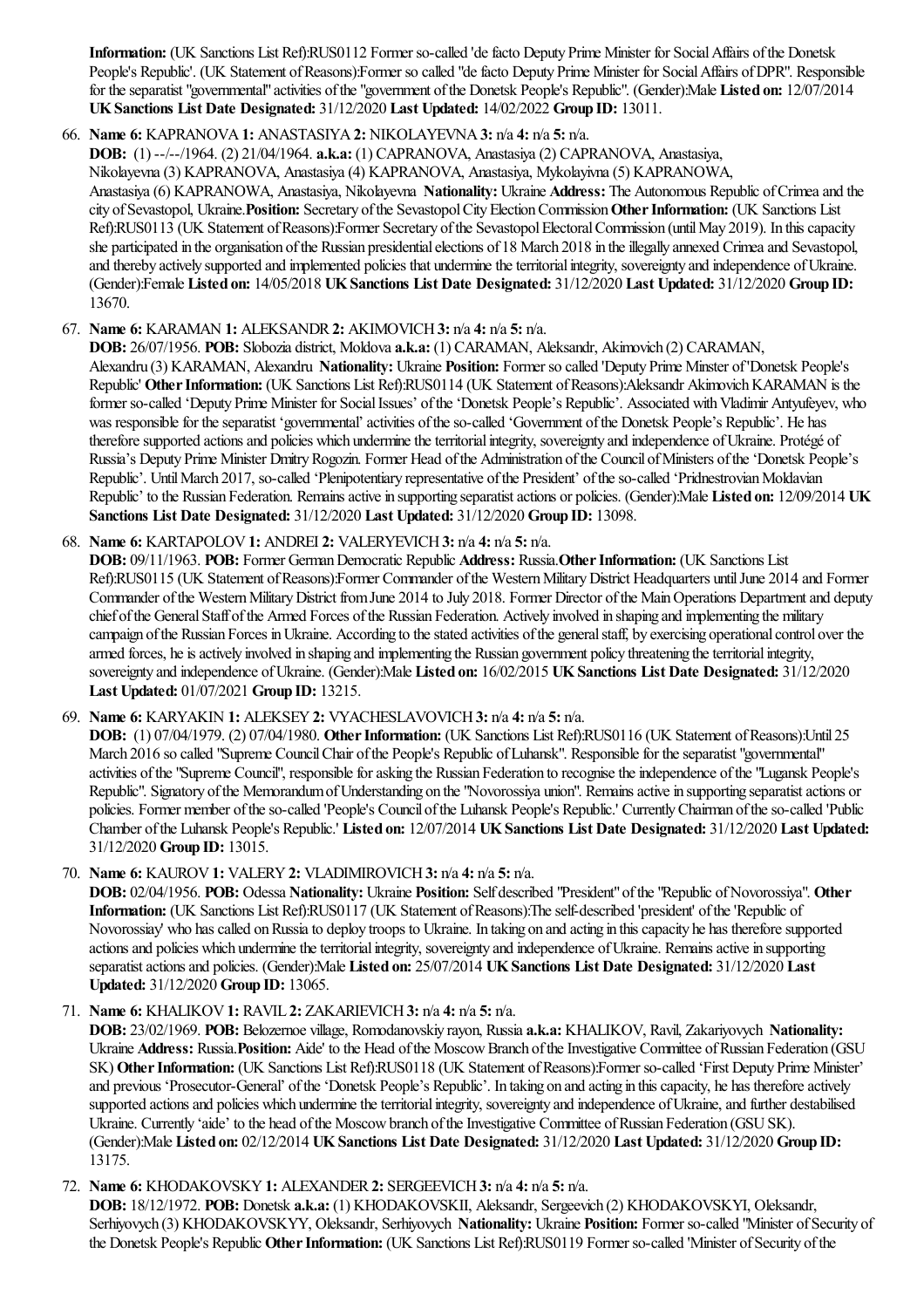Donetsk People's Republic' (UK Statement of Reasons):Former so called "Minister of Security of People's Republic of Donetsk". Responsible for the separatist security activities of the "government of the Donetsk People's Republic". Remains active in supporting separatistactions or policies (Gender):Male **Listed on:** 12/07/2014 **UKSanctions List Date Designated:** 31/12/2020 **Last Updated:** 31/12/2020 **Group ID:** 13010.

# 73. **Name 6:** KHRYAKOV**1:** ALEXANDER**2:** n/a **3:** n/a **4:** n/a **5:** n/a.

**DOB:** 06/11/1958. **POB:** Donetsk **a.k.a:** KHRYAKOV, Alexander, Vitalievich **Nationality:** Ukraine **Position:** Former so-called "Minister of Security of the Donetsk People's Republic". Other Information: (UK Sanctions List Ref):RUS0120 Former so-called 'Prime Minister of the Council of Ministers of the Luhansk People's Republic'. Continues activities of supporting LNR separatist structures. (UK Statement of Reasons):Former so-called 'Information and Mass Communications Minister' of the 'Donetsk People's Republic'. Currently a member of the so-called 'People's Council of the 'Donetsk People's Republic'. Repsonsible for the pro-separatist propaganda activities of the'government' of the 'Donetsk People's Republic'. Continues active support to the separatist actions in Eastern Ukraine. (Gender):Male **Listed on:** 12/07/2014 **UKSanctions List Date Designated:** 31/12/2020 **Last Updated:** 14/02/2022 **Group ID:** 13012.

# 74. **Name 6:** KISELYOV**1:** DMITRY**2:** KONSTANTINOVICH**3:** n/a **4:** n/a **5:** n/a.

**DOB:** 26/04/1954. **POB:** Moscow, Russia **a.k.a:** (1) KISELEV, Dmitrii, Konstantinovich (2) KISELEV, Dmitry, Konstantinovich (3) KISELYOV, Dmitrii, Konstantinovich **Nationality:** Russia **Address:** Russia.**Position:** Head ofthe Russian Federal State News Agency 'Rossiya Segodnya'. **OtherInformation:** (UK Sanctions List Ref):RUS0001 (UK Statement ofReasons):Appointed by Presidential Decree on 9 December 2013 Head of the Russian Federal State news agency "Rossiya Segodnya". Central figure of the government propagandasupporting the deployment ofRussian forces inUkraine. (Gender):Male **Listed on:** 21/03/2014 **UKSanctions List Date Designated:** 31/12/2020 **Last Updated:** 31/12/2020 **Group ID:** 12944.

# 75. **Name 6:** KLISHAS **1:** ANDREI **2:** ALEKSANDROVICH**3:** n/a **4:** n/a **5:** n/a.

**DOB:** 09/11/1972. **POB:** Svedlovsk, Ekaterinburg, Russia **Nationality:** Russia **Position:** Chairman ofthe Committee onConstitutional Law of the Federation Council of the Russian Federation. Other Information: (UK Sanctions List Ref):RUS0002 (UK Statement of Reasons):Chairman of the Committee on Constitutional Law of the Federation Council of the Russian Federation. On 1 March 2014, Klishas publicly supported, in the Federation Council, the deployment of Russian forces in Ukraine. In public statements Klishas sought to justify a Russian military intervention in Ukraine by claiming that the "Ukrainian President supports the appeal of the Crimean authorities to the President of the Russian Federation on landing an all-emcompassing assistance in defence of the citizens of Crimea". (Gender):Male **Listed on:** 18/03/2014 **UKSanctions List Date Designated:** 31/12/2020 **Last Updated:** 31/12/2020 **Group ID:** 12914.

# 76. **Name 6:** KOFMAN **1:** ALEKSANDR**2:** IGOREVICH**3:** n/a **4:** n/a **5:** n/a.

**DOB:** 30/08/1977. **POB:** Makivka, Donetsk Oblast, Ukraine **a.k.a:** (1) KOFMAN, Aleksander, Igorevich (2) KOFMAN, Oleksandr **Nationality:** Ukraine **OtherInformation:** (UK Sanctions List Ref):RUS0003 (UK Statement ofReasons):Former so-called "Foreign Minister" and so-called 'First deputy speaker' of the 'Parliament' of the so called 'Donetsk People's Republic'. Stood as a candidatein theso called illegal'elections' of 2 November 2014 to the post ofthe Head oftheso called 'Donetsk People's Republic'. These elections are in breach of Ukrainian law and therefore illegal. In taking on and acting in this capacity, and in participating formally as a candidate in the illegal 'elections', he has therefore actively supported actions and policies which undermine the territorial integrity, sovereignty and independence of Ukraine, and to further destabilise Ukraine. Remains active in supporting separatist actions or policies. Since June 2019 chairman of the so-called 'Public Chamber of the Donetsk People's Republic.' (Gender):Male Listed on: 02/12/2014 UK **Sanctions List Date Designated:** 31/12/2020 **Last Updated:** 31/12/2020 **Group ID:** 13174.

# 77. **Name 6:** KONONOV**1:** VLADIMIR**2:** PETROVICH**3:** n/a **4:** n/a **5:** n/a.

**DOB:** 19/11/1974. **POB:** Gorskoe, Luhansk Oblast, Ukraine **a.k.a:** (1) KONONOV, Volodymyr, Petrovych (2) TSAR **Nationality:** Ukraine **Position:** Defence Minister' of'Donetsk People's Republic' **OtherInformation:** (UK Sanctions List Ref):RUS0004 (UK Statement of Reasons):As of 14 August 2014, he replaced Igor Strelkov/Girkin as the so-called 'Defence minister' of the 'Donetsk People's Republic'. He has reportedly commanded a division of separatist fighters in Donetsk since April 2014 and has promised to solve the strategic task of repelling Ukraine's military aggression. Kononov has therefore supported actions and policies which undermine the territorial integrity, sovereignty and independence of Ukraine. Dismissed as so-called 'Defence minister' in September 2018. Chief of the Directorate for Social Assistance to Retired Servicemen, under the so called 'Head of the Donetsk People's Republic'. (Gender):Male **Listed on:** 12/09/2014 **UKSanctions List Date Designated:** 31/12/2020 **Last Updated:** 31/12/2020 **Group ID:** 13092.

# 78. **Name 6:** KONSTANTINOV**1:** VLADIMIR**2:** ANDREEVICH**3:** n/a **4:** n/a **5:** n/a.

**DOB:** 19/11/1956. **POB:** (1) Vladimirovka(a.k.a. Vladimirovca), Slobozia Region (2) Bogomol, (1) Moldova(2) Moldova **Nationality:** Russia **Address:** The Autonomous Republic of Crimea and the city of Sevastopol, Ukraine. Other Information: (UK Sanctions List Ref):RUS0005 (UK Statement ofReasons):As speaker ofthe Supreme Council ofthe Autonomous republic ofCrimea, Konstantinov played a relevant role in the decisions taken by the "Supreme Council" concerning the "referendum" against territorial integrity of Ukraine and called on voters to cast their votes in favour of Crimean independence in the "referendum" of 16 March 2014. He was one of the cosignatories of the "treaty on Crimea's accession to the Russian Federation" of 18 March 2014. Since 17 March 2014, "Chairman" of the "State Council"oftheso-called "Republic ofCrimea". (Gender):Male **Listed on:** 18/03/2014 **UKSanctions List Date Designated:** 31/12/2020 **Last Updated:** 14/02/2022 **Group ID:** 12923.

# 79. **Name 6:** KOSTENOK **1:** IHOR**2:** VLADYMYROVYCH**3:** n/a **4:** n/a **5:** n/a.

**DOB:** 15/03/1961. **POB:** Vodyanske, Dobropillia Rayon, Donetsk oblast, Ukrainian SSR(nowUkraine) **a.k.a:** KOSTENOK, Igor, Vladimirovich **Nationality:** Ukraine **Position:** Former so-called 'Minister' ofEducation' ofthe'Donetsk People's Republic' **Other** Information: (UK Sanctions List Ref):RUS0006 (UK Statement of Reasons):Former so-called "Minister of Education" of the "Donetsk People's Republic''. In taking on and acting in this capacity, he has therefore actively supported actions and policies which undermine the territorial integrity, sovereignty and independence of Ukraine, and further destabilised Ukraine. Currently working for the Donetsk Academy ofManagementand CivilService under theso called 'Head ofthe Donetsk People's Republic'. (Gender):Male **Listed on:** 02/12/2014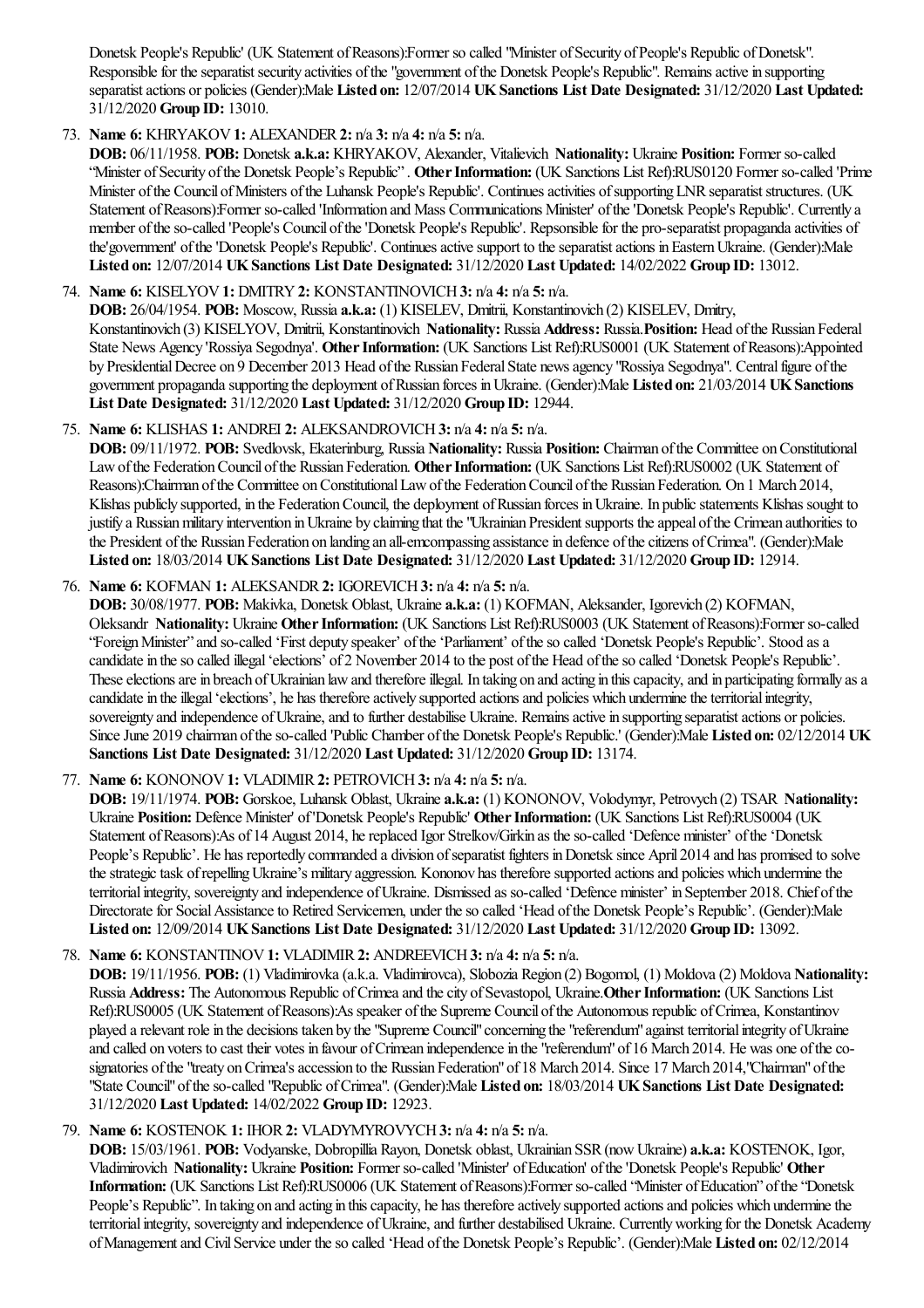**UKSanctions List Date Designated:** 31/12/2020 **Last Updated:** 31/12/2020 **Group ID:** 13180.

80. **Name 6:** KOSTIN **1:** ANDREI **2:** LEONIDOVICH**3:** n/a **4:** n/a **5:** n/a.

**Name (non-Latin script):** Андрей Леонидович КОСТИН

**Title:** Mr **DOB:** 21/09/1956. **POB:** Moscow, Russia **a.k.a:** (1) KOSTIN, Andrei(2) KOSTIN, Andrey (3) KOSTIN, Andrey, Leonidovich **Nationality:** Russia **Position:** (1) President ofVTBBank (PJSC) (2) Chairman ofVTBBank (PJSC) Management Board (3) Member ofthe SupervisoryCouncil ofVTBBank (PJSC) (4) Chairman ofthe Strategy and Corporate Governance Committee **Other** Information: (UK Sanctions List Ref):RUS0267 (UK Statement of Reasons):Andrei Leonidovich KOSTIN (hereafter KOSTIN) is a prominent Russian businessman and banker, with close links to Vladimir Putin. KOSTIN holds a role equivalent to executive director as the President of VTB Bank (PJSC) and Chairman of VTB Bank (PJSC) Management Board. VTB Bank (PJSC) is owned or controlled directly or indirectly by the Government of Russia because the Russian Federal Agency for State Property Management owns 60.9% of ordinary shares within it; VTB Bank is therefore a Government of Russia-affiliated entity. KOSTIN therefore is or has been involved in supporting the Government of Russia through his role working as a director (whether executive or non-executive), trustee, or equivalent as President of VTB Bank (PJSC) and Chairman of VTB Bank (PJSC) Management Board. VTB Bank (PJSC) is a Government of Russiaaffiliated entity, and/or is an entity that is carrying on business in the Russian financial services sector, a sector of strategic significance to the Government ofRussia. (Gender):Male **Listed on:** 10/03/2022 **UKSanctions List Date Designated:** 10/03/2022 **Last Updated:** 10/03/2022 **Group ID:** 14217.

# 81. **Name 6:** KOVALCHUK **1:** YURIY**2:** VALENTINOVICH**3:** n/a **4:** n/a **5:** n/a.

**DOB:** 25/07/1951. **POB:** Leningrad (St Petersburg), Russia **a.k.a:** (1) KOVALCHUK, Yuri, Valentinovich (2) KOVALCHUK, Yury, Valentinovich **Nationality:** Russia **Address:** Russia.**OtherInformation:** (UK Sanctions List Ref):RUS0007 (UK Statement of Reasons):Mr Kovalchuk is a long-time acquaintance of President Putin. He is a co-founder of the socalled Ozero Dacha, a cooperative society bringing together an influential group of individuals around President Putin. He is the chairman and largest shareholder of Bank Rossiya, of which he owned around 38% in 2013, and which is considered the personal bank of Senior Officials of the Russian Federation. Since the illegal annexation of Crimea, Bank Rossiya has opened branches across Crimea and Sevastopol, thereby consolidating their integration into the Russian Federation. Furthermore, Bank Rossiya has important stakes in the National Media Group which in turn controls television stations which actively support the Russian government's policies of destabilisation ofUkraine. (Gender):Male **Listed on:** 31/07/2014 **UKSanctions List Date Designated:** 31/12/2020 **Last Updated:** 31/12/2020 **Group ID:** 13075.

82. **Name 6:** KOVITIDI **1:** OLGA**2:** FEDOROVNA**3:** n/a **4:** n/a **5:** n/a.

**DOB:** 07/05/1962. **POB:** Simferopol, The Autonomous Republic of Crimea and the city of Sevastopol, Ukrainian SSR (now Ukraine) Nationality: Ukraine Address: The Autonomous Republic of Crimea and the city of Sevastopol, Ukraine. Position: Member of the Russian Federation Council from the annexed Autonomous 'Republic of Crimea' since 2014, reappointed in 2019. Other Information: (UK Sanctions List Ref):RUS0008 (UK Statement ofReasons):Member ofthe Russian FederationCouncilfromtheannexed Autonomous Republic ofCrimea. (Gender):Female **Listed on:** 29/04/2014 **UKSanctions List Date Designated:** 31/12/2020 **Last Updated:** 31/12/2020 **Group ID:** 12954.

83. **Name 6:** KOZAK **1:** DMITRY**2:** NIKOLAYEVICH**3:** n/a **4:** n/a **5:** n/a.

**DOB:** 07/11/1958. **POB:** Bandurovo, Kirovograd region, Ukrainian SSR(nowUkraine) **Nationality:** Russia **OtherInformation:** (UK Sanctions List Ref):RUS0009 (UK Statement of Reasons):Former Deputy Prime Minister. Responsible for overseeing the integration of the annexed Autonomous Republic of Crimea into the Russian Federation. Deputy Chief of Staff of the Presidential Administration of the Russian Federation. (Gender):Male **Listed on:** 29/04/2014 **UKSanctions List Date Designated:** 31/12/2020 **Last Updated:** 31/12/2020 **Group ID:** 12950.

84. **Name 6:** KOZENKO **1:** ANDREI **2:** DMITRIEVICH**3:** n/a **4:** n/a **5:** n/a.

**DOB:** 03/08/1981. **POB:** Simferopol, The Autonomous Republic of Crimea and the city of Sevastopol, Ukrainian SSR (now Ukraine) **Nationality:** Ukraine **Address:** Ukraine.**Position:** Member ofthe State ofDuma. **OtherInformation:** (UK Sanctions List Ref):RUS0010 (UK Statement of Reasons):Member of the State Duma, elected from the illegally annexed Autonomous Republic of Crimea. Member of the Duma Committee on Financial Markets. In March 2014 Kozenko was appointed as Deputy Chairperson of the State Council of the so-called "Republic of Crimea". He has publicly admitted his involvement in the events of 2014 that led to the illegal annexation ofCrimeaand Sevastopol, which he has publicly defended, including in an interviewpublished on gazetacrimea.ruwebsite on 12 March 1016. For his involvement in the annexation process he has been awarded with a medal "For the defence of Republic of Crimea by thelocal"authorities". (Gender):Male **Listed on:** 09/11/2016 **UKSanctions List Date Designated:** 31/12/2020 **Last Updated:** 31/12/2020 **Group ID:** 13393.

85. **Name 6:** KOZITSYN **1:** NIKOLAY**2:** IVANOVICH**3:** n/a **4:** n/a **5:** n/a.

**Name (non-Latin script):** КОЗИЦЫН, НИКОЛАЙИВАНОВИЧ.

**DOB:** (1) 06/10/1956. (2) 20/06/1956. **POB:** Djerzjinsk, Donetsk **a.k.a:** (1) KOZITSYN, Nikolai, Ivanovich (2) KOZYTSIN, Nikolai, Ivanovich (3) KOZYTSIN, Nikolay, Ivanovich **Nationality:** Ukraine **Address:** The Autonomous Republic ofCrimeaand thecity of Sevastopol, Ukraine.**Position:** Commander ofCossack Forces **OtherInformation:** (UK Sanctions List Ref):RUS0011 (UK Statement of Reasons):Commander of Cossack forces. Responsible for commanding separatists in Eastern Ukraine fighting against the Ukrainian government forces. Remainsactivein supporting separatistactions or policies. (Gender):Male **Listed on:** 12/07/2014 **UKSanctions List Date Designated:** 31/12/2020 **Last Updated:** 31/12/2020 **Group ID:** 13018.

86. **Name 6:** KOZYAKOV**1:** SERGEY**2:** YURIEVICH**3:** n/a **4:** n/a **5:** n/a.

**DOB:** 29/09/1982. **Nationality:** Ukraine **Position:** So-called "Minister ofJustice" ofthe"Luhansk People's Republic"**Other Information:** (UK Sanctions List Ref):RUS0012 (UK Statement ofReasons):In his formercapacity as so-called "Head ofthe Luhansk Central Election Commission" he was responsible for organising the so-called "elections of 2 November 2014 in the "Luhansk People's Republic". There "elections" were in breach of Ukrainian law and therefore illegal. Between October 2015 and December 2017 he was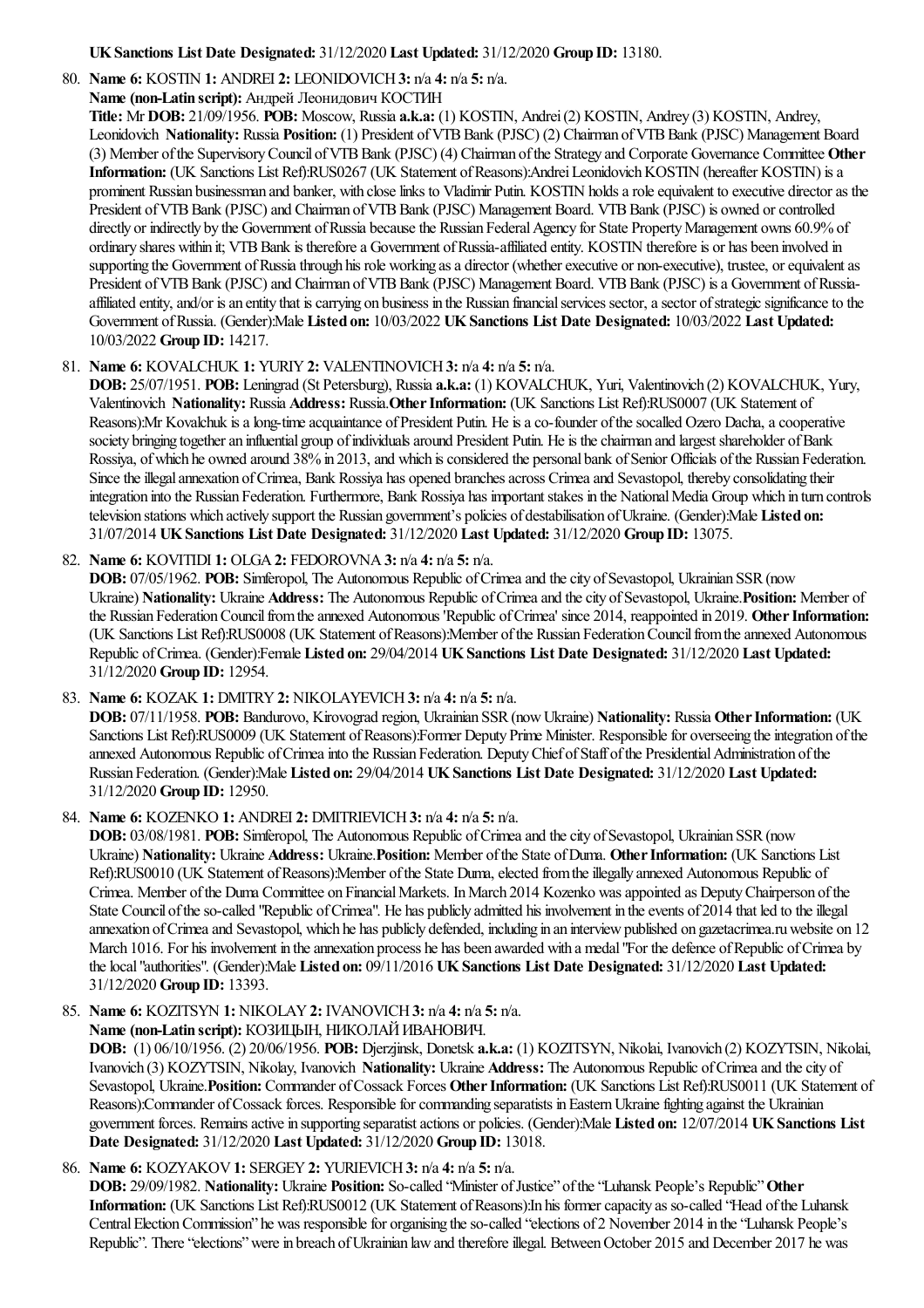appointed as so-called "Minister of Justice" of the "Luhansk People's Republic". In taking on and acting in these capacities, and in organising the illegal "elections", he has therefore actively supported actions and policies which undermine the territorial integrity, sovereignty and independence of Ukraine and further destabilised Ukraine. Continues to support and legitimise separatist policies in co-operation with separatistauthorities. (Gender):Male **Listed on:** 02/12/2014 **UKSanctions List Date Designated:** 31/12/2020 **Last Updated:** 19/01/2021 **Group ID:** 13170.

87. **Name 6:** KOZYURA**1:** OLEG**2:** GRIGORIEVICH**3:** n/a **4:** n/a **5:** n/a.

**Name (non-Latin script):** КОЗЮРА, ОЛЕГ ГРИГОРЬЕВИЧ.

**DOB:** (1) 30/12/1965. (2) 19/12/1962. **POB:** (1) Simferopol, The Autonomous Republic ofCrimeaand thecity ofSevastopol. (2) Zaporozhye, (1) Ukraine(2) Ukraine **a.k.a:** (1) KOZITSYN, Nikolai, Ivanovic(2) KOZURA, Oleg, Grigorievich (3) KOZYURA, Oleh, Hryhorovych **Nationality:** Ukraine **Address:** The Autonomous Republic ofCrimeaand thecity ofSevastopol, Ukraine.**Position:** Was the acting Head of the Federal Migration Service office for Sevastopol when and after it was transferred from the Ukrainian government to the Russian givernmenet following the Crimean annexation. Other Information: (UK Sanctions List Ref):RUS0013 (UK Statement of Reasons):Former Head of the Federal Migration Service office for Sevastopol. Responsible for the systematic and expedited issuance of Russian passports for the residents of Sevastopol. Since October 2016, Chief of Staff of the Legislative Assembly of Sevastopol. (Gender):Male **Listed on:** 12/05/2014 **UKSanctions List Date Designated:** 31/12/2020 **Last Updated:** 14/02/2022 **Group ID:** 12969.

# 88. **Name 6:** KRAVCHENKO **1:** ELENA**2:** VALERIEVNA**3:** n/a **4:** n/a **5:** n/a.

**DOB:** 22/02/1983. **a.k.a:** (1) KRAVCHENKO, Elena, Valeryevna(2) KRAVCHENKO, Olena, Valeriyivna **Nationality:** Ukraine **Position:** (1) Chairperson of the so-called Luhansk Sverdlovsk (2) Ekaterinburg, Sverdlovsk People's Republic Central Election CommissionOblast, RSFSR**OtherInformation:** (UK Sanctions List Ref):RUS0014 (UK Statement ofReasons):Chairperson' ofthe 'Central Electoral Commission' of the so-called 'Luhansk People's Republic.' In this capacity, she participated in the organisation of the socalled 'elections' of 11 November 2018 in theso-called 'Luhansk People's Republic",and thereby actively supported and implemented actions and policies which undermine the territorial integrity, sovereignty and independence of Ukraine, and further destabilised Ukraine. (Gender):Female **Listed on:** 10/12/2018 **UKSanctions List Date Designated:** 31/12/2020 **Last Updated:** 31/12/2020 **Group ID:** 13722.

89. **Name 6:** KULIKOV**1:** VALERY**2:** VLADIMIROVICH**3:** n/a **4:** n/a **5:** n/a.

**DOB:** 01/09/1956. **POB:** Zaporozhye, Ukrainian SSR(nowUkraine) **Nationality:** Russia **Position:** Former DeputyCommander ofthe Black Sea Fleet Other Information: (UK Sanctions List Ref):RUS0015 (UK Statement of Reasons):Former Deputy-Commander of the Black Sea Fleet, Rear Admiral. Responsible for commanding Russian forces that have occupied Ukrainian sovereign territory. On 26 September 2017, with a Decree of the President of the Russian Federation, he was dismissed from this post and from military service. Since September 2017, he is a member of the Federation Council of Russian Federation, representing the annexed City of Sevastopol. (Gender):Male **Listed on:** 21/03/2014 **UKSanctions List Date Designated:** 31/12/2020 **Last Updated:** 31/12/2020 **Group ID:** 12940.

90. **Name 6:** KURCHENKO **1:** SERHIY**2:** VITALYOVYCH**3:** n/a **4:** n/a **5:** n/a.

**Name (non-Latin script):** Сергій Віталійович Курченко Курченко

**DOB:** 21/09/1985. **POB:** Kharkiv, Former USSRCurrentlyUkraine **a.k.a:** (1) KURCHENKO, Sergey,

Vitalyovych (2) KURCHENKO, Sergii (3) KURCHENKO, Sergij (4) KURCHENKO, Serhii (non-Latin script: Сергей Витальевич) (5) KURCHENKO, Vitaliiovych (6) KURCHENKO, Vitalijovic(7) KURCHENKO, Vitaliyovych **Nationality:** Ukraine **Address:** Moscow, Russia.**Position:** Businessman Founder/Owner ofthe group ofcompanies Gas Ukraine 2009 **Other Information:** (UK Sanctions List Ref):RUS0230 (UK Statement of Reasons):Kurchenko facilitated the supply of oil from Russian companies to their Crimea-based subsidiaries in the first year of Russian occupied Crimea, enabling the Russian companies to bypass EU sanctions. He bought and operated Ukrainian assets in the occupied Donbas. He controlled coal exports to Russia and abroad from the occupied Donbas. These activities provided material support to the separatist groups in the Donbas and to the Russian occupation of Crimea, destabilisingUkraineand underminingUkrainian sovereignty and territorialintegrity. (Gender):Male **Listed on:** 06/03/2014 **UK Sanctions List Date Designated:** 31/12/2020 **Last Updated:** 31/12/2020 **Group ID:** 12906.

91. **Name 6:** LAPTEVA**1:** LESYA**2:** MIKHAYLOVNA**3:** n/a **4:** n/a **5:** n/a.

**DOB:** 11/03/1976. **POB:** Dzhambul/Jambul/Taraz, Kazakhstan**Nationality:** Ukraine **Position:** Former 'Minister ofEducation, Science, Cultureand Religion' oftheso-called 'Luhansk People's Republic'. **OtherInformation:** (UK Sanctions List Ref):RUS0016 (UK Statement ofReasons):Former"Minister ofEducation, Science Cultureand Religion"oftheso-called 'Lugansk People's Republic'. In taking on and acting in this capacity, Lapteva has therefore actively supported actions and policies which undermine the territorial integrity, sovereignty and independence ofUkraine,and further destabilised Ukraine. (Gender):Female **Listed on:** 02/12/2014 **UKSanctions List Date Designated:** 31/12/2020 **Last Updated:** 31/12/2020 **Group ID:** 13178.

92. **Name 6:** LAVROV**1:** SERGEI **2:** VIKTOROVICH**3:** n/a **4:** n/a **5:** n/a. **Name (non-Latin script):** Сергей Викторович Лавров

**DOB:** 21/03/1950. **POB:** Moscow, Russia **a.k.a:** (1) LAVROV, Sergei(2) LAVROV, Sergey (3) LAVROV, Sergey, Viktorovich **Nationality:** Russia **Address:** Moscow, Russia.**Position:** ForeignMinister ofthe Russian Federation**OtherInformation:** (UK Sanctions List Ref):RUS0252 (UK Statement ofReasons):SergeiViktorovichLavrov, hereafter Lavrov, is the Russian Foreign Minister. He is a member of Russia's Security Council. As such, he is a senior member of the Government of Russia, and a key decisionmaker. He is thereby involved in its attempts to destabilise Ukraine and undermining and threaten the territorial integrity, sovereignty or independence ofUkraine. (Gender):Male **Listed on:** 25/02/2022 **UKSanctions List Date Designated:** 25/02/2022 **Last Updated:** 25/02/2022 **Group ID:** 14197.

93. **Name 6:** LEBEDEV**1:** OLEG**2:** VLADIMIROVICH**3:** n/a **4:** n/a **5:** n/a.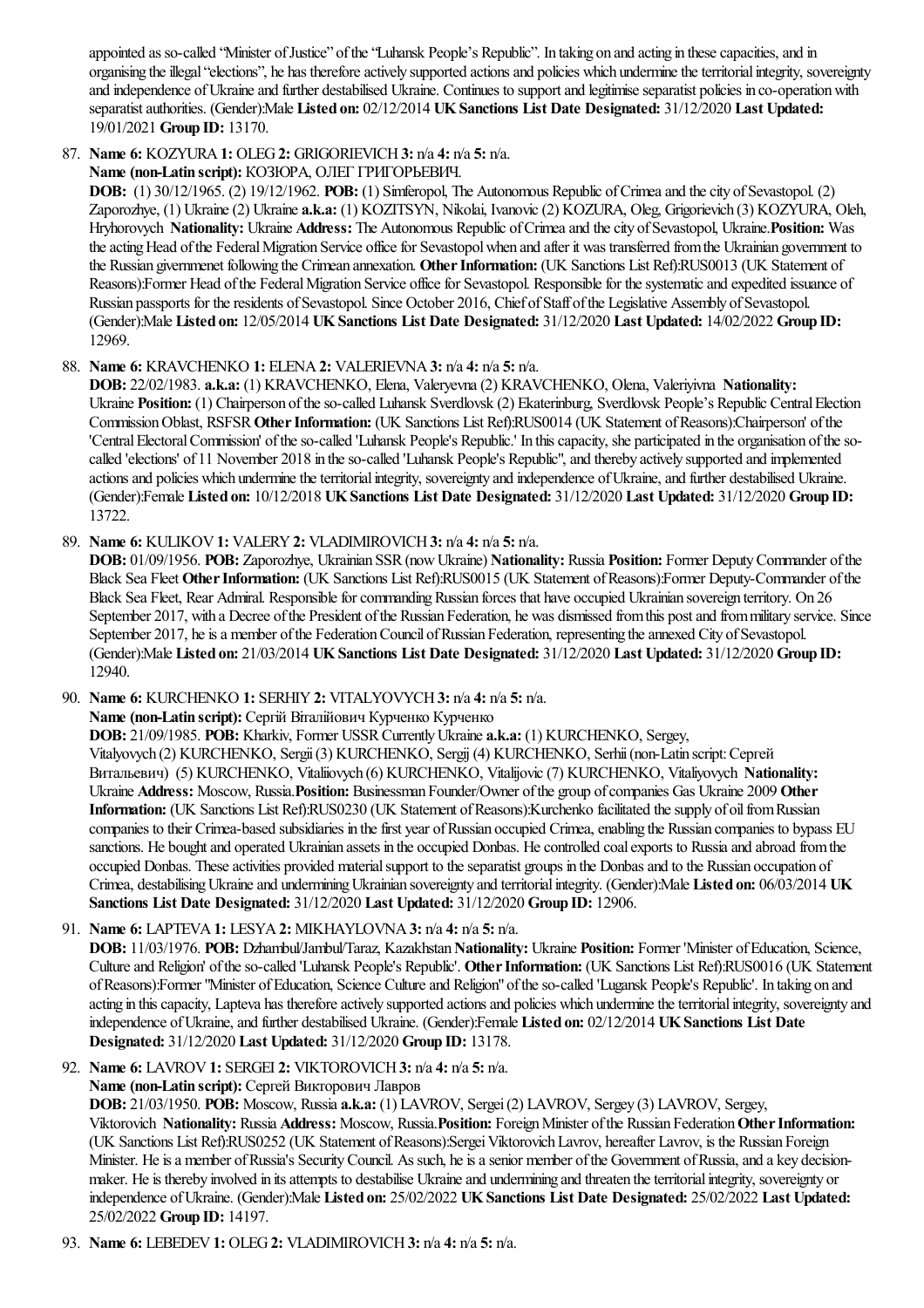**DOB:** 21/03/1964. **POB:** Moscow, Russia **Nationality:** Russia **Position:** Former First DeputyChairman ofthe Committee onRelations with CIS Countries, Eurasian Integration and Links with Compatriots of the State Duma Other Information: (UK Sanctions List Ref):RUS0018 (UK Statement ofReasons):Former member ofthe State Dumaand former First DeputyChairman ofthe Committee on Relations with CIS Countries, Eurasian Integration and Links with Compatriots of the State Duma. On 20 March 2014 he voted in favour of the draft Federal Constitutional Law 'on the acceptance into the Russian Federation of the Republic of Crimea and the formation within the Russian Federation of new federal subjects - the republic of Crimea and the City of Federal Status Sevastopol'. Remains active in supporting separatist policies. (Gender):Male **Listed on:** 12/09/2014 **UKSanctions List Date Designated:** 31/12/2020 **Last Updated:** 31/12/2020 **Group ID:** 13109.

### 94. **Name 6:** LEBEDEV**1:** IGOR**2:** VLADIMIROVICH**3:** n/a **4:** n/a **5:** n/a.

DOB: 27/09/1972. POB: Rudny, Kostanai Region, Kazakh SSR Nationality: Russia Position: Former Deputy Speaker, State Duma Other Information: (UK Sanctions List Ref):RUS0017 (UK Statement of Reasons):Deputy Speaker, State Duma. On March 2014 he voted in favour ofthe draft FederalConstitutionalLaw'on theacceptanceinto the Russian Federation ofthe Republic ofCrimea and the formation within the Russian Federation of new federal subjects - the republic of Crimea and the City of Federal Status Sevastopol. (Gender):Male **Listed on:** 12/09/2014 **UKSanctions List Date Designated:** 31/12/2020 **Last Updated:** 31/12/2020 **Group ID:** 13111.

### 95. **Name 6:** LEBEDEV**1:** DMITRI **2:** ALEKSEEVICH**3:** n/a **4:** n/a **5:** n/a.

**Name (non-Latin script):** Дмитрий Алексеевич ЛЕБЕДЕВ

**DOB:** 03/03/1968. **POB:** Leningrad/St Petersburg, Russia **a.k.a:** (1) LEBEDEV, Dmitri(2) LEBEDEV, Dmitri, Alekseyevich **Nationality:** Russia **Address:** Moscow, Russia.**Position:** Chairman ofBoard ofDirectors, Bank Rossiya **Other Information:** (UK Sanctions List Ref):RUS0272 (UK Statement ofReasons):DMITRI ALEKSEEVICHLEBEDEV, hereafter LEBEDEV, is the Chairman of the Board of Directors at Bank Rossiya and Managing Director and Co-Chairman of the Board of Management of ABR Management, and a member of Board of Directors of SOGAZ JSC, (both of whom are affiliates of Bank Rossiya), one ofRussia's largest insurers. As Chairman ofthe Board ofDirectorsat Bank Rossiyaand a Member ofthe Board ofDirectorsat SOGAZ, he is involved in carrying on business in a sector (financial services) of strategic significance to the Russian Government. Bank Rossiya is a Russian bank privately owned by elite Russian billionaires with direct links to Vladimir Putin. Since the annexation of Crimea, Bank Rossiya has opened branches across Crimea and Sevastopol, and provided travel cards for the public to travel across the peninsula thereby supporting the integration of Crimea and Sevastopol into the Russian Federation through the financial system. Bank Rossiya has also contributed to the provision of insurance and investment throughout Crimea and Sevastopol and services to support military capability and major transport links. SOGAZ JSC, the largest insurer in the Russian corporate sector, insured the construction of the railway infrastructure connecting the bridge over the Kerch Strait and the Port of Taman and reinsured the construction of the bridge over the Kerch Strait between the Russian mainland and the Crimean peninsula. In doing so, SOGAZ supported the illegally annexed Crimean peninsula into the Russian Federation which in turn further undermined the territorial integrity, sovereignty and independence of Ukraine. LEBEDEV therefore is involved in carrying on business in a sector of strategic significance to the Russian Government, has obtained a benefit from or is supporting the Russian Government by working as a director or equivalent of a company which carries on business in sectors of strategic significance (financial services) to the Government of Russia, and has supported activities which destabilise Ukraine and undermine and threaten its sovereignty, independenceand territorialintegrity. (Gender):Male **Listed on:** 10/03/2022 **UKSanctions List Date Designated:** 10/03/2022 **Last Updated:** 10/03/2022 **Group ID:** 14215.

96. **Name 6:** LEVICHEV**1:** NIKOLAI **2:** VLADIMIROVICH**3:** n/a **4:** n/a **5:** n/a.

**DOB:** 28/05/1953. **POB:** Pushkin, St Petersburg, Russia **Nationality:** Russia **Address:** Russia.**Position:** (1) Former member ofthe State Duma of the Russian Federation (2) former Deputy Speaker, State Duma (3) Currently a member of the Central Election Commission**OtherInformation:** (UK Sanctions List Ref):RUS0019 (UK Statement ofReasons):Former member ofthe State Duma. Former Deputy Speaker, State Duma. On 20 March 2014 he voted in favour of the draft Federal Constitutional Law'on the acceptance into the Russian Federation of the Republic of Crimea and the formation within the Russian Federation of new federal subjects- the republic ofCrimeaand the City ofFederalStatus Sevastopol'. Currently a member ofthe CentralElectionCommission. (Gender):Male **Listed on:** 12/09/2014 **UKSanctions List Date Designated:** 31/12/2020 **Last Updated:** 31/12/2020 **Group ID:** 13112.

97. **Name 6:** LITVINOV**1:** BORIS **2:** ALEKSEEVICH**3:** n/a **4:** n/a **5:** n/a.

**DOB:** 13/01/1954. **POB:** Dzerzhynsk (Donetsk Oblast), Ukraine **Nationality:** (1) Russia. (2) Ukraine **Position:** Former member ofthe State Duma ofthe Russian Federation**OtherInformation:** (UK Sanctions List Ref):RUS0020 (UK Statement ofReasons):Former member of the so-called 'People's Council' and former chairman of the so-called 'Supreme Council' of the so-called 'Donetsk People's Republic' who was at the source of policies and the organisation of the illegal 'referendum' leading to the proclamation of the so-called 'Donetsk People's Republic', which constituted a breach of the territorial integrity, sovereignty and unity of Ukraine. Remains active in supporting separatistactionsand policies. Current leader ofthe Communist Party ofDNR. (Gender):Male **Listed on:** 31/07/2014 **UK Sanctions List Date Designated:** 31/12/2020 **Last Updated:** 31/12/2020 **Group ID:** 13070.

#### 98. **Name 6:** LYAGIN **1:** ROMAN **2:** VIKTOROVICH**3:** n/a **4:** n/a **5:** n/a. **Name (non-Latin script):** ЛЯГИН, РОМАНВИКТОРОВИЧ

**DOB:** 30/05/1980. **POB:** Donetsk, Ukraine **Nationality:** Ukraine **Position:** (1) Former head ofthe'Donetsk People's Republic' Central ElectoralCommission (2) Former"Minister ofLabourand SocialPolicy"**OtherInformation:** (UK Sanctions List Ref):RUS0021 (UK Statement of Reasons):Former Head of the 'Donetsk People's Republic' Central Electoral Commission. Actively organised the referendum on 11 May 2014 on the self-determination of the 'Donetsk People's Republic'. Former "Minister of Labour and Social Policy". Remains activein supporting separatistactions or policies. (Gender):Male **Listed on:** 12/05/2014 **UKSanctions List Date Designated:** 31/12/2020 **Last Updated:** 31/12/2020 **Group ID:** 12975.

99. **Name 6:** MALOFEEV**1:** KONSTANTIN **2:** VALEREVICH**3:** n/a **4:** n/a **5:** n/a. **DOB:** 03/07/1974. **POB:** Puschino, Moscowregion, Russia **Nationality:** Russia **Address:** Russia.**OtherInformation:** (UK Sanctions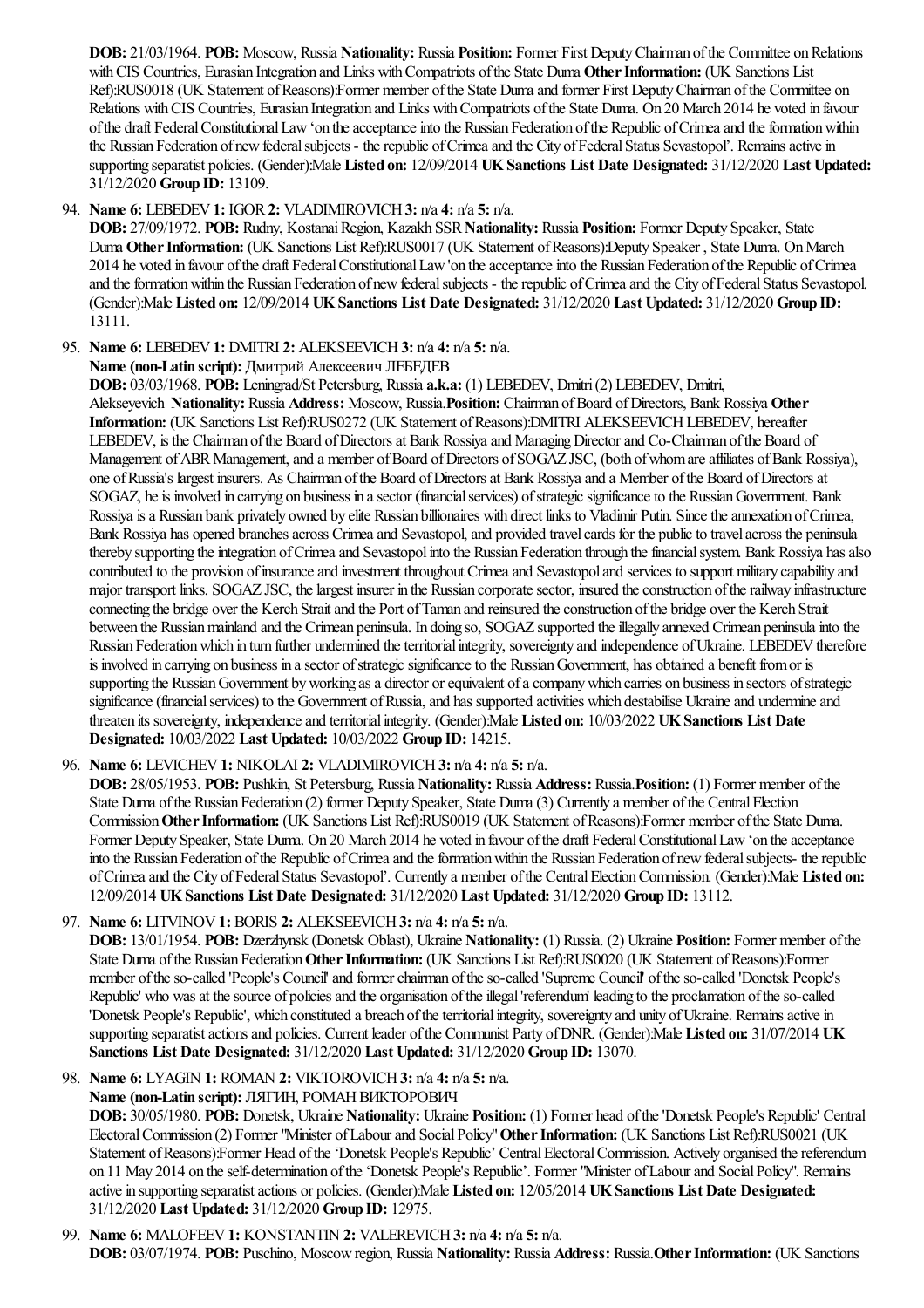List Ref):RUS0022 (UK Statement of Reasons):Mr Malofeev is closely linked to Ukrainian separatists in Eastern Ukraine and Crimea. He is a former employer of Mr Borodai, so-called Prime Minister of the so-called 'Donetsk People's Republic' and met with Mr Aksyonov, so-called Prime Minister of the so-called 'Republic of Crimea', during the period of the Crimean annexation process. The Ukrainian Government has opened a criminal investigation into his alleged material and financial support to separatists. In addition, he gave a number of public statements supporting the annexation of Crimea and the incorporation of Ukraine into Russia and notably stated in June 2014 that 'You can't incorporate the whole of Ukraine into Russia. The East (of Ukraine) maybe.' Therefore, Mr Malofeev is acting in support of the destabilisation ofEasternUkraine. (Gender):Male **Listed on:** 31/07/2014 **UKSanctions List Date Designated:** 31/12/2020 **Last Updated:** 14/02/2022 **Group ID:** 13073.

# 100. **Name 6:** MALYKHIN **1:** ALEKSANDR**2:** SERGEEVICH**3:** n/a **4:** n/a **5:** n/a.

**DOB:** 11/01/1981. **a.k.a:** (1) MALYHIN, Aleksandr, Sergeevich (2) MALYHIN, Alexander, Sergeevich (3) MALYHIN, Ikejsabdr, Serguyovch (4) MALYHIN, Oleksandr, Sergiyovych (5) MALYHIN, Oleksandr, Serhiyovych (6) MALYKHIN, Alexander, Sergeevich (7) MALYKHIN, Ikejsabdr, Serguyovch (8) MALYKHIN, Oleksandr, Sergiyovych (9) MALYKHIN, Oleksandr, Serhiyovych **Nationality:** Ukraine **Position:** Former Head ofthe"Lugansk People's Republic"CentralElectionCommission**Other Information:** (UK Sanctions List Ref):RUS0023 Former Head ofthe'Luhansk People's Republic' CentralElectoralCommission. Remains active in supporting separatist policies. (UK Statement of Reasons):Former head of the 'Lugansk People's Republic' Central Electoral Commission. Activley organised the referendum on 11 May 2014 on the self-determination of the 'Lugansk People's Republic'. Remains activein supporting separatist policies. (Gender):Male **Listed on:** 12/05/2014 **UKSanctions List Date Designated:** 31/12/2020 **Last Updated:** 31/12/2020 **Group ID:** 12976.

# 101. **Name 6:** MALYSHEV**1:** MIKHAIL **2:** GRIGORYEVICH**3:** n/a **4:** n/a **5:** n/a.

**DOB:** 10/10/1955. **POB:** Simferopol, The Autonomous Republic ofCrimeaand thecity ofSevastopol, Ukraine **a.k.a:** (1) MALYSHEV, Mykhalyo (2) MALYSHEV, Mykhaylo, Hryhorovych **Nationality:** Ukraine **Address:** The Autonomous Republic ofCrimeaand thecity ofSevastopol, Ukraine.**OtherInformation:** (UK Sanctions List Ref):RUS0024 (UK Statement ofReasons):Chair ofthe Crimea Electoral Commission. Responsible for administering the Crimean 'referendum'. Responsible under the Russian system for signing referendum results. In the capacity of Chair of the Crimea Electoral Commission he participated in the organisation of the Russian presidential elections of 18 March 2018 in the illegally annexed Crimea and Sevastopol, and thereby actively supported and implemented politics that undermine the territorialintegrity, sovereignty and independence ofUkraine(Gender):Male **Listed on:** 21/03/2014 **UKSanctions List Date Designated:** 31/12/2020 **Last Updated:** 14/02/2022 **Group ID:** 12933.

### 102. **Name 6:** MANUILOV**1:** EVGENY**2:** VLADIMIROVICH**3:** n/a **4:** n/a **5:** n/a.

**DOB:** 05/01/1967. **POB:** Bilovodsk Raion, Luhansk region, Ukrainian SSR(nowUkraine) **a.k.a:** (1) MANUYLOV, Evgeny, Vladimirovich (2) MANUYLOV, Yevhen, Volodymyrovych **Nationality:** Ukraine **Address:** Ukraine.**Position:** So-called Minister of Budget (Finance) oftheso-called People's Republic ofLugansk **OtherInformation:** (UK Sanctions List Ref):RUS0025 (UK Statement ofReasons):So called 'Minister ofFinance' oftheso called 'Luhansk People's Republic'. In taking on and acting in thiscapacity, he has therefore actively supported actions and policies which undermine the territorial integrity, sovereignty and independence of Ukraine and further destabilised Ukraine. (Gender):Male **Listed on:** 16/02/2015 **UKSanctions List Date Designated:** 31/12/2020 **Last Updated:** 31/12/2020 **Group ID:** 13209.

### 103. **Name 6:** MATVIYENKO **1:** VALENTINA**2:** IVANOVNA**3:** n/a **4:** n/a **5:** n/a.

**DOB:** 07/04/1949. **POB:** Shepetovka, Khmelnitskyi(Kamenets-Podolsky) region, Ukrainian SSR(nowUkraine) **a.k.a:** TYUTINA, Valentina, Ivanova Address: Russia. Position: Speaker of the Federation Council of Russian Federation Other Information: (UK Sanctions List Ref):RUS0026 (UK Statement of Reasons):Speaker of the Federation Council. On 1 March 2014, publicly supported in the FederationCouncilthe deployment ofRussian forces inUkraine. (Gender):Female **Listed on:** 21/03/2014 **UKSanctions List Date Designated:** 31/12/2020 **Last Updated:** 31/12/2020 **Group ID:** 12943.

# 104. **Name 6:** MELNIKOV**1:** IVAN **2:** IVANOVICH**3:** n/a **4:** n/a **5:** n/a.

**DOB:** 07/08/1950. **POB:** Bogoroditsk, Russia **Nationality:** Russia **Address:** Russia.**Position:** First Deputy Speaker, State Duma **Other Information:** (UK Sanctions List Ref):RUS0028 (UK Statement ofReasons):First Deputy Speaker, State Duma. On 20 March 2014 he voted in favour of the draft Federal Constitutional Law'on the acceptance into the Russian Federation of the Republic of Crimea and the formation within the Russian Federation of new federal subjects - the republic of Crimea and the City of Federal Status Sevastopol'. (Gender):Male **Listed on:** 12/09/2014 **UKSanctions List Date Designated:** 31/12/2020 **Last Updated:** 31/12/2020 **Group ID:** 13110.

### 105. **Name 6:** MENYAILO **1:** SERGEI **2:** IVANOVICH**3:** n/a **4:** n/a **5:** n/a.

**DOB:** 22/08/1960. **POB:** Alagir, North-OssetianAutonomous SSR, Russian Soviet Federative Socialist Republic(RSFSR) **Nationality:** Ukraine Position: Plenipotentiary Representative of the President of the Russian Federation to the Siberian Federal District Other **Information:** (UK Sanctions List Ref):RUS0029 (UK Statement ofReasons):Former Governor ofthe Ukrainian annexed city of Sevastopol. Currently Plenipotentiary Representative of the President of the Russian Federation to the Siberian Federal District. Member of the SecurityCouncil ofthe Russian Federation. (Gender):Male **Listed on:** 29/04/2014 **UKSanctions List Date Designated:** 31/12/2020 **Last Updated:** 31/12/2020 **Group ID:** 12953.

# 106. **Name 6:** MIKHAYLOV**1:** YEVGENIY**2:** EDUARDOVICH**3:** n/a **4:** n/a **5:** n/a.

**DOB:** 17/03/1963. **POB:** Arkhangelsk, Russia **a.k.a:** MYCHAYLOV, Yevhen, Eduardovych **Nationality:** Ukraine **Position:** Former so-called 'Minister of the Council of Ministers' Other Information: (UK Sanctions List Ref):RUS0030 (UK Statement of Reasons):Former so-called "Minister ofthe Council ofMinisters"(Head oftheadministration for governmentalaffairs) ofthe"Donetsk People's Republic". In taking on and acting in this capacity, he has therefore actively supported actions and policies which undermine the territorial integrity, sovereignty and independence of Ukraine, and further destabilised Ukraine. Remains active in supporting separatist actions or policies. (Gender):Male **Listed on:** 02/12/2014 **UKSanctions List Date Designated:** 31/12/2020 **Last Updated:**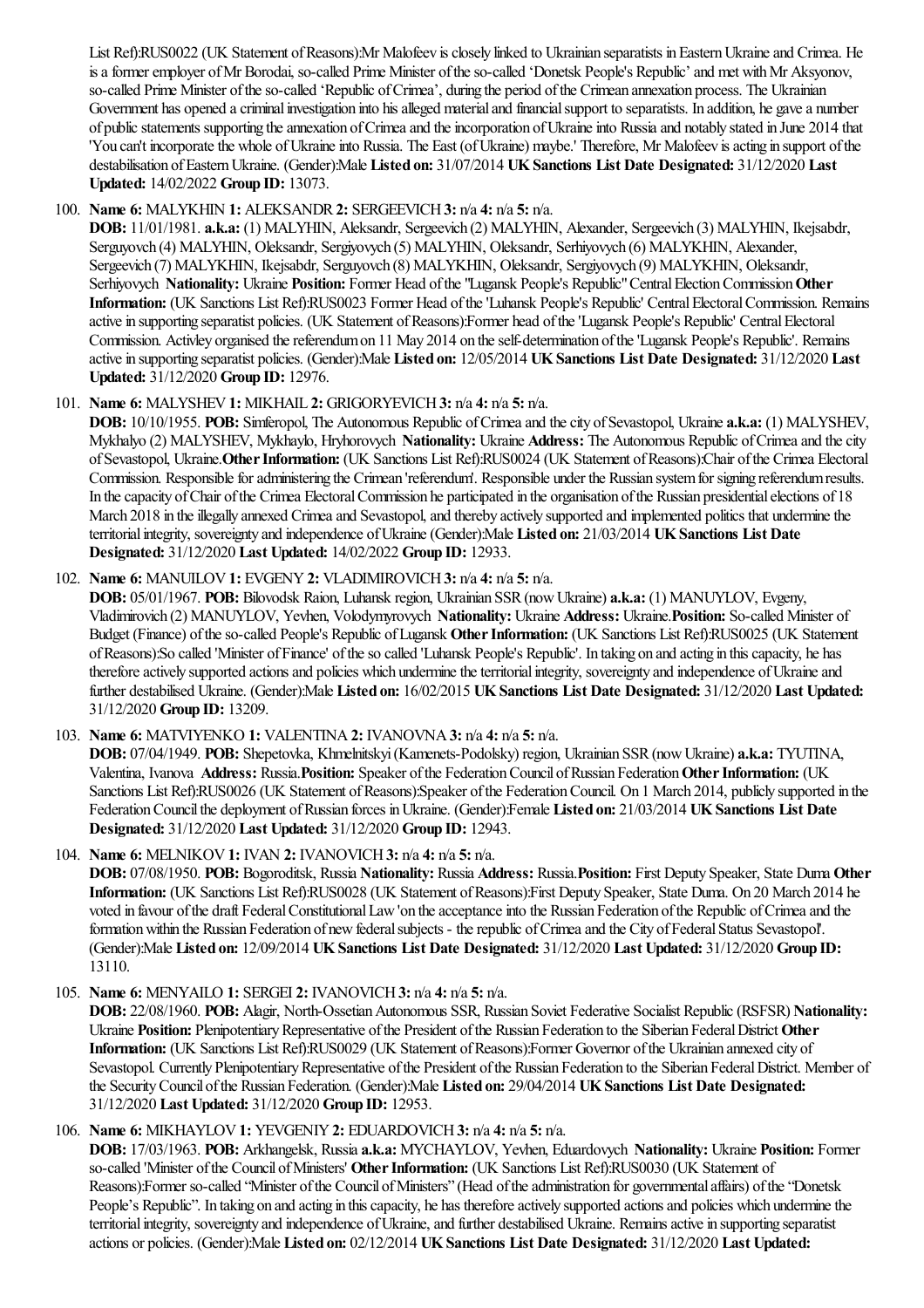#### 31/12/2020 **Group ID:** 13179.

#### 107. **Name 6:** MILCHAKOV**1:** ALEXEY**2:** YUREVICH**3:** n/a **4:** n/a **5:** n/a.

**DOB:** 30/04/1991. **POB:** St. Petersburg **a.k.a:** (1) FRITZ (2) SERBIAN **Nationality:** Russia **Address:** (1) Syria.(2) Russia.**Other Information:** (UK Sanctions List Ref):RUS0031 (UK Statement ofReasons):Commander ofthe'Rusich' unit,an armed separatist group involved in the fighting in eastern Ukraine. In this capacity, he has actively supported actions and policies which undermine the territorial integrity, sovereignty and independence of Ukraine and to further destabilise Ukraine. He was also involved in the construction of the Kerch Bridge from Russia to the illegally annexed Autonomous Republic of Crimea. Therefore he has supported the consolidation of the illegally annexed Crimean peninsula into the Russian Federation, which in turn further undermines the territorial integrity, sovereignty and independence ofUkraine. (Gender):Male **Listed on:** 16/02/2015 **UKSanctions List Date Designated:** 31/12/2020 **Last Updated:** 31/12/2020 **Group ID:** 13200.

108. **Name 6:** MILLER**1:** ALEXEI **2:** BORISOVICH**3:** n/a **4:** n/a **5:** n/a.

**Name (non-Latin script):** Алексей Борисович МИЛЛЕР

**DOB:** 31/01/1962. **POB:** Leningrad/St Petersburg, Russia **a.k.a:** (1) MILLER, Alexei(2) MILLER, Alexey **Nationality:** Russia **Address:** Moscow, Russia.**Position:** (1) DeputyChairman ofthe Board ofDirectors (2) Chairman ofthe Management Committee ofGAZPROM**OtherInformation:** (UK Sanctions List Ref):RUS0268 (UK Statement ofReasons):ALEXEI BORISOVICHMILLER, hereafter MILLER, is a prominent Russian businessman with close personal ties to Vladimir Putin. In 2001, Putin appointed MILLER to the position of CEO of GAZPROM, Russia's largest energy producer, and was re-appointed for a further 5-year term in 2021. As CEO of GAZPROM, whose majority shareholder is the Government of Russia, MILLER is involved in carrying on business in a sector (energy) of strategic significance to the Russian Government. GAZPROM has also provided deliveries of liquefied petroleum gas to Crimea which was annexed illegally by Russia in 2014. MILLER therefore is involved in carrying on a business in a sector of strategic significance to the Government of Russia, has obtained a financial benefit from the Government of Russia, and has supported activities which undermine and/or threaten thesovereignty, independenceand territorialintegrity ofUkraine. (Gender):Male **Listed on:** 10/03/2022 **UKSanctions List Date Designated:** 10/03/2022 **Last Updated:** 10/03/2022 **Group ID:** 14216.

109. **Name 6:** MIRONOV**1:** SERGEI **2:** MIKHAILOVICH**3:** n/a **4:** n/a **5:** n/a.

**DOB:** 13/02/1953. **POB:** Pushkin, Leningrad Region, Russia **Nationality:** Russia **Address:** Russia.**Position:** Member ofthe Council of the State Duma Other Information: (UK Sanctions List Ref):RUS0032 (UK Statement of Reasons):Member of the Council of the State Duma. Leader of Fair Russian faction in the Duma of the Russian Federation. Initiator of the bill allowing Russian Federation to admit in its composition, under the pretext of protection of Russian citizens, territories of a foreign country without a consent of that country or of an internationaltreaty. (Gender):Male **Listed on:** 18/03/2014 **UKSanctions List Date Designated:** 31/12/2020 **Last Updated:** 31/12/2020 **Group ID:** 12919.

110. **Name 6:** MIROSHNITCHENKO **1:** DENIS **2:** NIKOLAEVITCH**3:** n/a **4:** n/a **5:** n/a.

**DOB:** 08/12/1987. **Nationality:** Ukraine **Address:** Ukraine.**Position:** Chairperson oftheso-called Luhansk People's Council**Other Information:** (UK Sanctions List Ref):RUS0033 (UK Statement ofReasons):Chairperson' oftheso-called 'People's Council' ofthesocalled 'Luhansk People's Republic'. In taking on and acting in thiscapacity, heactively supported and implemented actionsand policies which undermine the territorial integrity, sovereignty and independence of Ukraine, and further destabilised Ukraine. (Gender):Male Listed **on:** 10/12/2018 **UKSanctions List Date Designated:** 31/12/2020 **Last Updated:** 31/12/2020 **Group ID:** 13725.

111. **Name 6:** MIZULINA**1:** ELENA**2:** BORISOVNA**3:** n/a **4:** n/a **5:** n/a.

**Name (non-Latin script):** Елена Мизулина

**DOB:** 09/12/1954. **POB:** Bui, Kostroma Region, Russia **a.k.a:** DMITRIYEVA, Elena, Borisovna **Nationality:** Russia **Position:** Former Deputy in the State Duma. Member of Federation Council from Omsk region; Deputy Chairman of the Federation Committee on ConstitutionalLegislation and State Building. **OtherInformation:** (UK Sanctions List Ref):RUS0034 (UK Statement ofReasons):Former Deputy in the State Duma. Originator and co-sponsor of legislative proposals in Russia that would have allowed regions of other countries to join Russia without their central authorities' prior agreement. As of September 2015, a Member of the Federation Council from Omsk Region. Currently Deputy Chairman of the Federation Council Committee on Constitutional Legislation and State Building. (Gender):Female **Listed on:** 21/03/2014 **UKSanctions List Date Designated:** 31/12/2020 **Last Updated:** 31/12/2020 **Group ID:** 12941.

112. **Name 6:** MURADOV**1:** GEORGIY**2:** L'VOVICH**3:** n/a **4:** n/a **5:** n/a.

**Name (non-Latin script):** Георгий Мурадов

**DOB:** 19/11/1954. **POB:** Kochmes, KomiASSR(nowRussian Federation) **a.k.a:** MURADOV, Georgy **Nationality:** Russia **Address:** The Autonomous Republic ofCrimeaand thecity ofSevastopol, Ukraine.**Position:** So-called 'Deputy Prime Minister of Crimea' Other Information: He is plenipotentiary representative of Crimea to President Putin. Other Information: (UK Sanctions List Ref):RUS0035 (UK Statement of Reasons):So called "Deputy Prime Minister" of Crimea and Plenipotentiary Representative of Crimea to President Putin. Georgi L'vivich Muradov has played an important role in consolidating Russian institutional control over Crimea since the illegal annexation. He has therefore supported actions and policies which undermine the territorial integrity, sovereignty and independence of Ukraine. (Gender):Male **Listed on:** 12/09/2014 **UKSanctions List Date Designated:** 31/12/2020 **Last Updated:** 31/12/2020 **Group ID:** 13099.

113. **Name 6:** NARYSHKIN **1:** SERGEI **2:** EVGENEVICH**3:** n/a **4:** n/a **5:** n/a.

**DOB:** 27/10/1954. **POB:** St Petersburg (formerlyLeningrad), Russia **a.k.a:** NARYSHKIN, Sergei, Evegenevich (non-Latin script:Сергей Евгеньевич НАРЫШКИН) **Nationality:** Russia **OtherInformation:** (UK Sanctions List Ref):RUS0036 (UK Statement ofReasons):Former Speaker ofthe State Duma. Publicly supported the deployment ofRussian forces inUkraine. Publicly supported the Russia-Crimea unification treaty and the related federal constitutional law. Currently Director of the Foreign Intelligence Service of the Russian Federation as ofOctober 2016. Permanentmember ofthe SecurityCouncil ofthe Russian Federation. (Gender):Male **Listed on:** 21/03/2014 **UKSanctions List Date Designated:** 31/12/2020 **Last Updated:** 31/12/2020 **Group ID:** 12942.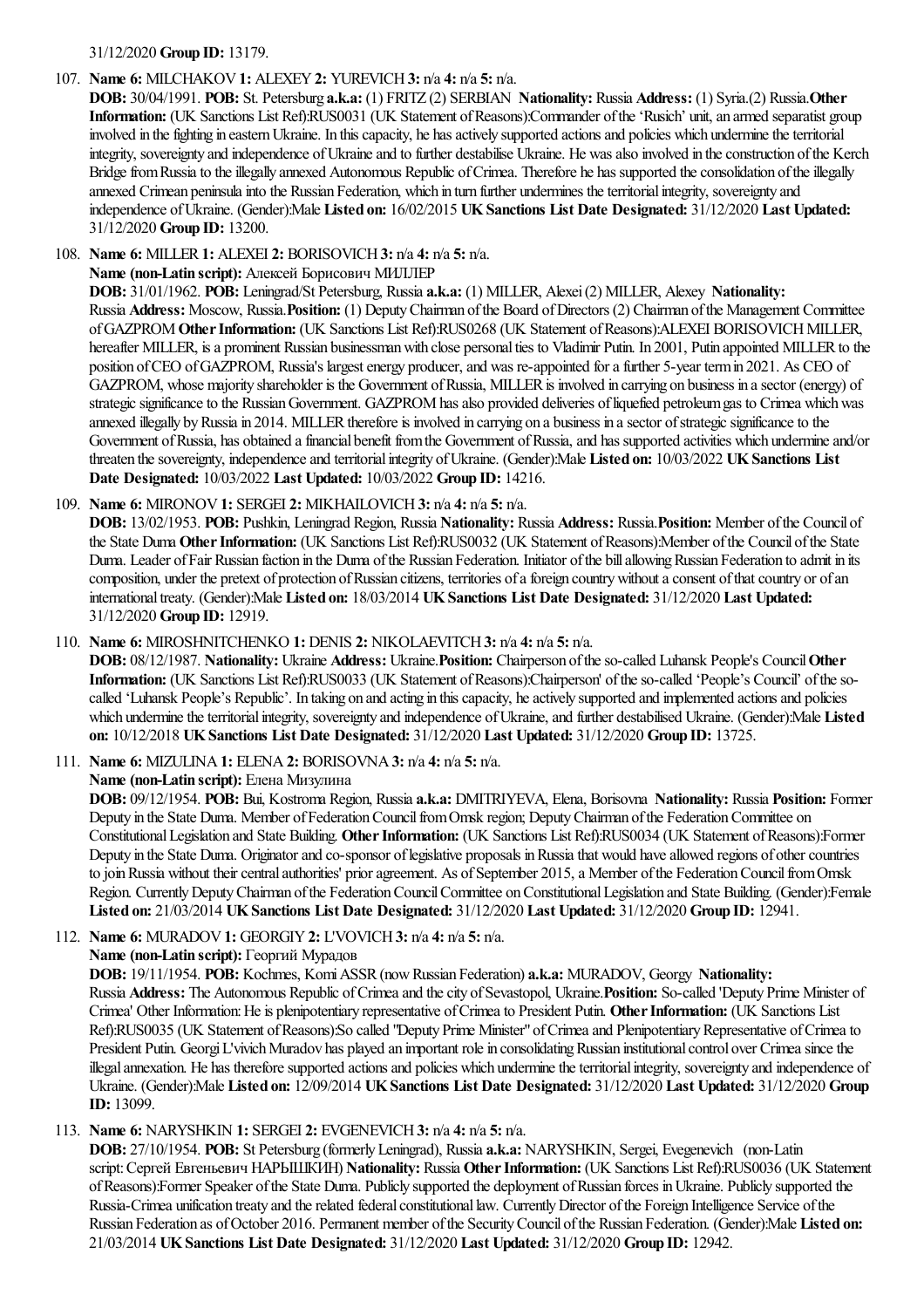114. **Name 6:** NAUMETS **1:** ALEKSEY**2:** VASILEVICH**3:** n/a **4:** n/a **5:** n/a.

**Name (non-Latin script):** Алексей Наумец.

**DOB:** 11/02/1968. **a.k.a:** NAUMETS, Alexei **Nationality:** Russia **Address:** Russia.**Position:** DeputyChief ofStaff ofthe Airborne Forces Other Information: (UK Sanctions List Ref):RUS0037 (UK Statement of Reasons):Major-General of the Russian Army. He is the former commander of the 76th airborne division which has been involved in the Russian military presence on the territory of Ukraine, notably during the illegal annexation of Crimea. Since 2018 Deputy Chief of Staff of the Airborne Forces. (Gender):Male Listed on: 12/09/2014 **UKSanctions List Date Designated:** 31/12/2020 **Last Updated:** 31/12/2020 **Group ID:** 13114.

# 115. **Name 6:** NAYDENKO **1:** OLEKSII **2:** OLEKSIYOVYCH**3:** n/a **4:** n/a **5:** n/a.

**DOB:** 02/06/1980. **POB:** Donetsk **a.k.a:** NAYDENKO, Alexey, Alexeyevich **Nationality:** Ukraine **Address:** Ukraine.**Position:** Deputy Head of the so-called Donetsk People's Republic Central Electoral Commission Other Information: (UK Sanctions List Ref):RUS0038 (UK Statement ofReasons):DeputyChair' ofthe'CentralElectoralCommission' oftheso-called 'Donetsk People's Republic'. In this capacity, he participated in the organisation of the so-called 'elections' of 11 November 2018 in the so-called 'Donetsk People's Republic', and thereby actively supported and implemented policies that undermine the territorial integrity, sovereignty and independence ofUkraine. (Gender):Male **Listed on:** 10/12/2018 **UKSanctions List Date Designated:** 31/12/2020 **Last Updated:** 31/12/2020 **Group ID:** 13726.

# 116. **Name 6:** NEMTSEV**1:** VLADIMIR**2:** VLADIMIROVICH**3:** n/a **4:** n/a **5:** n/a.

**DOB:** 15/11/1971. **POB:** The Autonomous Republic of Crimea and the city of Sevastopol, Ukraine **Nationality:** (1) Russia. (2) Ukraine Position: Chair, "Legislative Assembly of Sevastopol" Other Information: (UK Sanctions List Ref):RUS0218 (UK Statement of Reasons):Nemtsev became Chair of the "Legislative Assembly" of Sevastopol in September 2019. Nemtsev is also leader of United Russia's Sevastopol branch and involved in the Russian-organised illegal local elections, which undermined Ukrainian sovereignty. He has also been awarded a medal for the "return of Crimea" from the Russian Defence Ministry, demonstrating his involvement in activities underminingUkrainian territorialintegrity. (Gender):Male **Listed on:** 28/01/2020 **UKSanctions List Date Designated:** 31/12/2020 **Last Updated:** 31/12/2020 **Group ID:** 13810.

117. **Name 6:** NEVEROV**1:** SERGEI **2:** IVANOVICH**3:** n/a **4:** n/a **5:** n/a.

**Name (non-Latin script):** Сергей Неверов

**DOB:** 20/12/1961. **POB:** Tashtagol, USSR(nowRussian Federation) **a.k.a:** NEVEROV, Segey **Nationality:** Russia **Position:** Deputy Chairman ofthe State Duma, United Russiafaction**OtherInformation:** (UK Sanctions List Ref):RUS0039 (UK Statement of Reasons):Former Deputy Chairman of State Duma. Responsible for initiating legislation to integrate the annexed Autonomous Republic of Crimeainto the Russian Federation. Member ofthe State Duma, head ofthe United Russiafaction. (Gender):Male **Listed on:** 29/04/2014 **UKSanctions List Date Designated:** 31/12/2020 **Last Updated:** 31/12/2020 **Group ID:** 12956.

118. **Name 6:** NIKITIN **1:** VASILII **2:** ALEXANDROVICH**3:** n/a **4:** n/a **5:** n/a.

# **Name (non-Latin script):** Василий Александрович НИКИТИН

**DOB:** 25/11/1971. **POB:** Shargun, Uzbekistan **a.k.a:** NIKITIN, Vasyl, Oleksandrovych (non-Latin script:Василь Олександрович Hikirih) **Nationality:** Uzbekistan Address: Russia. Position: (1) Former so-called "Vice Prime Minister of the Council of Ministers of the Lugansk People's Republic) (2) Former spokesman ofthe"Army ofthe South-East" **OtherInformation:** (UK Sanctions List Ref):RUS0040 (UK Statement of Reasons):Former so called "Vice Prime Minister of the Council of Ministers of the People's Republic of Luhansk" (used to be called "Prime Minister of the People's Republic of Luhansk" and former spokesman of the "Army of the Southeast"). Responsible for the separatist "governmental" activities of the so called "government of the People's Republic of Luhansk". Responsible for the statement of the Army of the Southeast that the Ukrainian presidential elections in the "people's Republic of Luhansk" cannot take place dueto the"new"status oftheregion. Remainsactivein supporting separatistactions or polices. (Gender):Male **Listed on:** 12/07/2014 **UK Sanctions List Date Designated:** 31/12/2020 **Last Updated:** 31/12/2020 **Group ID:** 13014.

119. **Name 6:** NIKITIN **1:** VLADIMIR**2:** STEPANOVICH**3:** n/a **4:** n/a **5:** n/a.

# **Name (non-Latin script):** Владимир Степанович НИКИТИН

**DOB:** 05/04/1948. **POB:** Opochka, Russia **Nationality:** Russia **Address:** Russia.**Position:** Member ofthe Presidiumofthe Central Committee ofthe Communist Party ofthe Russian Federation**OtherInformation:** (UK Sanctions List Ref):RUS0041 Former member of the State Duma and former First Deputy Chairman of the Committee for CIS Affairs, Eurasian Integration and relations with Compatriots of the State Duma (UK Statement of Reasons):Former member of the State Duma and former First Deputy Chairman of the Committee on Relations with CIS Countries, Eurasian Integration and Relations with Compatriots of the State Duma. On March 2014 he voted in favour of the draft Federal Constitutional Law 'on the acceptance into the Russian Federation of the Republic of Crimea and the formation within the Russian Federation of new federal subjects - the republic of Crimea and the City of Federal Status Sevastopol. Member of the Presidiumofthe CentralCommittee ofthe Communist Party ofthe Russian Federation. (Gender):Male **Listed on:** 12/09/2014 **UK Sanctions List Date Designated:** 31/12/2020 **Last Updated:** 31/12/2020 **Group ID:** 13108.

# 120. **Name 6:** NOSATOV**1:** ALEXANDER**2:** MIHAILOVICH**3:** n/a **4:** n/a **5:** n/a.

**DOB:** 27/03/1963. **POB:** The Autonomous Republic of Crimea and the city of Sevastopol, Ukraine, Ukrainian SSR (now Ukraine) **Nationality:** Ukraine **Position:** Admiral, Commander ofthe RussianBaltic Fleet**OtherInformation:** (UK Sanctions List Ref):RUS0042 (UK Statement of Reasons):Currently Admiral, Commander of the Russian Baltic Fleet. Former Deputy-Commander of the Black Sea Fleet, Rear Admiral. Responsible for commanding Russian forces that have occupied Ukrainian sovereign territory. (Gender):Male **Listed on:** 21/03/2014 **UKSanctions List Date Designated:** 31/12/2020 **Last Updated:** 31/12/2020 **Group ID:** 12939.

121. **Name 6:** NURGALIEV**1:** RASHID**2:** GUMAROVICH**3:** n/a **4:** n/a **5:** n/a. **Name (non-Latin script):** Рашид Гумарович Нургалиев **DOB:** 08/10/1956. **POB:** Zhetikara, Kazakh Soviet Socialist Republic(nowKazakhstan) **Position:** Deputy Speaker ofthe State Duma of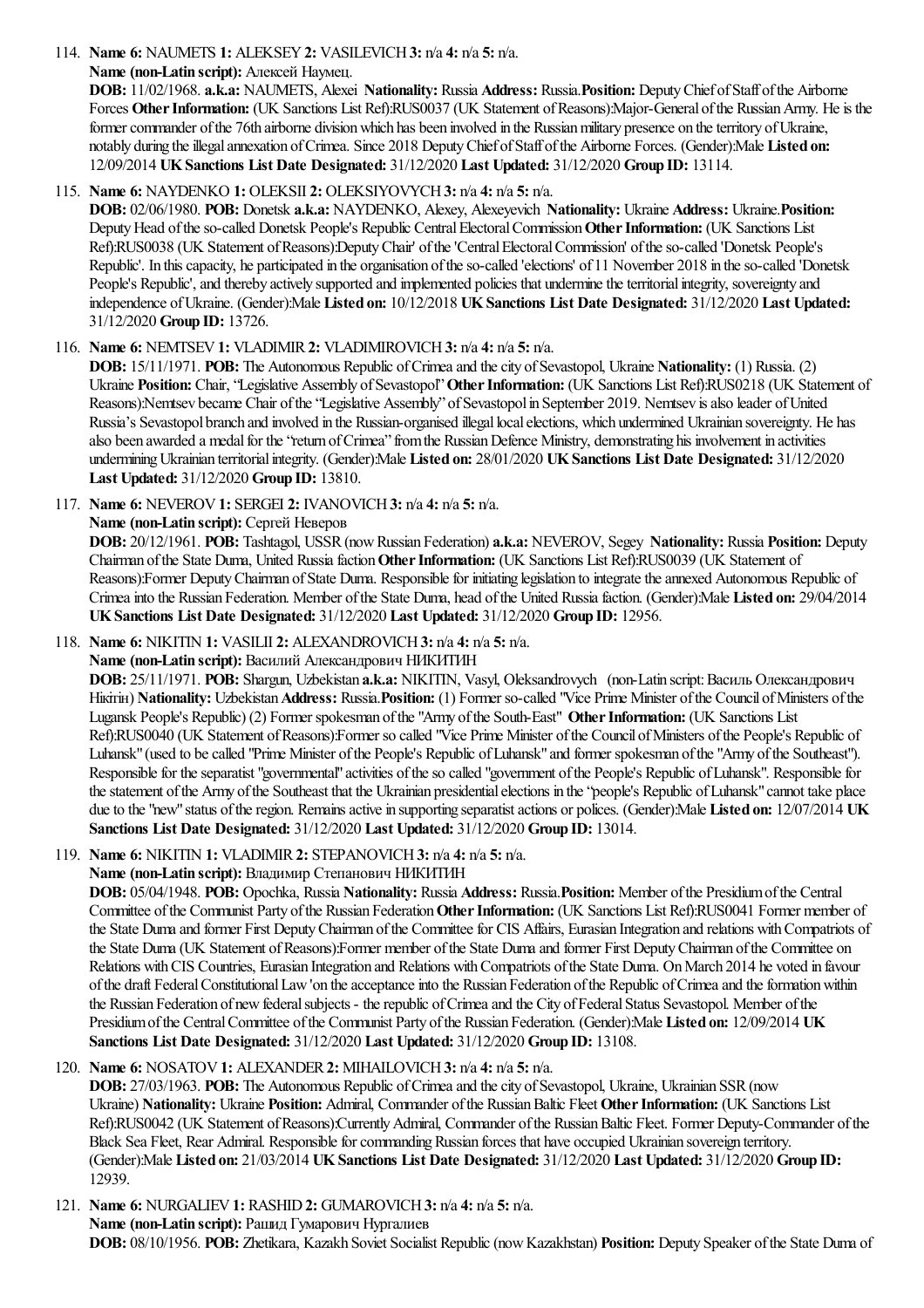the Russian Federation Other Information: (UK Sanctions List Ref):RUS0043 (UK Statement of Reasons):Permanent member and Deputy Secretary of the Security Council of the Russian Federation. As a member of the Security Council, which provides advice on and coordinates national security affairs, he was involved in shaping the policy of the Russian government threatening the territorial integrity, sovereignty and independence ofUkraine. (Gender):Male **Listed on:** 25/07/2014 **UKSanctions List Date Designated:** 31/12/2020 **Last Updated:** 31/12/2020 **Group ID:** 13038.

# 122. **Name 6:** ORLOV**1:** YEVGENIY**2:** VYACHESLAVOVICH**3:** n/a **4:** n/a **5:** n/a.

**Name (non-Latin script):** Евгений Вячеславович ОРЛОВ

**DOB:** (1) 21/10/1983. (2) 10/05/1980. **POB:** Snezhnoye, Donetsk Region, Ukraine **a.k.a:** (1) ORLOV, Evgeny (2) ORLOV, Yevhen, Vyacheslavovych (non-Latin script:Євген Орлов.) **Nationality:** Ukraine **Address:** Ukraine.**Position:** (1) Member ofthe"National Council" of the so-called "Donetsk People's Republic." (2) Chairman of the public movement "Free Donbas" Other Information: (UK Sanctions List Ref):RUS0044 (UK Statement of Reasons):Former member of the 'National Council' of the so-called 'Donetsk's People's Republic'. Former chairman of the public movement 'Free Donbass'. In taking on and acting in this capacity, he has actively supported actions and policies which undermine the territorial integrity, sovereignty and independence of Ukraine, and further destabilised Ukraine. (Gender):Male **Listed on:** 02/12/2014 **UKSanctions List Date Designated:** 31/12/2020 **Last Updated:** 31/12/2020 **Group ID:** 13181.

123. **Name 6:** OVSYANNIKOV**1:** DMITRY**2:** VLADIMIROVICH**3:** n/a **4:** n/a **5:** n/a.

**Name (non-Latin script):** Дмитрий Владимирович Овсянников

**DOB:** 21/02/1977. **POB:** Omsk, USSR(nowRussian Federation) **Nationality:** Russia **Position:** Governor ofthe City of Sevastopol Other Information: (UK Sanctions List Ref):RUS0045 (UK Statement of Reasons):Ovsyannikov was former "Governor of Sevastopol" in the elections of 10 September 2017 organised by the Russian Federation in the illegally annexed city of Sevastopol. He served until 2019 and is nowDeputyMinister ofIndustry and Trade ofthe Russian Federation. (Gender):Male **Listed on:** 21/11/2017 **UK Sanctions List Date Designated:** 31/12/2020 **Last Updated:** 31/12/2020 **Group ID:** 13558.

124. **Name 6:** OZEROV**1:** VIKTOR**2:** ALEKSEEVICH**3:** n/a **4:** n/a **5:** n/a.

**DOB:** 05/01/1958. **POB:** Abakan, Khakassia, Russia **a.k.a:** OZEROV, Viktor, Aleekseevich **Nationality:**

Russia **Address:** Russia.**Position:** (1) Former Chairman ofthe Security and Defence Committee ofthe FederationCouncil ofthe Russian Federation (2) currently a Member of the Federation Council Other Information: (UK Sanctions List Ref):RUS0046 (UK Statement of Reasons):Former Chairman of the Security and Defense Committee of the Federation Council of the Russian Federation. On 1 March 2014 Ozerov, on behalf of the Security and Defense Committee of the Federation Council, publicly supported in the Federation Council the deployment of Russian forces in Ukraine. In July 2017, he filed his resignation as the Chairman of the Security and Defence Committee. He continues to be a member of the Council and is a member of the Committee on internal regulation and parliamentary affairs. On 10 October 2017, with a decree N 372-SF, Ozerov was included in the temporary commission of the Federation Council on protection of state sovereignty and prevention of interference in the internal affairs of the Russian Federation. His mandate in the Federation Council expired in September 2019. Consultant of the Foundation Rospolitika since October 2019. (Gender):Male Listed on: 18/03/2014 UK Sanctions **List Date Designated:** 31/12/2020 **Last Updated:** 31/12/2020 **Group ID:** 12912.

125. **Name 6:** PASECHNIK **1:** LEONID**2:** IVANOVITCH**3:** n/a **4:** n/a **5:** n/a.

**DOB:** 15/03/1970. **POB:** Luhansk, Vorochilovgrad Oblast, Ukrainian SSR(nowUkraine) **a.k.a:** (1) PASECHNIK, Leonid, Ivanovich (2) PASECHNIK, Leonid, Ivanoych (3) PASICHNYK, Leonid, Ivanovich (4) PASICHNYK, Leonid, Ivanovitch (5) PASICHNYK, Leonid, Ivanoych **Nationality:** Ukraine **Position:** Elected leader oftheso-called Luhansk People's Republic Other Information: (UK Sanctions List Ref):RUS0047 (UK Statement of Reasons): Elected leader' of the so-called 'Luhansk People's Republic'. In taking on and acting in this capacity, and in participating formally as a candidate in the so-called 'elections' of 11 November 2018 in the so-called ' Luhansk People's Republic', he actively supported and implemented actions and policies which undermine the territorial integrity, sovereignty and independence of Ukraine, and further destabilised Ukraine. (Gender):Male Listed on: 10/12/2018 **UKSanctions List Date Designated:** 31/12/2020 **Last Updated:** 31/12/2020 **Group ID:** 13723.

126. **Name 6:** PATRUSHEV**1:** NIKOLAI **2:** PLATONOVICH**3:** n/a **4:** n/a **5:** n/a.

**Name (non-Latin script):** Николай Платонович Патрушев

**DOB:** 11/07/1951. **POB:** Leningrad (St Petersburg), USSR(nowRussian Federation) **Nationality:** Russia **Address:** Russia.**Position:** Secretary of the Security Council of the Russian Federation Other Information Other Information: (UK Sanctions List Ref):RUS0048 (UK Statement of Reasons):Permanent member and Secretary of the Security Council of the Russian Federation. As a member of the Security Council, which provides advice on and coordinates national security affairs, he was involved in shaping the policy of the Russian Government threatening the territorial integrity, sovereignty and independence of Ukraine (Gender):Male Listed on: 25/07/2014 UK **Sanctions List Date Designated:** 31/12/2020 **Last Updated:** 31/12/2020 **Group ID:** 13036.

# 127. **Name 6:** PETUKHOV**1:** ALEKSANDR**2:** YUREVICH**3:** n/a **4:** n/a **5:** n/a.

**DOB:** 17/07/1970. **a.k.a:** (1) PETUKHOV, Oleksandr, Yuriyovych (2) PIETYUKHOV, Aleksandr, Yurevich (3) PIETYUKHOV, Oleksandr, Yuriyovych **Nationality:** Ukraine **Address:** The Autonomous Republic ofCrimeaand thecity ofSevastopol, Ukraine.**Position:** DeputyHead ofthe SevastopolCityElectionCommission**OtherInformation:** (UK Sanctions List Ref):RUS0049 (UK Statement of Reasons):Chief Federal Inspector of the Moscow region. Former Chair of the Sevastopol Electoral Commission. In this capacity he participated in the organisation of the Russian presidential elections of 18 March 2018 in the illegally annexed Crimea and Sevastopol, and thereby actively supported and implemented policies that undermine the territorial integrity, sovereignty and independence ofUkraine. (Gender):Male **Listed on:** 14/05/2018 **UKSanctions List Date Designated:** 31/12/2020 **Last Updated:** 31/12/2020 **Group ID:** 13668.

128. **Name 6:** PINCHUK **1:** ANDREY**2:** YUREVICH**3:** n/a **4:** n/a **5:** n/a.

**DOB:** 27/12/1977. **POB:** Tiraspol, Republic ofMoldova, USSR(nowMoldova) **a.k.a:** PINCHUK, Andriy, Yuriyovych **Nationality:**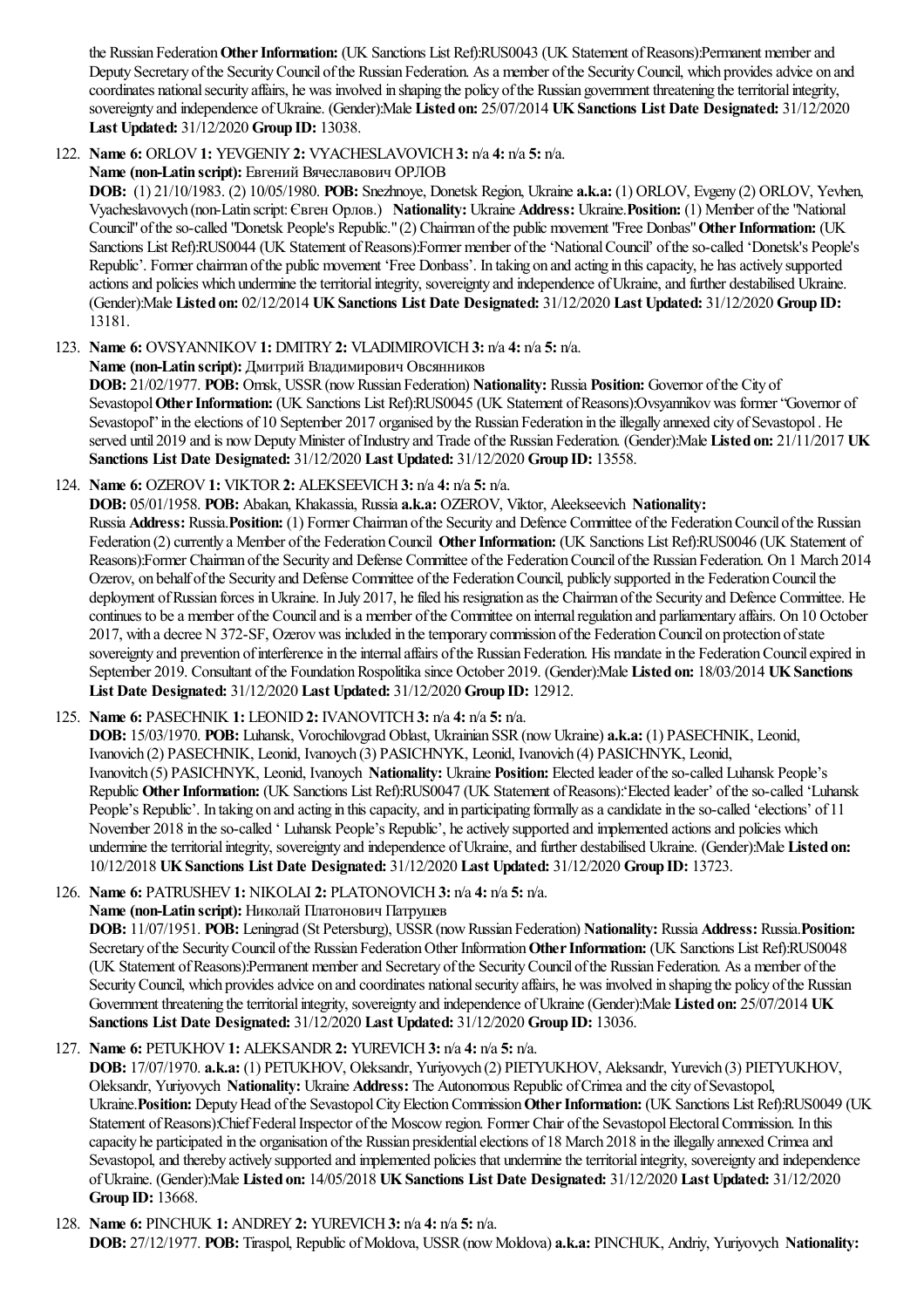Ukraine Other Information: (UK Sanctions List Ref):RUS0050 (UK Statement of Reasons):Former "State security minister" of the socalled "Donetsk People's Republic". Associated with Vladimir Antyufeyev, who was responsible for the separatist "governmental" activities oftheso called "government ofthe Donetsk People's Republic". He has thereforesupported actionsand policies which underminethe territorial integrity, sovereignty and independence of Ukraine. Remains active in supporting separatist actions or policies. Head of the "Union ofDonbas volunteers". (Gender):Male **Listed on:** 12/09/2014 **UKSanctions List Date Designated:** 31/12/2020 **Last Updated:** 31/12/2020 **Group ID:** 13095.

129. **Name 6:** PLIGIN **1:** VLADIMIR**2:** NIKOLAEVICH**3:** n/a **4:** n/a **5:** n/a.

**Name (non-Latin script):** Владимир Николаевич ПЛИГИН

**DOB:** 19/05/1960. **POB:** Ignatovo, Vologodsk Oblast, USSR(nowRussian Federation) **a.k.a:** MALOFEYEV, Konstantin (non-Latin script:Константин Малофеев) **Nationality:** Russia **Address:** Russia.**Position:** Member ofthe Supreme Council ofthe United Russia Party Other Information: (UK Sanctions List Ref):RUS0051 Graduated in 1982 from Leningrad State University. Advisor to the Duma's speaker, Vyacheslav Volodin (UK Statement of Reasons):Former member of the State Duma and former Chair of the Duma Constitutional Law Committee. Responsible for facilitating the adoption of legislation on the annexation of Crimea and Sevastopol into the Russian Federation. Advisor to the Duma Speaker, Volodin. Former member ofthe Supreme Council ofthe United Russia party. (Gender):Male **Listed on:** 12/05/2014 **UKSanctions List Date Designated:** 31/12/2020 **Last Updated:** 31/12/2020 **Group ID:** 12967.

130. **Name 6:** PLOTNITSKY**1:** IGOR**2:** BENEDICTOVICH**3:** n/a **4:** n/a **5:** n/a.

**DOB:** 24/06/1964. **POB:** Luhansk, possibly inKelmentsi, ChernivtsiOblast, Ukrainian SSR(nowUkraine) **a.k.a:** (1) PLOTNITSKII, Igor, Venediktovich (2) PLOTNYTSKYY, Ihor, Venedyktovych Nationality: Russia Address: Moscow, Russia. Other Information: (UK Sanctions List Ref):RUS0052 (UK Statement ofReasons):Former so called "Defence Minister"and former so-called "Head"ofthe "Luhansk People's Republic" and as such responsible for the separatist "governmental" activities of the so called "government of the People's Republic of Luhansk". Former Special Envoy of the so-called 'Luhansk People's Republic' on Minsk Implementation. (Gender):Male **Listed on:** 12/07/2014 **UKSanctions List Date Designated:** 31/12/2020 **Last Updated:** 31/12/2020 **Group ID:** 13017.

- 131. **Name 6:** POGORELOV**1:** MIROSLAV**2:** YUREYEVICH**3:** n/a **4:** n/a **5:** n/a. **DOB:** 07/06/1968. **a.k.a:** (1) POGORELOV, Myroslav (2) POGORELOV, Myroslav, Oleksandrovych (3) POHORELOV, Miroslav, Yureyevich (4) POHORELOV, Myroslav (5) POHORELOV, Myroslav, Oleksandrovych (6) POHORIELOV, Miroslav, Yureyevich (7) POHORIELOV, Myroslav (8) POHORIELOV, Myroslav, Oleksandrovych **Nationality:** Ukraine **Address:** The Autonomous Republic of Crimea and the city of Sevastopol, Ukraine. **Position:** Deputy Head of the Sevastopol City Election Commission**OtherInformation:** (UK Sanctions List Ref):RUS0053 (UK Statement ofReasons):Former DeputyChair ofthe Sevastopol ElectoralCommission until 2019. In thiscapacity he participated in the organisation ofthe Russian presidentialelections of 18 March 2018 in the illegally annexed Crimea and Sevastopol, and thereby actively supported and implemented policies that undermine the territorial integrity, sovereignty and independence ofUkraine. (Gender):Male **Listed on:** 14/05/2018 **UKSanctions List Date Designated:** 31/12/2020 **Last Updated:** 31/12/2020 **Group ID:** 13669.
- 132. **Name 6:** POKLONSKAYA**1:** NATALIA**2:** VLADIMIROVNA**3:** n/a **4:** n/a **5:** n/a. **Name (non-Latin script):** Наталія Поклонська

**DOB:** 18/03/1980. **POB:** (1) Mikhailovka, Voroshilovgrad region (2) Yevpatoria, (1) Ukrainian SSR(nowUkraine) (2) Ukrainian SSR (nowUkraine) **a.k.a:** POKLONSKAYA, Natalya, Vladimirovna **Nationality:** (1) Russia. (2) Ukraine **Address:** The Autonomous Republic ofCrimeaand thecity ofSevastopol, Ukraine.**Position:** (1) Member ofthe State Duma ofthe Russian Federation elected from the illegally annexed Autonomous Republic of Crimea (2) First Deputy Chairperson of the Committee for Security and countering corruption ofthe State Duma ofthe Russian Federation**OtherInformation:** (UK Sanctions List Ref):RUS0054 (UK Statement ofReasons):Member of the State Duma, elected from the illegally annexed Autonomous Republic of Crimea. Former Prosecutor of the so-called 'Republic of Crimea'. Actively implemented Russia'sannexation ofCrimea. Currently First DeputyChairperson ofthe Committeefor International Affairs, member of the Commission on the investigation on foreign interference in the internal affairs of the Russian Federation, member of the Committeefor Security and countering corruption ofthe State Duma ofthe Russian Federation. (Gender):Female **Listed on:** 12/05/2014 **UKSanctions List Date Designated:** 31/12/2020 **Last Updated:** 14/02/2022 **Group ID:** 12977.

133. **Name 6:** PONOMARIOV**1:** VIACHESLAV**2:** n/a **3:** n/a **4:** n/a **5:** n/a.

**DOB:** 02/05/1965. **POB:** Sloviansk (Donetsk oblast), Ukrainian SSR(nowUkraine) **a.k.a:** (1) PONOMAREV, Viacheslav, Vladimirovich (2) PONOMARIOV, Vyacheslav, Volodymyrovich (3) PONOMARYOV, Viacheslav (4) PONOMARYOV, Vyacheslav, Volodymyrovich **Nationality:** Ukraine **OtherInformation:** (UK Sanctions List Ref):RUS0055 (UK Statement ofReasons):Former selfdeclared 'People's Mayor' of Slaviansk (until 10/06/2014). Ponomariov called on Valdimir Putin to send in Russian troops to protect the city and laterasked himto supplyweapons. Ponomariav's menwereinvolved in kidnappings (they captured activist Irma Kratand Simon Ostrovsky, a reporter for Vice News, both were later released, they detained military observers under the OSCE Vienna Document). Remainsactivein supporting separatistactionsand policies. (Gender):Male **Listed on:** 12/05/2014 **UKSanctions List Date Designated:** 31/12/2020 **Last Updated:** 14/02/2022 **Group ID:** 12970.

# 134. **Name 6:** POZDNIAKOVA**1:** OLGA**2:** VALERIEVNA**3:** n/a **4:** n/a **5:** n/a.

**DOB:** 30/03/1982. **POB:** Shakhty, RostovOblast, USSR**a.k.a:** (1) POZDNYAKOVA, Olga, Valeriyivna(2) POZDNYAKOVA, Olga, Valeryevna **Nationality:** Ukraine **Address:** Ukraine.**Position:** Chairperson oftheso-called Donetsk RSFSRPeople's Republic CentralElectionCommission**OtherInformation:** (UK Sanctions List Ref):RUS0056 (UK Statement ofReasons):Head ofthe Directorate for Domestic Policy within the administration of the so called 'Head of the Donetsk People's Republic'. Former "Chairperson" of the 'Central Electoral Commission' of the so-called 'Donetsk People's Republic'. In this capacity, she participated in the organisation of the socalled 'elections' of 11 November 2018 in the so-called 'Donetsk People's Republic', and thereby actively supported and implemented actions and policies which undermine the territorial integrity, sovereignty and independence of Ukraine, and further destabilised Ukraine. (Gender):Female **Listed on:** 10/12/2018 **UKSanctions List Date Designated:** 31/12/2020 **Last Updated:** 14/02/2022 **Group ID:** 13721.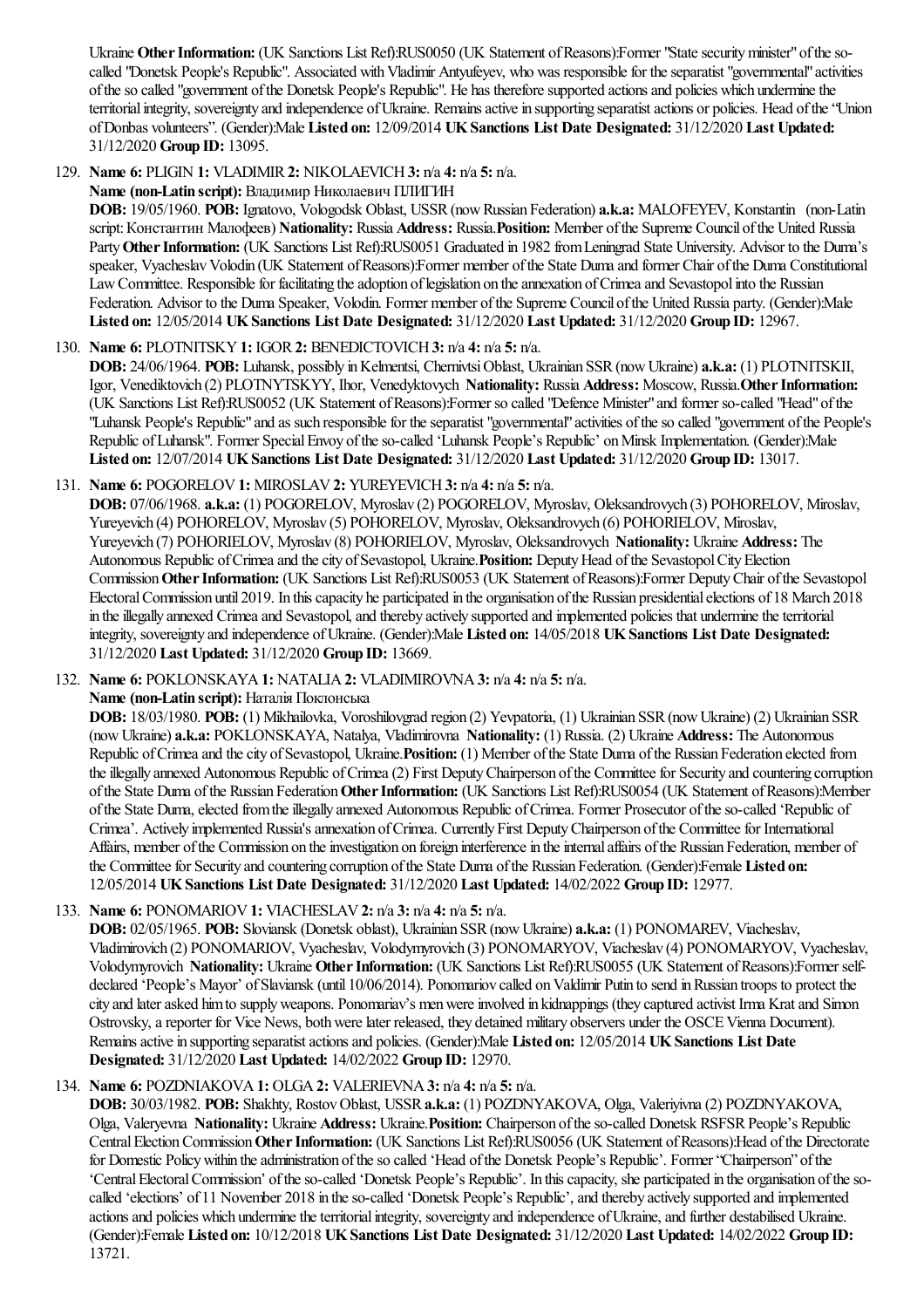135. **Name 6:** PROKOPIV**1:** GERMAN **2:** n/a **3:** n/a **4:** n/a **5:** n/a.

**Name (non-Latin script):** ПРОКОПИВ, Герман

**DOB:** 06/07/1993. **POB:** Prague, Czechia **a.k.a:** (1) CHOL, Li, Van (non-Latin script:Ли Ван Чоль) (2) PROKOPIV, Herman **Position:** (1) "Informal deputy Chairman of the Lugansk Guard (2) Self-identified 'Governor' in the Luhansk Oblast (3) Head of the Luhansk Guard's youth organisation wing Other Information: (UK Sanctions List Ref):RUS0057 (UK Statement of Reasons):Active member of the "Lugansk Guard". Took part in the seizure of the building of the Lugansk regional office of the Security Service. Remains an active military fighter ofthe LNR. (Gender):Male **Listed on:** 29/04/2014 **UKSanctions List Date Designated:** 31/12/2020 **Last Updated:** 31/12/2020 **Group ID:** 12959.

# 136. **Name 6:** PURGIN **1:** ANDRIY**2:** YEVGENOVYCH**3:** n/a **4:** n/a **5:** n/a.

**DOB:** 25/01/1972. **POB:** Donetsk **a.k.a:** (1) PURHIN, Andriy, Yevgenovych (2) PURHIN, Andriy, Yevhenovych **Nationality:** Ukraine **Address:** Russia.**OtherInformation:** (UK Sanctions List Ref):RUS0058 Wanted by the Ukrainian authorities for pre-trial investigation on multiple charges related to his activities in Donetsk and alleged terrorist activities. (UK Statement of Reasons):Active participant and organiser of separatist actions, coordinator of actions of the "Russian Tourists" in Donetsk. Co-founder of a "civic Initiative ofDonbass for the EurasianUnion". Former First DeputyChairman ofthe Council ofMinisters"Until 4 September 2015 "Chairman ofthe "People's Council ofthe Donetsk People's Republic". As ofFebruary 2017 deprived fromhis mandate ofmember ofthe"People's Council ofthe Donetsk People's Republic"upon decision oftheso-called "People's Council". Remainsactivein supporting separatistactions or policies. (Gender):Male **Listed on:** 29/04/2014 **UKSanctions List Date Designated:** 31/12/2020 **Last Updated:** 31/12/2020 **Group ID:** 12961.

# 137. **Name 6:** PUSHYLIN **1:** DENYS **2:** VOLODYMROVYCH**3:** n/a **4:** n/a **5:** n/a.

**DOB:** 09/05/1981. **POB:** Makivka, Donestk Oblast, Ukraine **a.k.a:** (1) PUSHILIN, Denis, Vladimirovich (2) PUSHYLIN, Denis, Volodymyrovych **Nationality:** Ukraine **Address:** Ukraine.**Position:** (1) So-called 'Head ofthe Donetsk People's Republic' (2) 'Chairman' ofthe'People's Council ofthe Donetsk People's Republic **OtherInformation:** (UK Sanctions List Ref):RUS0059 (UK Statement of Reasons):One of the leaders of the Donetsk People's Republic. Participated in the seizure and occupation of the regional administration in Donetsk in 2014. Active spokesperson for the separatists. Until 4 September 2015 so-called Deputy Chairman of the "People's Council" of the so-called "Donetsk People's Republic". Since 4 September 2015 "Chairman" of the "People's Council of the Donetsk People's Republic". So-called 'acting Head of the Donetsk People's Republic' after 7 September 2018. So-called 'Head of the Donetsk People's Republic' following theso-called elections of 11 November 2018. (Gender):Male **Listed on:** 29/04/2014 **UK Sanctions List Date Designated:** 31/12/2020 **Last Updated:** 31/12/2020 **Group ID:** 12962.

# 138. **Name 6:** PUTIN **1:** VLADIMIR**2:** VLADIMIROVICH**3:** n/a **4:** n/a **5:** n/a.

**Name (non-Latin script):** Владимир Владимирович Путин

**DOB:** 07/10/1952. **POB:** St Petersburg (thenLeningrad), Russia **a.k.a:** PUTIN, Vladimir **Nationality:** Russia **Address:** Moscow, Russia.**Position:** President ofthe Russian Federation**OtherInformation:** (UK Sanctions List Ref):RUS0251 (UK Statement of Reasons): Vladimir Vladimirovich Putin is the President of the Russian Federation, carrying ultimate authority for the policy of the Russian government and Russian armed forces. In February 2022, Putin ordered Russian military forces to launch an invasion of Ukraine, undermining and threatening theterritorialintegrity, sovereignty or independence ofUkraine. (Gender):Male **Listed on:** 25/02/2022 **UK Sanctions List Date Designated:** 25/02/2022 **Last Updated:** 25/02/2022 **Group ID:** 14196.

# 139. **Name 6:** PYRKOVA**1:** YEKATERINA**2:** EDUARDOVNA**3:** n/a **4:** n/a **5:** n/a.

**DOB:** 22/08/1967. **POB:** The Autonomous Republic of Crimea and the city of Sevastopol, Ukraine Nationality: (1) Russia. (2) Ukraine **Position:** Secretary ofthe SevastopolCentralElectoralCommission**OtherInformation:** (UK Sanctions List Ref):RUS0221 (UK Statement ofReasons):In taking therole ofsecretary ofthe SevastopolCityElectoralCommission, Pyrkova organised elections in Sevastopol under Russian law, thereby violating the Constitution and laws of Ukraine and undermining Ukrainian sovereignty and territorial integrity, helping facilitate the integration of Sevastopol into Russia. (Gender):Female Listed on: 28/01/2020 UK Sanctions List Date **Designated:** 31/12/2020 **Last Updated:** 31/12/2020 **Group ID:** 13807.

140. **Name 6:** RASHKIN **1:** VALERY**2:** FEDOROVICH**3:** n/a **4:** n/a **5:** n/a.

**Name (non-Latin script):** Валерий Фëдoрoвич Рашкин

**DOB:** 14/03/1955. **POB:** Zhilino, Kaliningrad region, Russia **Nationality:** Russia **Position:** First DeputyChairman ofthe State Duma Committee on Ethnicity Issues Other Information: (UK Sanctions List Ref):RUS0060 (UK Statement of Reasons):Founder of the civil movement 'Krassnaya Moskva- Red Moscow-Patriotic Front Aid' which organised public demonstrations supporting separatists, thereby supporting policies which undermine the territorial integrity, sovereignty and independence of Ukraine. As a Member of the State Duma, on 20 March 2014 he voted in favour ofthe draft FederalConstitutionalLaw'on theacceptanceinto the Russian Federation ofthe Republic of Crimea and the formation within the Russian Federation of new federal subjects- the republic of Crimea and the City of Federal Status Sevastopol'. (Gender):Male **Listed on:** 16/02/2015 **UKSanctions List Date Designated:** 31/12/2020 **Last Updated:** 31/12/2020 **Group ID:** 13217.

# 141. **Name 6:** RAZVOZHAEV**1:** MIKHAIL **2:** n/a **3:** n/a **4:** n/a **5:** n/a.

**DOB:** 30/12/1980. **POB:** Krasnoyarsk, Russia(USSR) **a.k.a:** RAZVOZHAEV, Mikhail, Vladimirovich **Nationality:** Russia **Position:** Acting "Governor" of Sevastopol Other Information: (UK Sanctions List Ref):RUS0231 (UK Statement of Reasons):Razvozhaev was appointed as acting "Governor of Sevastopol" by President Putin in July 2019. In this capacity, he has worked for further integration of the illegally annexed Crimean peninsula into the Russian Federation, including involvement in Russian-organised illegal local elections, and is as such responsible for actively supporting or implementing actions or policies which undermine or threaten the territorial integrity, sovereignty, and independence ofUkraine. (Gender):Male **Listed on:** 28/01/2020 **UKSanctions List Date Designated:** 31/12/2020 **Last Updated:** 31/12/2020 **Group ID:** 13811.

142. **Name 6:** RODKIN **1:** ANDREI **2:** NIKOLAEVICH**3:** n/a **4:** n/a **5:** n/a.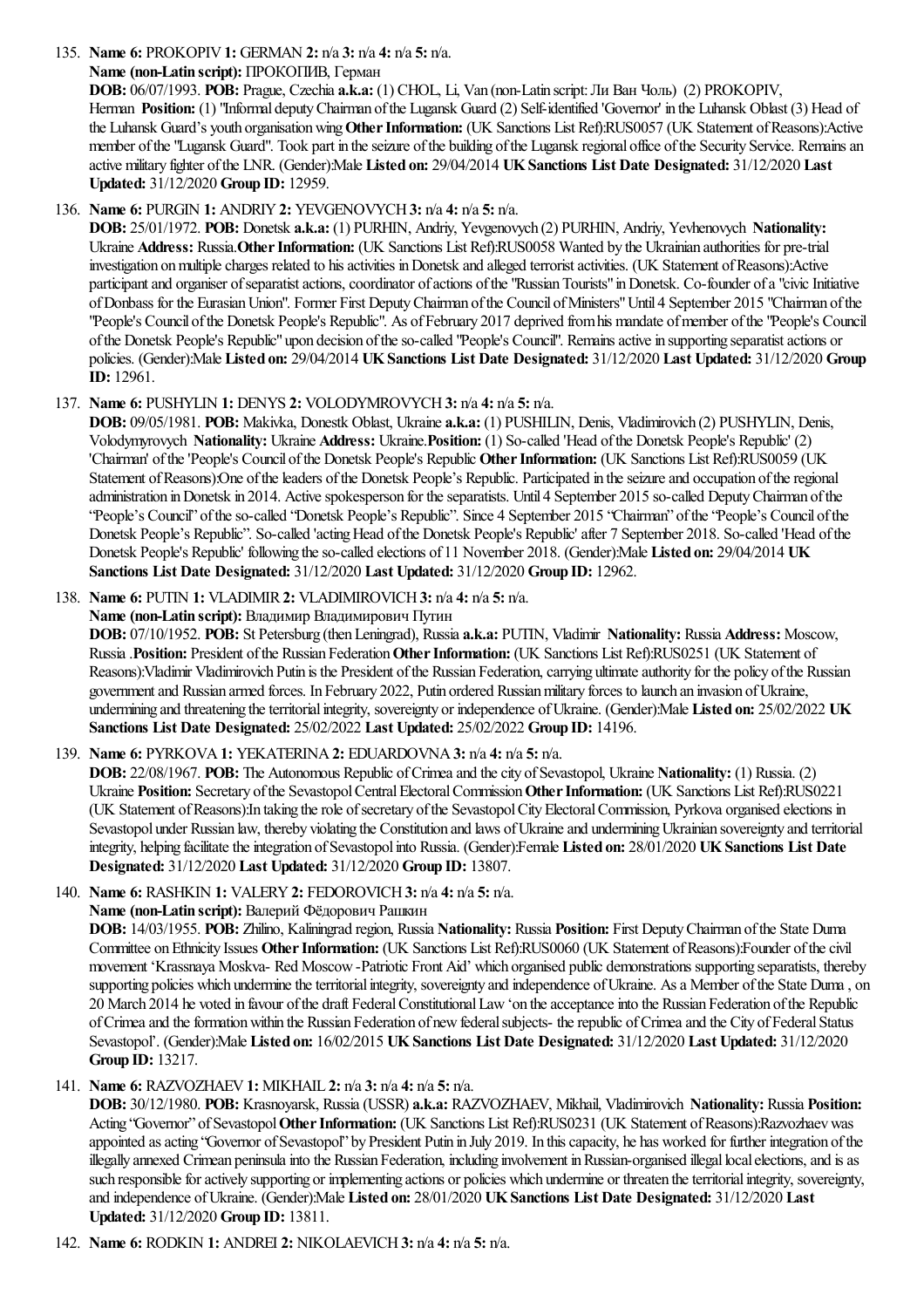**DOB:** 23/09/1976. **POB:** Moscow, Russia **Nationality:** Ukraine **Position:** MoscowRepresentative oftheso- called 'Donetsk People's Republic' Other Information: (UK Sanctions List Ref):RUS0121 (UK Statement of Reasons):Former Moscow Representative of the 'Donetsk People's Republic'. In his statements he has, inter alia, talked about the militia's readiness to conduct a guerrilla war and their seizure of weapon systems from the Ukrainian armed forces. He has therefore supported actions and policies which undermine the territorial integrity, sovereignty and independence of Ukraine. One of the former leaders of the 'Union of Donbas volunteers. One of the former leaders ofthe'Union ofDonbas Volunteers'. Remainsactivein supporting separatistactions or policies. (Gender):Male **Listed on:** 12/09/2014 **UKSanctions List Date Designated:** 31/12/2020 **Last Updated:** 31/12/2020 **Group ID:** 13097.

# 143. **Name 6:** ROGOZIN **1:** DMITRY**2:** OLEGOVICH**3:** n/a **4:** n/a **5:** n/a.

**DOB:** 21/12/1963. **POB:** Moscow**Nationality:** Russia **Address:** Moscow, Russia.**Position:** Former Deputy Prime Minister, Russian Federation Other Information: (UK Sanctions List Ref):RUS0122 (UK Statement of Reasons):Former Deputy Prime Minister of the Russian Federation in charge of the Defence Industry. Publicly called for the annexation of Crimea. Since 2018 holds the position of General Director in a Statecorporation. (Gender):Male **Listed on:** 21/03/2014 **UKSanctions List Date Designated:** 31/12/2020 **Last Updated:** 14/02/2022 **Group ID:** 12935.

### 144. **Name 6:** ROMASHKIN **1:** RUSLAN **2:** ALEXANDROVICH**3:** n/a **4:** n/a **5:** n/a.

**Title:** Captain 1st Rank **DOB:** 15/06/1976. **POB:** Ruzaevka, Mordovia, Russia **a.k.a:** ROMASHKIN, Ruslan, Aleksandrovich Nationality: Russia Position: Head of Service of the Control Point in the 'Republic of Crimea and City of Sevastopol' of the Federal Security Service of the Russian Federation Other Information: (UK Sanctions List Ref):RUS0210 (UK Statement of Reasons): Head of the Service of the Control Point in the "Republic of Crimea and Sevastopol" of the Federal Security Service of the Russian Federation, 1st rank captain. He actively participated in coordinating the actions of the Russian Federation forces against Ukrainian vessels and their crews on 25 November 2018 and thus actively contributed to the consolidation of the illegal annexation of the Crimean peninsula into the Russian Federation, which in turn further undermines the territorial integrity of Ukraine. (Gender):Male Listed on: 15/03/2019 **UKSanctions List Date Designated:** 31/12/2020 **Last Updated:** 31/12/2020 **Group ID:** 13783.

### 145. **Name 6:** ROTENBERG**1:** ARKADY**2:** ROMANOVICH**3:** n/a **4:** n/a **5:** n/a.

**DOB:** 15/12/1951. **POB:** Leningrad (St Petersburg), Russia **a.k.a:** ROTENBERG, Arkadii, Romanovich **Nationality:** Russia **Address:** Russia.**Position:** (1) Former Chairman of house(2) Previous owner ofStroygazmontazh**OtherInformation:** (UK Sanctions List Ref):RUS0123 (UK Statement of Reasons):Arkady Rotenberg is a prominent Russian businessman who has close personal ties to President Putin. Since March 2014, Rotenberg, or his companies, have received State contracts totalling over USD 7 Billion. In 2015, Rotenberg led the annual list of government contracts in terms of value, after being awarded contracts worth 555 Billion roubles from the Russian Government. Many of these contracts were awarded without formal competitive processes. On 30 January 2015, Prime Minister Dmitry Medvedev signed a decree that awarded to Stroygazmontazh (Rotenberg's company at the time), a State contract for the construction of the Kerch Bridge from Russia to the illegally annexed Autonomous Republic of Crimea. Through these contracts he has financially benefited from Russian Decision-makers responsible for the annexation of Crimea or the destabilisation of eastern Ukraine. He was the owner of the company Stroygazmontazh until 2019, which has been awarded a State contract for the construction of the Kerch bridge from Russia to the illegally annexed Autonomous Republic of Crimea, therefore consolidating its integration into the Russian Federation, which in turn further undermines the territorial integrity of Ukraine. Similarly, in January 2017, Stroygazmontazh was awarded the State contract worth 17 billion roubles for the construction of a railway line on the Kerch bridge, which again further undermines the territorial integrity of Ukraine. Other activities included being the the chairman of the board of directors of the publishing house Prosvescheniye until 2017, which has notably implemented the project 'To the Children of Russia: Address- Crimea', a public relations campaign that was designed to persuade Crimean children that they are now Russian citizens living in Russia, and thereby supporting the RussianGovernment's policy to integrate Crimeainto Russia. (Gender):Male **Listed on:** 31/07/2014 **UKSanctions List Date Designated:** 31/12/2020 **Last Updated:** 31/12/2020 **Group ID:** 13072.

# 146. **Name 6:** ROTENBERG**1:** BORIS **2:** ROMANOVICH**3:** n/a **4:** n/a **5:** n/a.

### **Name (non-Latin script):** Борис Романович Ротенберг

**DOB:** 01/03/1957. **a.k.a:** ROTHENBERG, Boris **Nationality:** (1) Russia(2) Finland **OtherInformation:** (UK Sanctions List Ref):RUS0246 Other suspected locations: Moscow, Russia (UK Statement of Reasons):Boris Rotenberg, hereafter Rotenberg, is a prominent Russian businessmanwith close personalties to Russian President, Vladimir Putin. Rotenberg isa major shareholder ofSMP Bank and sits on its Board of Directors. Rotenberg therefore is or has been involved in obtaining a benefit from or supporting the Government of Russia by virtue of owning or controlling directly or indirectly" or "working as a director" or "equivalent" at SMP Bank which is a Russian Government affiliated-entity which obtains a financial benefit or other material benefit from the Government of Russia and is carrying out business in the finance sector which is a sector of strategic significance to the Government of Russia. Listed on:  $22/02/2022$ **UKSanctions List Date Designated:** 22/02/2022 **Last Updated:** 22/02/2022 **Group ID:** 14182.

# 147. **Name 6:** ROTENBERG**1:** IGOR**2:** ARKADYEVICH**3:** n/a **4:** n/a **5:** n/a.

# **Name (non-Latin script):** Игорь Аркадьевич Ротенберг

**DOB:** 09/09/1974. **POB:** Leningrad (St Petersburg), Russia **a.k.a:** ROTHENBERG, Igor **Nationality:** Russia **Address:** Moscow, Russia.**Position:** (1) Chairman ofBoard ofDirectors ofNationalTelematic Systems (2) Shareholder inRT Invest Transport Systems (RTITS) Other Information: (UK Sanctions List Ref):RUS0247 (UK Statement of Reasons):Igor Rotenberg is a prominent Russian businessmen with close familial ties to President Putin. Igor Rotenberg is the Chairman of the Board of Directors of National Telematic Systems (NTS). NTS is conducting business in the transport sector, which is of strategic significance to the Government of Russia, and therefore through his role as Chairman of the Board of Directors to NTS, Igor Rotenberg is benefiting from or supporting the Government ofRussia. Igor Rotenberg isalso ashareholder inRT-Invest Transport Systems (RTITS). RTITS, through the"Platon"tollsystem, is conducting business in the transport sector, which is of strategic significance to the Government of Russia. It is also obtaining a benefit from the Government ofRussia. (Gender):Male **Listed on:** 22/02/2022 **UKSanctions List Date Designated:** 22/02/2022 **Last Updated:** 22/02/2022 **Group ID:** 14183.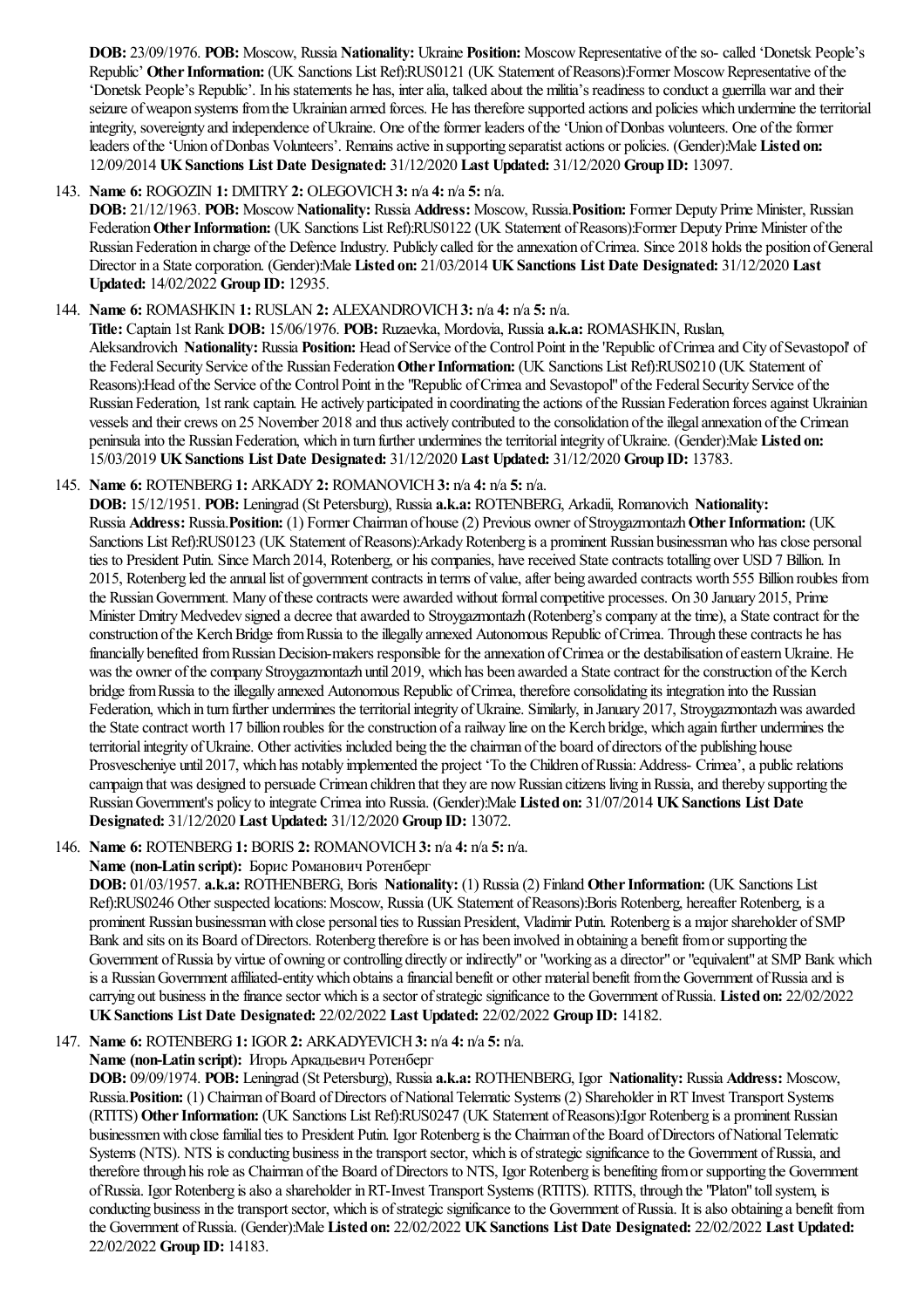### 148. **Name 6:** RUDENKO **1:** MIROSLAV**2:** VLADIMIROVICH**3:** n/a **4:** n/a **5:** n/a.

### **Name (non-Latin script):** Мирослав Володимирович РУДЕНКО

**DOB:** 21/01/1983. **POB:** Debaltsevo, Ukraine **a.k.a:** RUDENKO, Myroslav, Volodymyrovych **Nationality:** Ukraine **Address:** Ukraine.**Position:** (1) Associated with the"Donbass People's Militia"(2) Member oftheso-called "People's Council ofthe Donetsk People's Republic"**OtherInformation:** (UK Sanctions List Ref):RUS0124 (UK Statement ofReasons):Associated with the "Donbass People's Militia". He has, inter alia, stated that they will continue their fighting in the rest of the country. Rudenko has therefore supported actions and policies which undermine the territorial integrity, sovereignty and independence of Ukraine. Member of the so-called "People's Council ofthe Donetsk People's Republic". (Gender):Male **Listed on:** 12/09/2014 **UKSanctions List Date Designated:** 31/12/2020 **Last Updated:** 31/12/2020 **Group ID:** 13093.

### 149. **Name 6:** RYZHENKIN **1:** LEONID**2:** KRONIDOVICH**3:** n/a **4:** n/a **5:** n/a.

**DOB:** 10/11/1967. **Passport Number: Position:** Deputy general director for infrastructure projects at Strogazmontazh (SGM) Other Information: (UK Sanctions List Ref):RUS0227 (UK Statement of Reasons):Deputy general director for infrastructure projects at Strogazmontazh (SGM) who since 2015 had supervised the construction of the bridge over the Kerch Strait (including railway part of the bridge) connecting Russia and the illegally annexed Crimean peninsula. Therefore, he supports the consolidation of the illegally annexed Crimean peninsula into the Russian Federation, which in turn further undermines the territorial integrity, sovereignty and independence ofUkraine. (Gender):Male **Listed on:** 02/10/2020 **UKSanctions List Date Designated:** 31/12/2020 **Last Updated:** 31/12/2020 **Group ID:** 13927.

150. **Name 6:** RYZHKOV**1:** NIKOLAI **2:** IVANOVICH**3:** n/a **4:** n/a **5:** n/a.

**DOB:** 21/01/1929. **POB:** Dyleevka, Donetsk region, Ukrainian SSR(nowUkraine) **Nationality:** Russia **Address:** Russia.**Position:** Member of Committee for Dyleevka, Donetsk, Ukraine federal issues Federal Issues and the North of the Federation Council of the Russian Federation Other Information: (UK Sanctions List Ref):RUS0125 Comembers of the Commission to monitor the situation in Ukraine:Vladimir Dzhabarov; AnatolyLisitsyn, Alexander Weinberg; MikhailMarchenko; Eugene(Evgeny) Gromyko and Yefgeny Bushmin. (UK Statement of Reasons):Member of the Committee for federal issues, regional politics and the North of the Federation Council of the Russian Federation. On 1 March 2014 Ryzhkov publicly supported in the Federation Council the deployment of Russian forces inUkraine. (Gender):Male **Listed on:** 18/03/2014 **UKSanctions List Date Designated:** 31/12/2020 **Last Updated:** 31/12/2020 **Group ID:** 12915.

# 151. **Name 6:** SALIAIEV**1:** OLEKSII **2:** MYKHAILOVYCH**3:** n/a **4:** n/a **5:** n/a.

**Name (non-Latin script):** Саляев Алексей Михайлович

**Title:** Captain 2nd Rank **DOB:** (1) 04/12/1975. (2) 22/08/1978. **POB:** The Autonomous Republic ofCrimeaand thecity ofSevastopol, Ukraine **a.k.a:** (1) SALIAIEV, Aleksey, Mikhailovich (2) SALIAIEV, Alexei, Mikhailovich (non-Latin script:Саляєв Олексій Михайлович) (3) SALYAEV, Aleksey, Mikhailovich (4) SALYAEV, Alexei, Mikhailovich (5) SALYAEV, Oleksii, Mykhailovych (6) SALYAYEV, Aleksey, Mikhailovich (7) SALYAYEV, Alexei, Mikhailovich (8) SALYAYEV, Oleksii, Mykhailovych **Nationality:** Russia **Position:** Commander ofthe Border PatrolBoat 'Don' **OtherInformation:** (UK Sanctions List Ref):RUS0208 (UK Statement ofReasons):Commanding officer ofthe border patrol boat"Don"(side markings 353) ofthe Border Guard Service of the Federal Security Service of the Russian Federation, 2nd rank captain. He was in command of the vessel that actively participated in actions of the Russian Federation against Ukrainian vessels and their crew on 25 November 2018 and conducted ramming of the estuary tug, "Yany Kapu", of the Ukrainian Navy and thus actively contributed to the consolidation of the illegal annexation of the Crimean peninsulainto the Russian Federation, which in turn further undermines theterritorialintegrity ofUkraine. (Gender):Male **Listed on:** 15/03/2019 **UKSanctions List Date Designated:** 31/12/2020 **Last Updated:** 31/12/2020 **Group ID:** 13780.

# 152. **Name 6:** SAVCHENKO **1:** SVETLANA**2:** BORISOVNA**3:** n/a **4:** n/a **5:** n/a.

**Name (non-Latin script):** Светлана Борисовна САВЧЕНКО

**DOB:** 24/06/1965. **POB:** Belogorsk **Nationality:** Ukraine **Address:** The Autonomous Republic ofCrimeaand thecity ofSevastopol, Ukraine. **Position:** (1) Member of the State Duma, elected from the illegally annexed Autonomous Republic of Crimea (2) Member of the Duma Committee on culture **OtherInformation:** (UK Sanctions List Ref):RUS0126 (UK Statement ofReasons):Member ofthe State Duma, elected from the illegally annexed Autonomous Republic of Crimea. Member of the Duma Committee on Culture. She has been a member of the Supreme Council of the Autonomous Republic of Crimea since 2012 and as of March 2014 supported the integration of the illegally annexed Crimea and Sevastopol into the Russian Federation. In September 2014 Savchenko was elected to the State Council of the so-called "Republic of Crimea". She has defended the illegal annexation of Crimea and Sevastopol on numerous occasions in public statements, including interviews published on c-pravda.ruwebsite on 2 April 2016 and 20 August 2016. She has been awarded with Russian State order "For duties to the motherland" - II degree in 2014 and with the order "For loyalty to duty "by the "authorities" of the "Republic ofCrimea"in 2015. (Gender):Female **Listed on:** 09/11/2016 **UKSanctions List Date Designated:** 31/12/2020 **Last Updated:** 31/12/2020 **Group ID:** 13394.

# 153. **Name 6:** SAVELYEV**1:** OLEG**2:** GENRIKHOVICH**3:** n/a **4:** n/a **5:** n/a.

# **Name (non-Latin script):** Олег Генрихович Савельев

**DOB:** 27/10/1965. **POB:** Leningrad (nowSt Petersburg), USSR(nowRussian Federation) **Nationality:** Russia **Address:** Moscow, Russia.**Position:** Former Minister for CrimeanAffairs Federation**OtherInformation:** (UK Sanctions List Ref):RUS0127 (UK Statement of Reasons):Former Minister for Crimean Affairs. Responsible for the integration of the annexed Autonomous Republic of Crimea into the Russian Federation. Former Deputy Chief of Staff of the Russian Government, responsible for the organisation of the work of the Governmental Commission on socio-economic development of the so-called "Republic of Crimea". Former Chief of Staff of the Accounts Chamber ofthe Russian Federation. Since September 2019 Auditor ofthe Accounts Chamber ofthe Russian Federation. (Gender):Male **Listed on:** 29/04/2014 **UKSanctions List Date Designated:** 31/12/2020 **Last Updated:** 31/12/2020 **Group ID:** 12952.

154. **Name 6:** SECHIN **1:** IGOR**2:** IVANOVICH**3:** n/a **4:** n/a **5:** n/a. **Name (non-Latin script):** Игорь Иванович СЕЧИН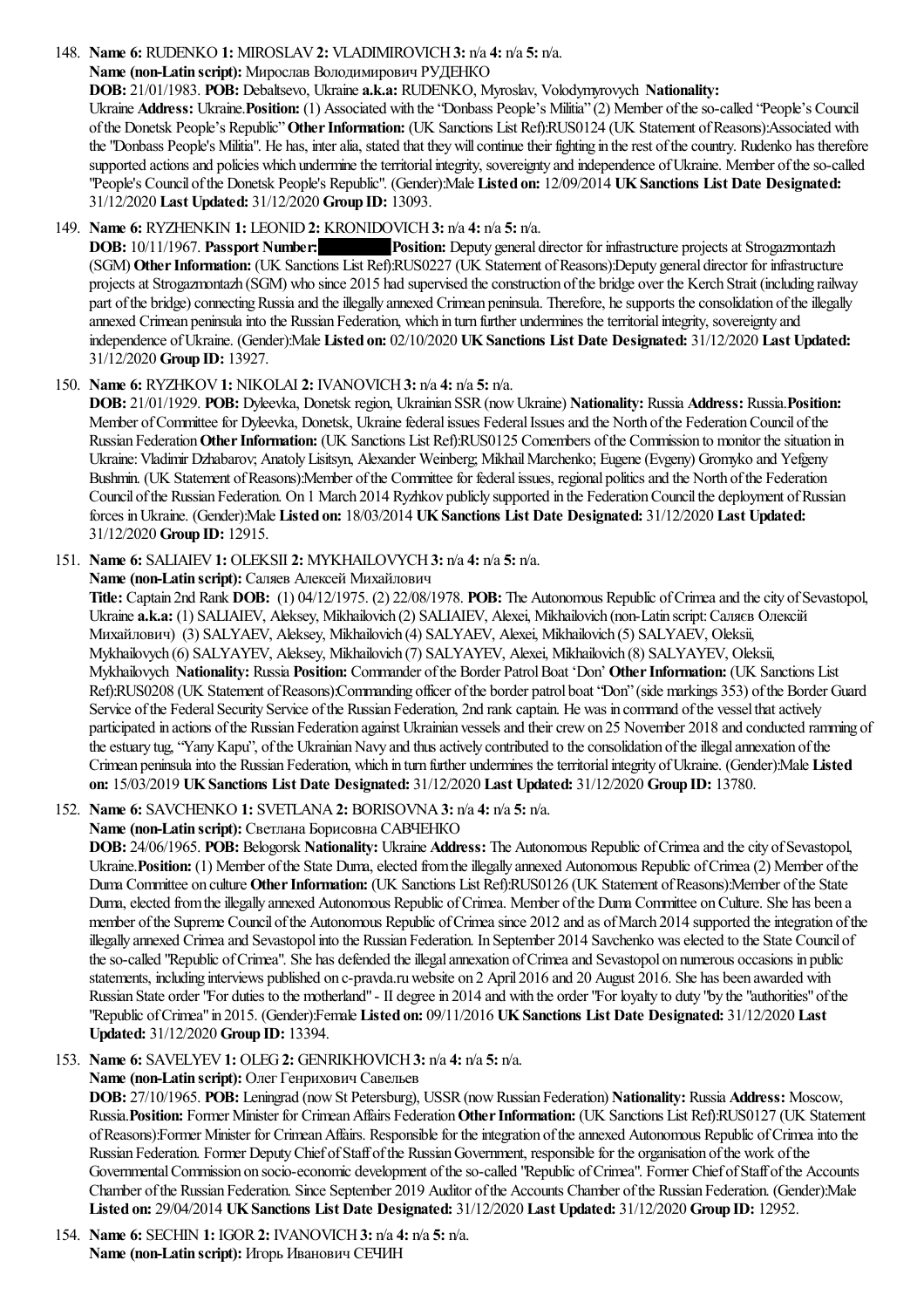**DOB:** 07/09/1960. **POB:** Leningrad / St. Petersburg, Russia **a.k.a:** SECHIN, Igor **Nationality:** Russia **Position:** (1) ChiefExecutive Officer (2) Chairman of the Management Board (3) Deputy Chairman of the Board of Directors, Rosneft Other Information: (UK Sanctions List Ref):RUS0273 (UK Statement of Reasons):Igor Ivanovich SECHIN (hereafter referred to as SECHIN) is a prominent Russian businessmanwith close personalties to Vladimir Putin. SECHIN is ChiefExecutive Officer, Chairman ofthe Management Board and Deputy Chairman of the Board of Directors at Rosneft. Rosneft is the leading company in the Russian oil sector and the largest publicly owned oil and gas corporation in the world. Its main shareholder is ROSNEFTEGAZ JSC, which is 100% owned by the Government of Russia. It is therefore a Government of Russia-affiliated entity. Therefore, as a result of his positions above, SECHIN is involved in obtaining a benefit from and supporting the Government of Russia as he holds the position of a director in a Government of Russia-affiliated entity, and one that carries on business in a sector of strategic significance to the Government of Russia. (Gender):Male Listed on:  $10/03/2022$ **UKSanctions List Date Designated:** 10/03/2022 **Last Updated:** 10/03/2022 **Group ID:** 14213.

### 155. **Name 6:** SEMYONOV**1:** DMITRY**2:** ALEKSANDROVICH**3:** n/a **4:** n/a **5:** n/a.

**DOB:** 01/06/1977. **POB:** Moscow, Russia **a.k.a:** SEMENOV, Dmitrii, Aleksandrovich **OtherInformation:** (UK Sanctions List Ref):RUS0128 (UK Statement ofReasons):Former 'Deputy Prime Minister for Finances' ofthe'Lugansk People's Republic'. In taking on and acting in this capacity, has actively supported actions and policies which undermine the territorial integrity, sovereignty and independence of Ukraine, and further destabilised Ukraine. Remains active in supporting LNR separatist structures. (Gender):Male Listed **on:** 02/12/2014 **UKSanctions List Date Designated:** 31/12/2020 **Last Updated:** 14/02/2022 **Group ID:** 13176.

### 156. **Name 6:** SHAMALOV**1:** NIKOLAY**2:** TERENTIEVICH**3:** n/a **4:** n/a **5:** n/a.

**DOB:** 24/01/1950. **POB:** (1) Leningrad (now St Petersburg) (2) Moscow, (1) USSR (now Russian Federation) (2) USSR (now Russian Federation) (3) Belarus **Nationality:** Russia **Address:** Moscow, Russia.**OtherInformation:** (UK Sanctions List Ref):RUS0129 (UK Statement of Reasons):Mr Shamalov is a long-time acquaintance of President Putin. He is a co-founder of the so-called Ozero Dacha, a cooperative society bringing together an influential group of individuals around President Putin. He benefits from his links with Russian decision-makers. He is the second largest shareholder of Bank Rossiya, of which he owned around 10 % in 2013, and which is considered the personal bank of Senior Officials of the Russian Federation. Since the annexation of Crimea, Bank Rossiya has opened branches across Crimeaand Sevastopol, thereby consolidating their integration into the Russian Federation. Furthermore, Bank Rossiya has importantstakes in the National Media Group which in its turn controls television stations which actively support the Russian government's policies of destabilisation ofUkraine. (Gender):Male **Listed on:** 31/07/2014 **UKSanctions List Date Designated:** 31/12/2020 **Last Updated:** 14/02/2022 **Group ID:** 13074.

### 157. **Name 6:** SHAMALOV**1:** KIRILL **2:** NIKOLAEVICH**3:** n/a **4:** n/a **5:** n/a.

**Name (non-Latin script):** Кирилл Николаевич Шамалов

**DOB:** 22/03/1982. **POB:** St Petersburg, Russia **a.k.a:** SHAMALOV, Kirill **Nationality:** Russia **Position:** (1) DeputyChairman on the Management Board at PAO SIBUR Holding (2) Shareholder at PAO SIBUR Holding (3) Former Vice President at PAO SIBUR Holding (4) Former member ofthe Board ofDirectorsat PAO Sibur Holding**OtherInformation:** (UK Sanctions List Ref):RUS0245 (UK Statement of Reasons): Kirill Nikolaevich Shamalov, hereafter Shamalov is a major Russian businessman, with close links to President Putin and the Kremlin. Shamalov is a shareholder and Deputy Chair of the Management Board at PAO SIBUR Holding, hereafter Sibur. Shamalov is or has been involved in obtaining a benefit fromor supporting the Government ofRussiathrough his role'working asa director (whether executive or non-executive), trustee, or equivalent', as Deputy Chairman on the Management Board and as former member of the Board of Directors of Sibur, which is a Government of Russia-affiliated entity which receives, or has received, financing, directly or indirectly, fromthe RussianDirect Investment Fund or the NationalWealth Fund, or which otherwise obtainsafinancial benefit or other material benefit from the Government of Russia and/or is carrying on business in a sector of strategic significance to the Government of Russia, namely, the Russian chemicals sector. (Gender):Male **Listed on:** 24/02/2022 **UKSanctions List Date Designated:** 24/02/2022 **Last Updated:** 24/02/2022 **Group ID:** 14192.

# 158. **Name 6:** SHAMANOV**1:** VLADIMIR**2:** ANATOLIEVICH**3:** n/a **4:** n/a **5:** n/a.

**Name (non-Latin script):** Владимир Анатольевич ШАМАНОВ

**DOB:** 15/02/1957. **POB:** Barnaul, Altaiterritory, Russia **Nationality:** Russia **Address:** The Autonomous Republic ofCrimeaand thecity ofSevastopol, Ukraine.**Position:** Chairperson ofthe Defence Committee ofthe State Duma ofthe Russian Federation**Other Information:** (UK Sanctions List Ref):RUS0130 (UK Statement ofReasons):Former Commander ofthe RussianAirborne Troops, Colonel-General. In his senior position holds responsibility for the deployment of Russian airborne forces in Crimea. Currently Chairperson of the Defence Committee of the State Duma of the Russian Federation. Remains active in implementing Russia's annexation of Crimea and Sevastopol. (Gender):Male **Listed on:** 12/05/2014 **UKSanctions List Date Designated:** 31/12/2020 **Last Updated:** 31/12/2020 **Group ID:** 12966.

159. **Name 6:** SHATOKHIN **1:** OLEKSII **2:** VOLODYMYROVYCH**3:** n/a **4:** n/a **5:** n/a.

### **Name (non-Latin script):** Шатохин Алексей Владимирович

Title: Captain 2nd Rank DOB: 26/01/1971. POB: Feodosia, The Autonomous Republic of Crimea and the city of Sevastopol, Ukraine **a.k.a:** (1) SHATOKHIN, Aleksey (non-Latin script:Шатохін Олексій Володимирович) (2) SHATOKHIN, Alexei, Vladimirovich **Nationality:** (1) Russia. (2) Ukraine **Position:** Head ofService, KerchCityBranch ofFSBinCrimea **OtherInformation:** (UK Sanctions List Ref):RUS0211 (UK Statement ofReasons):Head ofthe Service ofthe KerchControlPoint for the Republic ofCrimea of the Federal Security Service of the Russian Federation, 2nd rank captain. He participated in coordinating the actions of the Russian Federation forces against Ukrainian vessels and their crews on 25 November 2018 and thus actively contributed to the consolidation of the illegalannexation ofthe Crimean peninsulainto the Russian Federation, which in turn further undermines theterritorialintegrity ofUkraine. (Gender):Male **Listed on:** 15/03/2019 **UKSanctions List Date Designated:** 31/12/2020 **Last Updated:** 31/12/2020 **Group ID:** 13782.

160. **Name 6:** SHCHERBAKOV**1:** SERHII **2:** OLEKSIIVICH**3:** n/a **4:** n/a **5:** n/a. **Name (non-Latin script):** Сергей Алексеевич Щербаков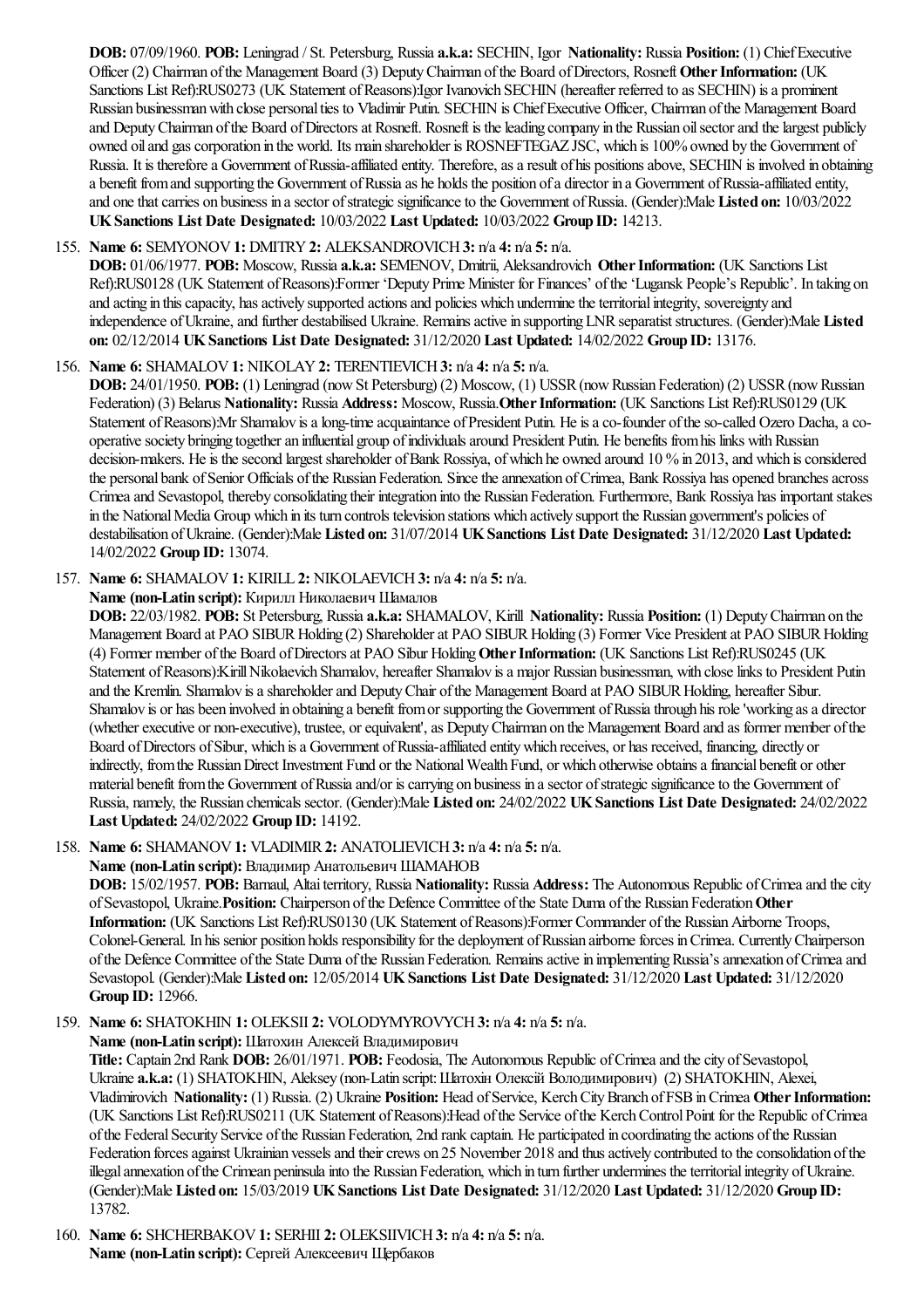**DOB:** 02/11/1986. **a.k.a:** SHCHERBAKOV, Sergey, Alekseevich (non-Latin script:Сергій Олексійович) **Nationality:** Russia **Position:** Commander of the anti-submarine ship 'Suzdal' **Other Information:** (UK Sanctions List Ref):RUS0212 (UK Statement ofReasons):Commanding officer oftheanti-submarineship "Suzdalets"ofthe Black Sea Fleet ofthe Russian Federation, 3rd rank captain. He commanded the ship, which participated in the actions of the Russian Federation against Ukrainian ships and their crews on 25 November 2018 and actively participated in the blockade oftugboat"YaniKapu"and seizure ofthearmed gunboat"Nikopol"and thus actively contributed to the consolidation of the illegal annexation of the Crimean peninsula into the Russian Federation, which in turn further undermines theterritorialintegrity ofUkraine. (Gender):Male **Listed on:** 15/03/2019 **UKSanctions List Date Designated:** 31/12/2020 **Last Updated:** 31/12/2020 **Group ID:** 13784.

161. **Name 6:** SHEIN **1:** ANDREI **2:** BORISOVICH**3:** n/a **4:** n/a **5:** n/a.

**Name (non-Latin script):** Шеин, Андрей Борисович

**Title:** Captain 1st Rank **DOB:** 10/06/1971. **POB:** Ivanovskaya Oblast, Russia(USSR) **Nationality:** Russia **Position:** DeputyHead of Department, Head of the Coast Guard of the FSB Border Control in Crimea Other Information: (UK Sanctions List Ref):RUS0213 (UK Statement of Reasons):Deputy Head of Border Directorate – Head of Coast Guard Unit of the Federal Security Service of the Russian Federation for "Republic of Crimea and City of Sevastopol." In this capacity, he actively participated and was in control of operations against Ukrainian ships and their crew during the actions of the Russian Federation against Ukraine on 25 November 2018 and thus actively contributed to the consolidation of the illegal annexation of the Crimean peninsulainto the Russian Federation, which in turn further undermines theterritorialintegrity ofUkraine. (Gender):Male **Listed on:** 15/03/2019 **UKSanctions List Date Designated:** 31/12/2020 **Last Updated:** 31/12/2020 **Group ID:** 13779.

162. **Name 6:** SHEREMET **1:** MIKHAIL **2:** SERGEYEVICH**3:** n/a **4:** n/a **5:** n/a.

**Name (non-Latin script):** Михаил Сергеевич ШЕРЕМЕТ

**DOB:** 23/05/1971. **POB:** Dzhankoy **a.k.a:** HEREMET, Mykhaylo, Serhiyovych **Nationality:** Ukraine **Address:** Russia.**Position:** Member of Russian State Duma elected for Crimea and former so-called 'First Deputy Prime Minister' of Crimea. Other Information: (UK Sanctions List Ref):RUS0131 (UK Statement of Reasons):Member of the State Duma, elected from the illegally annexed Autonomous Republic of Crimea. Former "First Deputy Prime Minister" of Crimea. Sheremet played a key role in the organisation and implementation of the 16 March referendum in Crimea on unification with Russia. At the time of the referendum, Sheremet reportedly commanded the pro-Moscow "self-defence forces" in Crimea. He has therefore supported actions and policies which undermine the territorial integrity, sovereignty and independence of Ukraine. Elected on 18 September 2016 as a Duma deputy from illegally annexed Crimean Peninsula. (Gender):Male **Listed on:** 12/09/2014 **UKSanctions List Date Designated:** 31/12/2020 **Last Updated:** 31/12/2020 **Group ID:** 13100.

163. **Name 6:** SHEVCHENKO **1:** IGOR**2:** SERGEIVICH**3:** n/a **4:** n/a **5:** n/a.

**Name (non-Latin script):** Игорь Шевченко

**DOB:** 09/02/1979. POB: The Autonomous Republic of Crimea and the city of Sevastopol, Ukraine Other Information: (UK Sanctions List Ref):RUS0132 (UK Statement of Reasons):Former Prosecutor of Sevastopol and as such actively implemented Russia's annexation of Sevastopol. Prosecutor ofthe Republic ofAdygea. (Gender):Male **Listed on:** 12/05/2014 **UKSanctions List Date Designated:** 31/12/2020 **Last Updated:** 31/12/2020 **Group ID:** 12978.

164. **Name 6:** SHPEROV**1:** PAVEL **2:** VALENTINOVICH**3:** n/a **4:** n/a **5:** n/a.

**DOB:** 04/07/1971. **POB:** Simferopol, The Autonomous Republic ofCrimeaand thecity ofSevastopol, Ukrainian SSR (Ukraine) Nationality: Ukraine Position: (1) Member of the State Duma, elected from the illegally annexed Autonomous Republic of Crimea(2) Member ofDuma Committee onCommonwealth ofIndependent States (CIS) Affairs, Eurasian Integration and links with compatriots. Other Information: (UK Sanctions List Ref):RUS0133 (UK Statement of Reasons):Member of the State Duma, elected from the illegally annexed Autonomous Republic of Crimea. Member of the Duma Committee for CIS Affairs, Eurasian Integration and Relations with Compatriots. By taking an active part in separatist activity – including as a member of the self-defence forces of Crimea - he supported actions which undermine the territorial integrity, sovereignty and independence of Ukraine and further destabilise Ukraine. In September 2014 Shperov was elected to the State Council of the so-called 'Republic of Crimea.' He has publicly admitted, including in an interview published on ldpr-rk.rk website on 3 September 2016, his role in the events of 2014 that led to the illegal annexation of Crimea and Sevastopol and in particular his role in the organisation of the illegal referendum of the peninsula. (Gender):Male **Listed on:** 09/11/2016 **UKSanctions List Date Designated:** 31/12/2020 **Last Updated:** 31/12/2020 **Group ID:** 13395.

165. **Name 6:** SHUBIN **1:** ALEXANDR**2:** VASILIEVICH**3:** n/a **4:** n/a **5:** n/a.

**DOB:** 20/05/1972. **POB:** Luhansk **Nationality:** Ukraine **Address:** Luhansk.**OtherInformation:** (UK Sanctions List Ref):RUS0134 (UK Statement ofReasons):Former so-called Minister ofJustice oftheillegalso-called 'Luhansk People's Republic'. Former Chairman of the Central Election Commission of the so-called Luhansk People's Republic since October 2015. In taking on and acting in this capacity, he has therefore actively supported actions and policies which undermine the territorial integrity, sovereignty and independence of Ukraine, and further destabilised Ukraine. Dismissed as chairman of the 'Central Election Commission' of the so-called 'Luhansk People's Republic' in June 2018. Continues to support and legitimise separatist policies. (Gender):Male Listed on: 16/02/2015 UK Sanctions List Date **Designated:** 31/12/2020 **Last Updated:** 31/12/2020 **Group ID:** 13204.

166. **Name 6:** SHUVALOV**1:** IGOR**2:** IVANOVICH**3:** n/a **4:** n/a **5:** n/a.

**Name (non-Latin script):** ИгорЬ Иванович ШУВАЛОВ

**DOB:** 04/01/1967. **POB:** Bilibino, Russia **a.k.a:** SHUVALOV, Igor **Nationality:** Russia **OtherInformation:** (UK Sanctions List Ref):RUS0265 (UK Statement ofReasons):Igor Ivanovich SHUVALOV(hereafter referred to as SHUVALOV) is Chairman ofthe Management Board at Vnesheconombank (hereafter referred to as VEB.RF). VEB.RF is a state corporation established by the Government of Russia to function as the national development bank, and is owned or controlled directly by the Government of Russia. It is therefore a Government of Russia-affiliated entity. Therefore, as a result of his position as Chairman of the Management Board at VEB.RF, SHUVALOV is working as a director or equivalent at a Government of Russia-affiliated entity, and is obtaining a benefit from or supporting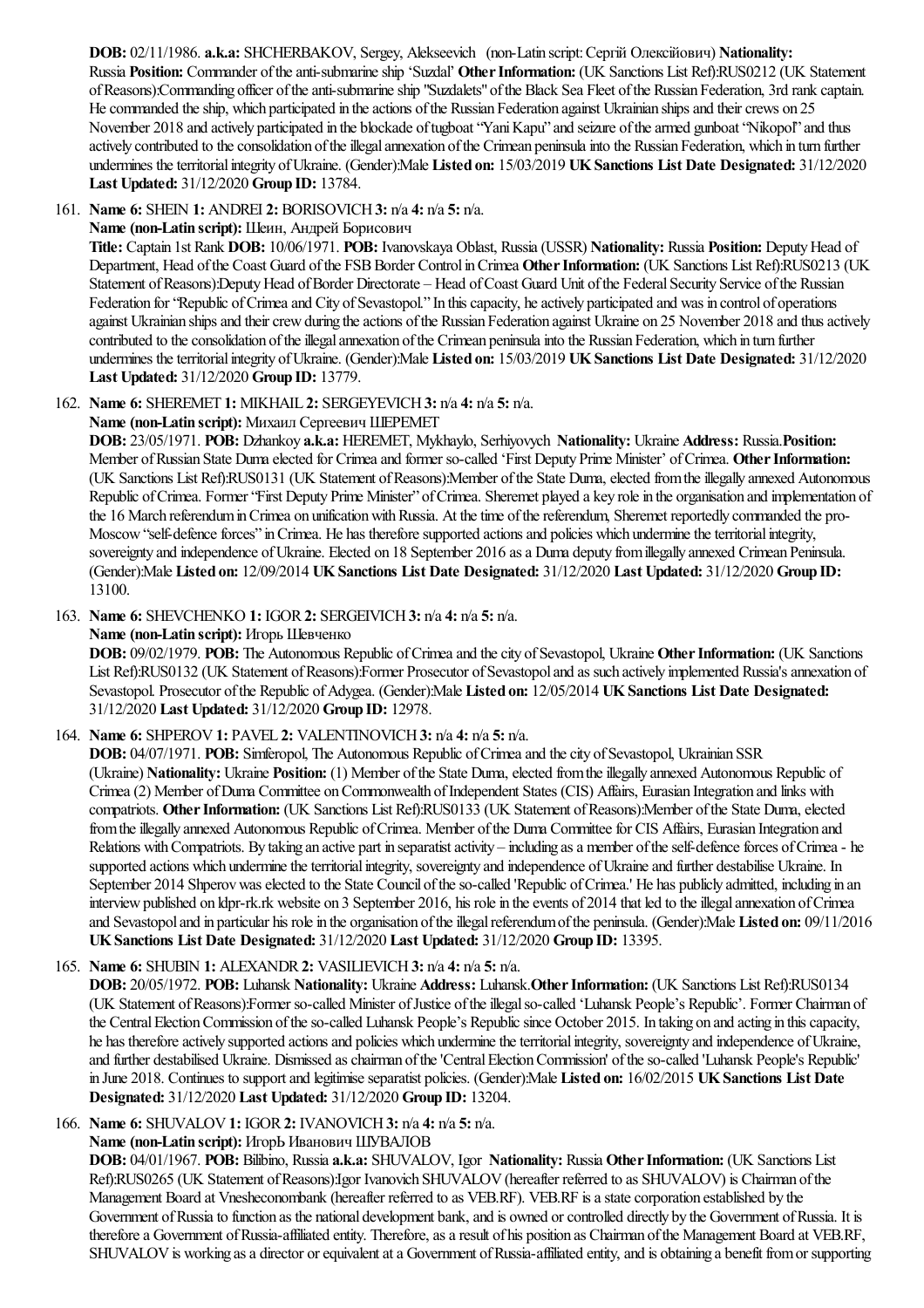the Government ofRussia. (Gender):Male **Listed on:** 03/03/2022 **UKSanctions List Date Designated:** 03/03/2022 **Last Updated:** 04/03/2022 **Group ID:** 14209.

# 167. **Name 6:** SHYPITSYN **1:** ANDRII **2:** n/a **3:** n/a **4:** n/a **5:** n/a.

**Name (non-Latin script):** Андрей Шипицин

**Title:** (1) Captain 3rd Rank (2) Captain 2nd Rank **DOB:** 25/12/1969. **POB:** Astrakhan, Russia(USSR) **a.k.a:** SHYPITSYN, Andrei (non-Latin script:Андрій Шипіцин) **Nationality:** Russia **Position:** Commander ofthe Border PatrolBoat 'Izumrud' **Other** Information: (UK Sanctions List Ref):RUS0214 (UK Statement of Reasons):Commander of the border patrol boat "Izumrud", 3rd rank captain of the FSB Border Guard Service. He commanded the ship, which participated in the actions of the Russian Federation against Ukrainian ships and their crews on 25 November 2018 and actively participated in the blockade of tugboat "Yani Kapu" and seizure of the armed gunboat "Nikopol" and thus actively contributed to the consolidation of the illegal annexation of the Crimean peninsula into the Russian Federation, which in turn further undermines theterritorialintegrity ofUkraine. (Gender):Male **Listed on:** 15/03/2019 **UK Sanctions List Date Designated:** 31/12/2020 **Last Updated:** 18/02/2022 **Group ID:** 13781.

# 168. **Name 6:** SIDOROV**1:** ANATOLIY**2:** ALEKSEEVICH**3:** n/a **4:** n/a **5:** n/a.

**DOB:** 02/07/1958. **POB:** Siva, Permregion**Nationality:** Russia **OtherInformation:** (UK Sanctions List Ref):RUS0135 (UK Statement of Reasons):Former Commander of Russia's Western Military District, units of which are deployed in Crimea. He is responsible for part of the Russian military presence in Crimea which is undermining the sovereignty of the Ukraine and assisted the Crimean authorities in preventing public demonstrations against moves towards a referendum and incorporation into Russia. Since November 2015 Chief of the Joint Staff ofthe Collective SecurityTreaty organisation (CSTO). (Gender):Male **Listed on:** 18/03/2014 **UKSanctions List Date Designated:** 31/12/2020 **Last Updated:** 31/12/2020 **Group ID:** 12931.

169. **Name 6:** SIMONENKO **1:** SERGEI **2:** n/a **3:** n/a **4:** n/a **5:** n/a.

# **Name (non-Latin script):** Сергей Симоненко

**Title:** Major General**DOB:** 02/04/1968. **POB:** Kostyukovichi, MogilyovRegion, Belarus **a.k.a:** SIMANIENKA, Siarhiej (non-Latin script:Сяргей Сіманенка) **Nationality:** Belarus **Address:** Ministry ofDefence ofthe Republic ofBelarus, 1 Kommunisticheskaya St, Minsk, Belarus, 220034. **Position:** (1) Deputy Minister of Defence for Armament (2) Chief of Armament Other Information: (UK Sanctions List Ref):RUS0259 (UK Statement of Reasons):As Deputy Minister of Defence for Armament and Chief of Armament of the Belarusian Armed Forces, Major General Sergei Simonenko is an active and senior military leader in Belarus and, as part of the top-level chain of command, is responsible for directing the actions of the Belarusian armed forces, which have supported and enabled Russia's invasion of Ukraine. The Belarusian armed forces have conducted joint military exercises with Russian armed forces, and also consented to the deployment of Russian troops along the border of Belarus with Ukraine, which has directly contributed to Russia's ability to both threaten and attack Ukraine, including from positions in Belarus. Simonenko therefore is or has been involved in destabilising Ukraine and undermining or threatening theterritorialintegrity, sovereignty and independence ofUkraine. (Gender):Male **Listed on:** 01/03/2022 **UK Sanctions List Date Designated:** 01/03/2022 **Last Updated:** 01/03/2022 **Group ID:** 14205.

# 170. **Name 6:** SIVOKONENKO **1:** YURIY**2:** VIKTOROVICH**3:** n/a **4:** n/a **5:** n/a.

**DOB:** 07/08/1957. **POB:** Stalino City (nowDonetsk), Ukraine **a.k.a:** (1) SIVOKONENKO, Yuriy (2) SIVOKONENKO,

Yury (3) SOVOKONENKO, Yuriy, Viktorovich (4) SOVOKONENKO, Yury (5) SYVOKONENKO, Yuriy,

Viktorovich (6) SYVOKONENKO, Yury **OtherInformation:** (UK Sanctions List Ref):RUS0136 (UK Statement ofReasons):Member of the 'Parliament' of the so called 'Donetsk People's Republic' and Chairman of the public association Union of Veterans of the Donbass Berkut and a member of the public movement 'Free Donbass'. Stood as a candidate in the so called 'elections' of 2 November 2014 to the post of the Head of the so called 'Donetsk People's Republic'. These elections are in breach of Ukrainian law and therefore illegal. In taking on and acting in thiscapacity,and in participating formally asacandidatein theillegal'elections', he has thereforeactively supported actions and policies which undermine the territorial integrity, sovereignty and independence of Ukraine, and to further destabilise Ukraine. He remainsa member oftheso-called "people'scouncil ofthe Donetsk People's Republic(Gender):Male **Listed on:** 02/12/2014 **UK Sanctions List Date Designated:** 31/12/2020 **Last Updated:** 14/02/2022 **Group ID:** 13173.

- 171. **Name 6:** SLUTSKI **1:** LEONID**2:** EDUARDOVICH**3:** n/a **4:** n/a **5:** n/a.
	- **Name (non-Latin script):** Леонид Эдуардович СЛУЦКИЙ

**DOB:** 04/01/1968. **POB:** Moscow**Nationality:** Russia **Address:** Russia.**Position:** Chairperson ofthe ForeignAffairs Committee ofthe State Duma ofthe Russian Federation**OtherInformation:** (UK Sanctions List Ref):RUS0137 (UK Statement ofReasons):Former Chairman ofthe Commonwealth ofIndependent States (CIS) Committee ofthe State Duma ofthe Russian Federation (member ofthe LDPR). Actively supporting use of Russian Armed Forces in Ukraine and voted in favour of the incorporation of Crimea into the Russian Federation. CurrentlyChairperson ofthe ForeignAffairs Committee ofthe State Duma ofthe Russian Federation. (Gender):Male **Listed on:** 18/03/2014 **UKSanctions List Date Designated:** 31/12/2020 **Last Updated:** 31/12/2020 **Group ID:** 12921.

# 172. **Name 6:** SLYUSAR**1:** YURY**2:** BORISOVICH**3:** n/a **4:** n/a **5:** n/a.

# **Name (non-Latin script):** Юрий Борисович СЛЮСАРЬ

**DOB:** 20/07/1974. **POB:** Rostov-on-Don, Russia **a.k.a:** (1) SLYUSAR, Yuri(2) SLYUSAR, Yuri, Borisovich **Nationality:** Russia Address: Moscow, Russia.Position: Director General, United Aircraft Corporation Other Information: (UK Sanctions List Ref):RUS0248 (UK Statement of Reasons):Yury Slyusar is General Director of PJSC United Aircraft Corporation (UAC), a major aircraft manufacturer. UAC isa major supplier ofaircraft to the Russianmilitary, including aircraft that have been used by the Russianmilitary to threaten and destabilize Ukraine. As the General Director of UAC, a state-owned company, Slyusar is a key figure in the Russian defence sectorand playsan important rolein supporting the Government ofRussia. (Gender):Male **Listed on:** 24/02/2022 **UKSanctions List Date Designated:** 24/02/2022 **Last Updated:** 24/02/2022 **Group ID:** 14193.

173. **Name 6:** STANKEVICH**1:** SERGEY**2:** NIKOLAYEVICH**3:** n/a **4:** n/a **5:** n/a. **Name (non-Latin script):** Станкевич, Сергей Николаевич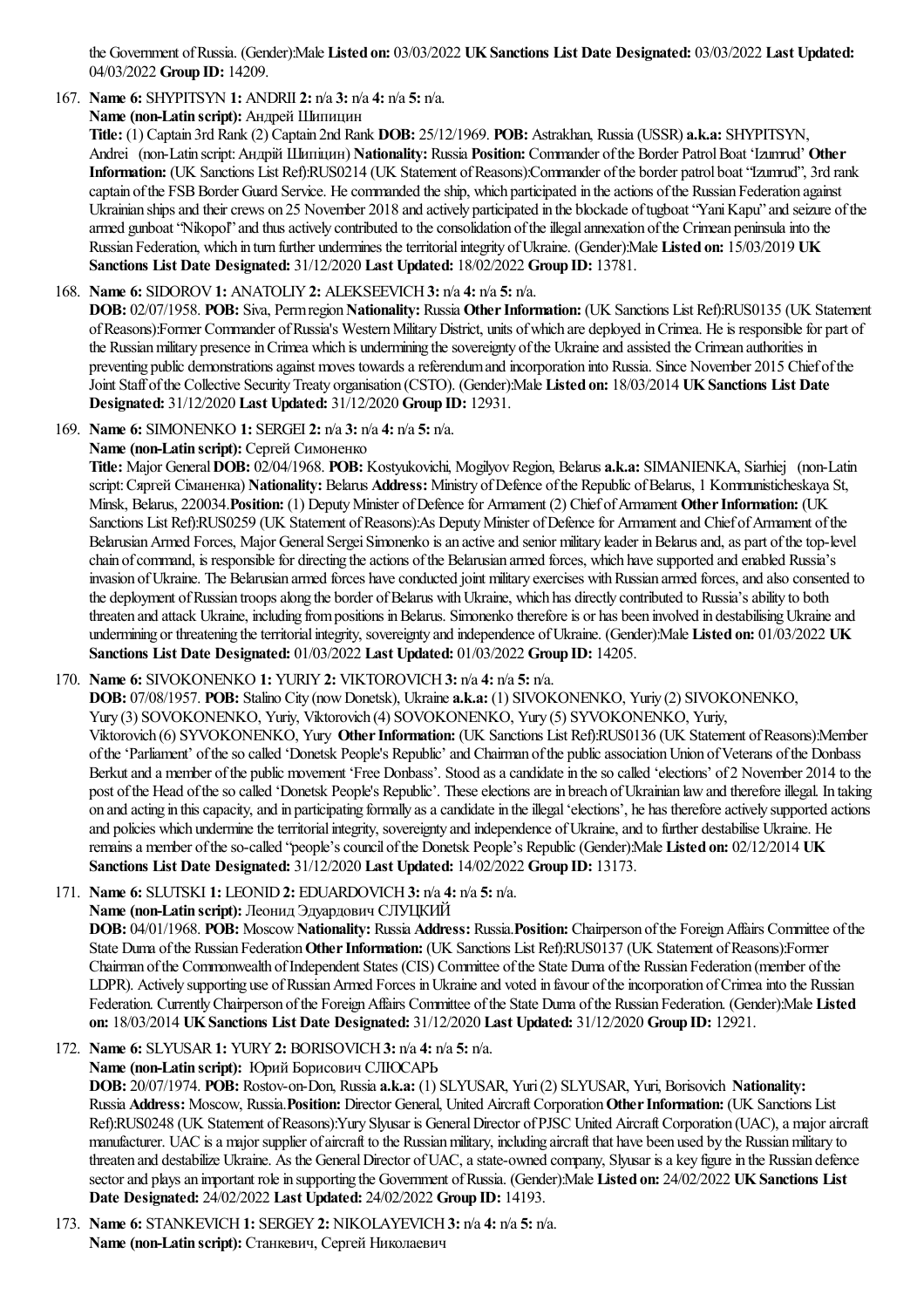**Title:** Rear Admiral**DOB:** 27/01/1963. **POB:** Kaliningrad, Russia(USSR) **Nationality:** Russia **Position:** Head ofBorder Directorate of the Federal Security Service of the Russian Federation for "Republic of Crimea and City of Sevastopol Other Information: (UK Sanctions List Ref):RUS0215 (UK Statement of Reasons):Head of Border Directorate of the Federal Security Service of the Russian Federation for "Republic of Crimea and City of Sevastopol", rear admiral. In this capacity, he was responsible for actions of the coast guard navalfleet ofthe Russian Federation against Ukraine on 25 November 2018 and thusactively contributed to theconsolidation oftheillegal annexation ofthe Crimean peninsulainto the Russian Federation, which in turn further undermines theterritorialintegrity ofUkraine. (Gender):Male **Listed on:** 15/03/2019 **UKSanctions List Date Designated:** 31/12/2020 **Last Updated:** 31/12/2020 **Group ID:** 13778.

174. **Name 6:** SURKOV**1:** VLADISLAV**2:** YURIEVICH**3:** n/a **4:** n/a **5:** n/a.

### **Name (non-Latin script):** Владислав Юрьевич Сурков

**DOB:** 21/09/1964. **POB:** Solnestvo, Lipetsk region, Russia **Nationality:** Russia **Address:** Russia.**Position:** Aideto the President ofthe Russian Federation Other Information: (UK Sanctions List Ref):RUS0138 (UK Statement of Reasons):Former aide to the President of the Russian Federation. He was an organiser of the process in Crimea by which local Crimean communities were mobilised to stage actions undermining the Ukrainian authorities inCrimea. Remainsactivein supporting separatistactions or policies. (Gender):Male **Listed on:** 21/03/2014 **UKSanctions List Date Designated:** 31/12/2020 **Last Updated:** 14/02/2022 **Group ID:** 12937.

# 175. **Name 6:** SVIDCHENKO **1:** MAXIM**2:** ALEXANDROVICH**3:** n/a **4:** n/a **5:** n/a.

**DOB:** 06/04/1978. **a.k.a:** OLEKSANDROVYCH, Maksym **Nationality:** Ukraine **Position:** DeputyHead oftheso-called Luhansk People's Republic Central Election Commission Other Information: (UK Sanctions List Ref):RUS0139 (UK Statement of Reasons):Deputy Head'of the 'Central Electoral Commission' of the so-called 'Luhansk People's Republic'. In this capacity, he participated in the organisation of the so-called 'elections' of 11 November 2018 in the so-called 'Luhansk People's Republic' and thereby actively supported and implemented actions and policies which undermine the territorial integrity, sovereignty and independence of Ukraine. (Gender):Male **Listed on:** 10/12/2018 **UKSanctions List Date Designated:** 31/12/2020 **Last Updated:** 31/12/2020 **Group ID:** 13728.

176. **Name 6:** TCHIGRINA**1:** OKSANA**2:** n/a **3:** n/a **4:** n/a **5:** n/a.

**DOB:** 23/07/1981. **a.k.a:** (1) CHIGRINA, Oksana(2) CHIGRINA, Oksana, Aleksandrovna(3) CHYRYNA, Oksana(4) CHYRYNA, Oksana, Aleksandrovna(5) TCHIGRINA, Oksana, Aleksandrovna **OtherInformation:** (UK Sanctions List Ref):RUS0140 (UK Statement of Reasons):Former spokesperson of the so-called 'government' of the so-called 'Lugansk People's Republic' who made declarations justifying, inter alia, the shooting down of a Ukrainian military airplane, the taking of hostages, fighting activities by the illegal armed groups, which have as a consequence undermined the territorial integrity, sovereignty and unity of Ukraine. Former spokesperson of the head ofthe LPR. Remainsactivein supporting separatistactions or policies. (Gender):Female **Listed on:** 31/07/2014 **UKSanctions List Date Designated:** 31/12/2020 **Last Updated:** 31/12/2020 **Group ID:** 13069.

177. **Name 6:** TEMIRGALIEV**1:** RUSTAM**2:** ILMIROVICH**3:** n/a **4:** n/a **5:** n/a.

**Name (non-Latin script):** Рустам Iльмирович ТЕМIРГАЛIЄВ

**DOB:** 15/08/1976. **POB:** Ulan-Ude, Buryat ASSR, Russian SFSR, (nowRussian Federation) **a.k.a:** (1) TEMIRGALIEV, Rustam, Ilmyrovych (non-Latin script:Рустам Ильмирович ТЕМИРГАЛИЕВ) (2) TEMIRHALIIEV, Rustam, Ilmirovich (3) TEMIRHALIIEV, Rustam, Ihnyrovych **Nationality:** Ukraine **Position:** Managing Company of the Russian-Chinese Investment Fund for Regional Development Other Information: (UK Sanctions List Ref):RUS0141 (UK Statement of Reasons):As former Deputy Prime Minister of Crimea, Temirgaliev played a relevant role in the decisions taken by the 'Supreme Council' concerning the 'referendum' of 16 March 2014 against the territorial integrity of Ukraine. He lobbied actively for the integration of Crimea into the Russian Federation. On 11 June 2014, he resigned from his function as 'First Deputy Prime Minister' of the so-called 'Republic of Crimea'. Currently General Director of the Managing Company of the Russian-Chinese Investment Fund for Regional Development. Remains active in supporting separatist actions or policies. (Gender):Male **Listed on:** 18/03/2014 **UKSanctions List Date Designated:** 31/12/2020 **Last Updated:** 31/12/2020 **Group ID:** 12924.

# 178. **Name 6:** TERESHCHENKO **1:** YEKATERINA**2:** VASILIEVNA**3:** n/a **4:** n/a **5:** n/a.

**DOB:** 31/05/1986. **a.k.a:** TERESHCHENKO, Kateryna, Vasylivna **Nationality:** Ukraine **Position:** Secretary oftheso-called Luhensk People's Republic Central Election Commission Other Information: (UK Sanctions List Ref):RUS0142 (UK Statement of Reasons):Former spokesperson of the so-called 'government' of the so-called 'Lugansk People's Republic' who made declarations justifying, inter alia, the shooting down of a Ukrainian military airplane, the taking of hostages, fighting activities by the illegal armed groups, which have as a consequence undermined the territorial integrity, sovereignty and unity of Ukraine. Former spokesperson of the head of the LPR. Remainsactivein supporting separatistactions or policies. (Gender):Female **Listed on:** 10/12/2018 **UKSanctions List Date Designated:** 31/12/2020 **Last Updated:** 31/12/2020 **Group ID:** 13729.

# 179. **Name 6:** TIMCHENKO **1:** GENNADIY**2:** NIKOLAYEVICH**3:** n/a **4:** n/a **5:** n/a.

# **Name (non-Latin script):** Геннадий Николаевич Тимченко

**DOB:** 09/11/1952. **POB:** Leninakan, Armenia **a.k.a:** (1) TIMCHENKO, Gennadi, Nikolayevich (2) TIMCHENKO, Gennady, Nikolayevich **Nationality:** (1) Russia(2) Finland (3) Armenia **Position:** Shareholder inBank Russia **OtherInformation:** (UK Sanctions List Ref):RUS0235 (UK Statement of Reasons):Gennadiy Timchenko, hereafter Timchenko is a major shareholder in Bank "Rossiya". Bank "Rossiya" is a key stakeholder in the National Media Group which supports Russian policy which is destabilising Ukraine. Following the annexation of Crimea, Bank "Rossiya" has expanded its bank branches and provision of insurance and investment throughout Crimea and Sevastopol; and offers support to military activities and the formation of major transport links and cards that allow the public to travel easily around the peninsula. Therefore, Bank "Rossiya" has supported the consolidation of Crimea into the Russian Federation by integrating the financial system following the annexation of Crimea. Timchenko therefore is or has been involved in engaging in, providing support for, or promoting any policy or action which destabilises Ukraine or undermines or threatens the territorial integrity, sovereignty or independence of Ukraine. Additionally, Timchenko is associated with a person involved in destabilising Ukraine or undermining or threatening the territorial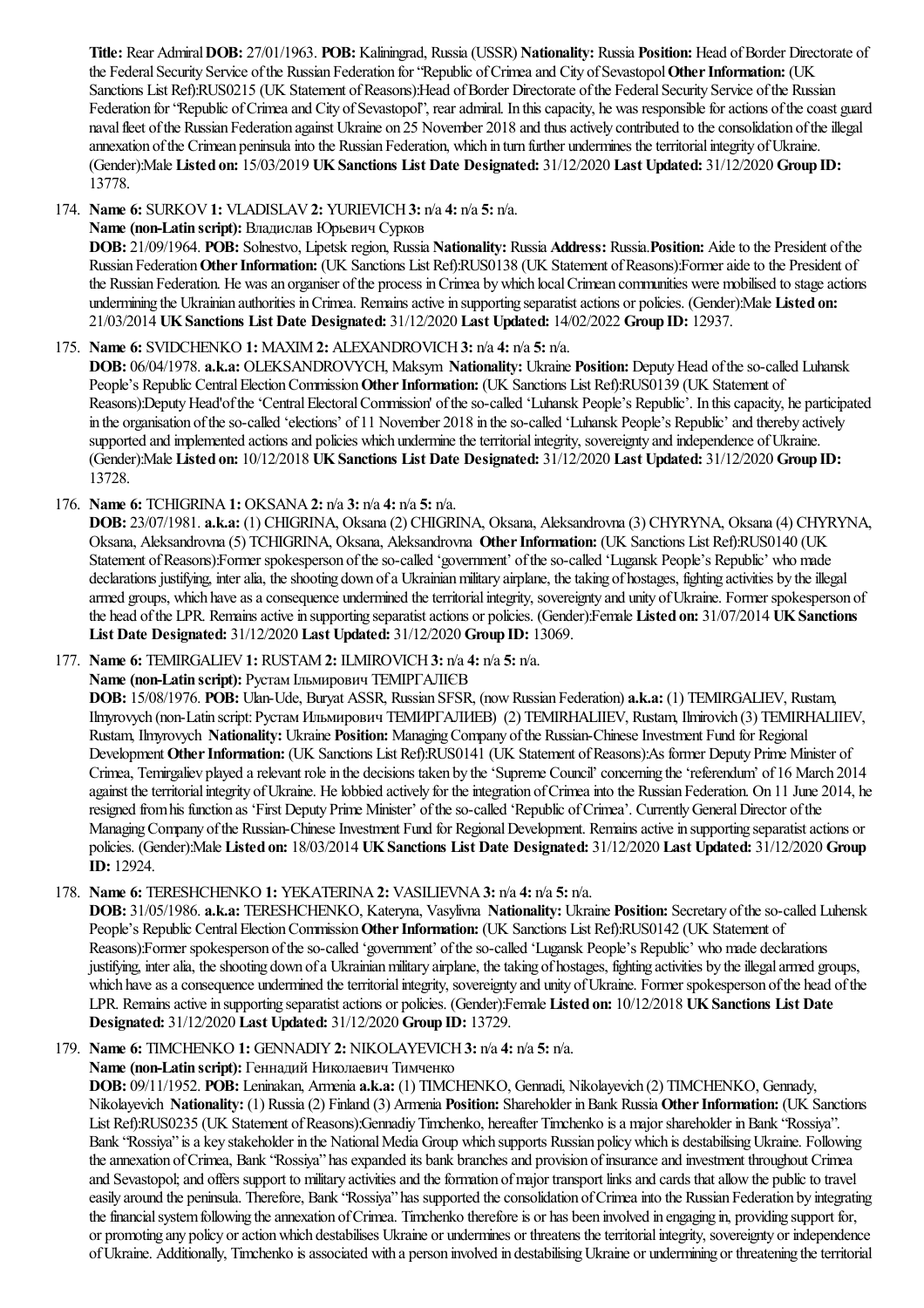integrity, sovereignty or independence ofUkraine. (Gender):Male **Listed on:** 22/02/2022 **UKSanctions List Date Designated:** 22/02/2022 **Last Updated:** 22/02/2022 **Group ID:** 14181.

# 180. **Name 6:** TIMOFEEV**1:** ALEKSANDR**2:** YURIEVICH**3:** n/a **4:** n/a **5:** n/a.

**DOB:** 21/09/1964. **POB:** Nevinnomyssk, StavropolKrai, Russia **a.k.a:** (1) TASHKENT, Sasha(2) TIMOFEEV, Olek, Sandr, Yuriyovych (3) TYMOFEYEV, Aleksandr, Yurievich (4) TYMOFEYEV, Olek, Sandr, Yuriyovych (5) TYMOFEYEV, Oleksandr, Yuriyovych **Nationality:** Ukraine **Address:** Russia.**Position:** Minister ofBudget**OtherInformation:** (UK Sanctions List Ref):RUS0143 (UK Statement ofReasons):Former so-called 'Minister ofFinanceand Taxes' ofthe'Donetsk People's Republic'. In taking on and acting in this capacity, he has therefore actively supported actions and policies which undermine the territorial integrity, sovereignty and independence of Ukraine, and further destabilised Ukraine. Dismissed as so-called 'Minister of Finance and Taxes' in September 2018. Remainsactivein supporting separatistactions or policies. (Gender):Male **Listed on:** 16/02/2015 **UKSanctions List Date Designated:** 31/12/2020 **Last Updated:** 31/12/2020 **Group ID:** 13208.

181. **Name 6:** TKACHYOV**1:** ALEXANDER**2:** NIKOLAYEVICH**3:** n/a **4:** n/a **5:** n/a.

**Name (non-Latin script):** Александр Николаевич Ткачëв

**DOB:** 23/12/1960. **POB:** Vyselki, Krasnodar region, Russia **OtherInformation:** (UK Sanctions List Ref):RUS0144 (UK Statement of Reasons):Former Governor of the Krasnodar Krai. He was awarded the medal 'for the liberation of Crimea' by the Acting head of the Autonomous Republic of Crimea for the support he provided to the unlawful annexation of Crimea. At that occasion, the Acting Head of the Autonomous Republic of Crimea said that Tkachyov was one of the first to express his support to the new 'leadership' of Crimea. Was Minister ofAgriculture ofthe Russian Federation (from22 April 2015 to 7 May 2018). (Gender):Male **Listed on:** 25/07/2014 **UK Sanctions List Date Designated:** 31/12/2020 **Last Updated:** 31/12/2020 **Group ID:** 13043.

182. **Name 6:** TOKAREV**1:** NIKOLAI **2:** PETROVICH**3:** n/a **4:** n/a **5:** n/a.

### **Name (non-Latin script):** Николай Петрович ТОКАРЕВ

**DOB:** 20/12/1950. **POB:** Karaganda, Kazakhstan **a.k.a:** (1) TOKAREV, Nikolai(2) TOKAREV, Nikolay **Nationality:** Russia **Position:** (1) Chairman ofthe Management (2) President ofTransneft**OtherInformation:** (UK Sanctions List Ref):RUS0271 (UK Statement of Reasons):Nikolai TOKAREV, hereafter TOKAREV, is a prominent Russian businessman with significant interests in the extractives and energy industries, as well as a longstanding associate of Vladimir Putin. He is currently President of Transneft – a state enterprise that provides services for oil and oil products transportation within Russia and beyond. Transneft is a Government of Russiaaffiliated entity which carries on business in sectors of strategic significance to the Government of Russia. TOKAREV is working as a director (whether executive or non-executive), trustee, or equivalent of Transneft, and is therefore a person who is or has been involved in obtaining a benefit fromor supporting the Government ofRussia. (Gender):Male **Listed on:** 10/03/2022 **UKSanctions List Date Designated:** 10/03/2022 **Last Updated:** 10/03/2022 **Group ID:** 14218.

# 183. **Name 6:** TOPOR-GILKA**1:** SERGEY**2:** ANATOLEVICH**3:** n/a **4:** n/a **5:** n/a.

**DOB:** 17/02/1970. **POB:** Kular Ust-YanskyDistrict, Yakut Autonomous SSR**Nationality:** Russia **Position:** Director General ofOOO 'VO TPE' Other Information:Director General ofOAO 'VO TPE' untilits insolvency. In hiscapacity as Director General ofOAO 'VO TPE' heled the negotiations with Siemens Gas Turbine Technologies OOO regarding the purchaseand del**OtherInformation:** (UK Sanctions List Ref):RUS0145 (UK Statement of Reasons):In his capacity as Director General of OAO 'VO TPE' he led the negotiations with Siemens Gas Turbine Technologies OOO regarding the purchase and delivery of the gas turbines for a power plant in Taman, Krasnodar region, Russian Federation. He was later, as Director General of OOO'VO TPE' responsible for the transfer of the gas turbines to Crimea and for the implementation of the construction project of the thermal power plants Balaklava and Tavricheskaya, where the turbines were installed. This contributes to establishing an independent power supply for Crimea and Sevastopol as a means of supporting their separation from Ukraine, and undermines the territorial integrity, sovereignty and independence of Ukraine. (Gender):Male Listed on: 04/08/2017 **UKSanctions List Date Designated:** 31/12/2020 **Last Updated:** 31/12/2020 **Group ID:** 13523.

# 184. **Name 6:** TOTOONOV**1:** ALEKSANDR**2:** BORISOVICH**3:** n/a **4:** n/a **5:** n/a.

**DOB:** 03/04/1957. **POB:** Ordzhonikidze(Vladikavkaz), NorthOssetia, Russia **Nationality:** Russia **Address:** Russia.**Position:** (1) Former member of the Committee of International Affairs of the Federation Council of the Russian Federation (until September 2017) (2) CurrentlyMember ofthe Parliament ofNorthOssetia **OtherInformation:** (UK Sanctions List Ref):RUS0146 (UK Statement of Reasons):Former Member of the Committee on Science, Education and Culture of the Federation Council of the Russian Federation. His duties as a Member of the Council of the Russian Federation ended in September 2017. Since September 2017 he is the First Deputy Chair of the Parliament of North Ossetia. On 1 March 2014 Totoonov publicly supported in the Federation Council the deployment of Russian forces inUkraine. (Gender):Male **Listed on:** 18/03/2014 **UKSanctions List Date Designated:** 31/12/2020 **Last Updated:** 31/12/2020 **Group ID:** 12917.

185. **Name 6:** TSARIOV**1:** OLEG**2:** n/a **3:** n/a **4:** n/a **5:** n/a.

### **Name (non-Latin script):** ОлегАнатолiйович ЦАРЬОВ

**DOB:** 02/06/1970. **POB:** Dnepropetrovsk, Ukraine **a.k.a:** (1) TSAROV, Oleg (2) TSAROV, Oleh, Anatoliyovych (3) TSARYOV, Oleg, Anatolevich **Nationality:** Ukraine **Address:** Ukraine.**Position:** Minister ofBudget**OtherInformation:** (UK Sanctions List Ref):RUS0147 Town of birth: Dnepropetrovsk (now Dnipro) (UK Statement of Reasons):Former Member of the Rada, as such publicly called for the creation of the so-called Federal Republic of Novorossiya, composed of South Eastern Ukrainian regions. Former "Speaker" oftheso-called "Parliament ofthe Union ofthe People's Republics"("Parliament ofNovorossiya"). Remainsactivein supporting separatist actions or policies. (Gender):Male **Listed on:** 12/05/2014 **UKSanctions List Date Designated:** 31/12/2020 **Last Updated:** 14/02/2022 **Group ID:** 12973.

# 186. **Name 6:** TSEKOV**1:** SERGEY**2:** PAVLOVYCH**3:** n/a **4:** n/a **5:** n/a.

**DOB:** (1) 28/08/1953. (2) 29/09/1953. **POB:** Simferopol, The Autonomous Republic ofCrimeaand thecity ofSevastopol, Ukraine **a.k.a:** TSEKOV, Serhiy, Pavlovych **Nationality:** Ukraine **Address:** Ukraine.**OtherInformation:** (UK Sanctions List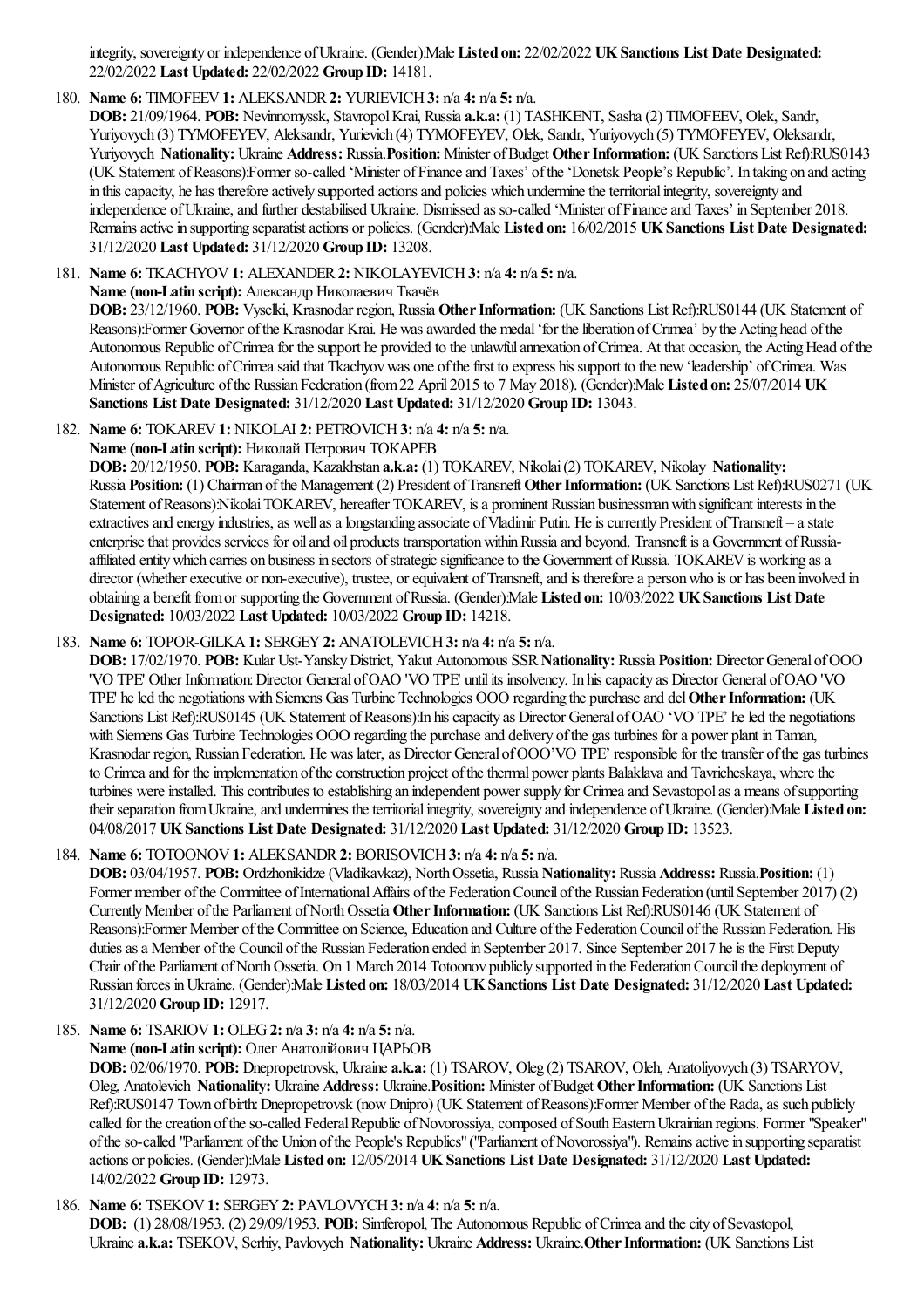Ref):RUS0148 (UK Statement ofReasons):As Vice Speaker ofthe Verkhovna Rada ofCrimea, Tsekov initiated, together with Sergei Aksyonov, the unlawful dismissal ofthe government ofthe Autonomous Republic ofCrimea(ARC). He drewVladimir Konstantinov into this endeavour, threatening him with dismissal. He publicly recognised that the MPs from Crimea were the initiators of inviting Russian soldiers to take over the Verkhovna Rada of Crimea. He was one of the first Crimean Leaders to ask in public for the annexation of Crimea to Russia. Member of the Federation Council of the Russian Federation from the so-called "Republic of Crimea" since 2014 and reappointed in 2019. (Gender):Male **Listed on:** 18/03/2014 **UKSanctions List Date Designated:** 31/12/2020 **Last Updated:** 31/12/2020 **Group ID:** 12929.

187. **Name 6:** TSYPLAKOV**1:** SERGEY**2:** GENNADEVICH**3:** n/a **4:** n/a **5:** n/a.

**DOB:** 01/05/1983. **POB:** (1) Donetsk (2) Kharsyzk, Donetsk Region, (1) Ukrainian SSR(2) Ukrainian SSR**a.k.a:** TSYPLAKOV, Serhiy, Hennadiyovych **Nationality:** Ukraine **Address:** Luhansk.**OtherInformation:** (UK Sanctions List Ref):RUS0149 (UK Statement ofReasons):One oftheleaders oftheideologicalradical organisation 'People's Militia ofDonbas'. Hetook an active part in theseizure ofa number ofState buildings in the Donetsk region. Former member ofthe'People's Council ofthe Donetsk People's Republic'and ofits 'Committee on Foreign Policy, ExternalRelations, Information Policy and InformationTechnology'. (Gender):Male **Listed on:** 29/04/2014 **UKSanctions List Date Designated:** 31/12/2020 **Last Updated:** 14/02/2022 **Group ID:** 12963.

### 188. **Name 6:** TURCHENYUK **1:** IGOR**2:** NIKOOLAEVICH**3:** n/a **4:** n/a **5:** n/a.

**DOB:** 05/12/1959. **POB:** Osh, Kyrgyz SSR(nowKyrgyzstan) **a.k.a:** TURCHENYUK, Igor, Mykolayovich **Address:** Russia.**Other** Information: (UK Sanctions List Ref):RUS0150 (UK Statement of Reasons):Former de facto Commander of Russian troops deployed on the ground in the illegally annexed Crimea (whom Russia continues to refer to officially as 'local self-defence militias'). Former Deputy Commander of the Southern Military District. Currently he is the Head of Department of Public Administration and National Security at the MilitaryAcademy ofthe RussianGeneralStaff. (Gender):Male **Listed on:** 21/03/2014 **UKSanctions List Date Designated:** 31/12/2020 **Last Updated:** 31/12/2020 **Group ID:** 12938.

189. **Name 6:** USMANOV**1:** ALISHER**2:** BURKHANOVICH**3:** n/a **4:** n/a **5:** n/a.

**Name (non-Latin script):** Алишер Бурханович УСМАНОВ

**DOB:** 09/09/1953. **POB:** Chust , Uzbekistan **a.k.a:** USMANOV, Alisher **Nationality:** Russia **Position:** Founder ofUSM Holdings **OtherInformation:** (UK Sanctions List Ref):RUS0266 (UK Statement ofReasons):Alisher USMANOVisa prominent Russian businessman and pro-Kremlin oligarch. USMANOV is closely associated with high-profile individuals within the Government of Russia, both financially through his considerable business links and through relationships with significant individuals including President Vladimir Putin. Therefore, USMANOV is associated with individuals within the Government of Russia who are involved in destabilising and threatening the territorial integrity, sovereignty and independence of Ukraine. Furthermore, USMANOV – via his holding company USM HOLDINGS – carries on business in sectors of strategic significance to the Government of Russia. (Gender):Male Listed on: 03/03/2022 **UKSanctions List Date Designated:** 03/03/2022 **Last Updated:** 03/03/2022 **Group ID:** 14210.

190. **Name 6:** VASILYEV**1:** VLADIMIR**2:** ABDUALIYEVICH**3:** n/a **4:** n/a **5:** n/a.

**Name (non-Latin script):** Владимир Абдуалиевич ВАСИЛЬЕВ

**DOB:** 11/08/1949. **POB:** Klin, Moscowregion, Russia **Address:** Russia.**Position:** Deputy Speaker ofthe State Duma **Other Information:** (UK Sanctions List Ref):RUS0151 (UK Statement ofReasons):Former Deputy Speaker ofthe State Duma. On 20 March 2014, he voted in favour ofthe draft FederalConstitutionalLaw'on theacceptanceinto the Russian Federation ofthe Republic ofCrimea and the formation within the Russian Federation of new federal subjects - the republic of Crimea and the City of Federal Status Sevastopol'. He was appointed acting head of Republic of Dagestan in October 2017 by Presidential decree. Former head of the Republic of Dagestan. (Gender):Male **Listed on:** 12/09/2014 **UKSanctions List Date Designated:** 31/12/2020 **Last Updated:** 31/12/2020 **Group ID:** 13105.

191. **Name 6:** VITKO **1:** ALEKSANDR**2:** VIKTOROVICH**3:** n/a **4:** n/a **5:** n/a.

**DOB:** 13/09/1961. **POB:** Vitebsk, Belarusian SSR, (now Belarus) Nationality: Russia Position: Commander of the Black Sea Fleet Other Information: (UK Sanctions List Ref):RUS0152 (UK Statement of Reasons):Former Commander of the Black Sea Fleet, Admiral. Deputy Commander in Chief of the Russian Navy. Responsible for commanding Russian forces that have occupied Ukrainian sovereign territory. (Gender):Male **Listed on:** 18/03/2014 **UKSanctions List Date Designated:** 31/12/2020 **Last Updated:** 31/12/2020 **Group ID:** 12930.

192. **Name 6:** VODOLATSKY**1:** VIKTOR**2:** PETROVICH**3:** n/a **4:** n/a **5:** n/a.

**Name (non-Latin script):** Виктор Петрович Водолацкий

**DOB:** 19/08/1957. **POB:** StefanidinDar, Rostov region, Russia **Address:** Russia.**Position:** (1) Chairman (Ataman) ofthe Union ofthe Russian and ForeignCossack Forces (2) Deputy ofthe State Duma **OtherInformation:** (UK Sanctions List Ref):RUS0153 (UK Statement of Reasons):Former Chairman ('ataman') of the Union of the Russian and Foreign Cossack Forces, and deputy of the State Duma. Deputy Chairman of the Duma Committee for CIS affairs, Eurasian integration and relations with compatriots. He supported the annexation of Crimea and admitted that Russian Cossacks were actively engaged in the Ukrainian conflict on the side of the Moscowbacked separatists. On 20 March 2014 he voted in favour of the draft Federal Constitutional Law 'on the acceptance into the Russian Federation of the Republic of Crimea and the formation within the Russian Federation of new federal subjects- the republic of Crimea and the City ofFederalStatus Sevastopol'. Hecontinues to supportseparatistactivities (Gender):Male **Listed on:** 12/09/2014 **UKSanctions List Date Designated:** 31/12/2020 **Last Updated:** 31/12/2020 **Group ID:** 13106.

193. **Name 6:** VOLODIN **1:** VYACHESLAV**2:** VIKTOROVICH**3:** n/a **4:** n/a **5:** n/a.

**DOB:** 04/02/1964. **POB:** Alekseevka, Saratov region, Russia **Nationality:** Russia **Address:** Russia.**Position:** Speaker ofthe State Duma of the Russian Federation since 5 October 2016 Other Information: (UK Sanctions List Ref):RUS0154 (UK Statement of Reasons):Former First Deputy Chief of Staff of the Presidential Administration of Russia. Responsible for overseeing the political integration oftheannexed Ukrainian region ofCrimeainto the Russian Federation,and thereby actively supported and implemented policies that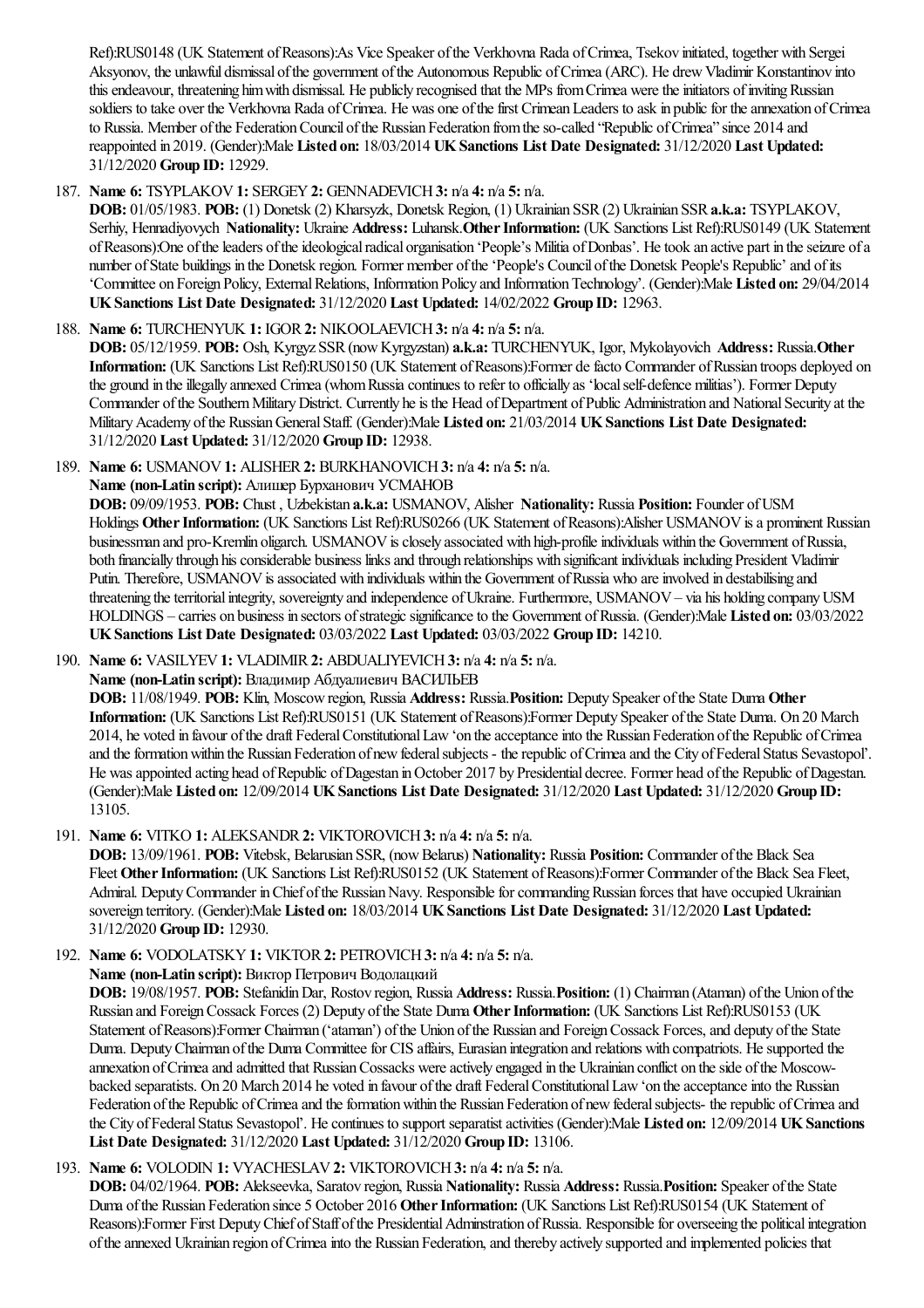undermine the territorial integrity, sovereignty and independence of Ukraine.Currently Speaker of the State Duma of the Russian Federation since 5 October 2016. (Gender):Male **Listed on:** 12/05/2014 **UKSanctions List Date Designated:** 31/12/2020 **Last Updated:** 31/12/2020 **Group ID:** 12965.

194. **Name 6:** VOROBIOV**1:** YURI **2:** LEONIDOVICH**3:** n/a **4:** n/a **5:** n/a.

**Name (non-Latin script):** Юрий Леонидович Воробьев

**DOB:** 02/02/1948. **POB:** Krasnoyarsk, Siberia, Russia **Nationality:** Russia **Address:** Russia.**Position:** Deputy Speaker ofthe Federation Council of the Russian Federation Other Information: (UK Sanctions List Ref):RUS0155 (UK Statement of Reasons):Deputy Speaker of the Federation Council of the Russian Federation On 1 March 2014 Vorobiov publicly supported in the Federation Council the deployment of Russian forces in Ukraine. He subsequently voted in favour of the related decree. (Gender):Male Listed on: 12/09/2014 **UKSanctions List Date Designated:** 31/12/2020 **Last Updated:** 31/12/2020 **Group ID:** 13103.

195. **Name 6:** VYSOTKIY**1:** VLADIMIR**2:** YUREVICH**3:** n/a **4:** n/a **5:** n/a.

**DOB:** 07/04/1985. **POB:** The Autonomous Republic ofCrimeaand thecity ofSevastopol, Ukraine **a.k.a:** (1) VYSOTKIY, Volodymyr, Yuriyovych (2) VYSOTSKYI, Vladimir, Yurevich (3) VYSOTSKYI, Volodymyr, Yuriyovych **Nationality:** Ukraine **Position:** Secretary oftheso-called Donetsk People's Republic CentralElectionCommission**OtherInformation:** (UK Sanctions List Ref):RUS0156 (UK Statement of Reasons):Acting Head of the 'Central Electoral Commission' of the so-called 'Donetsk People's Republic'. Former "Secretary" ofthe'CentralElectionCommittee' oftheso-called 'Donetsk People's Republic'. In thiscapacity, he participated in the organisation oftheso-called 'elections' of 11 November 2018 in theso-called 'Donetsk People's Republic',and thereby actively supported and implemented actions and policies which undermine the territorial integrity, sovereignty and independence of Ukraine. (Gender):Male **Listed on:** 10/12/2018 **UKSanctions List Date Designated:** 31/12/2020 **Last Updated:** 31/12/2020 **Group ID:** 13727.

196. **Name 6:** YANUKOVYCH**1:** VIKTOR**2:** n/a **3:** n/a **4:** n/a **5:** n/a.

**Name (non-Latin script):** Виктор Федорович Янукович

**DOB:** 09/07/1950. **POB:** Yenakiyeve Donetsk, Former USSRCurrentlyUkraine **a.k.a:** (1) ANUKOVIC, Viktor, Fedorovic(non-Latin script:Vìktor Fedorovič Ânukovič) (2) IANOUKOVYTCH, Viktor, Fedorovytch (3) IANUKOVICH, Viktor, Fedorovich (4) IANUKOVYCH, Viktor, Fedorovych (5) JANUKOVIC, Viktor, Fedorovic(non-Latin script:Viktor Fedorovič Janukovič) (6) JANUKOVICH, Viktor, Fedorovich (7) JANUKOVYC, Viktor, Fedorovyc (non-Latin script: Viktor Fedorovyč Janukovyč) (8) JANUKOVYCH, Viktor, Fedorovych (9) JANUKOWYTSCH, Wiktor, Fedorowytsch (10) YANUCOVYCH, Victor, Fedorovych (11) YANUKOVICH, Victor (12) YANUKOVICH, Viktor, Fedorovich (13) YANUKOVYCH, Viktor, Fedorovych (14) YANUKOVYCH, Viktor, Fedorovych (non-Latin script: Viktor Fedorovych Yanukovych) Nationality: Ukraine **Address:** Russia.**Position:** Former President ofUkraine **OtherInformation:** (UK Sanctions List Ref):RUS0228 (UK Statement of Reasons): Viktor Yanukovych was the President of Ukraine from November 2010 to February 2014 and was responsible for requesting President Putin to send Russian troops into Ukraine, therefore undermining Ukrainian independence and threatening Ukraine's territorial integrity. Russian troops annexed Crimea shortly after this invitation was issued. Yanukovych was personally responsible for the appointment of at least one key official who continues to run the territory of Crimea and Sevastopol under the Russian annexation. Yanukovych is also suspected of supporting a policy, which reduced the defence capability of Ukraine's Armed Forces stationed in Crimea prior to the 2014 Russian invasion. (Gender):Male **Listed on:** 06/03/2014 **UKSanctions List Date Designated:** 31/12/2020 **Last Updated:** 16/02/2022 **Group ID:** 12891.

197. **Name 6:** YANUKOVYCH**1:** OLEKSANDR**2:** VIKTOROVYCH**3:** n/a **4:** n/a **5:** n/a.

**Name (non-Latin script):**александр викторович янукович

**DOB:** 10/07/1973. **POB:** Yenakiyeve Donetsk, Former USSRCurrentlyUkraine **a.k.a:** (1) IANOUKOVYTCH, Aleksandr, Viktorovich (2) IANOUKOVYTCH, Alexander, Victorovych (non-Latin script:Alexander Viktorovyč Ianoukovytch) (3) IANOUKOVYTCH, Alexander, Viktorovich (4) IANOUKOVYTCH, Alexandr, Victorovych (non-Latin script: Alexandr Viktorovyč Ianoukovytch) (5) IANOUKOVYTCH, Alexsandr, Victorovych (non-Latin script: Alexsandr Viktorovyč Ianoukovytch) (6) IANOUKOVYTCH, Alexsandr, Viktorovich (7) IANOUKOVYTCH, Olecsandr, Victorovych (non-Latin script: Olecsandr Viktorovyč Ianoukovytch) (8) IANOUKOVYTCH, Olecsandr, Viktorovich (9) IANOUKOVYTCH, Olexandr, Victorovych (non-Latin script:Olexandr ViktorovyčIanoukovytch) (10) IANOUKOVYTCH, Olexandr, Viktorovich (11) IANUKOVYCH, Aleksandr, Wiktorowytsch (12) IANUKOVYCH, Alexander, Viktorovych (13) IANUKOVYCH, Alexander, Wiktorowytsch (14) IANUKOVYCH, Alexandr, Viktorovych (15) IANUKOVYCH, Alexsandr, Viktorovych (16) IANUKOVYCH, Alexsandr, Wiktorowytsch (17) IANUKOVYCH, Olecsandr, Viktorovych (18) IANUKOVYCH, Olecsandr, Wiktorowytsch (19) IANUKOVYCH, Olexandr, Viktorovych (20) IANUKOVYCH, Olexandr, Wiktorowytsch (21) JANUKOVICH, Aleksandr, Wiktorowytsch (22) JANUKOVICH, Alexander, Viktorovych (23) JANUKOVICH, Alexander, Wiktorowytsch (24) JANUKOVICH, Alexandr, Viktorovych (25) JANUKOVICH, Alexsandr, Viktorovych (26) JANUKOVICH, Alexsandr, Wiktorowytsch (27) JANUKOVICH, Olecsandr, Viktorovych (28) JANUKOVICH, Olecsandr, Wiktorowytsch (29) JANUKOVICH, Olexandr, Viktorovych (30) JANUKOVICH, Olexandr, Wiktorowytsch (31) JANUKOVYCH, Aleksandr, Viktorovich (non-Latin script:Aleksandr Viktorovich Janukovyč) (32) JANUKOVYCH, Alexander, Victorovych (non-Latin script: Alexander Viktorovyč Janukovyč) (33) JANUKOVYCH, Alexander, Viktorovich (non-Latin script:Alexander Viktorovich Janukovyč) (34) JANUKOVYCH, Alexandr, Victorovych (non-Latin script: Alexandr Viktorovyč Janukovyč) (35) JANUKOVYCH, Alexsandr, Victorovych (non-Latin script: Alexsandr Viktorovyč Janukovyč) (36) JANUKOVYCH, Alexsandr, Viktorovich (non-Latin script:Alexsandr Viktorovich Janukovyč) (37) JANUKOVYCH, Olecsandr, Victorovych (non-Latin script: Olecsandr Viktorovyč Janukovyč) (38) JANUKOVYCH, Olecsandr, Viktorovich (non-Latin script: Olecsandr Viktorovich Janukovyč) (39) JANUKOVYCH, Olexandr, Victorovych (non-Latin script: Olexandr Viktorovyč Janukovyč) (40) JANUKOVYCH, Olexandr, Viktorovich (non-Latin script:Olexandr Viktorovich Janukovyč) (41) JANUKOWYTSCH, Aleksandr, Viktorovich (42) JANUKOWYTSCH, Alexander, Victorovych (non-Latin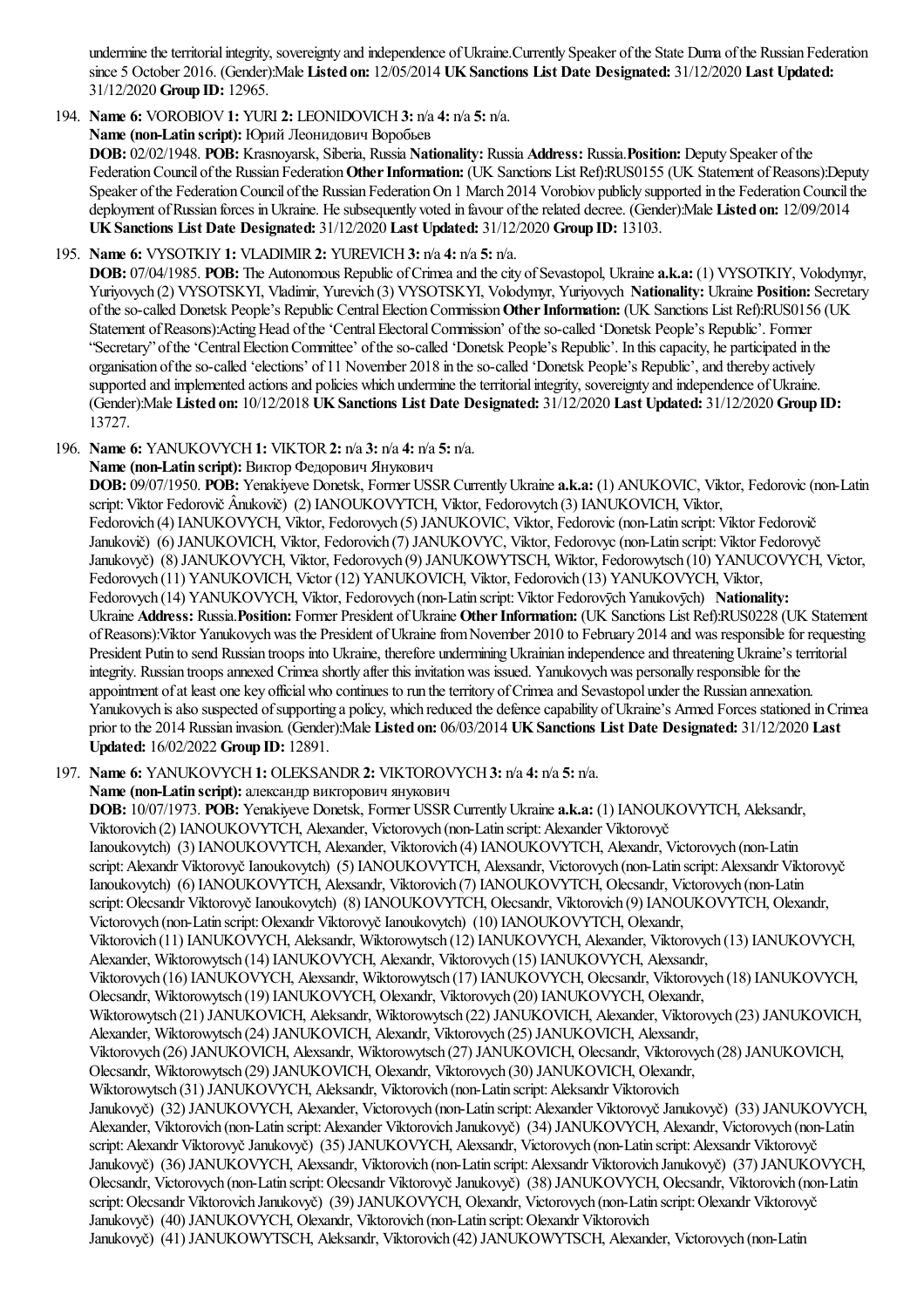script: Alexander Viktorovyč Janukowytsch) (43) JANUKOWYTSCH, Alexander, Viktorovich (44) JANUKOWYTSCH, Alexandr, Victorovych (non-Latin script: Alexandr Viktorovyč Janukowytsch) (45) JANUKOWYTSCH, Alexsandr, Victorovych (non-Latin script: Alexsandr Viktorovyč Janukowytsch) (46) JANUKOWYTSCH, Alexsandr, Viktorovich (47) JANUKOWYTSCH, Olecsandr, Victorovych (non-Latin script:Olecsandr ViktorovyčJanukowytsch) (48) JANUKOWYTSCH, Olecsandr, Viktorovich (49) JANUKOWYTSCH, Olexandr, Victorovych (non-Latin script:Olexandr Viktorovyč Janukowytsch) (50) JANUKOWYTSCH, Olexandr, Viktorovich (51) YANUCOVICH, Aleksandr, Viktorovich (52) YANUCOVICH, Alexander, Victorovych (non-Latin script:Alexander Viktorovyč Yanucovich) (53) YANUCOVICH, Alexander, Viktorovich (54) YANUCOVICH, Alexandr, Victorovych (non-Latin script:Alexandr Viktorovyč Yanucovich) (55) YANUCOVICH, Alexsandr, Victorovych (non-Latin script:Alexsandr Viktorovyč Yanucovich) (56) YANUCOVICH, Alexsandr, Viktorovich (57) YANUCOVICH, Olecsandr, Victorovych (non-Latin script:Olecsandr Viktorovyč Yanucovich) (58) YANUCOVICH, Olecsandr, Viktorovich (59) YANUCOVICH, Olexandr, Victorovych (non-Latin script:Olexandr Viktorovyč Yanucovich) (60) YANUCOVICH, Olexandr, Viktorovich (61) YANUCOVYCH, Aleksandr, Wiktorowytsch (62) YANUCOVYCH, Alexander, Viktorovych (63) YANUCOVYCH, Alexander, Wiktorowytsch (64) YANUCOVYCH, Alexandr, Viktorovych (65) YANUCOVYCH, Alexsandr, Viktorovych (66) YANUCOVYCH, Alexsandr, Wiktorowytsch (67) YANUCOVYCH, Olecsandr, Viktorovych (68) YANUCOVYCH, Olecsandr, Wiktorowytsch (69) YANUCOVYCH, Olexandr, Viktorovych (70) YANUCOVYCH, Olexandr, Wiktorowytsch (71) YANUKVICH, Aleksandr, Wiktorowytsch (72) YANUKVICH, Alexander, Viktorovych (73) YANUKVICH, Alexander, Wiktorowytsch (74) YANUKVICH, Alexandr, Viktorovych (75) YANUKVICH, Alexsandr, Viktorovych (76) YANUKVICH, Alexsandr, Wiktorowytsch (77) YANUKVICH, Olecsandr, Viktorovych (78) YANUKVICH, Olecsandr, Wiktorowytsch (79) YANUKVICH, Olexandr, Viktorovych (80) YANUKVICH, Olexandr, Wiktorowytsch **Nationality:** Ukraine **Address:** Russia.**Position:** Businessman**Other** Information: (UK Sanctions List Ref):RUS0229 (UK Statement of Reasons):Oleksandr Yanukovych's business activity provides support to the policies and actions of the separatist groups in Donbas. Oleksandr Yanukovych is the beneficiary owner of companies which conduct business in the separatist regions of the Donbas. His property was protected by a sanctioned separatist entity in occupied Donetsk. He also met and negotiated business with a separatist group in the Donbas on at least one occasion. The business activity undertaken by Yanukovych destabilises Ukraine and undermines the territorial integrity, sovereignty and independence of Ukraine. (Gender):Male Listed **on:** 06/03/2014 **UKSanctions List Date Designated:** 31/12/2020 **Last Updated:** 18/02/2022 **Group ID:** 12896.

198. **Name 6:** YATSENKO **1:** VIKTOR**2:** VYACHESLAVOVICH**3:** n/a **4:** n/a **5:** n/a.

**Name (non-Latin script):** Виктор Вячеславович ЯЦЕНКО

**DOB:** 22/04/1985. **POB:** Kherson, Ukraine **a.k.a:** YATSENKO, Viktor, Viacheslavovych **Nationality:** Ukraine **OtherInformation:** (UK Sanctions List Ref):RUS0157 (UK Statement ofReasons):So-called "Minister ofCommunications" oftheso-called "Donetsk People's Republic". In taking on and acting in this capacity, he has therefore actively supported actions and policies which undermine the territorial integrity, sovereignty and independence of Ukraine, and further destabilised Ukraine. (Gender):Male Listed on: 16/02/2015 UK **Sanctions List Date Designated:** 31/12/2020 **Last Updated:** 31/12/2020 **Group ID:** 13210.

### 199. **Name 6:** ZDRILIUK **1:** SERHII **2:** ANATOLIYOVYCH**3:** n/a **4:** n/a **5:** n/a.

**DOB:** (1) 23/06/1972. (2) 23/07/1972. **POB:** Frontovka village, Vinnytsiaregion, Ukraine **a.k.a:** ABWEHR **Nationality:** (1) Russia. (2) Ukraine **Address:** Ukraine.**OtherInformation:** (UK Sanctions List Ref):RUS0159 (UK Statement ofReasons):Senioraid to Igor Strelkov / Girkin who is responsible for actions which undermine or threaten the territorial integrity, sovereignty and independence of Ukraine. In taking on and acting in this capacity, Zdriliuk has therefore supported actions and policies which undermine the territorial integrity, sovereignty and independence ofUkraine. Remainsactivein supporting separatistactionsand policies. (Gender):Male **Listed on:** 25/07/2014 **UKSanctions List Date Designated:** 31/12/2020 **Last Updated:** 31/12/2020 **Group ID:** 13066.

# 200. **Name 6:** ZHELEZNYAK **1:** SERGEI **2:** VLADIMIROVICH**3:** n/a **4:** n/a **5:** n/a.

**Name (non-Latin script):** Сергей Владимирович ЖЕЛЕЗНЯК

**DOB:** 30/07/1970. **POB:** St Petersburg (former Leningrad), Russia **Nationality:** Russia **Address:** Russia.**Position:** Member ofthe State Duma and member of the Foreign Affairs Committee of the State Duma. Other Information: (UK Sanctions List Ref):RUS0160 (UK Statement of Reasons):Former Deputy Speaker of the State Duma of the Russian Federation. Actively supported the use of Russian Armed Forces in Ukraine and the annexation of Crimea. He led personally the demonstration in support of the use of Russian Armed Forces in Ukraine. Former Deputy Chairperson and currently a member of the Foreign Affairs Committee of the State Duma of the Russian Federation. (Gender):Male **Listed on:** 18/03/2014 **UKSanctions List Date Designated:** 31/12/2020 **Last Updated:** 31/12/2020 **Group ID:** 12920.

201. **Name 6:** ZHIRINOVSKY**1:** VLADIMIR**2:** VOLFOVICH**3:** n/a **4:** n/a **5:** n/a.

### **Name (non-Latin script):** Владимир Вольфович Жириновски

**DOB:** 25/04/1946. **POB:** Kazakhstan**Nationality:** Russia **Position:** Member ofthe Council ofthe State Duma **OtherInformation:** (UK Sanctions List Ref):RUS0161 (UK Statement of Reasons):Member of the Council of the State Duma; leader of the LDPR party. He actively supported the use of Russian Armed Forces in Ukraine and annexation of Crimea. He has actively called for the split of Ukraine. He signed on behalf of the LDPR party he chairs an agreement with the so-called, 'Donetsk People's Republic'. (Gender):Male Listed on: 12/09/2014 **UKSanctions List Date Designated:** 31/12/2020 **Last Updated:** 31/12/2020 **Group ID:** 13104.

202. **Name 6:** ZHUK **1:** ANDREY**2:** n/a **3:** n/a **4:** n/a **5:** n/a.

**Name (non-Latin script):** Андрей Жук

**Title:** Major General**DOB:** 06/08/1969. **POB:** Gorki, Mogilev region, Belarus **a.k.a:** (1) ZUK, Andrej (non-Latin script:Andrej ŽUK) (2) ZUK, Andrej (non-Latin script:Андрэй Жук) **Nationality:** Belarus **Address:** Ministry ofDefence ofthe Republic ofBelarus, 1 Kommunisticheskaya St., Minsk, Belarus , 220034.**Position:** DeputyMinister ofDefence **OtherInformation:** (UK Sanctions List Ref):RUS0260 (UK Statement of Reasons):As Deputy Minister of Defence, Major General Andrey Zhuk is an active and senior military leader in Belarus and, as part of the top-level chain of command, is responsible for directing the actions of the Belarusian armed forces,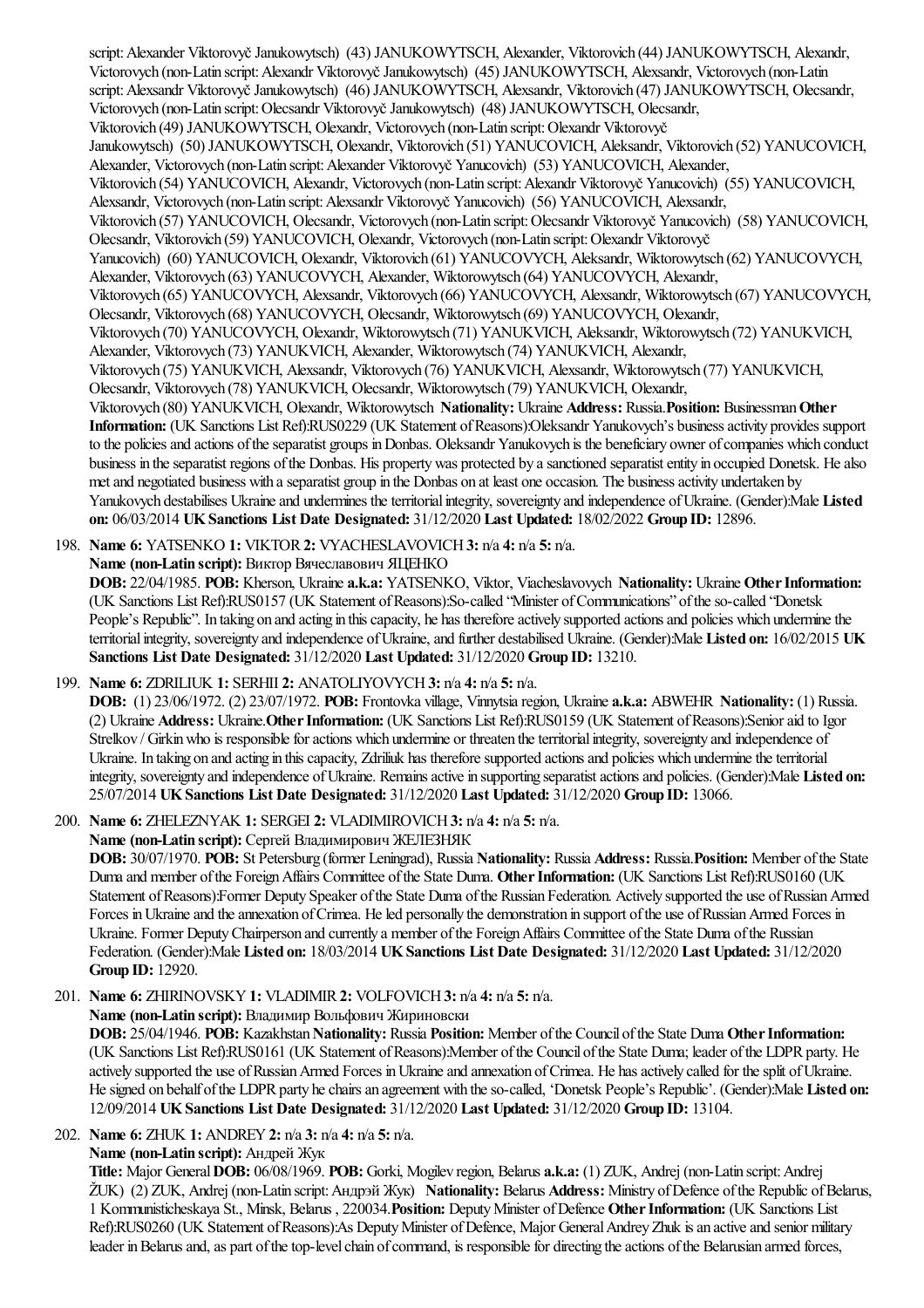which have supported and enabled Russia's invasion of Ukraine. The Belarusian armed forces have conducted joint military exercises with Russian armed forces, and also consented to the deployment of Russian troops along the border of Belarus with Ukraine, which has directly contributed to Russia's ability to both threaten and attack Ukraine, including from positions in Belarus. Zhuk therefore is or has been involved in destabilising Ukraine and undermining or threatening the territorial integrity, sovereignty and independence of Ukraine. (Gender):Male **Listed on:** 01/03/2022 **UKSanctions List Date Designated:** 01/03/2022 **Last Updated:** 01/03/2022 **Group ID:** 14206.

203. **Name 6:** ZHUROVA**1:** SVETLANA**2:** SERGEEVNA**3:** n/a **4:** n/a **5:** n/a.

**Name (non-Latin script):** Светлана Сергеевна Журова

**DOB:** 07/01/1972. **POB:** Pavlov-on-the-Neva, Russia **Nationality:** Russia **Address:** Russia.**Position:** First DeputyChairperson ofthe Committeeon ForeignAffairs, State Duma **OtherInformation:** (UK Sanctions List Ref):RUS0162 (UK Statement ofReasons):First Deputy Chairman of the Committee on Foreign Affairs, State Duma. On 20 March 2014 Svetlana Sergeevna ZHUROVA voted in favour of the draft Federal Constitutional Law 'on the acceptance into the Russian Federation of the Republic of Crimea and the formation within the Russian Federation of new federal subjects- the republic of Crimea and the City of Federal Status Sevastopol'. (Gender):Female Listed **on:** 12/09/2014 **UKSanctions List Date Designated:** 31/12/2020 **Last Updated:** 31/12/2020 **Group ID:** 13113.

204. **Name 6:** ZIMA**1:** PYOTR**2:** ANATOLIYOVYCH**3:** n/a **4:** n/a **5:** n/a.

**Name (non-Latin script):** Петр Зима

**DOB:** 18/01/1970. **POB:** Artemivsk (nowBakhmut), Donetsk Oblast, Ukraine **a.k.a:** ZYMA, Petro, Anatoliyovych (non-Latin script:Петро Зима) **Nationality:** Ukraine **Address:** The Autonomous Republic ofCrimeaand thecity ofSevastopol, Ukraine.**Other Information:** (UK Sanctions List Ref):RUS0163 (UK Statement of Reasons):Zima was appointed as the new head of the Crimean Security Service (SBU) on 3 March 2014 by 'Prime Minister' Aksyonov and accepted this appointment. He has given relevant information including a database to the Russian Intelligence Service (SBU). This included information on Euro-Maidan activists and human rights defenders of Crimea. He played a relevant role in preventing Ukraine's authorities from controlling the territory of Crimea. On 11 March 2014 the formation of an independent Security Service of Crimea was proclaimed by former SBU officers of Crimea. Active since 2015 in the Russian Intelligence Service(FSB). (Gender):Male **Listed on:** 18/03/2014 **UKSanctions List Date Designated:** 31/12/2020 **Last Updated:** 19/01/2021 **Group ID:** 12927.

# **ENTITIES**

1. Organisation Name: AO 'INSTITUTE GIPROSTROYMOST - SAINT-PETERSBURG'

**Address:** (1) Vladivostok, Russia.(2) St Petersburg, Russia.(3) Perm, Russia.(4) Filial, Moscow, Russia.(5) 7, Yablochkova Street, St Petersburg, Russia, 197198. Other Information: (UK Sanctions List Ref):RUS0165 (UK Statement of Reasons):AO 'Insititute Gipprostroymost - Saint-Petersburg' participated in the construction of the Kerch Bridge through its design of the Bridge, connecting Russia to the illegally annexed Crimean peninsula. Therefore it is supporting the consolidation of the illegally annexed Crimean peninsula into the Russian Federation, which in turn further undermines the territorial integrity sovereignty and independence of Ukraine (Phone number):+7 (812) 600-77-85 (205). +7 (812) 703 79-57 (Website):http://gpsm.ru/ (Emailaddress):office@gpsm.ru (Parentcompany):Gidrostroimos-Riga **Listed on:** 31/07/2018 **UKSanctions List Date Designated:** 31/12/2020 **Last Updated:** 31/12/2020 **Group ID:** 13700.

2. Organisation Name: ARMY OF THE SOUTHEAST

**a.k.a:** Army of the South-East **Address:** (1) Sergei Aleksandrovich, Severdonetsk Ulista (street) Vihisova 1.(2) The combat training centre, Lugansk Krasnodonskaya Street 6, Severdonetsk. Other Information: (UK Sanctions List Ref):RUS0166 Names of Director(s)/ Management: BOLOTOV, 1: VALERIY 2: DMITRIEVICH (one of the former leaders of the group). (UK Statement of Reasons):Illegal armed separatist group which is considered to be one of the most important in Eastern Ukraine. Responsible for occupying the building of the Security Service in the Lugansk region. Associated with Mr. Vasyl NIKITIN, responsible for the separatist 'governmental' activities of the so called 'government of the People' s Republic of Luhansk'. The Army of the South-East has been absorbed into the army or militia of theso-called "People's Republic ofLugansk". (Type ofentity):Enterprise **Listed on:** 25/07/2014 **UKSanctions List Date Designated:** 31/12/2020 **Last Updated:** 31/12/2020 **Group ID:** 13056.

3. Organisation Name: BANK OTKRITIE FINANCIAL CORPORATION PJSC

**Name (non-Latin script):** ПАО Банк Финансовая Корпорация Открытие

**a.k.a:** Otkritie **Address:** Street Letnikovskaya Stroenie 4, Building 2, Moscow, Russia, 115114.**OtherInformation:** (UK Sanctions List Ref):RUS0254 (UK Statement ofReasons):Bank Otkritie FinancialCorporation PJSC (hereafter 'Otkritie') is the only bank ofsystematic importance that is owned by the Central Bank of Russia (CBR). Otkritie is the 8th largest bank in Russia with assets of approximately 3.2 trillion Rubles (3% of the total assets in the financial sector). It is supporting and obtaining a benefit from the Government of Russia. Otkritie is owned by the Central Bank of Russia, part of the Government of Russia. It is also carrying on business of economic significance to the Government of Russia. Furthermore, Otkritie is carrying on business in the Russian financial services sector which is a sector of strategic importance to the Government of Russia. (Phone number): +7 (495) 737-73-55 (Website):www.open.ru/en/ (Email address):otkritie@otkritie.ru (Type ofentity):PublicJoint-Stock Company**Listed on:** 28/02/2022 **UKSanctions List Date Designated:** 28/02/2022 **Last Updated:** 28/02/2022 **Group ID:** 14199.

# 4. **Organisation Name: BANK ROSSIYA**

**Name (non-Latin script):** Акционерное общество "Акционерный Банк 'РОССИЯ'"

**a.k.a:** (1) Bank ofRussia(2) Russia Bank **Address:** RastrelliSquare, 2A, Saint-Petersburg, 191124.**OtherInformation:** (UK Sanctions List Ref):RUS0232 (UK Statement ofReasons):Bank "Rossiya"isa Russian bank privately owned by elite Russian billionaires with direct links to Putin. Bank "Rossiya" also has important stakes in the National Media Group, which controls television stations which actively support the Russian Government's policies of destabilisation in Ukraine. Since the annexation of Crimea, Bank "Rossiya" has opened branches across Crimea and Sevastopol, and provided travel cards for the public to travel across the peninsula thereby supporting the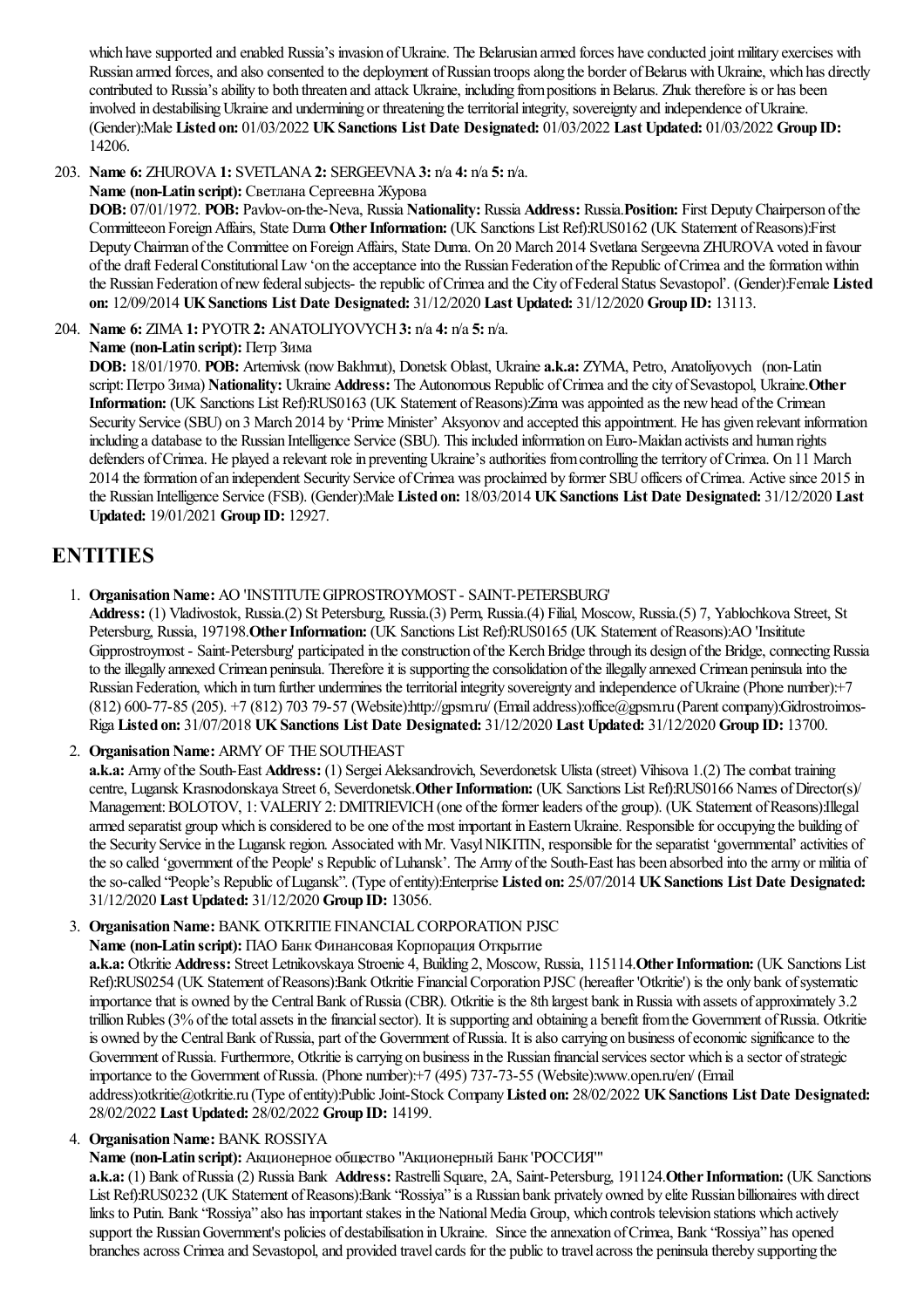integration ofCrimeaand Sevastopolinto the Russian Federation through thefinancialsystem. Bank "Rossiya" hasalso contributed to the provision ofinsuranceand investment throughout Crimeaand Sevastopoland services to supportmilitary capability and major transport links. Bank "Rossiya" therefore is or has been involved in providing financial services, or making available funds, economic resources, goods or technology and engaging in, providing support for, or promoting any policy oraction thatcould contributeto destabilising Ukraine or undermining or threatening the territorial integrity, sovereignty or independence of Ukraine. (Website):https://abr.ru/ (Type of entity):Public Joint Stock Company (PJSC) (Business Reg No):License number: 328 INN: 7831000122 OGRN: 1027800000084 Listed **on:** 22/02/2022 **UKSanctions List Date Designated:** 22/02/2022 **Last Updated:** 22/02/2022 **Group ID:** 14177.

# 5. **Organisation Name: BLACK SEA BANK FOR DEVELOPMENT AND RECONSTRUCTION**

**Name (non-Latin script):** Акционерное Общество Черноморский Банк Развития и Реконструкции a.k.a: (1) Black Sea Bank Development and Reconstruction (2) Black Sea Bank of Development and Reconstruction (3) Joint Stock CompanyBlack Sea Bank for Developmentand Reconstruction **Address:** Bil'shovyts'ka Street, 24, Simferopol, Crimea, Ukraine.**Other Information:** (UK Sanctions List Ref):RUS0233 Other suspected locations: 22 regional offices inCrimea(UK Statement of Reasons):JOINT STOCK COMPANY"BLACK SEABANK FORDEVELOPMENTANDRECONSTRUCTION" hereafter, JSC "BLACK SEA BANK FOR DEVELOPMENT AND RECONSTRUCTION" is a Crimean bank that was created immediately after the illegal annexation of Crimea in 2014. It has capitalised on the sector's fear of Western sanctions and the lack of banks in Crimea. By operating in Crimea, JSC "BLACK SEA BANK FOR DEVELOPMENT AND RECONSTRUCTION" has consolidated Crimea into the Russian Federation through thefinancialsystem. (Phone number):(1) +7 (365) 254-89-05 (2) +7 (978) 982-52-09 (3) +7(365) 260-58- 05 (4) +7 (365) 254-89-18 (5) +7 (978) 750-36-94 (6) +7 (978) 835-27-83 (7) +7 (978) 095-11-18 (8) +7 (978) 825-59-40 (9) +7 (365) 255-02-48 (Website):https://www.chbrr.crimea.com/ (Emailaddress):(1) magnolia.byx@yandex.ua(2) sicomplit@i.ua(3) t\_c82@inbox.ru (4)zakupkj@chbrr.crimea.com(Type ofentity):PublicJoint Stock Company (PJSC) **Listed on:** 22/02/2022 **UK Sanctions List Date Designated:** 22/02/2022 **Last Updated:** 22/02/2022 **Group ID:** 14178.

# 6. **OrganisationName:** CJSC VADAKTSIONERNOEOBSHCHESTVO VAD

**Address:** (1) 133 Chernyshevskogo Street, Vologda, Vologodskaya Oblast, Russia, 160019.(2) 122 Grazhdanskiy Prospect, Suite 5, Liter A, St Petersburg, Russia, 195267. Other Information: (UK Sanctions List Ref):RUS0167 (UK Statement of Reasons):CJSC VAD is the main contractor for the construction of the Tavrida Highway in Crimea, the road over the Kerch Bridge and the access roads to it. Tavrida Highway will provide transportation access to Crimea through a system of newly constructed roadways that serve as a primary connection to the Kerch Bridge. Therefore CJSC VAD is supporting the consolidation of the illegally annexed Crimean peninsulainto the Russian Federation, which in turn further undermines the territorial integrity, sovereignty and independence of Ukraine. (Website):www.zaovad.com(Emailaddress):office@zaovad.com(Type ofentity):Leading corporate group engaged in constructionworks for the oil and gas industry. Involved in trunk pipeline construction, offshore construction, gasification of constituent entities to the RF. (Business RegNo):1037804006811 (Russia). Tax ID7802059185 **Listed on:** 31/07/2018 **UKSanctions List Date Designated:** 31/12/2020 **Last Updated:** 31/12/2020 **Group ID:** 13705.

# 7. Organisation Name: COSSACK NATIONAL GUARD

a.k.a: The Great Don Army Address: October (C) District. St Zaplavskaya. Str Shosseynaya 1, Russia, 346465. Other Information: (UK Sanctions List Ref):RUS0168 (UK Statement ofReasons):Armed separatist group which hasactively supported actions which undermine the territorial integrity, sovereignty and independence of Ukraine and to further destabilise Ukraine. Commanded by and therefore associated with a listed person Nikolay KOZITSYN. Reportedly part of the so called '2nd Army Corps' of the 'Lugansk People's Republic'. (Website):http://vk.com/kazak\_nac\_guard (Type ofentity):Armed Separatist Group **Listed on:** 16/02/2015 **UK Sanctions List Date Designated:** 31/12/2020 **Last Updated:** 31/12/2020 **Group ID:** 13218.

# 8. **Organisation Name:** CRIMEAN REPUBLICAN ENTERPRISE AZOV DISTILLERY PLANT

**Name (non-Latin script):** Крымское республиканское предприятие'Азовский ликероводочный Завод' **a.k.a:** Azovsky likerovodochny zavod' **Address:** 40 Zeleznodorozhnaya Str., 96178 Town ofAzov, JankoyskyDistrict.**Other Information:** (UK Sanctions List Ref):RUS0169 Business Sector: distillery (UK Statement of Reasons):The ownership of the entity was transferred contrary to the Ukrainian law. On 9 April the 'Presidium of the Parliament of Crimea' adopted a decision No 1991-6/14 'On the amendments to the Resolution of the State Council of the Republic of Crimea' of 26 March 2014 No. 1836-6/14 'On nationalisation of the property of enterprises, institutions and organisations of agro industrial complex, located in the territory of the Republic of Crimea' declaring the appropriation of assets belonging to the 'Azovsky likerovodochny Zavod' on behalf of the 'Republic of Crimea'. The enterprise is thus effectively confiscated by the Crimean 'authorities'. Ongoing bankruptcy proceedings. (Type ofentity):State-Owned Enterprise(Business RegNo):1271681 **Listed on:** 25/07/2014 **UKSanctions List Date Designated:** 31/12/2020 **Last Updated:** 31/12/2020 **Group ID:** 13059.

# 9. **Organisation Name: DEATH BATTALION**

a.k.a: Smert Battalion Address: A former tourist camp outside Donetsk which has been turned into a base for the Death Battalion. Other Information: (UK Sanctions List Ref):RUS0170 Part of the so called "2nd Army Corps of the "Lugansk People's Republic". Also part of the Great Don Army. (UK Statement of Reasons):Armed separatist group which has actively supported actions which undermine the territorial integrity, sovereignty and independence of Ukraine and to further destabilise Ukraine. Part of the so called "2nd Army Corps of the"Lugansk People's Republic". (Type ofentity):Armed Separatist Group **Listed on:** 16/02/2015 **UKSanctions List Date Designated:** 31/12/2020 **Last Updated:** 31/12/2020 **Group ID:** 13225.

# 10. **Organisation Name: DOBROLET**

**a.k.a:** Dobrolyot **Address:** (1) InternationalHighway, House 31, Building 1, Moscow, Russia, 141411.(2) G. Moskva, ul Kozhevnicheskaya d. 7 str 1, 115114.(3) Aeroflot, ulArvat, D10, OAO (Moscow), Russia.**OtherInformation:** (UK Sanctions List Ref):RUS0171 Names of Director(s)/Management: GORBUNOV1: Vladimir 2: Pavlovich (General Director) (UK Statement of Reasons):Dobrolet was a subsidiary of a Russian state-owned airline. Since the annexation of Crimea Dobrolet exclusively operated flights between Moscow and Simferopol. It therefore facilitated the integration of the annexed Autonomous Republic of Crimea into the Russian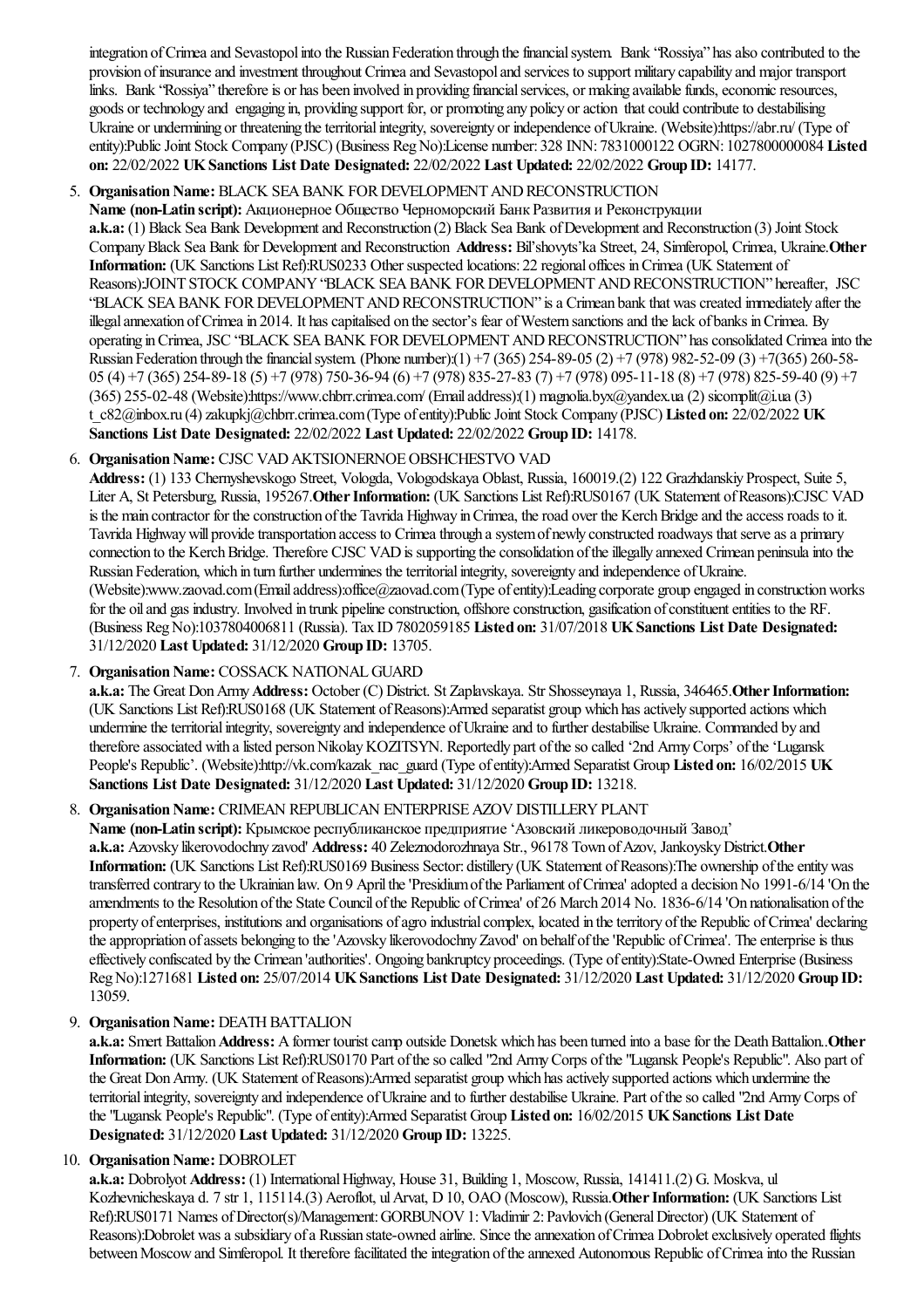Federation and undermines Ukrainian sovereignty and territorial integrity (Phone number): + 7 (499) 4271101 (GMC Rosstat). + 7 (903) 7964488 (GMC Rosstat). +7 (495) 7529002 (CompanyData). +7 (962) 9823682 (GMC Rosstat) (Website):www.dobrolet.com(Type of entity):State Owned Enterprise - was a subsidiary of a Russian State-owned airline. Airline code QD (Business Reg No):SPARK code 9027410 **Listed on:** 31/07/2014 **UKSanctions List Date Designated:** 31/12/2020 **Last Updated:** 31/12/2020 **Group ID:** 13077.

# 11. **Organisation Name: DONBASS PEOPLE'S MILITIA**

**a.k.a:** Donbas People's Militia **Address:** Prospect Zasyadko.13., Donetsk.**OtherInformation:** (UK Sanctions List Ref):RUS0172 (UK Statement of Reasons):Illegal armed separatist group responsible for fighting against the Ukrainian government forces in the Eastern Ukraine, thus threatening the stability or security of Ukraine. Inter alia, the militant group seized control of several government buildings in Eastern Ukraine in early April 2014, thus undermining the territorial integrity, sovereignty and indepedence of Ukraine. Its former leader Mr Pavel Gubarev, is responsible for the taking over of the regional government building in Donetsk with pro-Russian forces and proclaiming himself the'people's governor'. (Phone number):+38 094-912-96-60. +7 (926) 428-99-51. +7 (967) 171-27-09. -287. -323. -647. -774 (Website):http://vk.com/polkdonbassa(Emailaddress):mobilisation@novorossia.co. novoross24@mail.ru. voenkom.dnr@mail.ru**Listed on:** 25/07/2014 **UKSanctions List Date Designated:** 31/12/2020 **Last Updated:** 31/12/2020 **Group ID:** 13045.

### 12. **Organisation Name: DONETSK REPUBLIC**

**Address:** Donetsk, Universitetskaya 19.**OtherInformation:** (UK Sanctions List Ref):RUS0174 (UK Statement ofReasons):The Donetsk Republic is a public 'organisation' that presented candidates in the so called 'elections' of the so called 'Donetsk People's Republic' on 2 November 2014. These 'elections' are in breach of Ukrainian law and therefore illegal. In participating formally in the illegal 'elections' it has therefore actively supported actions and policies which undermine the territorial integrity, sovereignty and independence of Ukraine, and to further destabilise Ukraine. Headed byAlexander ZAKHARCHENKO and founded byAndriy PURGIN. (Website):http://oddr.info (Type ofentity):Public Government Body**Listed on:** 02/12/2014 **UKSanctions List Date Designated:** 31/12/2020 **Last Updated:** 31/12/2020 **Group ID:** 13183.

13. Organisation Name: FEDERAL STATE BUDGET INSTITUTION FOR SCIENCE AND RESEARCH 'ALL-RUSSIA NATIONAL SCIENTIFIC RESEARCH INSTITUTE FOR WINE GROWING AND WINE MAKING 'MAGARACH' RUSSIAN ACADEMY OF SCIENCES'

**Name (non-Latin script):** Государственное предприятие Агрофирма'Магарач' Национального института винограда и вина 'Магарач'

**a.k.a:** (1) Gosudarstvenoye predpriyatiye Agrofirma'Magarach' nacionalnogo instituta vinogradai vina'Magarach' (2) State Enterprise 'Magarach' of the National Institute of Wine (3) State Unitary Enterprise of the 'Republic of Crimea' National Institute of Wine 'Magarach' **Address:** Kirov Street 31, Yalta, The Autonomous Republic ofCrimeaand thecity ofSevastopol, Ukraine, 298600.**Other Information:** (UK Sanctions List Ref):RUS0164 (UK Statement of Reasons):The ownership of the entity was transferred contrary to the Ukrainian law. On 9 April 2014, the 'Presidium of the Parliament of Crimea' adopted a decision No 1991-6/14 'On the amendments to the Resolution of the State Council of the "Republic of Crimea" of 26 March 2014 No 1836-6/14 'On nationalization of the property of enterprises, institutions and organizations of agro-industrial complex, located in the territory of the "Republic of Crimea"' declaring the appropriation of assets belonging to the state enterprise 'Gosudarstvenoye predpriyatiye Agrofirma 'Magarach' nacionalnogo instituta vinograda i vina "Magarach" on behalf of the 'Republic of Crimea'. The enterprise is thus effectively confiscated by the Crimean 'authorities'. Re-registered on 15 January 2015 as 'State Unitary Institution ofthe"Republic ofCrimea"NationalInstitute ofWine "Magarach"". Founder: The Ministry of Agriculture of the 'Republic of Crimea'. On 7 February 2017, State Unitary Enterprise of the 'Republic of Crimea''National Institute of Wine "Magarach"' was transformed into Federal Budgetary scientific facility 'All-Russia scientific-research institute of viticulture and winemaking "Magarach"', Russian Academy of Sciences Listed on: 25/07/2014 UK **Sanctions List Date Designated:** 31/12/2020 **Last Updated:** 31/12/2020 **Group ID:** 13061.

# 14. **Organisation Name:** FEDERAL STATE BUDGETARY ENTERPRISE 'SANATORIUM "NIZHNYAYA OREANDA" OF THE ADMINISTRATION OF THE PRESIDENT OF THE RUSSIAN FEDERATION

**Name (non-Latin script):** Санаторий 'Нижняя Ореанда'

**a.k.a:** Resort 'Nizhnyaya Oreanda' **Address:** House 12, Resort 'Nizhnyaya Oreanda', Oreanda, Yalta, 298658.**OtherInformation:** (UK Sanctions List Ref):RUS0194 (UK Statement of Reasons):The ownership of the entity was transferred contrary to the Ukrainian law. On 21 March 2014, the 'Presidium of the Parliament of Crimea' adopted a decision 'On the questions of creation of the Association of sanatoria and resorts' No 1767-6/14 declaring the appropriation of assets belonging to the resort 'Nizhnyaya Oreanda' on behalf of the 'Republic of Crimea'. The enterprise is thus effectively confiscated by the Crimean 'authorities'. Re-registered on 9 October 2014 as Federal State Budgetary Enterprise 'Sanatorium Nizhnyaya Oreanda' of the Administration of the President of the Russian Federation. (Website):marketing@oreanda-resort.ru**Listed on:** 25/07/2014 **UKSanctions List Date Designated:** 31/12/2020 **Last Updated:** 31/12/2020 **Group ID:** 13058.

# 15. **Organisation Name: 'FEDERAL STATE OF NOVOROSSIYA'**

**Name (non-Latin script):** Федеративноегосударство Новороссия'

**a.k.a:** (1) 'Federativnoye Gosudarstvo Novorossiya' (2) Movement Novorossiya ofIgnor Strelkov **OtherInformation:** (UK Sanctions List Ref):RUS0175 Movement Novorossia ofIgor Strelkov (UK Statement ofReasons):On 24 May 2014, theso-called 'People's Republics' of Donetsk and Lugansk signed an agreement on the creation of the unrecognised so-called 'Federal State of Novorossiya'. This is a breach of Ukrainian constitutional law, thus threatening the territorial integrity, sovereignty and independence of Ukraine. (Website):https://novorussia.su/official, https://novopressa.ru/, https://novorussia-tv.ru/, https://novorussia.today/, http://novorossiia.ru/, https://www.novorosinform.org./ **Listed on:** 25/07/2014 **UKSanctions List Date Designated:** 31/12/2020 **Last Updated:** 31/12/2020 **Group ID:** 13050.

# 16. **Organisation Name: FEDERAL UNITED ENTERPRISE 'CRIMEA RAILWAY'**

**Address:** Pavlenko St 34, Simferopol, The Autonomous Republic ofCrimeaand thecity ofSevastopol, Ukraine, 95006.**Other** Information: (UK Sanctions List Ref):RUS0224 (UK Statement of Reasons):The Unitary Enterprise Crimea Railway participated in the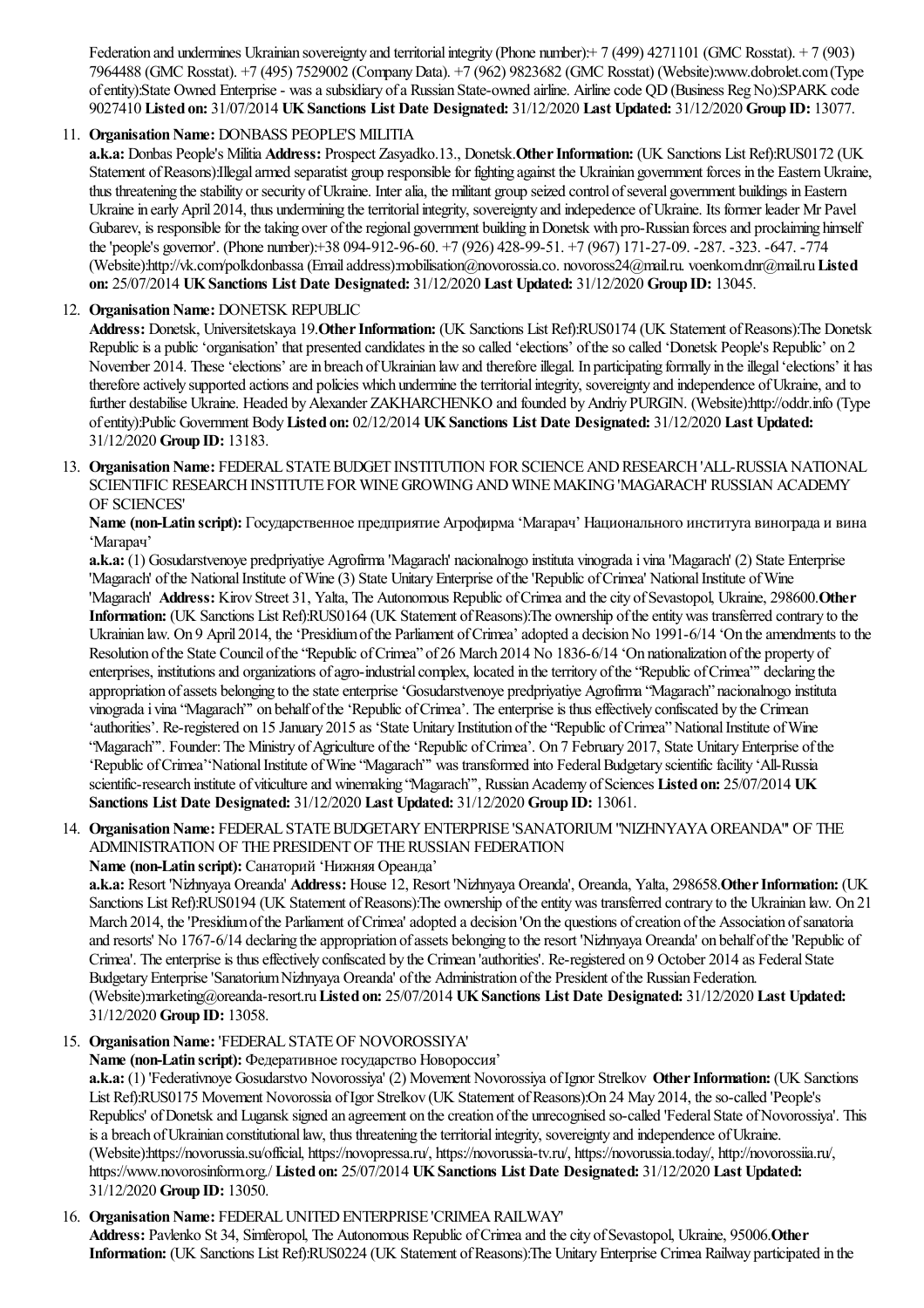project of connecting the railway infrastructures of the illegally annexed Crimea and Russia by being owner and operator of the railway tracks on the bridge over the Kerch Strait connecting Russia and the illegally annexed Crimean peninsula. Therefore, it supports the consolidation oftheillegally annexed Crimean peninsulainto the Russian Federationwhich in turn further undermines theterritorialintegrity, sovereignty and independence of Ukraine. (Website):www.crimearw.ru (Email address):ngkkjd@mail.ru (Type of entity):Railway (Business RegNo):9102157783 **Listed on:** 02/10/2020 **UKSanctions List Date Designated:** 31/12/2020 **Last Updated:** 31/12/2020 **Group ID:** 13930.

# 17. Organisation Name: FIRST CRIMEAN INSURANCE COMPANY

**Address:** Ukraine.**OtherInformation:** (UK Sanctions List Ref):RUS0225 (UK Statement ofReasons):The First Crimean Insurance Company participated in the project of connecting the railway infrastructures of the illegally annexed Crimea and Russia by insuring the construction of the bridge over the Kerch Strait. Therefore, it supports the consolidation of the illegally annexed Crimean peninsula into the Russian Federation, which in turn further undermines the territorial integrity, sovereignty and independence of Ukraine. (Website):https://kpsk-ins.ru/about (Emailaddress):info@kpsk-ins.ru (Type ofentity):Insurance(Business RegNo):1 149 102 007 933 **Listed on:** 02/10/2020 **UKSanctions List Date Designated:** 31/12/2020 **Last Updated:** 31/12/2020 **Group ID:** 13931.

# 18. **Organisation Name:** FREE DONBASS

**Name (non-Latin script):** Свободный Донбасс

**a.k.a:** (1) Free Donbas (2) Svobodny Donbass Other Information: (UK Sanctions List Ref):RUS0176 (UK Statement of Reasons):Public'organisation' that presented candidates in theso called 'elections' oftheso called 'Donetsk People's Republic' on 2 November 2014. These elections are in breach of Ukrainian law and therefore illegal. In participating formally in illegal 'elections' it has therefore actively supported actions and policies which undermine the territorial integrity, sovereignty and independence of Ukraine, and to further destabilise Ukraine. **Listed on:** 02/12/2014 **UKSanctions List Date Designated:** 31/12/2020 **Last Updated:** 31/12/2020 **Group ID:** 13185.

# 19. **OrganisationName:** INTERNATIONALUNION OF PUBLIC ASSOCIATIONS 'GREATDON ARMY'

**Address:** (1) Voroshilovskiy Prospekt 12/85 - 87/13, Rostov-on-Don.(2) Shosseynaya 1 St., Zaplavskaya. Str., October C District, Rostov Region, Russia, 346465. Other Information: (UK Sanctions List Ref):RUS0177 (UK Statement of Reasons):The 'Great Don Army' established the 'Cossack National Guard', responsible for fighting against the Ukrainian government forces in Eastern Ukraine, thus undermining the territorial integrity, sovereignty and independence of Ukraine as well as threatening the stability or security of Ukraine. Associated with Mr Nikolay Kozitsyn, who is Commander of Cossack forces and responsible for commanding separatists in Eastern Ukraine fighting against the Ukraine government forces. (Phone number):-1209 (Website):http://vvd2003.narod.ru/, http://xn--80aaaajfiszd7a3b0e.xn--plai, Social Media: Cossack National Guard http://vk.com/kazak\_nac\_guard (Type of entity):State Owned Enterprise **Listed on:** 25/07/2014 **UKSanctions List Date Designated:** 31/12/2020 **Last Updated:** 31/12/2020 **Group ID:** 13052.

# 20. **Organisation Name:** IS BANK

**Name (non-Latin script):** Акционерное общество Коммерческий банк "Индустриальный Сберегательный Банк" **a.k.a:** (1) IndustrialSavings Bank (2) Industrialny SberegatelnyBank (3) JSC CBIS Bank **Address:** (1) DmitrovskyLane, 7, Moscow, Russia, 107031.(2) Eldoradovsky Per 7, Moscow, 1251677.**OtherInformation:** (UK Sanctions List Ref):RUS0236 (UK Statement of Reasons): Since the annexation of Crimea, IS Bank, a Russian Bank, has operated across Crimea, after Ukrainian banks were stopped from operating there. Its business development is directly tied to theannexation ofCrimea. In addition, it has been providing financialservices, thereby facilitating the integration of Crimea into the Russian Federation through the financial system. (Phone number):(1) +7-4994018383 (2) 7-495 641 4070 (Website):www.isbank.ru (Type ofentity):Bank (Business RegNo):1027739339715 (Russia) **Listed on:** 22/02/2022 **UKSanctions List Date Designated:** 22/02/2022 **Last Updated:** 03/03/2022 **Group ID:** 14180.

# 21. Organisation Name: JOINT STOCK COMPANY GENBANK

# **Name (non-Latin script):** АО "ГЕНБАНК"

**a.k.a:** Aktsionernoe Obshchestvo Genbank **Address:** (1) Ozerkovskaya Naberezhnaya, 12, Moscow, Russia, 115184. (2) Sevastopolskaya Street, 13, Simferopol, Crimea, Ukraine, 295011.**OtherInformation:** (UK Sanctions List Ref):RUS0234 Phone number:(1) +7 (495) 777 55 45 (2) 8 (800) 333 55 45 (3) +7 (365) 255 02 55 (4) +7 365 225 50 25 ext 5 (5) +7 (915) 210 21 56 (6) +7 (978) 712 77 01 (7) +7 (978) 708 79 80 (8) +7 (978) 740 75 94 (9) +7 (495) 701 19 42 (10) +7 (495) 701 15 41 (11) +7 (365) 254 86 20 (12) +7 (978) 755 00 51 (UK Statement ofReasons):Joint Stock Company (JSC) Genbank isa Russian financialinstitution that operates extensively in the occupied territory of Crimea. By providing banking and other financial services in the annexed territory of Crimea it contributes to undermining or threatening the territorial integrity, sovereignty and independence of Ukraine. (Website):www.genbank.ru (Type ofentity):Bank (Business RegNo):1137711000074 (Russia) **Listed on:** 22/02/2022 **UKSanctions List Date Designated:** 22/02/2022 **Last Updated:** 24/02/2022 **Group ID:** 14179.

# 22. Organisation Name: JOINT-STOCK COMPANY ALMAZ-ANTEY CORPORATION

# **Name (non-Latin script):** Концерн ВКО 'Алмаз — Антей' Almaz-AnteyOAO

**a.k.a:** (1) Almaz-AnteyCorp (2) Almaz-AnteyDefense Corporation (3) Almaz-Antey JSC (4) ConcernAlmaz-Antey **Address:** 41 ul. Vereiskaya, Moscow, Russia, 121471.**OtherInformation:** (UK Sanctions List Ref):RUS0178 (UK Statement ofReasons):Almaz-Antey is Russian state-owned company. It manufactures anti-aircraft weaponry including surface to air missiles which it supplies to the Russian army. The Russian authorities have been providing heavy weaponry to separatists in Eastern Ukraine, contributing to the destablisiation of Ukraine. These weapons are used by the separatists, including for shooting down airplanes. As a state-owned company, Almaz-Antey therefore contributes to the destablisation of Ukraine. (Phone number):(+495) 276 29 75. (+495) 2762980 (Website):http://almazantey.ru/about/27/ (Emailaddress):antey@almaz-antey.ru (Type ofentity):Manufacturing and supplying anti-aircraft weapons (Parent company):Strela **Listed on:** 31/07/2014 **UKSanctions List Date Designated:** 31/12/2020 **Last Updated:** 31/12/2020 **Group ID:** 13076.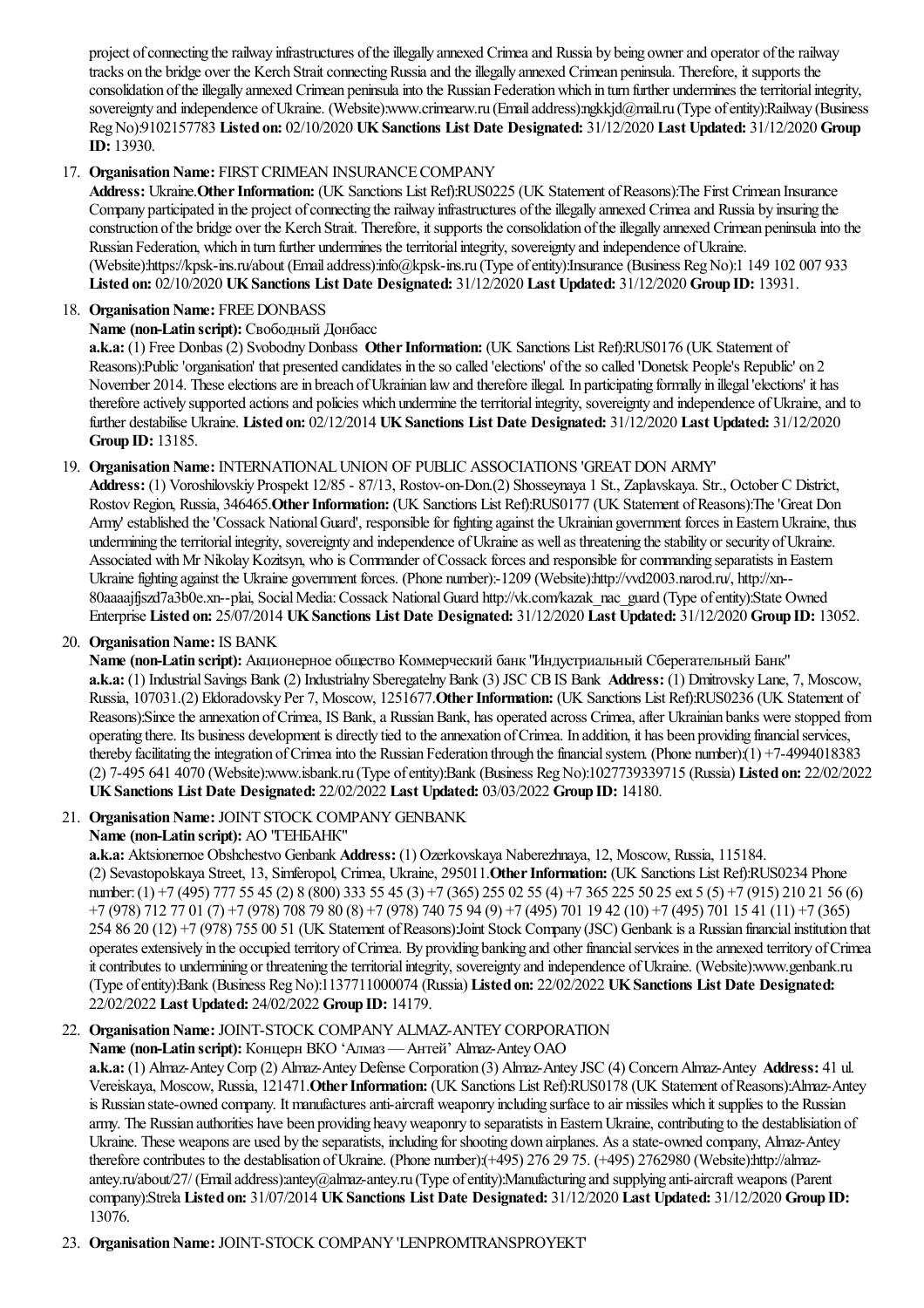Address: Ave. Kondratyevskiy 15, Saint Petersburg, Korpus 5 Stroyeniye 1, the room 223, Russia, 195197. Other Information: (UK Sanctions List Ref):RUS0222 (UK Statement of Reasons):Joint-stock company Lenpromtransproyekt participated in the project of connecting the railway infrastructures of the illegally annexed Crimea and Russia by designing the railway approaches to the bridge over the Kerch Strait and acting as a supervisor during construction of the bridge connecting Russia and the illegally annexed Crimean peninsula. Therefore, it supports the consolidation of the illegally annexed Crimean peninsulainto the Russian Federation, which in turn further undermines the territorial integrity, sovereignty and independence of Ukraine. (Website):http://www.lptp.ru/ (Email address):ptp@sp.ru (Type ofentity):Joint Stock Company (Business RegNo):1027809210054 **Listed on:** 02/10/2020 **UKSanctions List Date Designated:** 31/12/2020 **Last Updated:** 31/12/2020 **Group ID:** 13928.

# 24. Organisation Name: 'JOINT-STOCK COMPANY'SPARKLING WINE PLANT NOVY SVET'

a.k.a: (1) Gosudarstvennoye unitarnoye predpriyatiye Respubliki Krym 'Zavod shampanskykh vin 'Novy Svet' (2) State Enterprise 'Sparkling Wine Plant 'Novy Svet' (3) State Unitary Enterprise of the 'Republic of Crimea' 'Sparkling Wine Plant Novy Svet' Address: Str. Shalapina 1, Novy Svet, Sudak, The Autonomous Republic of Crimea and the city of Sevastopol, Ukraine, 298032. Other Information: (UK Sanctions List Ref):RUS0201 (UK Statement ofReasons):The ownership oftheentitywas transferred contrary to the Ukrainian law. On 9 April 2014, the 'Presidium of the Parliament of Crimea' adopted a decision No 1991-6/14 'On the amendments to the Resolution of the State Council ofthe"Republic ofCrimea" of 26 March 2014 No 1836-6/14 'On nationalization ofthe property ofenterprises, institutions and organizations of agro-industrial complex, located in the territory of the "Republic of Crimea" declaring the appropriation of assets belonging to the state enterprise "Zavod shampanskykh vin Novy Svet" on behalf of the 'Republic of Crimea'. The enterprise is thus effectively confiscated by the Crimean 'authorities'. Re-registered on 4.1.2015 as State Unitary Enterprise of the 'Republic of Crimea' 'sparkling wine plant 'Novy Svet'". Founder: The Ministry of Agriculture of the Republic of Crimea. Re-registered following reorganization on 29.8.2018 as Joint-stock company Sparkling wine plant 'Novy Svet'. Founder: the Ministry of Land and Property Regulations of the 'Republic of Crimea'. The action of transferring ownership, contrary to Ukrainian law, undermines or threatens the territorial integrity, sovereignty and independence ofUkraine. **Listed on:** 25/07/2014 **UKSanctions List Date Designated:** 31/12/2020 **Last Updated:** 31/12/2020 **Group ID:** 13062.

25. Organisation Name: JOINT-STOCK COMPANY 'THE BERKATIT-TOMMOT-YAKUTSK RAILWAY LINE'S CONSTRUCTION DIRECTORATE'

**Address:** Mayakovskogo St. 14, AlanskyDistrict, Aldan, Russia, 678900.**OtherInformation:** (UK Sanctions List Ref):RUS0223 (UK Statement of Reasons):Joint Stock company The Berkakit-Tommot-Yakutsk Railway Line's Construction Directorate participated in the project of connecting the railway infrastructures of the illegally annexed Crimea and Russia by providing engineering services during the construction of railway approaches to the bridge over the Kerch Strait connecting Russia and the illegally annexed Crimean peninsula. Therefore, it supports the consolidation of the illegally annexed Crimean peninsula into the Russian Federation, which in turn further undermines the territorial integrity, sovereignty and independence of Ukraine. (Website):http://dsgd.ru (Email address):info@dsgd.ru (Type ofentity):Joint Stock Company (Business RegNo):1121402000213 **Listed on:** 02/10/2020 **UKSanctions List Date Designated:** 31/12/2020 **Last Updated:** 31/12/2020 **Group ID:** 13929.

# 26. Organisation Name: JSC 558 AIRCRAFT REPAIR PLANT

**Name (non-Latin script):** 558 АВІЯЦЫЙНЫ РАМОНТНЫ ЗАВОД

**a.k.a:** (1) 558 ARP (2) Joint Stock Company 558 ARP (3) JSC 558 Aircraft Repair Plant (non-Latin script: 558 АВИАЦИОННЫЙ РЕМОНТНЫЙЗАВОД) (4) JSC 558 ARP **Address:** bld.7, 50 let VLKSMst., Baranovichi, Brest reg, Belarus, 225415.**Other Information:** (UK Sanctions List Ref):RUS0261 (UK Statement ofReasons):JSC 558 Aircraft Repair Plant ("558 ARP") isa Belarusian defence company based at the Baranovichi airbase which provides maintenance and servicing to military aircraft. Belarus and Russia have deepened military cooperation at Baranovichi airbase in recent years and held extensive joint exercises there in February 2022, immediately before Russia's invasion of Ukraine. There is evidence that Russian aircraft operated from Baranovichi airbase as part of the invasion. Given 558 ARP's role in providing maintenance and servicing to aircraft stationed at Baranovichi airbase, there are reasonable grounds to suspect that 558 ARP is providing those services to Russian aircraft involved in the invasion of Ukraine, and therefore is or has been involved in destabilising Ukraine and undermining or threatening the territorial integrity, sovereignty and independence of Ukraine. (Phone number):+375-163-41-70-98 (Website):https://www.558arp.by/eng/ (Emailaddress):box@558arp.by (Type ofentity):PublicJoint Stock Company (PJSC) **Listed on:** 01/03/2022 **UKSanctions List Date Designated:** 01/03/2022 **Last Updated:** 01/03/2022 **Group ID:** 14201.

27. Organisation Name: JSC INTEGRAL

**a.k.a:** (1) Integral(non-Latin script:ИНТЕГРАЛ) (2) Integral(non-Latin script:ІНТЭГРАЛ) (3) Joint Stock Company Integral (4) PJSC Integral (5) Public Joint Stock Company Integral Address: 121A, Kazintsa I.P. Str., Minsk, Belarus, 220108. Other **Information:** (UK Sanctions List Ref):RUS0262 (UK Statement of Reasons):JSC Integral is a Belarusian defence SOE (state-owned enterprise) that produces semiconductors for military end-users, and supplies parts to both the Belarusian and Russian armed forces. Russian armed forces have been directly involved in the invasion of Ukraine. Belarusian armed forces have supported and enabled the Russian invasion of Ukraine, including by conducting joint military exercises with Russian armed forces which involved the deployment of Russian troops along the border of Belarus with Ukraine, which in turn directly contributed to Russia's ability to both threaten and attack Ukraine, including from positions in Belarus. JSC Integral therefore is or has been involved in destabilising Ukraine and undermining or threatening the territorial integrity, sovereignty and independence of Ukraine. (Phone number):+375-17-253-3562 (Website):https://integral.by/en (Emailaddress):export@integral.by (Type ofentity):PublicJoint Stock Company (PJSC) **Listed on:** 01/03/2022 **UKSanctions List Date Designated:** 01/03/2022 **Last Updated:** 01/03/2022 **Group ID:** 14202.

### 28. Organisation Name: JSC RESEARCH AND PRODUCTION CORPORATION URALVAGONZAVOD **Name (non-Latin script):** ОАО «Научно-производственная корпорация «УралВагонЗавод»

**a.k.a:** UralVagonZavod **Address:** B. Yakimanka, 40, Moscow, Russia, 119049.**OtherInformation:** (UK Sanctions List Ref):RUS0241 (UK Statement of Reasons): UralVagonZavod ("UVZ") is a wholly Russian-state owned company which produces military equipment,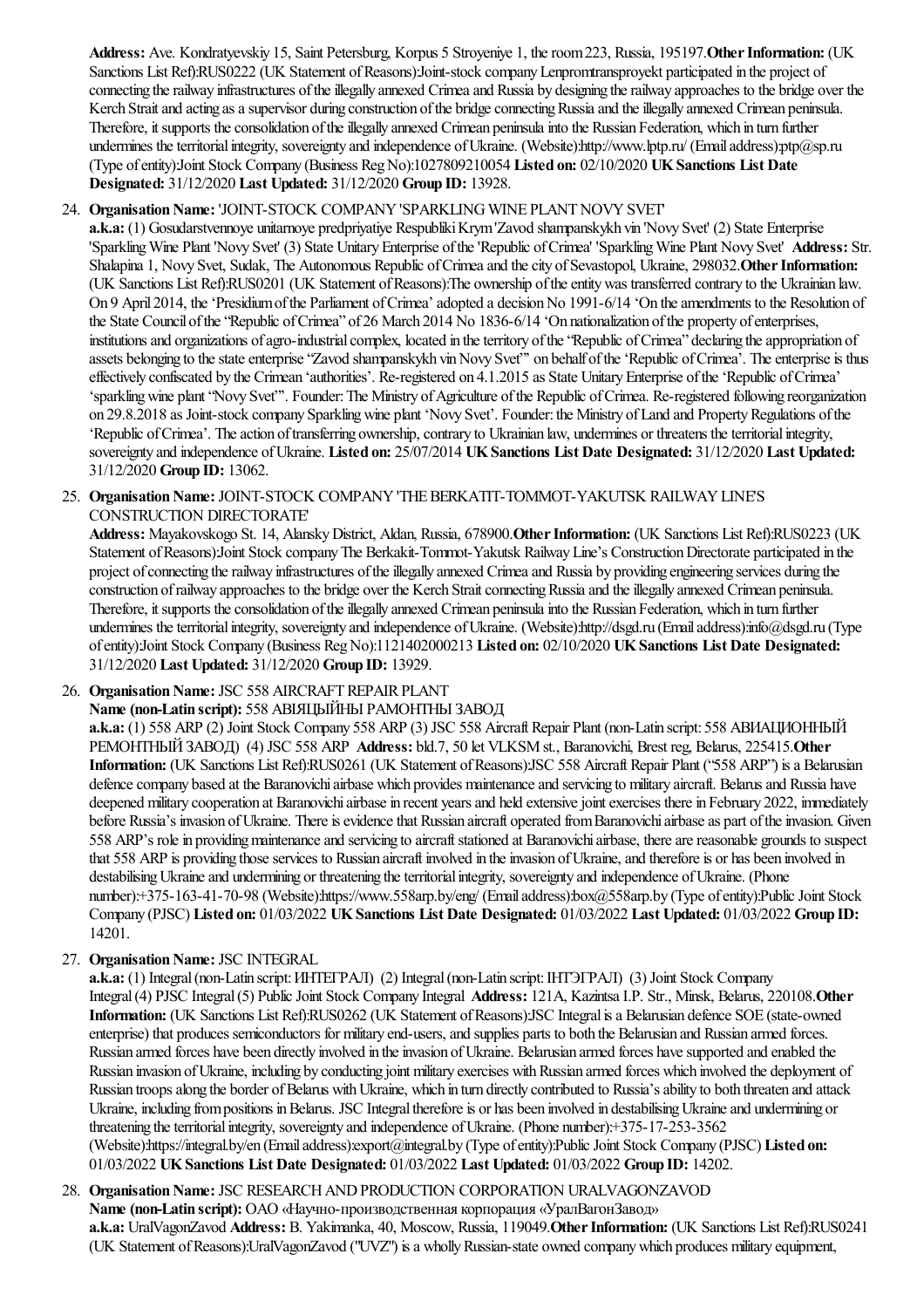particularly tanks, for the Russian armed forces. It is one of the largest tank manufacturers in the world. As such, UVZ plays a key role in supporting the Government of Russia; it carries on business in a sector of strategic significance to the Government of Russia, and has contributed towards threatening the territorial integrity, sovereignty and independence of Ukraine. (Website):uralvagonzavod.ru (Type of entity):State owned Joint Stock Company**Listed on:** 24/02/2022 **UKSanctions List Date Designated:** 24/02/2022 **Last Updated:** 24/02/2022 **Group ID:** 14188.

# 29. **Organisation Name: JSC ZALIV SHIPYARD**

**Address:** (1) Location ofentity headquarters, "Republic ofCrimea.(2) 4, Tankistov Street, Kerch, The Autonomous Republic ofCrimea and the city of Sevastopol, Ukraine, 298310. Other Information: (UK Sanctions List Ref):RUS0179 (UK Statement of Reasons):JSC Zaliv Shipyard actively participated in the construction of new railway approaches to the Kerch Bridge, connecting Russian to the illegally annexed Crimean peninsula. Therefore, it is supporting the consolidation of the illegally annexed Crimean peninsula into the Russian Federation, which in turn further undermines the territorial integrity, sovereignty and independence of Ukraine. (Phone number):+7 (36561) 33055. +7 (36561) 33501. +7 (36561) 33527. +7 (36561) 34002. +7 (36561) 37858. +7 (861) 2033829. +7 (861) 2033896 (Email address):press@zalivkerch.com. sess@zalivkerch.com. uzis@zalivkerch.com(Type ofentity):Shipyard (jointstock company) **Listed on:** 31/07/2018 **UKSanctions List Date Designated:** 31/12/2020 **Last Updated:** 31/12/2020 **Group ID:** 13702.

# 30. Organisation Name: KALMIUS BATTALION

a.k.a: Separate Artillery Brigade of the 1st Army Corps Address: Location of entity headquarters: A former tourist camp outside Donetsk which has been turned into a base for the Death Battalion. Other Information: (UK Sanctions List Ref):RUS0180 Part of the so called "2nd ArmyCorps ofthe"Lugansk People's Republic(Type ofentity):Armed Separatist Group **Listed on:** 16/02/2015 **UKSanctions List Date Designated:** 31/12/2020 **Last Updated:** 31/12/2020 **Group ID:** 13224.

# 31. Organisation Name: LUHANSK ECONOMIC UNION

# **Name (non-Latin script):** Луганский экономический союз

**a.k.a:** LuganskiyEkonomicheskiy Soyuz**OtherInformation:** (UK Sanctions List Ref):RUS0183 (UK Statement ofReasons):Luhansk Economic Union is a 'social organisation' that presented candidates in the illegal so-called 'elections' of the so-called 'Lugansk People's Republic' on 2 November 2014. The organisation nominated candidate, OlegAkimov, to be'Head' oftheso-called 'Lugansk People's Republic'. These'elections'arein breach ofUkrainian lawand thereforeillegal. **Listed on:** 02/12/2014 **UKSanctions List Date Designated:** 31/12/2020 **Last Updated:** 31/12/2020 **Group ID:** 13187.

# 32. Organisation Name: MOVEMENT "NOVOROSSIYA" OF IGOR STRELKOV

**Name (non-Latin script):** Движение'Новороссия' Игоря СТРЕЛКОВА

**a.k.a:** 25 January Committee **Address:** Occupies several rooms in the former Ptitsyn-Zalogina estate near the Taganskaya metro station (in Moscow, Russia).**OtherInformation:** (UK Sanctions List Ref):RUS0184 Management:Igor SrelkovGirking (subject to sanctions) (UK Statement of Reasons):The Movement "Novorossiya"/"New Russia" was established in November 2014 in Russia and is headed by Russian officer Igor Srelkov/Girkin (identified asastaffmember ofthe Main Intelligence ofthe GeneralStaff ofthe Armed forces ofthe Russian Federation (GRU). According to its stated objectives, it aims at providing all-round, effective assistance to "Novorossiya" including by helping militia fighting in Eastern Ukraine, thereby supporting actions undermining the territorial integrity, sovereignty, and independence of Ukraine. Associated with a person listed for undermining the territorial integrity of Ukraine. (Website):http://novorossia.pro (Type of entity):Public Movement **Listed on:** 16/02/2015 **UKSanctions List Date Designated:** 31/12/2020 **Last Updated:** 31/12/2020 **Group ID:** 13226.

# 33. **Organisation Name:** OAO "VO TECHNOPROMEXPORT"

# **a.k.a:** (1) JSC TPE (2) OAO "VO TPE" (3) Open Joint Stock Company 'Foreign Economic Association'

"Technopromexport" **Address:** Novyi Arbat str., 15, building 2, Moscow, Russia, 119019. Other Information: (UK Sanctions List Ref):RUS0185 Names of Director(s). Management: Sergey Topor-Gilka (DG of OAO "TPE" and also of OOO TPE) (UK Statement of Reasons):Contracting partywith Siemens Gas Turbine Technologies OOO, OAO 'VO TPE' purchased gas turbines declared to be destined for a power plant in Taman, Krasnodar region, Russian Federation, and as the contractor was responsible for the transfer of the gas turbines to OOO 'VO TPE' which in turn transferred them to be installed in Crimea. This contributes to establishing an independent power supply for Crimea and Sevastopol as a means of supporting their separation from Ukraine, and undermines the territorial integrity, sovereignty and independence of Ukraine. (Type of entity):Public Joint-Stock (Parent company):Rostech (Business Reg No):1067746244026 dated 27/07/1992. Tax ID: 7705713236 **Listed on:** 04/08/2017 **UKSanctions List Date Designated:** 31/12/2020 **Last Updated:** 14/02/2022 **Group ID:** 13524.

# 34. Organisation Name: OOO "VO TECHNOPROMEXPORT"

**a.k.a:** (1) Limited Liability Company 'Foreign Economic Association' 'Technopromexport' (2) OOO 'VO TPE' (3) Open Joint Stock Company Foreign Economic Association 'Technopromexport' Address: Novyi Arbat str., 15, building 2, Moscow, Russia, 119019.**OtherInformation:** (UK Sanctions List Ref):RUS0186 Names ofDirector(s). Management:Chief:SergeyTopor-Gilka(DGof OAO "TPE"and also ofOOO TPE) (UK Statement ofReasons):Owner ofthe gas turbines originally supplied by Siemens Gas Turbine Technologies OOO to OAO 'VO TPE'. OOO 'VO TPE' transferred the gas turbines to be installed in Crimea. This contributes to establishing an independent power supply for Crimea and Sevastopol as a means of supporting their separation from Ukraine, and undermines the territorial integrity, sovereignty and independence of Ukraine. Responsible for the implementation of the construction project of the thermal power plants Balaklava and Tavricheskaya, where the turbines were installed. (Business Reg No):1147746527279 dated 27/07/1992. Tax ID: 7701863782e **Listed on:** 04/08/2017 **UKSanctions List Date Designated:** 31/12/2020 **Last Updated:** 14/02/2022 **Group ID:** 13525.

# 35. **Organisation Name: OPLOT BATTALION**

**a.k.a:** Bulwark Other Information: (UK Sanctions List Ref):RUS0187 Name of Director Aleksandr Zakharchenko (now deceased) and Mikhail Verin (nom de guerre 'The Fifth') (UK Statement of Reasons):Armed separatist group which has taken part in combat activity and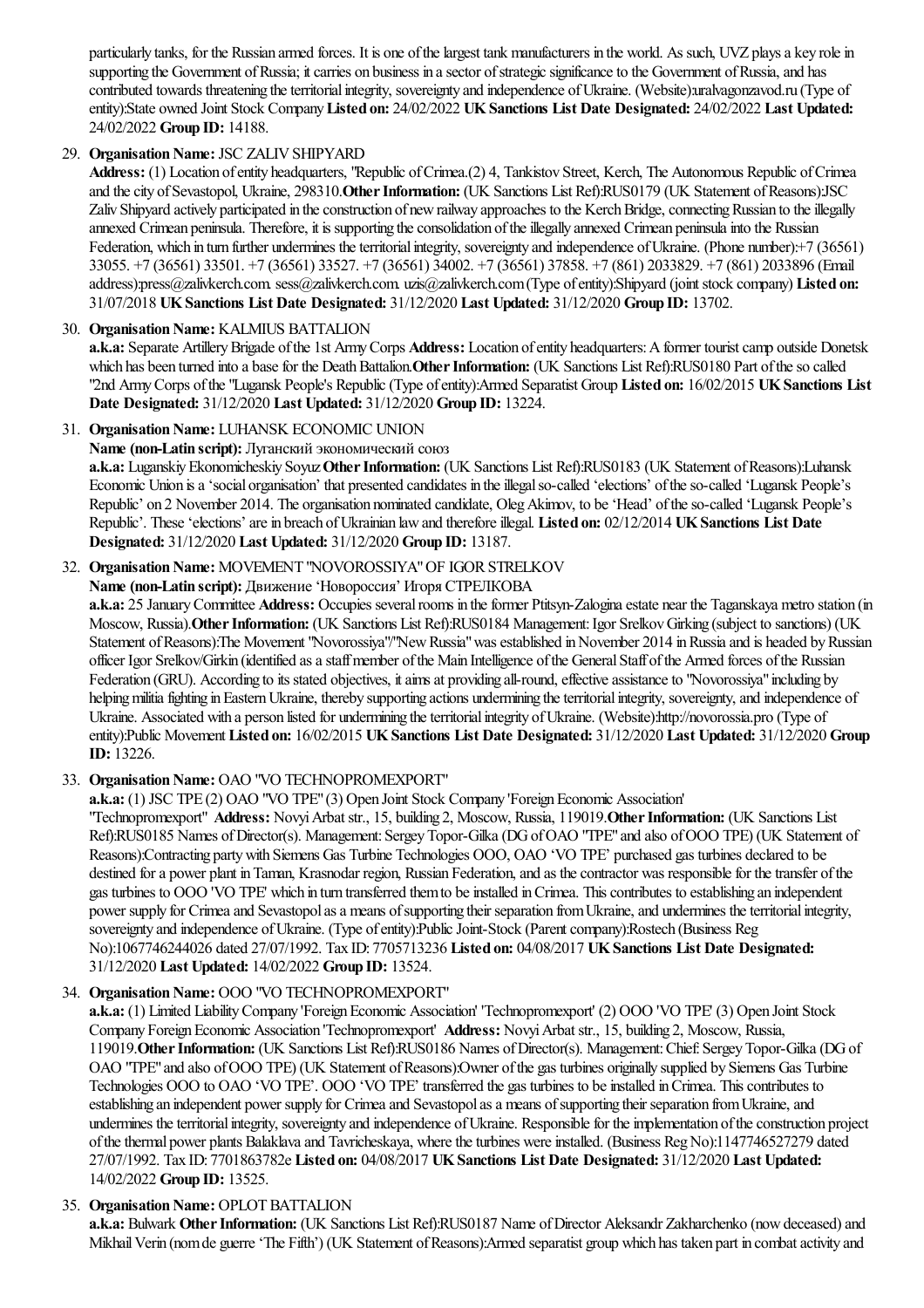has actively supported actions which undermine the territorial integrity, sovereignty and independence of Ukraine and to further destabilise Ukraine. These actions include occupation of City Hall in Donetsk; an assault assault on the army positions at Krasnohorivka, which took the lives of three Ukrainian soldiers; repulsion of Kiev troops in Donetsk and being reportedly part of the so-called "1st Army Corps" of the "Donetsk People's Republic". (Website):http://vk.com/oplot\_info **Listed on:** 16/02/2015 **UKSanctions List Date Designated:** 31/12/2020 **Last Updated:** 31/12/2020 **Group ID:** 13223.

# 36. **Organisation Name: PEACE TO LUHANSK REGION**

### **Name (non-Latin script):** Мир Луганщине

**a.k.a:** Mir Luganschine **Address:** KarlMarx Street 7, Luhansk, Ukraine.**OtherInformation:** (UK Sanctions List Ref):RUS0188 Director:Igor Plotnitsky (subject to sanctions) (UK Statement ofReasons):This public'organisation' presented candidates in theso called 'elections' of the so called 'Luhansk People's Republic' on 2nd November 2014. These 'elections' are in breach of Ukrainian law and therefore illegal. In participating formally in the illegal 'elections' it has therefore actively supported actions and policies which undermine the territorial integrity, sovereignty and independence of Ukraine, and to further destabilise Ukraine. This movement was headed by Igor PLOTNITSKYwho isalso subject to sanctions. (Website):https://mir-lug.info/ **Listed on:** 02/12/2014 **UKSanctions List Date Designated:** 31/12/2020 **Last Updated:** 31/12/2020 **Group ID:** 13184.

# 37. Organisation Name: PEOPLE'S UNION

### **Name (non-Latin script):** Народный союз

**a.k.a:** Narodny Soyuz**OtherInformation:** (UK Sanctions List Ref):RUS0189 (UK Statement ofReasons):Public'organisation' that presented candidates in the so called 'elections' of the so called 'Luhansk People's Republic' 2 November 2014. These elections are in breach of Ukrainian law and therefore illegal. In participating formally in the illegal 'elections' it has therefore actively supported actions and policies which undermine the territorial integrity, sovereignty and independence of Ukraine, and to further destabilise Ukraine. Listed on: 02/12/2014 **UKSanctions List Date Designated:** 31/12/2020 **Last Updated:** 31/12/2020 **Group ID:** 13186.

### 38. **Organisation Name: PJSC MOSTOTREST**

### **Name (non-Latin script):** ПАО Мостотрест

**a.k.a:** (1) Mostotrest, PAO (2) Mostotrest; Open Joint Stock Company 'Mostotrest' (3) Public Joint Stock Company 'Mostotrest' **Address:** 6 Barklaya Street, Bld. 5, Moscow, Russia, 121087.**OtherInformation:** (UK Sanctions List Ref):RUS0190 Business Sector:construction. Names ofDirector(s)/Management:Ultimate beneficial owner(s):Used to belong to Igor Rotenberg, but now belongs to Arkady Rotenberg, who has been sanctioned by the EU since 23/02/2015, and who is a long-time acquaintance of President Putin; who has developed his fortune during President Putin's tenure, and has been favoured by Russian decision-makers in the award of important contracts by the Russian State or by State-owned enterprises. (UK Statement of Reasons):Mostotrest has actively participated in the construction of the Kerch Bridge through its State contract for the maintenance of the Bridge, connecting Russia to the illegally annexed Crimean Peninsula. Furthermore, it is owned by an individual (Arkady Rotenberg) that is already designated for his actions undermining Ukrainian sovereignty. Therefore, the company is supporting the consolidation of the illegally annexed Crimean peninsula into the Russian Federation, which in turn further undermines the territorial integrity sovereignty and independence of Ukraine. (Phone number):+7(495)669-77-11 Fax. +7(495)669-79-99 (Emailaddress):mostro@mostro.ru (Type ofentity):Largeinfrastructureconstruction company**Listed on:** 31/07/2018 **UKSanctions List Date Designated:** 31/12/2020 **Last Updated:** 31/12/2020 **Group ID:** 13701.

# 39. **Organisation Name: PJSC SOVCOMBANK**

# **Name (non-Latin script):** ПАО Сoвкoмбaнк

**a.k.a:** Sovkombank **Address:** Tekstilschik Avenue, 46 Kostroma, Russia, 156000.**OtherInformation:** (UK Sanctions List Ref):RUS0255 (UK Statement of Reasons):PJSC SOVCOMBANK is a large and profitable private bank which obtains a benefit from the Russian Government, and/or supports the Russian Government. PJSC SOVCOMBANK has received financing from the Russian Direct Investment Fund and therefore carries on business as a Government of Russia-affiliated entity. It also carries on business of economic significance to the Government of Russia in view of PJSC SOVCOMBANK'S strategic role in the Russian economy. Furthermore, PJSC SOVCOMBANK carries on business in a sector of strategic significance to the Government of Russia as it operates in the Russian financial services sector. (Phone number):+7 (495) 988-00-00 (Website):www.SOVCOMBANK.ru (Type of entity):Public Joint-Stock Company **Listed on:** 28/02/2022 **UKSanctions List Date Designated:** 28/02/2022 **Last Updated:** 28/02/2022 **Group ID:** 14200.

# 40. **Organisation Name: PRIZRAK BRIGADE**

**a.k.a:** (1) Prizrak Battalion 'Ghost' Battalion (2) Prizrak Battalion 'Ghost' Brigade **OtherInformation:** (UK Sanctions List Ref):RUS0191 (UK Statement of Reasons):The Prizrak Brigade is an armed separatist group which has actively supported actions which undermine the territorial integrity, sovereignty and independence of Ukraine and further destabilise Ukraine. They form part of the so-called '2nd Army Corps' of the 'Lugansk People's Republic' and are also referred to as the 14th Motorized Rifle Battalion which have taken part in territorial defencein the Luhansk region. (Phone number):+8985 130 9920 (Emailaddress):mail@prizrak.info **Listed on:** 16/02/2015 **UK Sanctions List Date Designated:** 31/12/2020 **Last Updated:** 31/12/2020 **Group ID:** 13222.

# 41. Organisation Name: PUBLIC JOINT STOCK COMPANY "UNITED SHIPBUILDING CORPORATION"

Name (non-Latin script): Публичное акционерное общество «Объединённая судостроительная корпорация» a.k.a: (1) PJSC United Shipbuilding Corporation (2) PJSC USC (3) USC Address: (1) 11, Bolshaya Tatarskaya Street, Bld.B, Moscow, Russia, 115184.(2) St Petersburg – ul. Marat, 90, St Petersburg, Russia, 191119.**OtherInformation:** (UK Sanctions List Ref):RUS0242 (UK Statement of Reasons):Public Joint Stock Company (PJSC) United Shipbuilding Corporation (USC) is a Russian state-owned enterprise. USC is the largest shipbuilding corporation in Russia, uniting shipbuilding, repair and maintenance subsidiaries. This includes the supply of several frigates and other warship classes that have been deployed in Crimea since Russia illegally annexed the region in 2014, and have conducted drills in the Black Sea in 2021. Therefore USC has been involved in destabilising Ukraine or undermining or threatening the territorial integrity, sovereignty or independence of Ukraine. USC also operates in a sector of strategic significance, specifically, the Russian defence sector. As a result USC is involved in benefitting from or supporting the Government of Russia. (Phone number):+7 (495) 617-33-00 (Website):www.aoosk.ru/en (Emailaddress):info@aoosk.ru (Type ofentity):(1) PublicJointstock company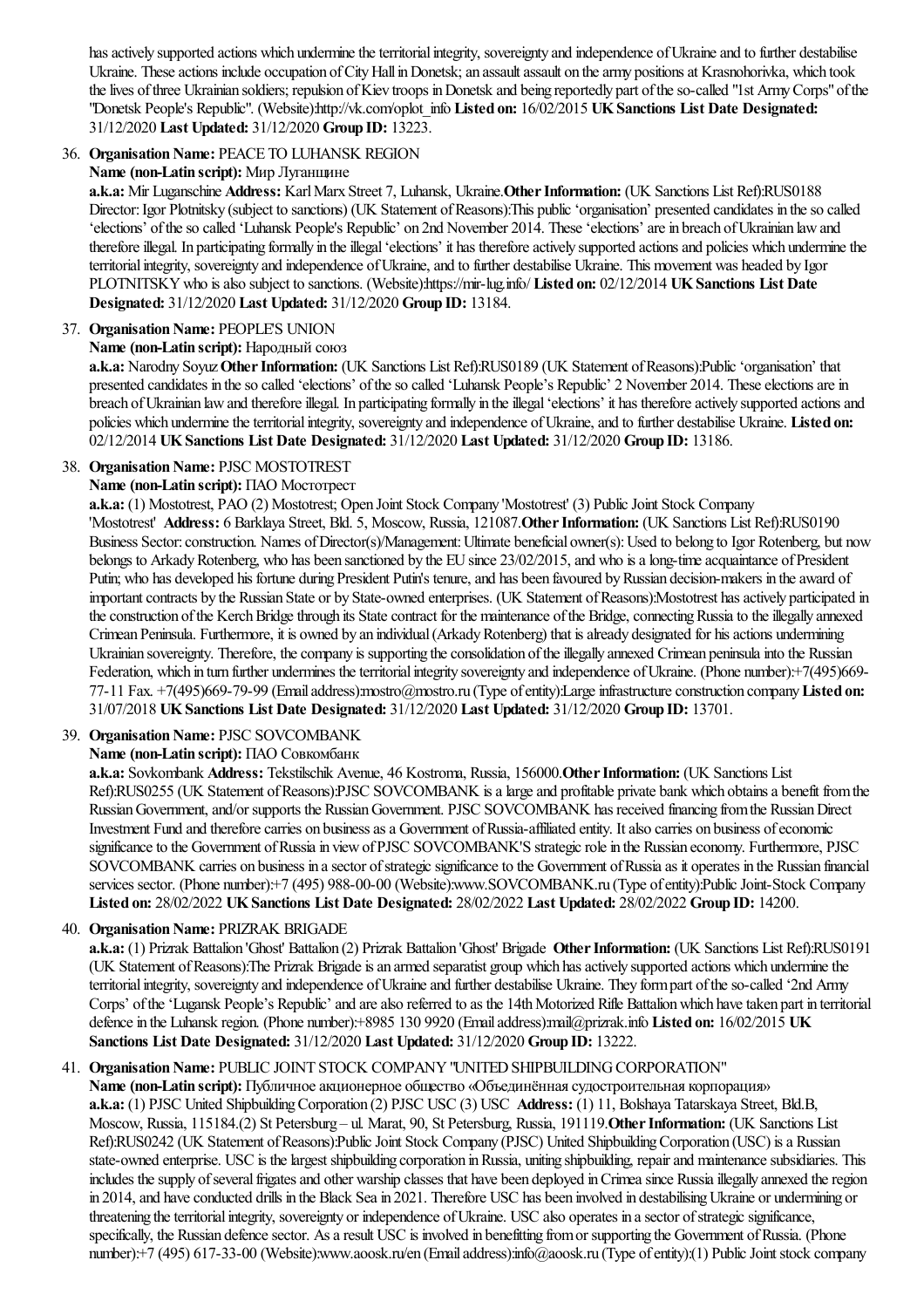(2) Holding company**Listed on:** 24/02/2022 **UKSanctions List Date Designated:** 24/02/2022 **Last Updated:** 24/02/2022 **Group ID:** 14189.

### 42. Organisation Name: PUBLIC JOINT STOCK COMPANY "UNITED AIRCRAFT CORPORATION"

Name (non-Latin script): Публичное акционерное общество «Объединённая авиастроительная корпорация» **a.k.a:** (1) PJSC UAC (2) UAC (3) United Aircraft Corporation **Other Information:** (UK Sanctions List Ref):RUS0239 (UK Statement ofReasons):PJSC United Aircraft Corporation (UAC) isa Russian state owned enterprise. Itcontainsall ofRussia's majoraircraft manufacturing companies and is a major supplier of aircraft to the Russian military. This includes military aircraft that have been used in Crimea. Therefore UAC provides financial services or makes available funds and economic resources that could contribute to destabilising Ukraine or undermining or threatening the territorial integrity, sovereignty or independence of Ukraine. (Type of entity):(1) Public Joint stock company (2) Holding company**Listed on:** 24/02/2022 **UKSanctions List Date Designated:** 24/02/2022 **Last Updated:** 24/02/2022 **Group ID:** 14186.

### 43. Organisation Name: PUBLIC JOINT STOCK COMPANY PROMSVYAZBANK

**Name (non-Latin script):** ПAO "Промсвязьбанк"

**a.k.a:** (1) PJSC Promsvyazbank (2) Promsvyazbank PJSC **Address:** Building 22, Smirnovskaya Street, 10, Moscow, Russia, 109052.**OtherInformation:** (UK Sanctions List Ref):RUS0237 (UK Statement ofReasons):PJSC Promsvyazbank ("Promsvyazbank") is a Russian state owned bank. Its main task is to service the state defence order and to finance defence industry enterprises. In its role as a pivotal bank for the Russianmilitary-industrialcomplex, including servicing nearly 70%ofthestatecontracts signed by the Defence Ministry as a government customer, Promsvyazbank provides financial services or makes available funds and economic resources that could contribute to destabilising Ukraine or undermining or threatening the territorial integrity, sovereignty or independence of Ukraine. (Phone number):(1) 8 (800) 333 0303 (2) +7 495 787 33 33 (Website):www.psbank.ru**Listed on:** 22/02/2022 **UKSanctions List Date Designated:** 22/02/2022 **Last Updated:** 22/02/2022 **Group ID:** 14184.

### 44. **Organisation Name: RUSSIAN DIRECT INVESTMENT FUND**

**Name (non-Latin script):** Российский фонд прямых инвестиций

**a.k.a:** RDIF (non-Latin script:Рфпи) **Address:** CapitalCity, SouthTower, 7th, 8th Floor, 8 bld., 1 Presnenskaya nab., Moscow, Russia, 123112.**OtherInformation:** (UK Sanctions List Ref):RUS0263 (UK Statement ofReasons):The RussianDirect Investment Fund (RDIF) is Russia's sovereign wealth fund. It facilitates co-investments into the Russian economy. RDIF is owned by the Government of Russia. As Russia's sovereign wealth fund, RDIF carries on business of economic significance to the Government of Russia by financing projects of economic and political significance to the Government. RDIF also carries on business in the Russian financial sector, which is a sector of significance to the Government of Russia. (Phone number):(1)  $+7$  (495) 644-34-14 (2)  $+7$  (495) 644-34-11 (Website):www.rdif.ru (Type ofentity):SovereignWealth Fund **Listed on:** 01/03/2022 **UKSanctions List Date Designated:** 01/03/2022 **Last Updated:** 01/03/2022 **Group ID:** 14207.

### 45. Organisation Name: RUSSIAN NATIONAL COMMERCIAL BANK

**Name (non-Latin script):** Российский национальный коммерческий банк

Address: Naberezhnaja street (named after 60th anniversary of USSR), 34, Simferopol, The Autonomous Republic of Crimea and the city of Sevastopol, Ukraine, The Autonomous Republic of Crimea and the city of Sevastopol, Ukraine, 295000. Other Information: (UK Sanctions List Ref):RUS0193 (UK Statement of Reasons):After the illegal annexation of Crimea, Russian National Commercial Bank (RNCB) became fully owned by the so-called 'Republic of Crimea'. In January 2016 became a property of Federal Agency for State Property Management also known as Rosimushchestvo. It has become the dominant player in the market, while it had no presence in Crimea before the annexation. By buying or taking over from branches of retreating banks operating in Crimea, RNBC supported materially and financially the actions of the Russian government to integrate Crimea into the Russian Federation, thus undermining Ukraine's territorial integrity. (Website):http://www.rncb.ru**Listed on:** 31/07/2014 **UKSanctions List Date Designated:** 31/12/2020 **Last Updated:** 31/12/2020 **Group ID:** 13078.

# 46. **OrganisationName:** SOBOL'

# **Name (non-Latin script):** Соболь

Address: 4 (area bus station 'Central'), str.Kiev, Simferopol, The Autonomous Republic of Crimea and the city of Sevastopol, Ukraine.**OtherInformation:** (UK Sanctions List Ref):RUS0195 (UK Statement ofReasons):Radical paramilitary organisation, responsible for openly supporting using force to end Ukraine's control over Crimea, thus undermining the territorial integrity, sovereignty and independence of Ukraine. Responsible for training separatists to fight against the Ukrainian government forces in Eastern Ukraine, thus threatening the stability or security of Ukraine. (Phone number):(0652) 60-23-93 (Website):Official web site: http://soboli.net, Social media: http://vk.com/sobolipress (Emailaddress):SoboliPress@gmail.com**Listed on:** 25/07/2014 **UKSanctions List Date Designated:** 31/12/2020 **Last Updated:** 16/02/2022 **Group ID:** 13053.

### 47. Organisation Name: SO-CALLED "LUHANSK GUARD"

**a.k.a:** So-called "Lugansk Guard"**OtherInformation:** (UK Sanctions List Ref):RUS0181 (UK Statement ofReasons):Separatistmilitia group ofLugansk, involved in uniting activists in the Lugansk region, thus threatening thestability or security ofUkraine. They also actively participated in the seizure of the Lugansk Regional State Administration. (Website):(1) http://vk.com/club68692201 (2) https://vk.com/luguard (3) https://vk.com/luguardnews (Type ofentity):Public Movement **Listed on:** 25/07/2014 **UKSanctions List Date Designated:** 31/12/2020 **Last Updated:** 14/02/2022 **Group ID:** 13055.

# 48. **Organisation Name:** SO-CALLED DONETSK PEOPLE'S REPUBLIC

**a.k.a:** Donetskaya Narodnaya Respublika **Address:** Donetsk.**OtherInformation:** (UK Sanctions List Ref):RUS0173 Names of Director(s)/Management: · Self-declared leader: Denis Pushilin (UK Statement of Reasons):The so called 'Donetsk People's Republic' was declared on 7 April 2014. Responsible for organising the illegal referendum on May 11 2014. Declaration of Independence on May 12 2014. On 24 May 2014, theso called 'People's Republics' ofDonetsk and Lugansk signed an agreement on thecreation oftheso called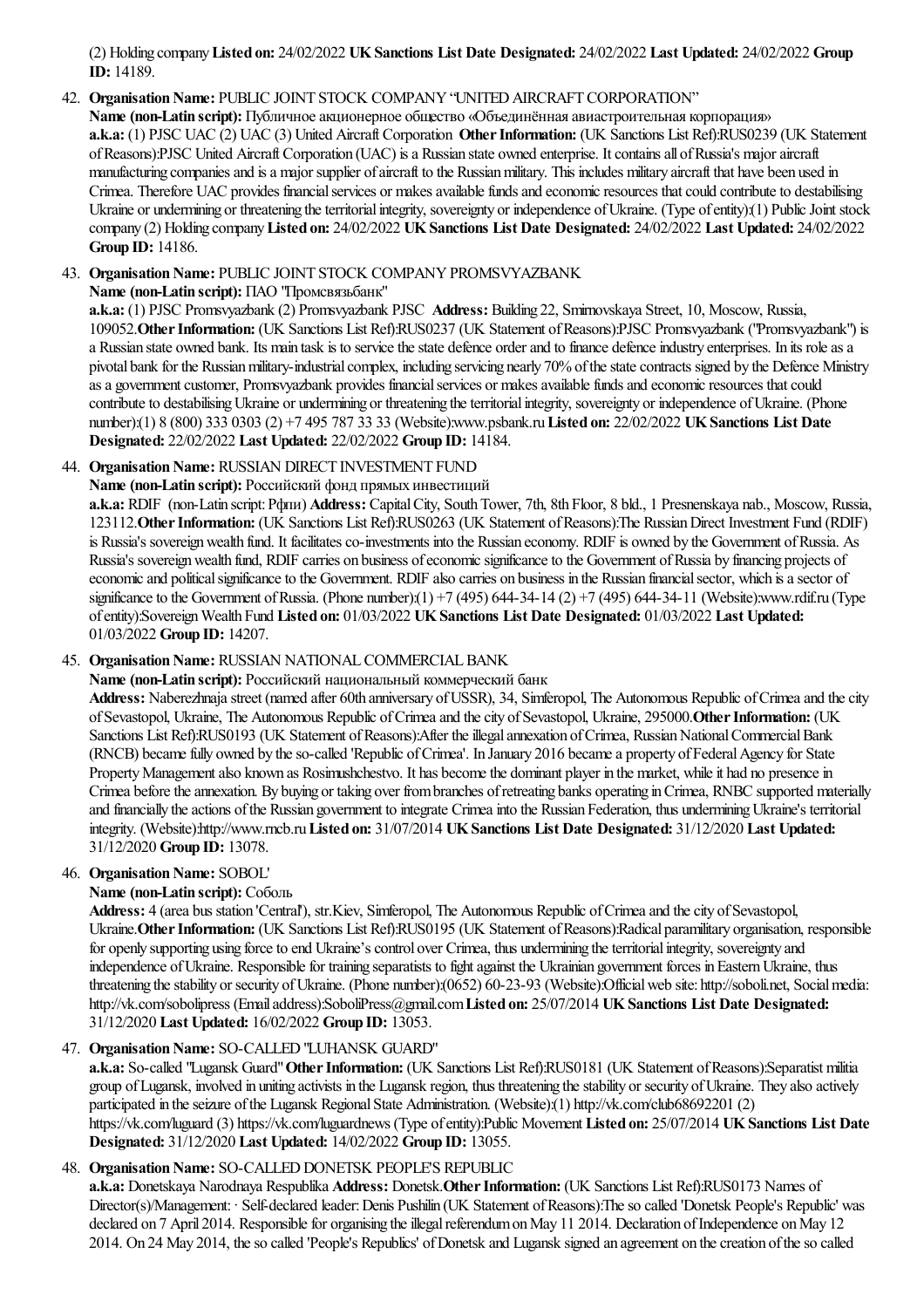'FederalState ofNovorossiya.' (Website):https://dnr-online.ru/ **Listed on:** 25/07/2014 **UKSanctions List Date Designated:** 31/12/2020 **Last Updated:** 31/12/2020 **Group ID:** 13048.

# 49. **Organisation Name: SO-CALLED 'LUGANSK PEOPLE'S REPUBLIC'**

**a.k.a:** 'Luganskaya Narodnaya Respublika' (LNR) **OtherInformation:** (UK Sanctions List Ref):RUS0182 Names ofDirectors(s). Management: Associated with Aleksey Karyakin (who signed the Novorossiya declaration). Mr Vasyl Nikitin responsible for the separatist "governmental" activities of the so called "government of the People's Republic of Luhansk". Gennadiy Nikolaivych Tsyplakov was active before becoming "Prime Minister of the so-called "Lugansk People's Republic". (UK Statement of Reasons):The so called 'Lugansk People's Republic' was established on 27 April 2014. Responsible for organising the illegal referendum on May 11 2014, and made a declaration of independence on May 12 2014. On 22 May 2014, the so called 'People's Republics' of Donetsk and Lugansk created the so called 'Federal State of Novorossiya'. The so called "Lugansk People's Republic" took part in 'elections' on 11 November 2018. Holding any kind of elections without Ukraine's consent is a clear violation of the country's sovereignty. This is in breach of Ukrainian constitutional law, and, as a consequence, of international law, thus undermining the territorial integrity, sovereignty and independence of Ukraine. It is also involved in the recruitment to the separatist 'Army of Southeast' and other illegal armed separatist groups, thus undermining the stability or security of Ukraine. (Website):https://glava-Inr.su/content/konstituciya, https://glava.lnr.info (Type of entity):Enterprise **Listed on:** 25/07/2014 **UKSanctions List Date Designated:** 31/12/2020 **Last Updated:** 31/12/2020 **Group ID:** 13047.

# 50. **Organisation Name:** SOMALI BATTALION

# **Name (non-Latin script):** Батальйон Сомалі

Address: Str Shosseynaya 1, St Zaplavskaya, October C, District, Russia Rostov Region, Russia. Other Information: (UK Sanctions List Ref):RUS0196 (UK Statement of Reasons):The Somali Battalion is an armed separatist group and is part of the so-called "1st Army Corps" of the "Donetsk People's Republic". The group has actively supported actions which undermine the territorial integrity, sovereignty and independence of Ukraine and to further destabilise Ukraine. (Phone number):+7-8-908-178-65-57 (Website):Official web site: http://vvd2003.narod.ru/ (Type ofentity):State-Owned Enterprise **Listed on:** 16/02/2015 **UKSanctions List Date Designated:** 31/12/2020 **Last Updated:** 31/12/2020 **Group ID:** 13220.

51. **Organisation Name: SPARTA BATTALION** 

**a.k.a:** (1) BattalionGvardeysky (2) Unit 08806 **OtherInformation:** (UK Sanctions List Ref):RUS0197 Names of Director(s)/Management: Arseny Pavlov aka Motorola (deceased) (UK Statement of Reasons):Armed separatist group which has actively supported actions which undermine the territorial integrity, sovereignty and independence of Ukraine and to further destabilise Ukraine. Part oftheso-called Armed Forces of"Donetsk People's Republic". (Website):SocialMedia: http://vk.com/kazak\_nac\_guard (Type of entity):Armed Separatist Group **Listed on:** 16/02/2015 **UKSanctions List Date Designated:** 31/12/2020 **Last Updated:** 31/12/2020 **Group ID:** 13219.

52. Organisation Name: STATE CORPORATION FOR THE PROMOTION OF THE DEVELOPMENT, MANUFACTURE AND EXPORT OF HIGH TECHNOLOGY PRODUCTS "ROSTEC"

**Name (non-Latin script):** Государственная корпорация по содействию разработке, производству и экспорту высокотехнологичной промышленной продукции «Ростех»

a.k.a: Rostec Address: 24 Usacheva Street, Moscow, Russia, 119048. Other Information: (UK Sanctions List Ref):RUS0238 Previous name(s): Rostekhnologii [Russian Technologies] (UK Statement of Reasons):Rostec is a major Russian state owned defence conglomerate. It is a major supplier of the Russian military and related enterprises. Rostec and its subsidiaries, provide financial services or makes available funds and economic resources, goods and/or technology that could contribute to destabilising Ukraine or undermining or threatening the territorial integrity, sovereignty or independence of Ukraine. (Phone number):+7(495)2872525 (Website):https://www.rostec.ru (Email address):info@rostec.ru (Type ofentity):State Corporation (Business RegNo):1077799030847 **Listed on:** 24/02/2022 **UKSanctions List Date Designated:** 24/02/2022 **Last Updated:** 24/02/2022 **Group ID:** 14185.

53. Organisation Name: STATE UNITARY ENTERPRISE OF THE CITY OF SEVASTOPOL 'SEVASTOPOL SEA PORT' **Name (non-Latin script):** ГУПГС 'Севастопольский морской порт'

**a.k.a:** State Enterprise'SevastopolCommercialSeaport' **Address:** Nakhimov Square 5, [Code 1149204004707], The Autonomous Republic of Crimea and the city of Sevastopol, Ukraine, 299011. **Other Information:** (UK Sanctions List Ref):RUS0198 (UK Statement of Reasons):The ownership of the entity was transferred contrary to the Ukrainian law. On 17.3.2014 the 'Parliament of Crimea' adopted a resolution No 1757-6/14 'On nationalization of some companies belonging to the Ukrainian ministries of infrastructure of agriculture' declaring the appropriation of assets belonging to the state enterprise 'Sevastopol commercial seaport' on behalf of the 'Republic of Crimea'. The enterprise is thus effectively confiscated by the Crimean 'authorities'. In terms of volume of trade, it is the biggest commercial seaport in Crimea. Re-registered on 6.6.2014 as State Unitary Enterprise of the City of Sevastopol 'Sevastopol seaport'. This undermined theterritorialintegrity, sovereignty and independence ofUkraine. **Listed on:** 25/07/2014 **UKSanctions List Date Designated:** 31/12/2020 **Last Updated:** 08/01/2021 **Group ID:** 13051.

54. **Organisation Name:** STATE UNITARY ENTERPRISE OF THE CRIMEAN REPUBLIC 'CRIMEAN SEA PORTS' **a.k.a:** (1) Fedosia OilProducts SupplyCompany (2) Limited LiabilityCompany Feodosia Enterprise of oil **Address:** 28 Kirova Street, Kerch, The Autonomous Republic of Crimea and the city of Sevastopol, Ukraine, 298312. Other Information: (UK Sanctions List Ref):RUS0199 Name of Director(s). Management: Andrei Vladimirovich Vasiliev (Director). Sergey Beym (Owner) (UK Statement of Reasons):The "Parliament of Crimea" adopted resolution No 1757-6/14 on 17 March 2014 "on nationalisation of some companies belonging to the Ukrainian Ministries of Infrastructure of Agriculture" and Resolution No 1865-6/14 on 26 March 2014 "on State-owned Enterprise "Crimean Sea Port" declaring the appropriation of assets belonging to several State Enterprises which were merged into the "State Unitary Enterprise of the Crimean Republic "Crimean Sea Ports". Those enterprises were thus effectively confiscated by the Crimean "authorities"and the"Crimean Sea Ports"has benefitted fromtheillegaltransfer oftheir ownership. (Website):http:/crimeaport.com/ (Parent company):Chernomorneftegaz(also subject to Sanctions). Feodosia Trade Port. Gosgidrographiaand Port-Terminal. Kerch Ferry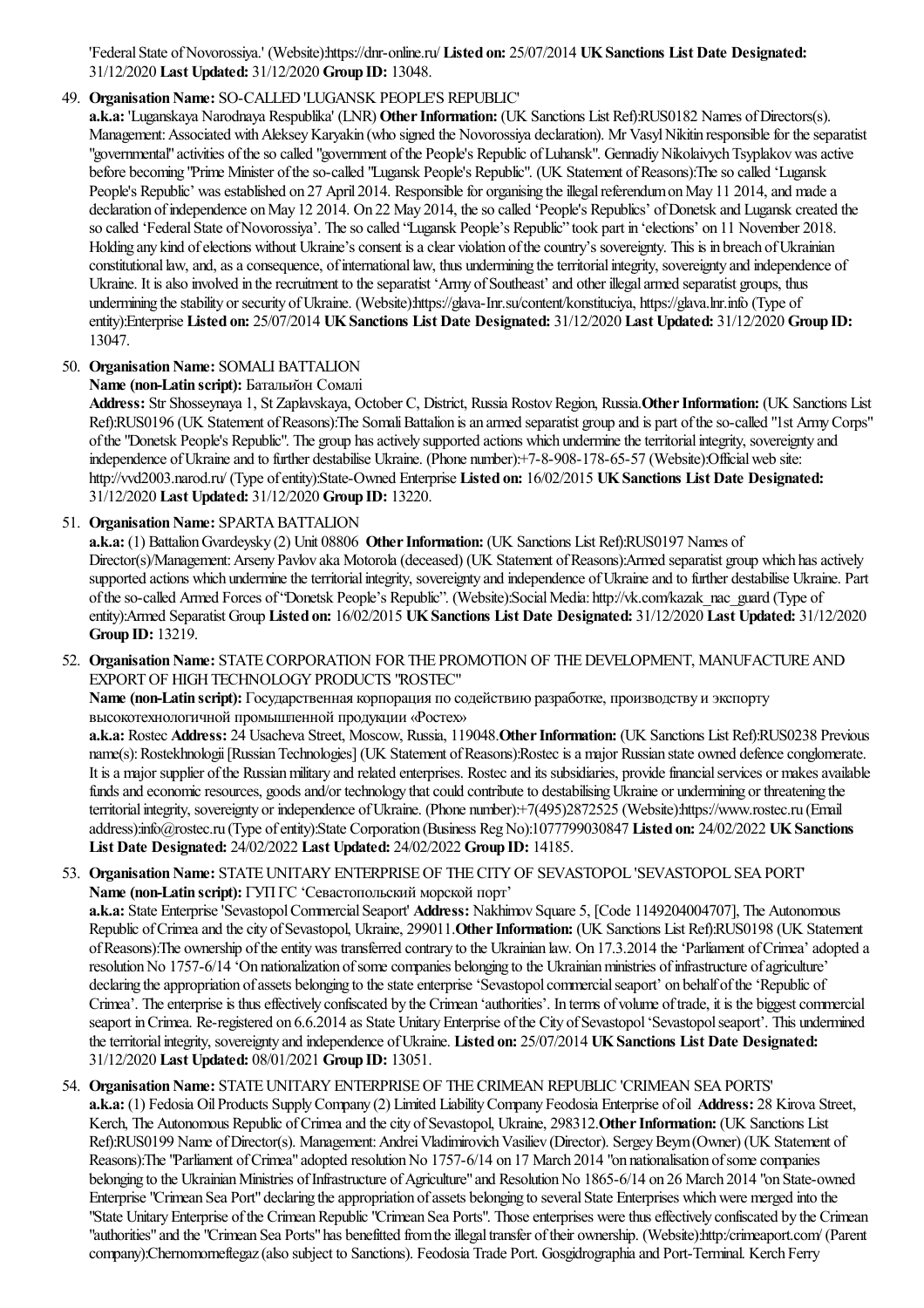Crossing. Kerch Fish Port. Kerch Trade Port. Yalta Trade Port. Yevpatoria Trade Port (Business Reg No):USREOU code 3482347 **Listed on:** 16/09/2017 **UKSanctions List Date Designated:** 31/12/2020 **Last Updated:** 31/12/2020 **Group ID:** 13544.

55. Organisation Name: STATE UNITARY ENTERPRISE OF THE 'REPUBLIC OF CRIMEA' 'CHERNOMORNEFTEGAZ' **Name (non-Latin script):** Государственное унитарное предприятие Республики Крым 'Черноморнефтегаз' **a.k.a:** PJSC 'Chernomorneftegaz' **Address:** Prospekt Kirov 52, Simeropol, Crimea, 295000.**OtherInformation:** (UK Sanctions List Ref):RUS0200 (UK Statement of Reasons):On 17.3.2014, the 'Parliament of Crimea' adopted a resolution declaring the appropriation of assets belonging to the Chernomorneftegaz enterprise on behalf of the 'Republic of Crimea'. The enterprise is thus effectively confiscated by the Crimean 'authorities'. Re-registered on 29.11.2014 as State Unitary Enterprise of the 'Republic of Crimea' 'Chernomorneftegaz'. Founder: The Ministry of Fuel and Energy of the Republic of Crimea. The action of transferring ownership, undermines or threatens the territorialintegrity, sovereignty and independence ofUkraine. (Phone number):+ 7 (3652) 66-70-00. +7 (3652) 66-78-00 **Listed on:** 12/05/2014 **UKSanctions List Date Designated:** 31/12/2020 **Last Updated:** 31/12/2020 **Group ID:** 12979.

### 56. Organisation Name: STATE UNITARY ENTERPRISE OF THE 'REPUBLIC OF CRIMEA PRODUCTION-AGRARIAN UNION MASSANDRA'

**a.k.a:** (1) Federal State Budgetary Enterprise 'Production-Agrarian Union 'Massandra' of the Administration of the President of the Russian Federation (2) State Concern 'National Association of producers 'Massandra' Address: Str. Vinodela Egorova 9, Massandra, Yalta, The Autonomous Republic ofCrimeaand thecity ofSevastopol, Ukraine, 298650.**OtherInformation:** (UK Sanctions List Ref):RUS0192 (UK Statement ofReasons):The ownership oftheentitywas transferred contrary to the Ukrainian law. On 9 April 2014, the'Presidiumof the Parliament of Crimea' adopted a decision No 1991-6/14 'On the amendments to the Resolution of the State Council of the 'Republic of Crimea'" of 26 March 2014 No 1836-6/14 'On nationalization of the property of enterprises, institutions and organizations of agroindustrial complex, located in the territory of the "Republic of Crimea" declaring the appropriation of assets belonging to the state concern 'National Association of producers "Massandra" on behalf of the 'Republic of Crimea'. The enterprise is thus effectively confiscated by the Crimean 'authorities'. Re-registered on 1.8.2014 Federal State Budgetary Enterprise 'Proizvodstvenoo agrarnoye obyedinenye "Massandra" of the Administration of the President of the Russian Federation. Re-registered on 1.4.2019 as State Unitary Enterprise of the 'Republic ofCrimea' 'Production-AgrarianUnion "Massandra"' (Website):http://massandra.su**Listed on:** 25/07/2014 **UKSanctions List Date Designated:** 31/12/2020 **Last Updated:** 31/12/2020 **Group ID:** 13060.

### 57. **Organisation Name:** STATE UNITARY ENTERPRISE OF THE 'REPUBLIC OF CRIMEA' 'UNIVERSAL-AVIA' **a.k.a:** State enterprise 'Universal-Avia' **Address:** Aeroflotskaya Street 5, Simferopol, The Autonomous Republic of Crimea and the city of Sevastopol, Ukraine, 295021. Other Information: (UK Sanctions List Ref):RUS0202 (UK Statement of Reasons):The ownership of the entitywas transferred contrary to the Ukrainian law. On 24.3.2014, the'Presidiumofthe Parliament ofCrimea'adopted a decision 'On Stated-owned Enterprise "Gosudarstvenoye predpriyatiye Universal-Avia" No 1794-6/14 declaring the appropriation of assets belonging to the state enterprise 'Universal-Avia' on behalf of the 'Republic of Crimea'. The enterprise is thus effectively confiscated by the Crimean 'authorities'. Re-registered on 15.1.2015 as State Unitary Enterprise of the 'Republic of Crimea' 'Universal-Avia'. Founder: the Ministry of Transportation ofthe'Republic ofCrimea'. **Listed on:** 25/07/2014 **UKSanctions List Date Designated:** 31/12/2020 **Last Updated:** 31/12/2020 **Group ID:** 13057.

### 58. Organisation Name: STROYGAZMONTAZH CORPORATION (SGM GROUP)

Address: Prospect Vernadskogo 53, Moscow, Russia, 119415. Other Information: (UK Sanctions List Ref):RUS0203 Names of Director(s)/Management: Vera Loseva, CEO appointed June 2020. Ultimate beneficial owner(s): Gazstroyprom Business Sector: Construction (UK Statement of Reasons):Stroygazmontazh Corporation (SGM Group) actively participated in the construction of the Kerch Bridge through its state contract for the construction of the bridge connecting Russia to the illegally annexed Crimean peninsula. Furthermore it was owned by an individual (Arkady Rotenberg) until November 2019 that is already designated for his actions undermining Ukrainian sovereignty. Therefore the company is supporting the consolidation of the illegally annexed Crimean peninsula into the Russian Federation, which in turn further undermines the territorial integrity sovereignty and independence of Ukraine. (Phone number):-1283. -1284 (Website):www.ooosgm.com(Type ofentity):Leading corporate group engaged in constructionworks for the oiland gas industry. Involved in trunk pipeline construction, onshore facilities construction, offshore construction, gasification of constituent entities of the RF. (Subsidiaries):JSC "Krasnodargastroy". JSC "Lengazpetstroy". JSC "Volgogaz". LLC"NGKM"(Parentcompany):Limited Liability Company <> **Listed on:** 31/07/2018 **UKSanctions List Date Designated:** 31/12/2020 **Last Updated:** 31/12/2020 **Group ID:** 13703.

# 59. **OrganisationName:** STROYGAZMONTAZH-MOSTOOO (SGM-MOSTOOO)

Address: Barklaya street 6, Building 7, Moscow, Russia, 121087. Other Information: (UK Sanctions List Ref):RUS0204 Names of Director(s)/Management: Chief Ostrovskiy Alexandr Vladimirovich – ID773117605092. Ultimate beneficial owner(s): Arkady Rotenberg (subject to EUSanctions) (UK Statement ofReasons):Stroygazmontazh-Most OOO isasubsidiary oflead contractor Stroygazmontazh thatmanages the construction project of the bridge over the Kerch Strait. Furthermore, it is ownedby an individual Arkady Rotenberg, who is already designated for his actions underminingUkrainian sovereignty. Therefore the company is supporting the consolidation of the illegallyannexed Crimean peninsulainto the Russian Federation, which further undermines theterritorialintegrity, sovereignty and independence ofUkraine. (Website):http://kerch-most.ru/tag/sgm-most (Emailaddress):kerch-most@yandex.ru (Type ofentity):Leading corporate group engaged in construction works for the oil and gas industry. Involved in trunk pipeline construction,onshore facilities construction, offshore construction, gasification of constituent entities of the RF. (Business RegNo):1157746088170. Tax ID 7730018980 **Listed on:** 31/07/2018 **UKSanctions List Date Designated:** 31/12/2020 **Last Updated:** 31/12/2020 **Group ID:** 13704.

60. Organisation Name: TACTICAL MISSILES CORPORATION JOINT STOCK COMPANY

**Name** (non-Latin script): Корпорация Тактическое Ракетное Вооружение акционерное общество **Address:** Ilyichastreet, 7, Korolev, Moscowregion, Russia, 141080.**OtherInformation:** (UK Sanctions List Ref):RUS0240 (UK Statement of Reasons):JSC Tactical Missiles Corporation (TMC) is a Russian state-owned defence company and one of the most prominent manufacturers of missiles in Russia. TMC is a conglomerate specialising in aircraft and naval armaments, and recently announced